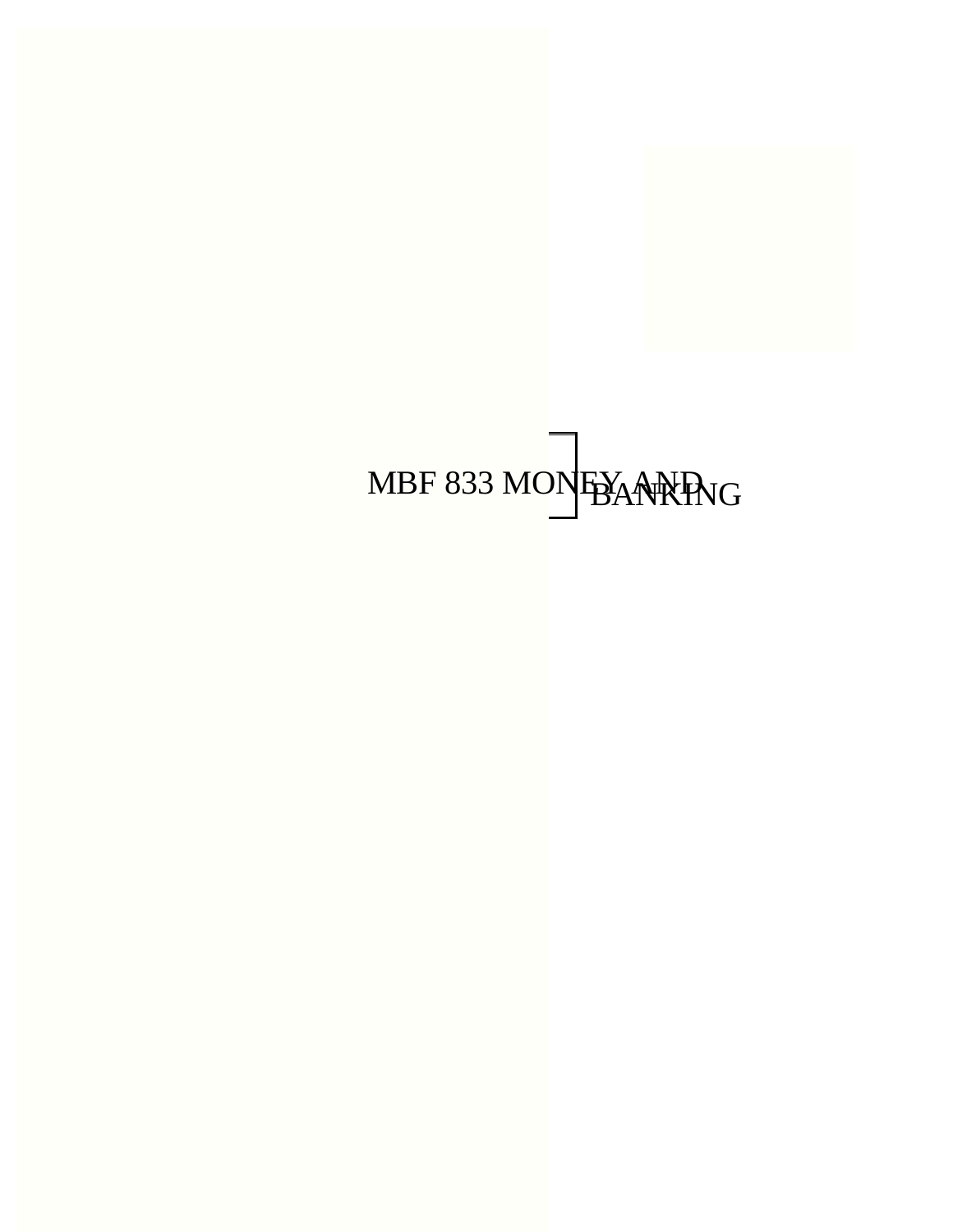Course Code MBF833

Course Title Money and Banking

Course Developer/ Writer Haruna A. Alhassan University of Abuja Abuja.

| Course Editor             | E. U. Abianga                                | Lagos. |  | National Open University of |  |
|---------------------------|----------------------------------------------|--------|--|-----------------------------|--|
| Nigeria                   |                                              |        |  |                             |  |
| Programme Leader          | Dr. O. J. On we                              |        |  |                             |  |
| Nigeria                   | Lagos.                                       |        |  | National Open University of |  |
| <b>Course Coordinator</b> | E. U. Abianga<br>National Open University of |        |  |                             |  |
| Nigeria<br>Lagos.         |                                              |        |  |                             |  |

**NATIONAL OPEN UNIVERSITY OF NIGERIA**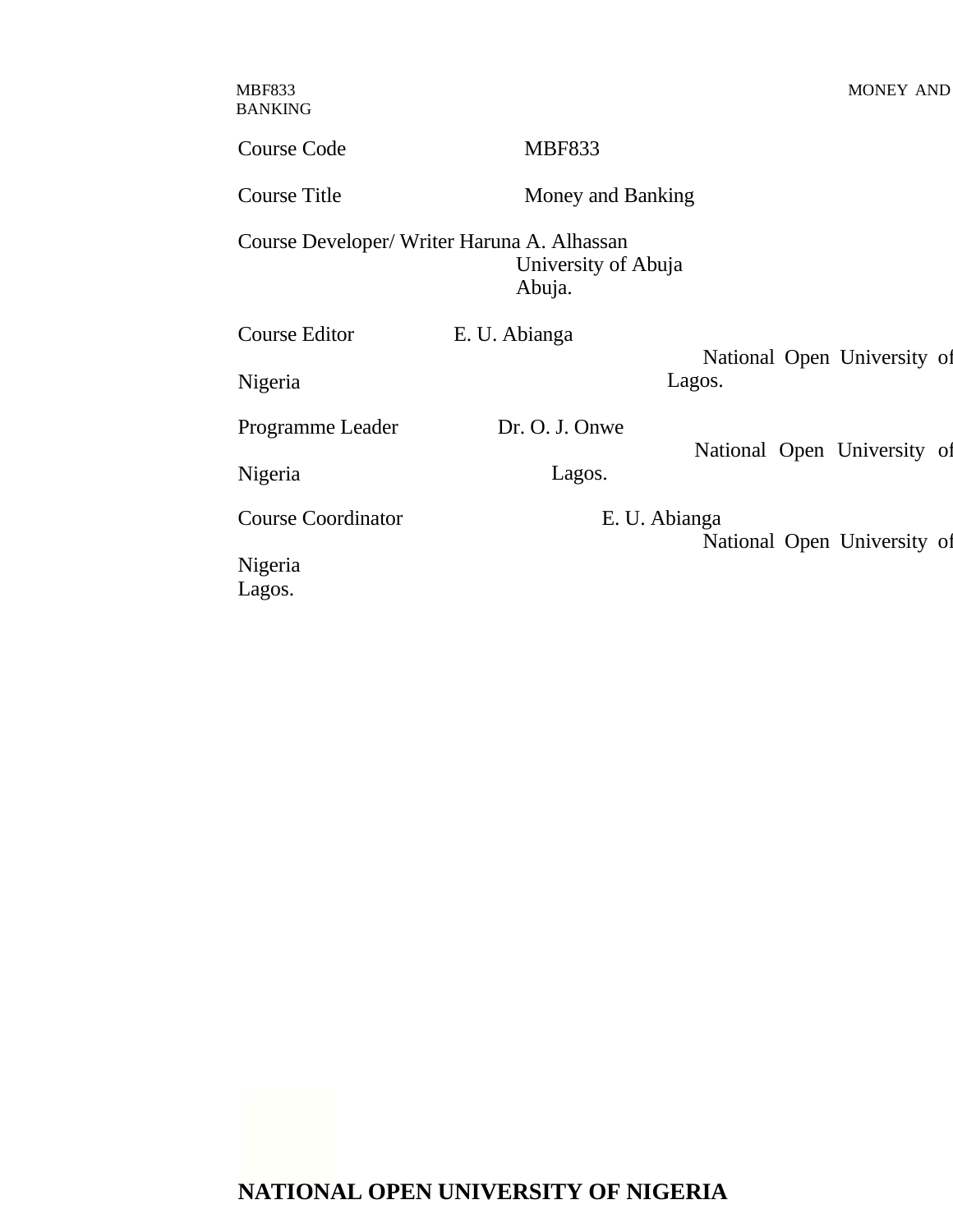National Open University of Nigeria **Headquarters** 14/16 Ahmadu Bello Way Victoria Island Lagos

Abuja Office No. 5 Dar es Salaam Street Off Aminu Kano Crescent Wuse II, Abuja Nigeria

e-mail: centralinfo@nou.edu.ng URL: www.nou.edu.ng

Published by: National Open University of Nigeria 2008

First Printed 2008

ISBN: 978-058-125-1

All Rights Reserved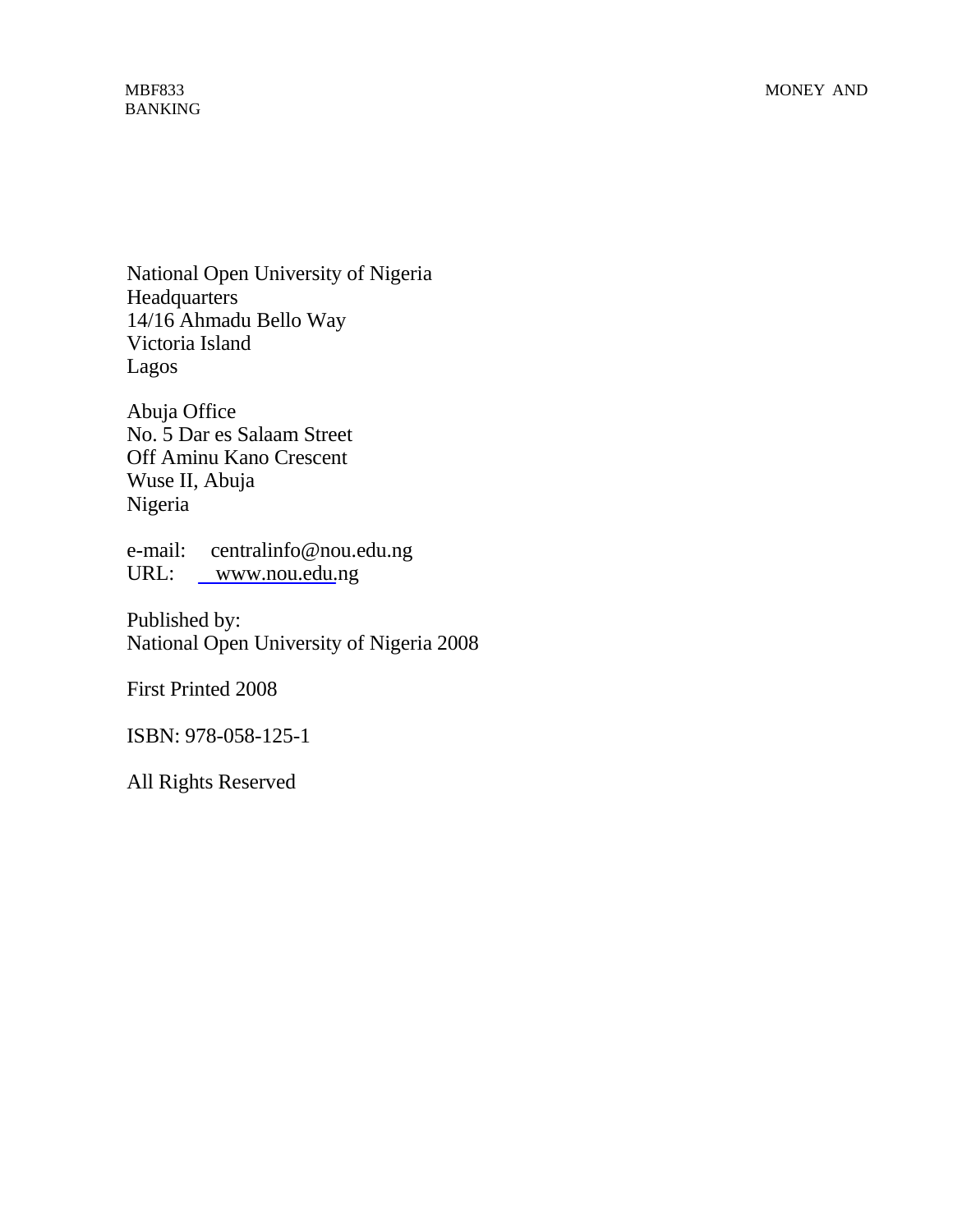# **CONTENTS PAGES**

| Unit 2 The Barter System and the Role of Money 8-17<br>Unit 3 Characteristics and Functions of Money 18-25<br>Unit 4 The Demand for Money 26-34 |
|-------------------------------------------------------------------------------------------------------------------------------------------------|
|                                                                                                                                                 |
| Unit 2 Causes, Effects and Control of Inflation 53-66<br>Unit 4 Meaning and Evolution of Banking 79-85                                          |
|                                                                                                                                                 |
| Unit 3 Credit Creation by Commercial Bank 107-115<br>Unit 5 The Nigerian Deposit Insurance Corporation 123-128                                  |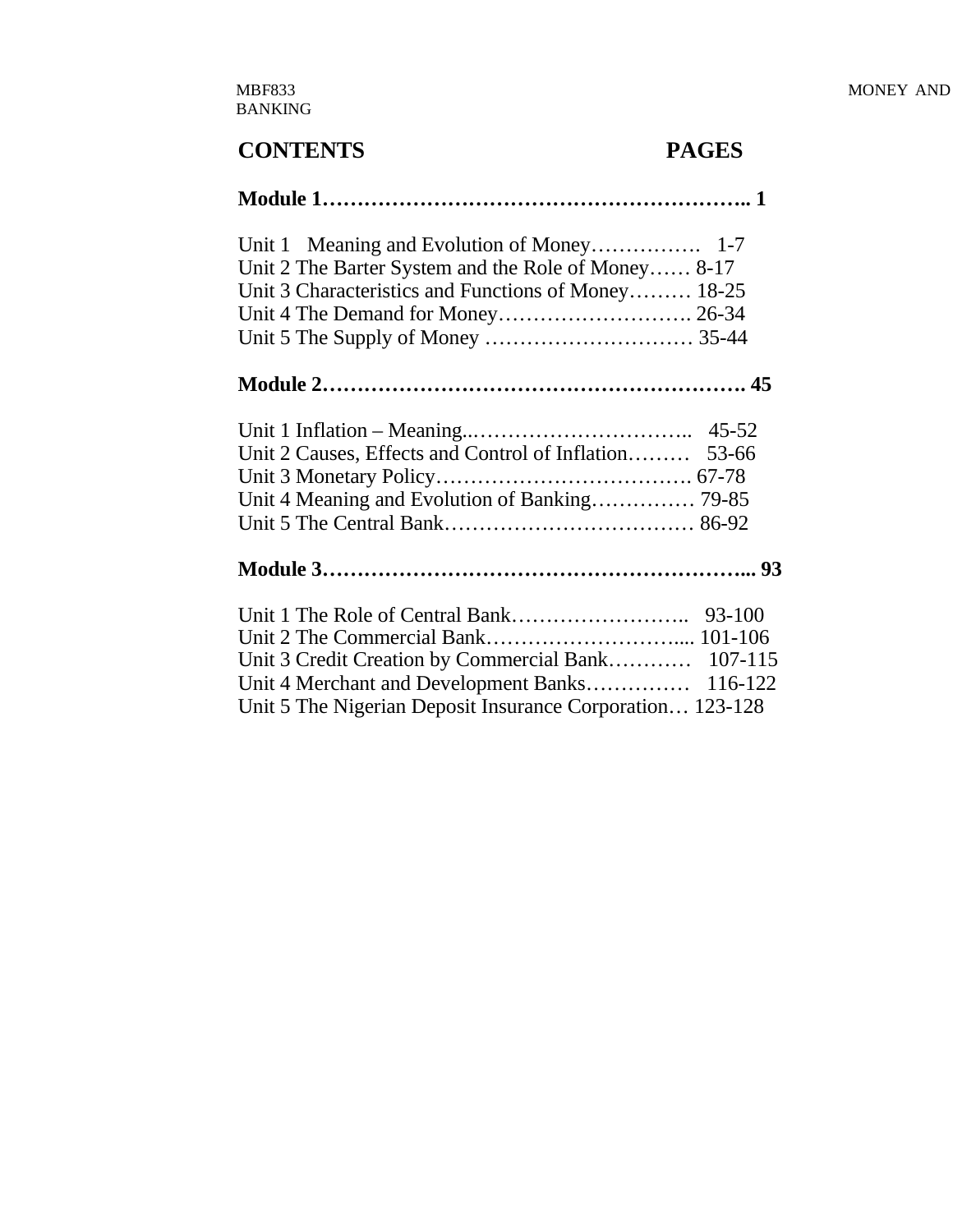BANKING

# **MODULE 1**

Unit 1 Meaning and Evolution of Money Unit 2 The Barter System and the Role of Money Unit 3 Characteristics and Functions of Money Unit 4 The Demand for Money Unit 5 The Supply of Money

# **UNIT 1 MEANING AND EVOLUTION OF MONEY**

# **CONTENTS**

- 1.0 Introduction
- 2.0 Objectives
- 3.0 Main Content
	- 3.1 The Meaning of Money
	- 3.2 Evolution of Money
	- 3.3 Types of Money
- 4.0 Conclusion
- 5.0 Summary
- 6.0 Tutor-Marked Assignment
- 7.0 References/Further Readings

# **1.0 INTRODUCTION**

There has been no precise definition of money, which has conveniently covered its functions. In this unit we shall discuss the meaning and evolution of money. In addition various types of money in use would also be explained.

# **2.0 OBJECTIVES**

At the end of the unit, you should be able to:

- Explain the meaning of money.
- Trace the evolution of money
- Discuss the various types of money in use.

# **3.0 MAIN CONTENT**

# **3.1 The Meaning of Money**

What is money? There has been no precise definition of money which has conveniently covered its functions.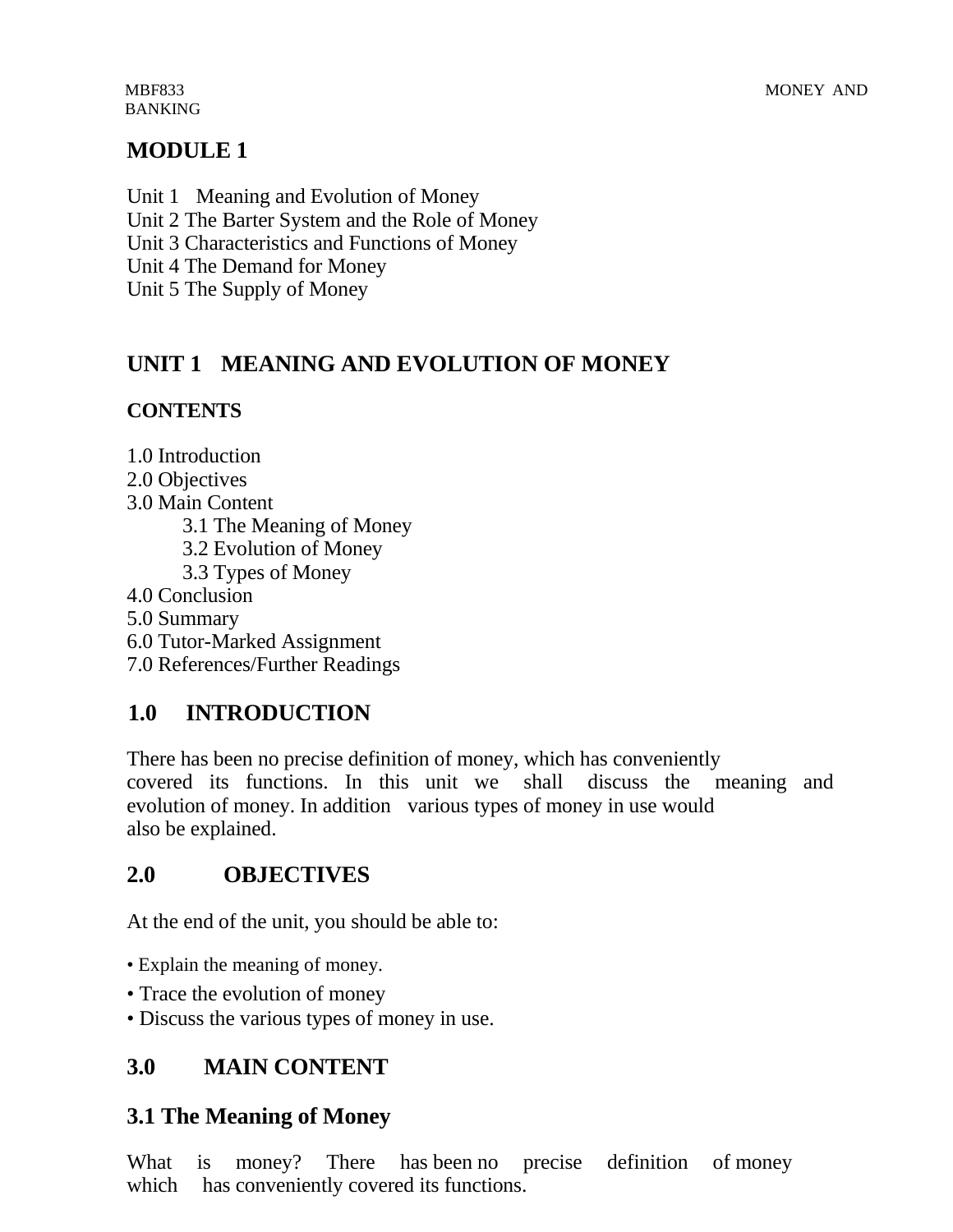It appears that there are many definitions of money as there are writers of economists. A number of definitions shall be examined here. One of such definitions is that of Paul Samuelson, who defined money "as the modern medium of exchange and the standard unit in which prices and debts are expressed".

Money has also been defined as an asset which is used as a medium of exchange, a store of value and a standard for deferred payment or value.

Money is looked at as any thing legally acceptable in the discharge of obligations within a political boundary, expressed as a multiple of some unit which is regarded as a measure or standard of the value of things in general. Money can also be defined as anything which passes freely from hand to hand and is generally acceptable in the settlement of a debt. Lewis E. Davids in his 'Dictionary of Banking and **Figured** "money as any form of denomination of coin or paper currency of legal tender which passes freely as a medium of exchange" **hanking** operations, money refers to cash and this includes both currency notes (paper money) and coin (metallic money).

The word 'MONEY' according to Messrs. Pierce and Shaw, haf two definitions The first is an abstract meaning which refers to money as a unit of account or the measure of exchange value. By this definition, money is a common denominator in terms of which the exchange value of all goods and services can be expressed. It is a unit of measurement, just as kilometres measure distance. This gives money an nbearning.

The second meaning of money refers to its concrete form. Money in this form indicates possibility of ownership which is capable of changing hands and the supply of it is capable of measurement. By this definition money becomes a medium of exchange. It is this definition of money that is relevant to monetary theory and policy. Money could also be defined as a commodity chosen by common consent to be a medium of exchange, a store of value, a unit of account and a standard for deferred payments among all other commodities.

There has been lot of controversy and confusion over the meaning and nature of money. As pointed out by Scitovsky, "Money is a difficult concept to define, partly because it fulfils not one but three functions, each of them providing a criterion of moneyness, yet he gives a wide definition of money. Professor Coulborn defines money as "the means of valuation and of payment; as both the unit of account **generally acceptable medium of exchange." Coulborn's definition is very** wide He includes in it the 'concrete' money such as gold, cheques, coins, currency notes, bank draft, etc. and also abstract money which "is the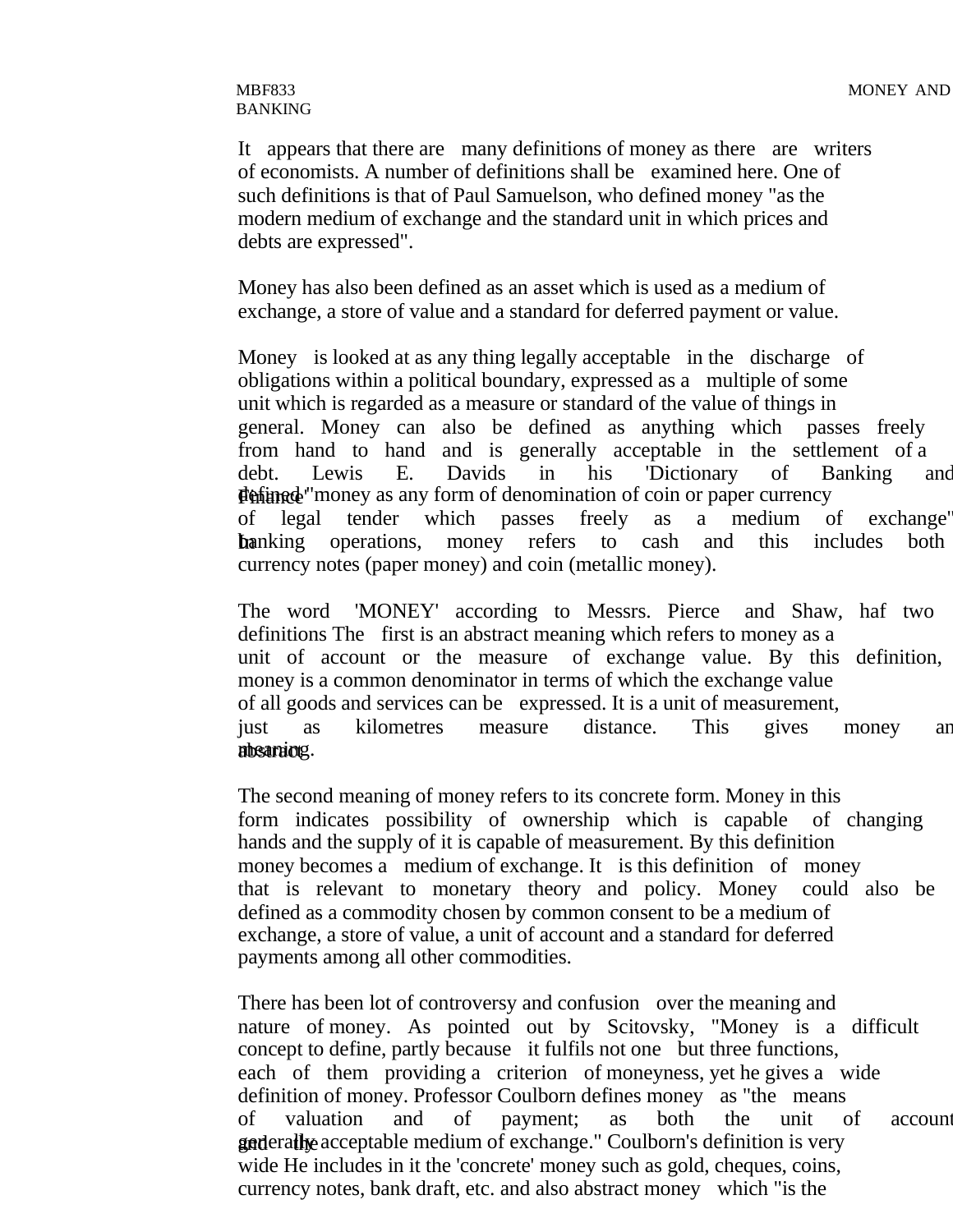vehicle of our thoughts of value, price and worth," Such wide definitions have led Sir John Hicks to say that "Money is defined by its functions: anything is money which is used as money: 'money is what money does.' These are the functional definitions of money because they define money in terms of the functions it performs.

Some economists define money in legal terms saying that "anything which the state declares as money is money." Such money possesses general acceptability and has the legal power to discharge debts. But people may not accept legal money by refusing to sell goods and services against the payment of legal tender money On the other hand, they may accept some other things as money which are not legally defined as money in discharge of debts which may circulate freely. Such things are cheques and notes issued by commercial banks. Thus besides legality, there are other determinants which go to make a thing to serve as money.

# **3.2 The Evolution of Money**

The word "money' is derived from the Latin word 'Moneta" which was the surname of the Roman Goddess of Juno in whose temple at Rome, money was coined. The origin of money is lost in antiquity. Even the primitive man had some sort of money. The type of money in every age depended on the nature of its livelihood. In a hunting society, the skins of wild animals were used as money. The pastoral society used livestock, whereas the agricultural society used grains and foodstuffs as money. The Greeks used coins as money.

#### **Stages in the Evolution of Money**

The evolution of money has passed through the following five stages depending upon the progress of human civilisation at different times and places.

#### **1. Commodity Money: Various types of commodities have been**

used as money from the beginning of human civilisation. Stones, spears, skins, bows and arrows, and axes were used as money in the hunting society. The pastoral society used cattle as money. The agricultural society used grains as money. The Roman used cattle and salt as money at different times. The Mongolians used squirrel skins as money. Precious stones, tobacco, tea, shells, fishhooks, and many other commodities served as money depending upon time, place and economic standard of the society.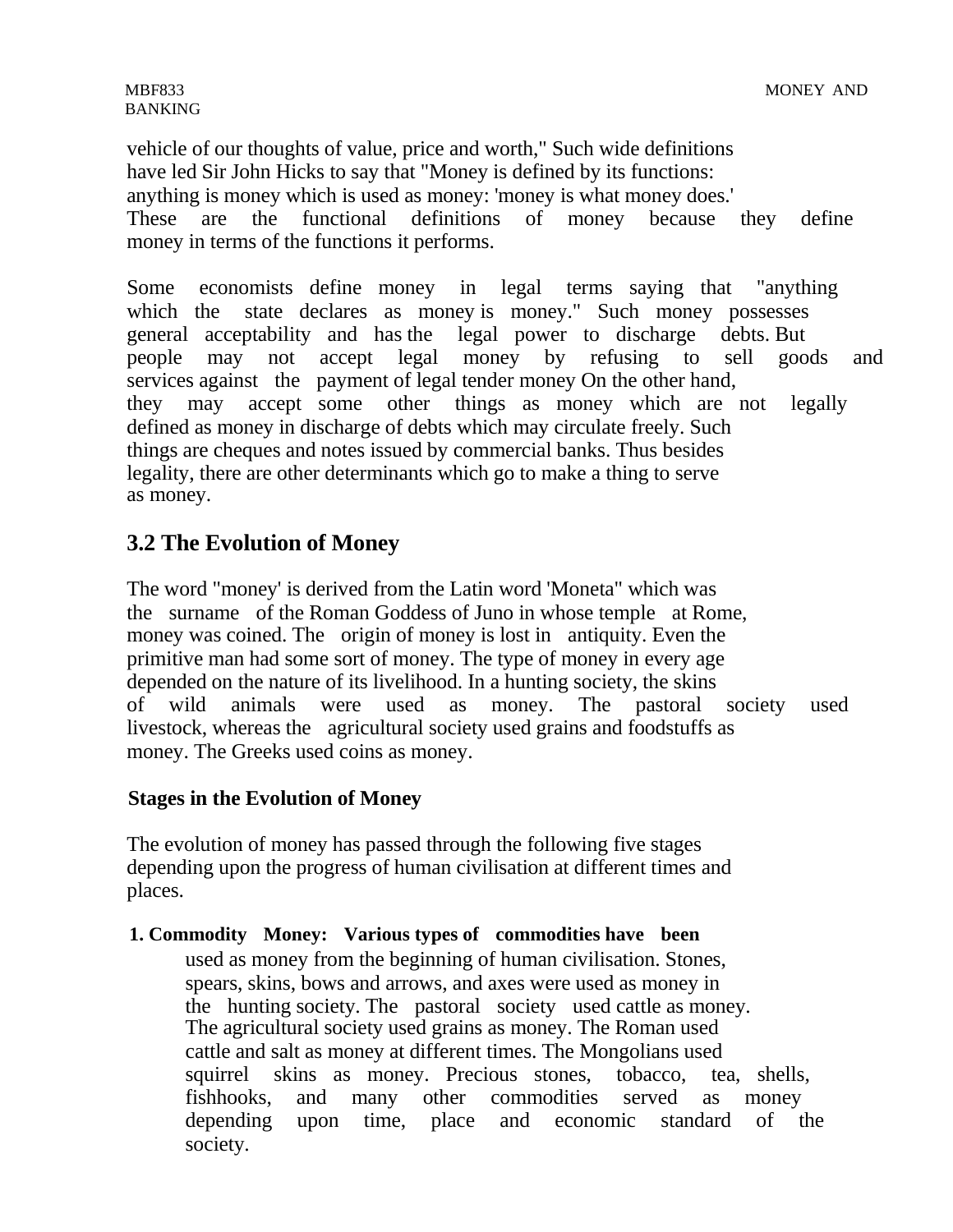The use of commodities as money had the following defects. (1) All commodities were not uniform in quality, such as **gratures** etc. Thus lack of standardisation made pricing difficult.  $(2)$ Difficult to store and prevent loss of value in the case of perishable commodities. (3) Supplies of such commodities were uncertain. (4) They lacked in portability and hence were difficult to transfer from one place to another. (5) There was the problem of indivisibility in the case of such commodities as cattle.

**2. Metallic Money: With the spread of civilisation and trade**  relations by land and sea, metallic money took the place **of** of the money. Many nations started using silver, gold, copper, tin, etc. as money.

Metal was an inconvenient thing to accept, weigh, divide and assess in quality. Accordingly, metal was made into coins of predetermined weight. This is attributed to King Midas of Lydia in the eight century B C. It is worthy of note that gold coins were in use in India many centuries earlier than in Lydia. Thus coins came to be accepted as convenient method of exchange.

But some ingenious persons started debasing the coins by clipping a thin slice off the edge of coins. This led to the hoarding of full-bodied coins with the result that debased coins were found in circulation. This led to the minting of coins with rough edge.

As the price of gold began to rise, gold coins were melted in order to earn more by selling them as metal. This led governments to mix copper or silver in gold coins so that their intrinsic value might be more than their face value. As bold algebra became dearer and scarce, silver coins were used, first in their pure form and later on mixed with alloy or some other metal.

But metallic money had the following defects: (1) It was not possible to change its supply according to the requirements of the nation both for internal and external use. (2) Being heavy, it was not possible to carry large sums of money in the form of coins from one place to another by merchants. (3) It was unsafe and inconvenient to carry precious metals for trade purposes over long distances. (4) Metallic money was very expensive because the use of coins led to their debasement and their minting and exchange at the mint cost a lot to the government.

**3. Paper Money: The development of paper money started**  with goldsmiths who kept strong safes to store their gold. As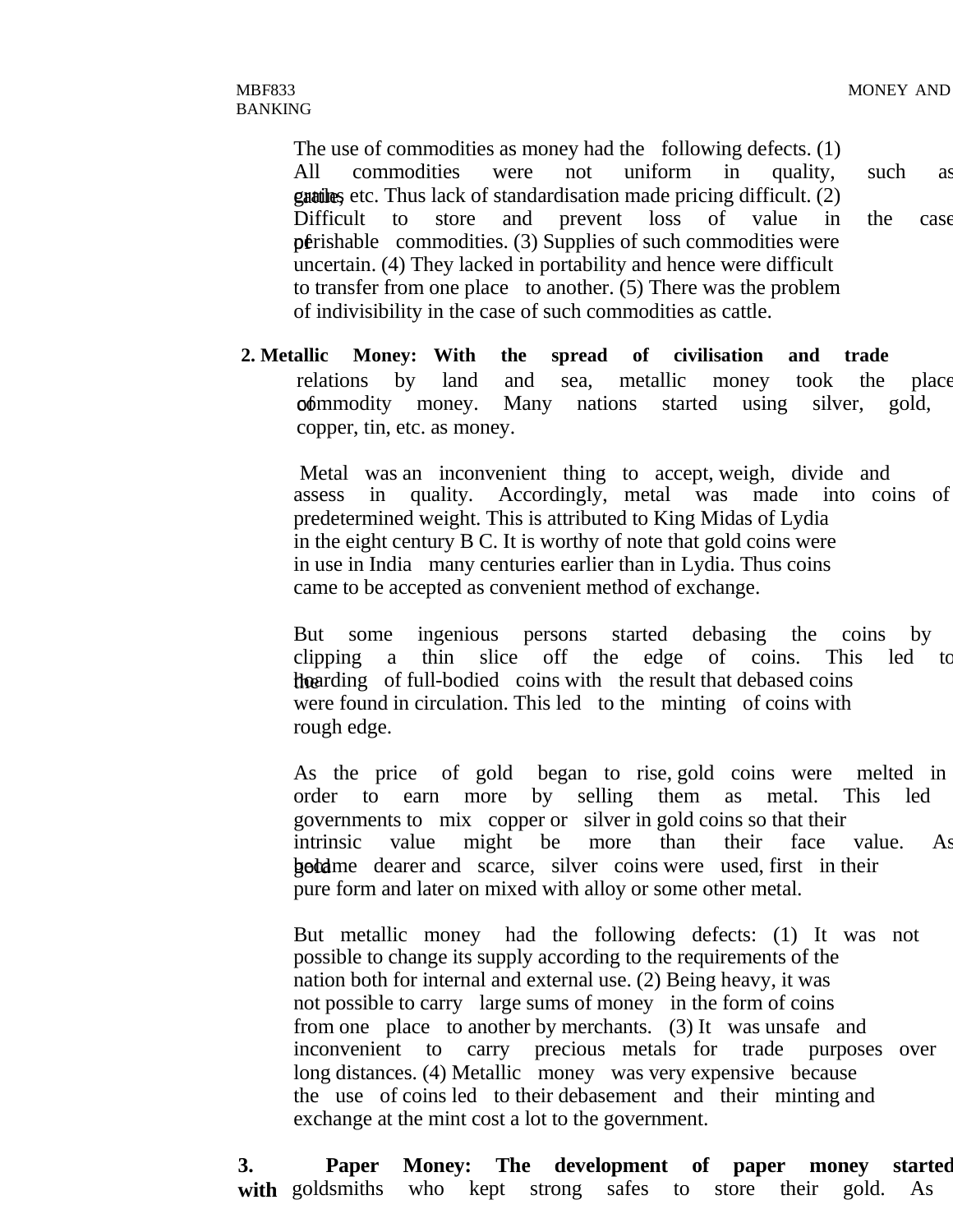Goldsmiths were thought to be honest merchants, people started keeping their gold with them for the safe custody. In return, the goldsmiths gave the depositor a receipt promising to return the gold on demand. These receipts of the goldsmiths were given to the sellers of commodities by the buyers. Thus receipts of the goldsmiths were a substitute for money. Such paper monies were backed by gold and were convertible on demand into gold. This ultimately led to the development of bank notes.

The bank notes are issued by the central bank of the country. We shall discuss the central bank in a latter unit. As the demand for gold and silver increased with the rise in their prices, the convertibility of bank notes into gold and silver was gradually given up during the beginning and after the First World War in all the countries of the world. Since then the bank money has ceased to be representative money and is simply fiat money which is inconvertible and is accepted as money because it is backed by law

**4. Credit Money: Another stage in the evolution of money in the**  modern world is the use of the cheque as money. The cheque is like a bank note in that it performs the same function. It is a means of transferring money or obligations from one person to another. But a cheque is different from a bank note. A cheque is made for a specific sum, and it expires with a single transaction. But a cheque is not money. It is simply a written order to transfer money. However, large transactions are made through cheques these days and bank notes are used only for small transactions.

#### **5. Near Money: The final stage in the evolution of money has been**

the use of bills of exchange, treasury bills, bonds, debentures, savings certificates, etc. They are known as "near money". They are close substitutes for money and are liquid assets. Thus in the final stage of its evolution money has become intangible. Its ownership is now transferable simply by book entry.

Thus the origin of money has been through various stages: from commodity money to metallic money, and to paper money, and from credit money to near money.

#### **3.3 Types of Money**

Historically, such diverse items as brass rod, copper wire, cowries and manilas, etc, have functioned as money. In Nigeria, as in many other countries, the money supply is composed of only three items: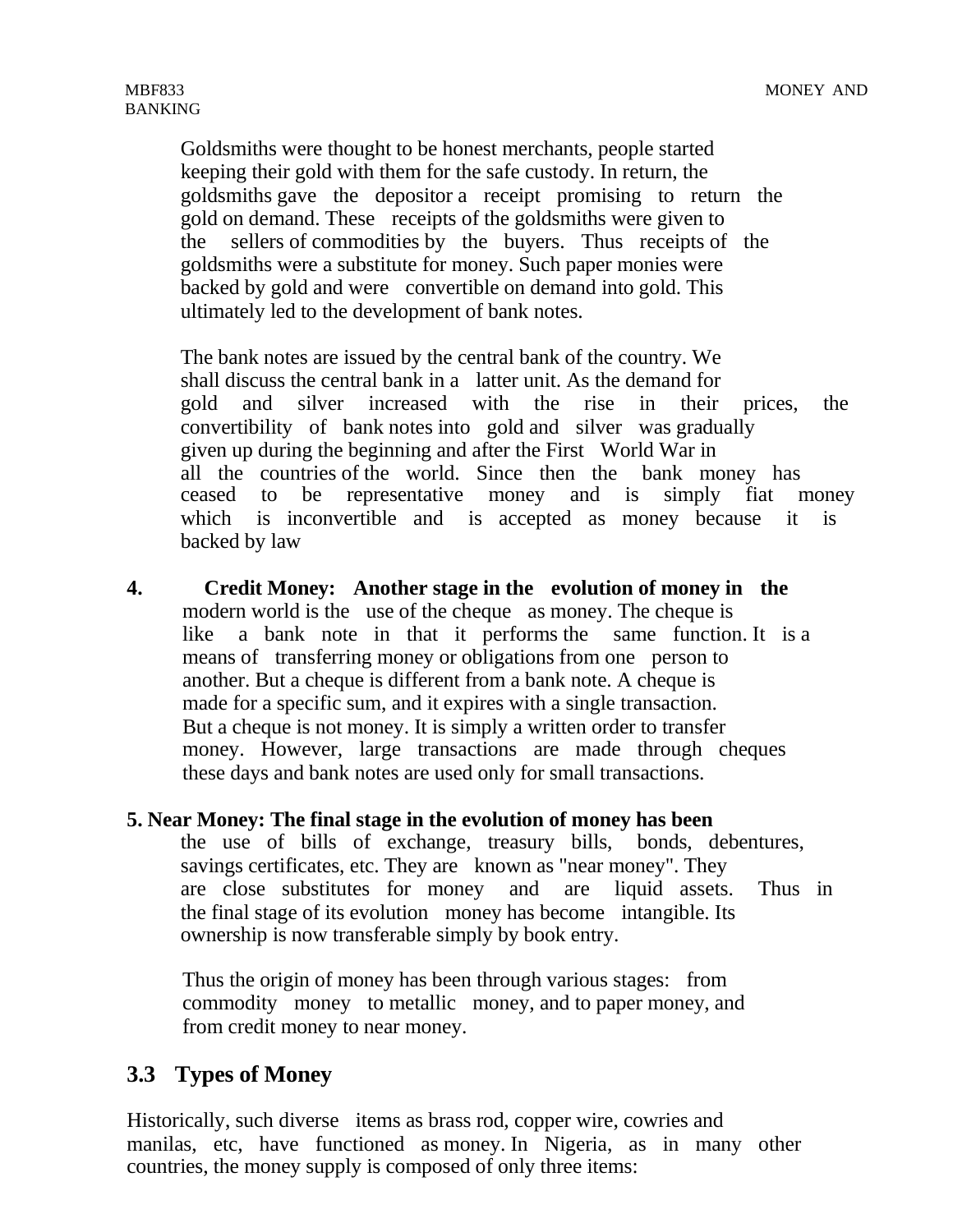i. Coins ii. Paper money, and iii. Demand deposits

#### **i. Coins**

Coins are essentially 'convenience money' in that they permit us to rru'.e all kinds of very small purchases. The CBN has recently introduced new coins to the nation which comprise 50k, Nl and N2 that is in 2007.It should be noted that all coins in circulation are token money. This simply means that the intrinsic value, that is, the value of the bullion contained in the coin itself, is less than the face value of the coin. This is purposely done so as to avoid the melting of token money for profitable sale as bullion.

#### **ii. Paper Money**

These are notes issued by the Central Bank such as the N5, N10, N20, N50, N100, N200, N500 and N1000 notes in circulation today in Nigeria. The coin and paper money components of the money supply are frequently lumped together and simply labelled currency.

#### **iii. Demand deposits**

As banking habit in an economy, the safety and convenience of using cheques, or bank money (demand deposits) become rather too obvious. For instance, as the writing of cheque requires endorsement by the the theft or loss of one's cheque book is not nearly devastating as would be the losing of an identical amount of currency. It is, furthermore, more convenient to write a cheque in many cases than it is to transport and count out a large sum of currency. For all these and many other reasons, cheque book money is becoming dominant as a form of money in Nigeria.

#### **SELF ASSESSMENT EXERCIS**

i. What do you understand by the concept of money?

ii. Trace the Evolution of money.

# **4.0 CONCLUSION**

It can be concluded that there are various definitions of money and that today money has passed through various stages. We also conclude that there are three types of money in modern economy: coins, paper money and demand deposits.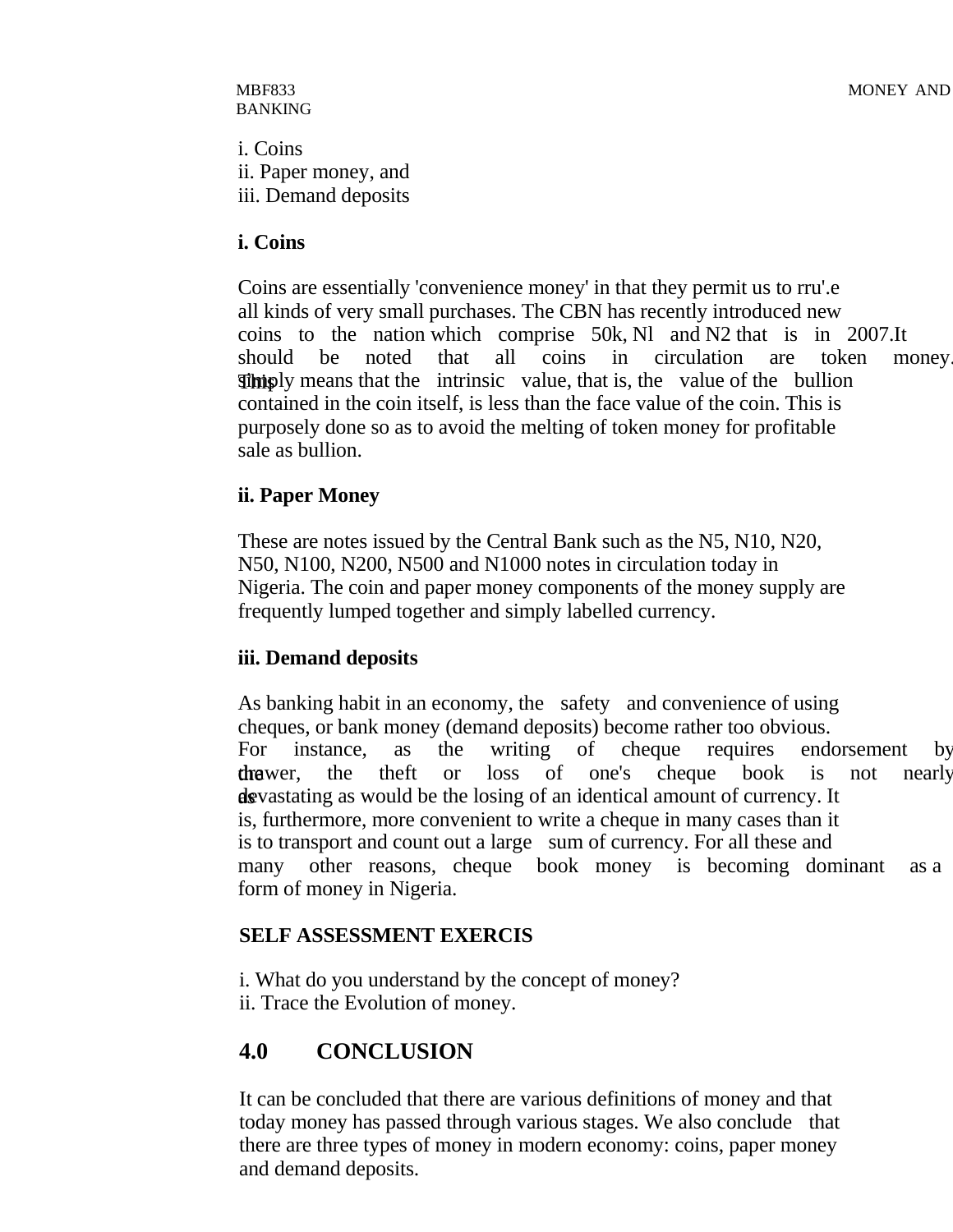# **5.0 SUMMARY**

In this unit; we have treated the meaning and Evolution of money. We have also discussed the various types of money in use in Nigeria today.

# **6.0 TUTOR MARKED ASSIGNMENT**

1. What are the various types of money in use in Nigeria today?

# **7.0 REFERENCES/FURTHER READINGS**

- Jhingan M. L. (2004): Money, Banking, International Trade and Public Finance. Vrinda publications (p) Ltd. India.
- Umole J. A. (1985): Monetary and banking Systems in Nigeria. Adi publishers Ltd. Benin City.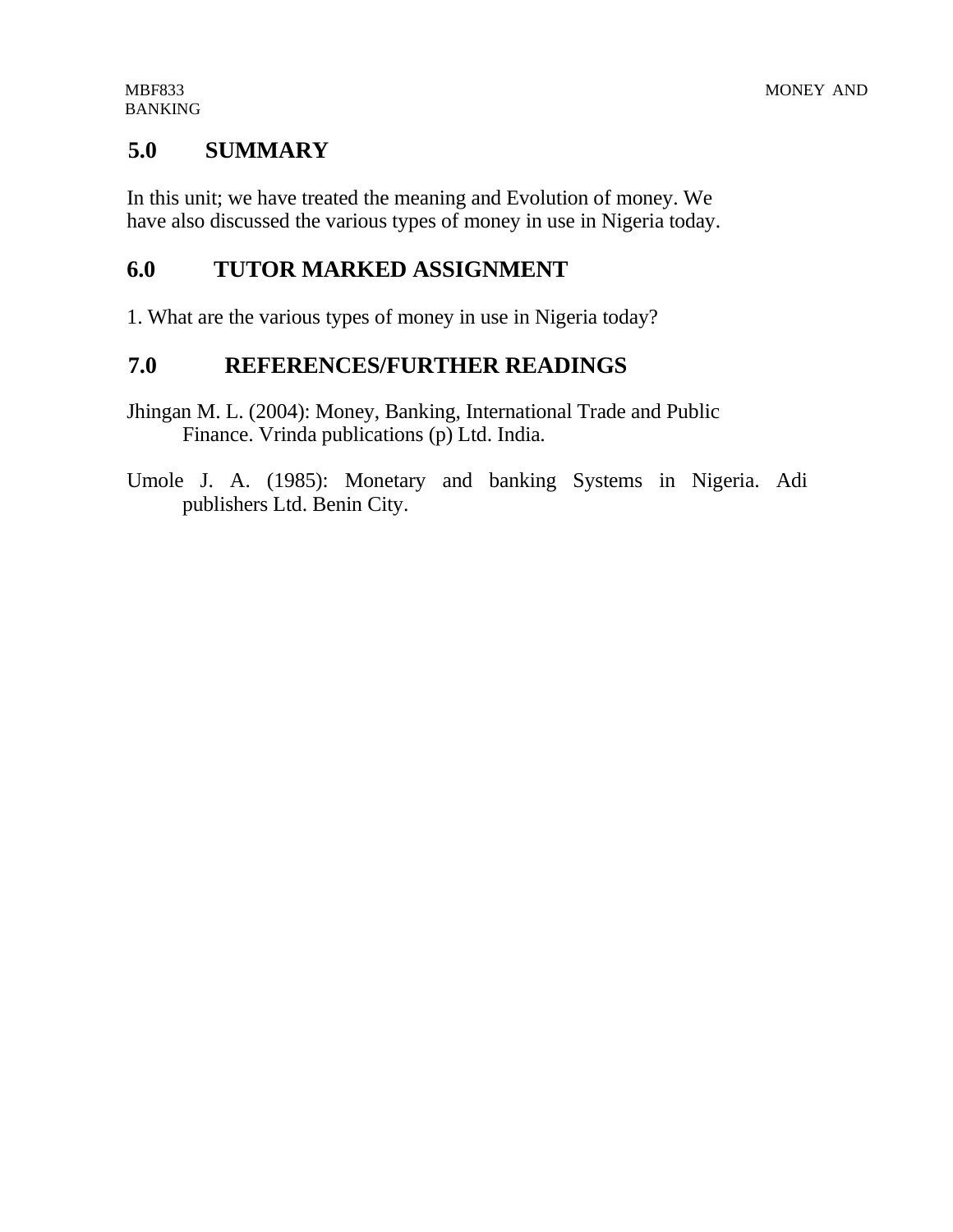# **UNIT 2 THE BARTER SYSTEM AND THE ROLE OF MONEY**

#### **CONTENTS**

- 1.0 Introduction
- 2.0 Objectives
- 3.0 Main Content
	- 3.1 The barter system
	- 3.2 Difficulties associated with the barter system
	- 3.3 The role of money
		- 3.3.1 Static role of money
		- 3.3.2 Dynamic role of money
- 4.0 Conclusion
- 5.0 Summary
- 6.0 Tutor Marked Assignment
- 7.0 References/Further Readings

# **1.0 INTRODUCTION**

In this unit, we shall explain the meaning of barter system. The various difficulties associated with the barter system will also be discussed. In addition we shall discuss the static and dynamic roles of money.

# **2.0 OBJECTIVES**

At the end of this unit, you should be able to explain:

- Concept and nature of barter system and the difficulties associated with the system.
- Explain the concept of barter
- Explain the various difficulties associated with the barter system.
- Discuss both the static and the dynamic roles of money.

#### **3.0 MAIN CONTENT**

#### **3.1 Barter System**

Before the evolution of money, exchange was done on the basis of direct exchange of goods and services. This is known as barter. Barter involves the direct exchange of one good for some quantity of another good. For example, a horse may be exchanged for a cow, or 3 sheep or 4 goats. For a transaction to take place there must be a double coincidence of **wants. For instance, if the horse-owner wants a cow, he has to find out a**  person who not only possesses the cow but wants to exchange it with the horse. In other cases, goods are exchanged for services A doctor may be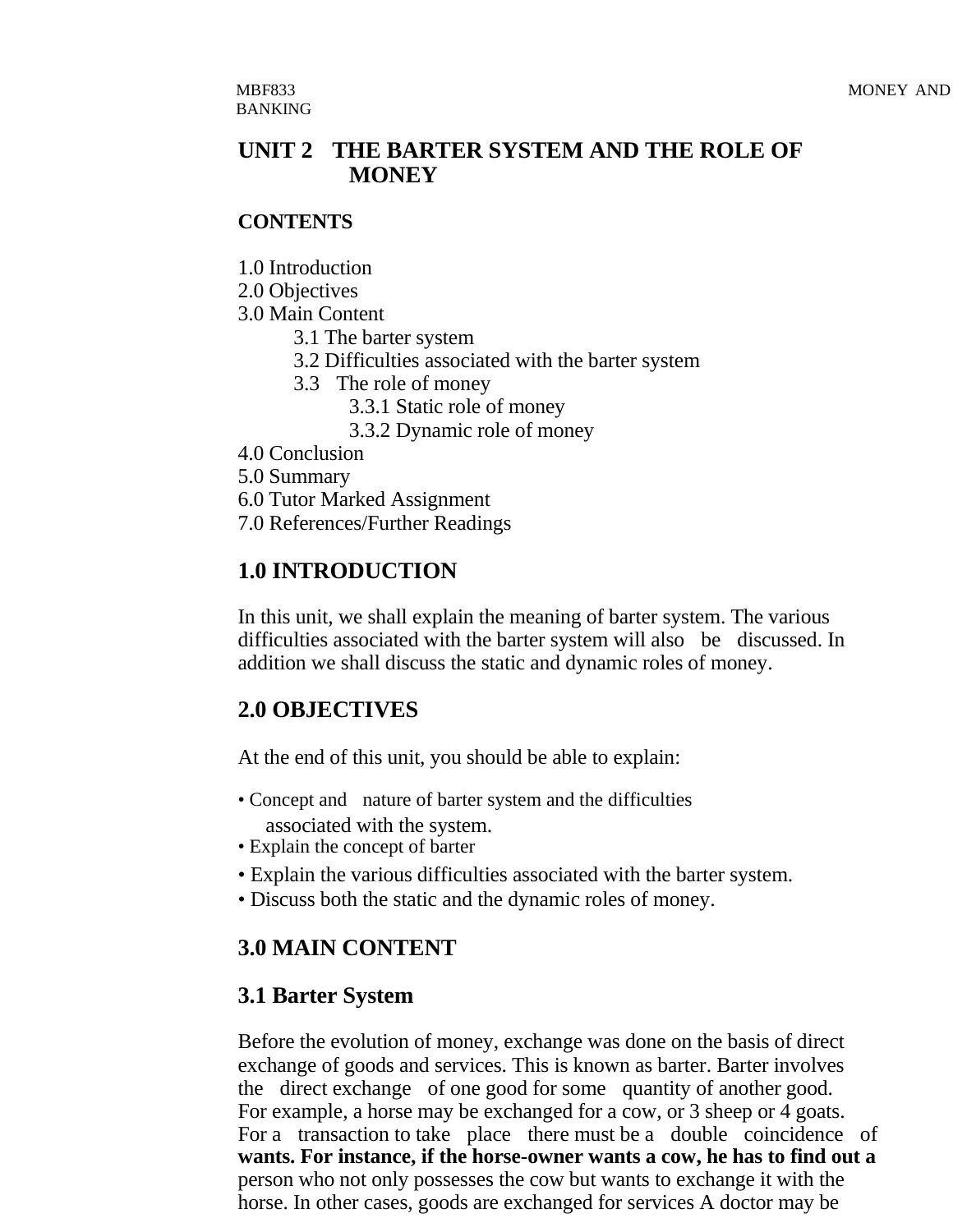paid in kind as payment for his services. For example, he may be paid a cock, or some wheat or rice or fruit. Thus a barter economy is a **moneyless economy. It is also a simple economy where people produce**  goods either for self-consumption or for exchange with other goods which they want. Bartering was found in primitive societies. But it is the practiced at places where the use of money has not spread much. Such non-monetised areas are to be found in many rural areas of underdeveloped countries.

The development of a system of exchange is one of the earliest contrivances of organised community. It is through the exchange of goods that communities can move away from primitive subsistence agriculture toward an economy where the members of the community can enjoy the advantages of division of labour and specialization in production.

The present system whereby we use notes and coins as money has been arrived at in three different stages. One of the earliest stages or the beginning stages involved the direct production of goods for self consumption. This was the primitive age when people lived in Africa right up to the end of the Old Stone Age around 3, 000 B.C. and a little beyond. Under this system each man and his nuclear family were completely independent of others. Everything needed by the family had to be produced by them or forgotten about.

The second stage which is indirect production and usually referred to as barter involves the production of goods for personal needs as well as for others. This develops when a man has more than enough goods for his own family and decides to barter or exchange his surplus with someone who has other goods. A typical example of this is where a man who produces yams exchanges them for maize from another person who produces maize. This arrangement known as barter economy was prevalent in Britain from the beginning of the New Stone Age (about 3, 000 B. C.) until the arrival of the Romans in A. D. 43. This system was later found to be inadequate, problematic and unprogressive.

# **3.2 Difficulties of the Barter System**

But the barter system is the most inconvenient method of exchange. It involves loss of much time and effort on the part of people in trying to exchange goods and services. As a method of exchange, the barter system has the following difficulties and disadvantages:

#### **1. Lack of Double Coincidence of Wants: The functioning of the**

barter system requires a double coincidence of wants on the part of those who want to exchange goods or services. It is necessary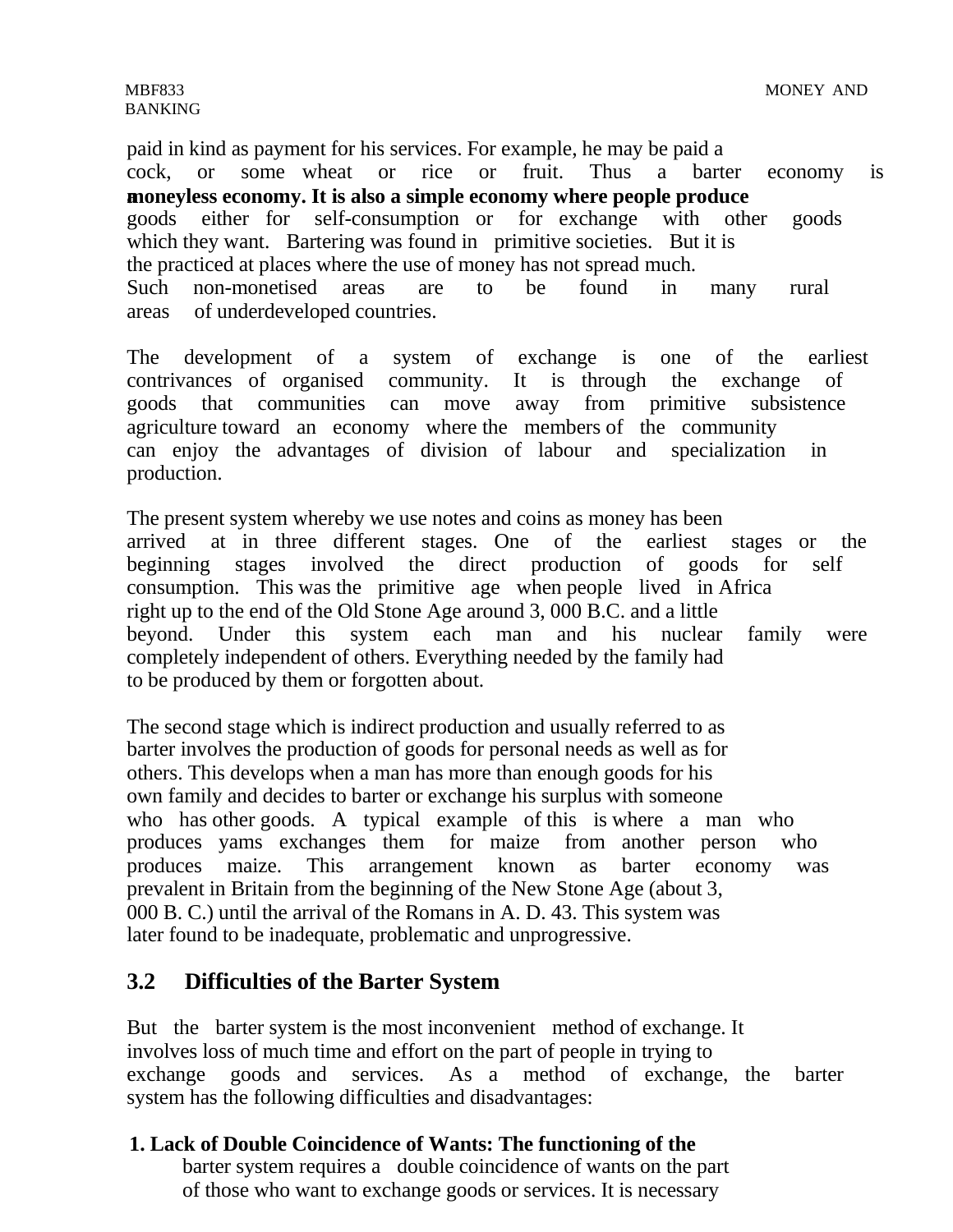for a person who wishes to trade his good or service to find some other person who is not only willing to buy his good or service, but also possesses that good which the former wants. For example suppose a person possesses a horse and wants to exchange it for a cow. In the barter system he has to find out a person who not only possesses a cow but also wants a horse. The existence of such a double coincidence of wants is a remote probability. For, it is a very laborious and time-consuming process to find out person who want each other's goods. Often the horse-owner would have to carry through a number of intermediary transactions He might have to trade his horse for some sheep, sheep for some goats and goats for the cow he wants. To be successful, the barter system involves multilateral transactions which are not matched exactly; no trade is possible under barter. This is the problem of finding someone who wants what you have to offer and who also has what you want. The yam farmer looking for a change of diet might try to find someone with plantains to offer, but having found such a person he might be disappointed to learn that he is not anxious to exchange his plantains for yam but instead wants some potatoes.

Thus a barter system is time-consuming and is a great hindrance to the development and expansion of trade.

#### **2. Lack of a Common Measure of Value: Another difficulty under**

the barter system relates to the lack of a common unit in which the value of goods and services should be measured. Even if the two persons who want each other's goods meet by coincidence, the problem arises as to the proportion in which the two goods should be exchanged. There being no common measure of value, the rate of exchange will be arbitrarily fixed according to the ensity of demand for each other's goods. Consequently, one party is at a disadvantage in the terms of trade between the two goods. The problem here is in fixing the relative values of the two commodities being bartered. For example, how many tubers of yams are equivalent to a bunch of plantains?

Moreover, under a barer system the value of each good **is required to be stated in as many quantities as there** are types and quantities of other goods and services. The exchange rate formula given by Prof. Culberston is  $n(n-1)/2$ . For example, if there are 100 different types of good in a barter economy, then there would be 4950 exchange rates for it to function smoothly, i.e. 100(100-1)72 = 100x99/2 or 9900/2 = 4950. This makes accounting an impossibility because a balance sheet would consist of a long physical inventory of the various types and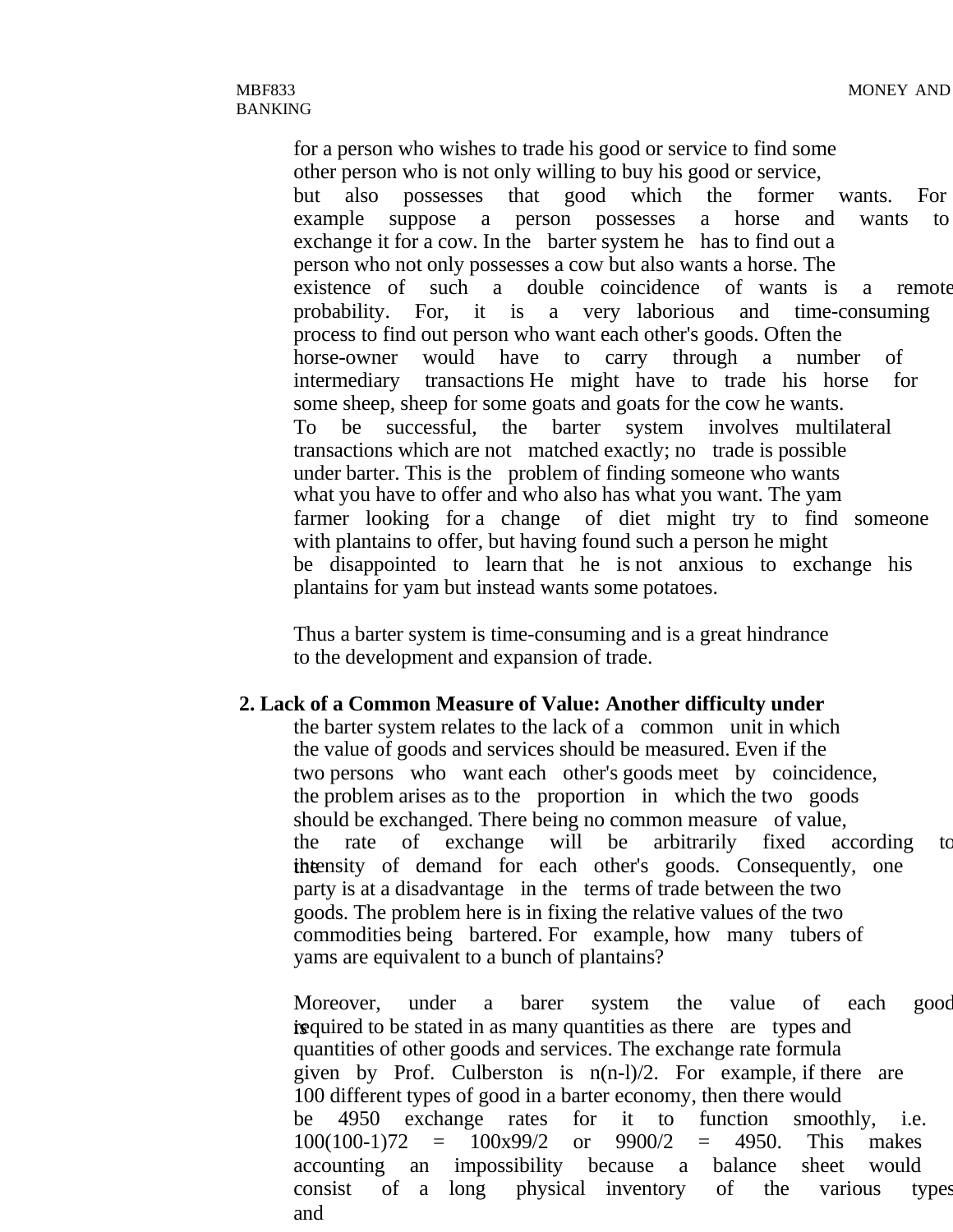qualities of goods owned and owed. Similarly, it is difficult to draw and interpret the profit and loss accounts of even a small shop. That is why the existence of the barter system is associated with a small primitive society confined to a local market.

#### **3. Indivisibility of Certain Goods: The barter system is based on**

the exchange of goods with other goods. It is difficult to fix exchange rates for certain goods which are indivisible. Such indivisible goods pose a real problem under barter. A person may desire a horse and the other a sheep and both may be willing to trade The former may demand more than four sheep for a horse but the other is not prepared to give five sheep and thus there is no exchange. If a sheep had been divisible, a payment of four and a half sheep for a horse might have been mutually satisfactory. Similarly, if the man with the horse wants only two sheep, then how will he exchange his horse for two sheep. As it is **not** possible to divide his horse, no trade will be possible between the two persons. This is another problem of the barter system economy. There is no bias on which to equate one person's product for another person's product. For instance, a man wanting to exchange his table for only one bunch of plantains will not obtain any change as it is apparent that a bunch of plantains cannot be of the same value with a table. The barter economy apart from the above-mentioned draw-backs, the system is a slow and an inefficient way of trading especially in a progressive economy.

The third stage is the indirect production system using money as a medium of exchange between all other commodities. This system overcomes the inherent problems in barter economy. The indirect production of goods and services has been carried to a higher degree which enables people to specialize in those jobs they are best suited for. As a reward for the job performed by each person, money is paid at the end of month. Thus indivisibility of certain goods makes the barter system inoperative.

**4. Difficulty in Storing Value. Under the barter system it is**  difficult to store value. Anyone wanting to save real capital over a long period would be faced with the difficulty that during the intervening period the stored commodity may become obsolete or deteriorate in value. As people trade in cattle, grains, and other such perishable commodities, it is very expensive and often difficult to store and to prevent their deterioration and loss over the long period.

#### **5. Difficulty in Making Deferred Payments: In a barter economy,**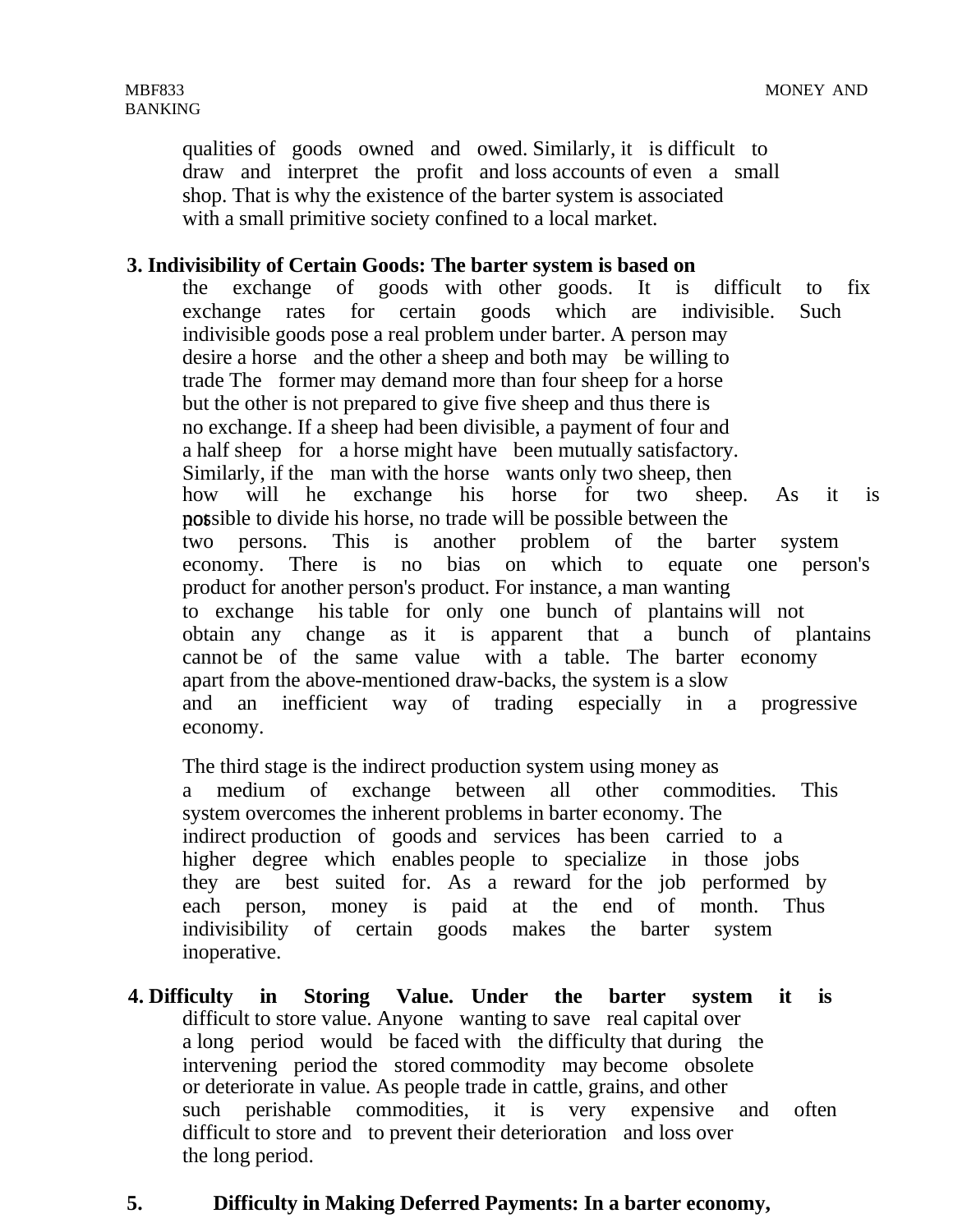it is difficult to make payments in the future. As payments are made in goods and services, debt contracts are not possible due to disagreements on the part of the two parties on the following It would often invite controversy as to the quality of the goods or services to be repaid. 2. The two parties would often be unable to agree on the specific commodity to be used **for** form represented Figures and represent the commodity for a set of parties would run the risk that the commodity to be repaid would increase or decease seriously in value over the duration of the contract. For example, wheat might rise markedly in value in terms of other commodities, to the debtor's regret, or decrease markedly in value, to the H creditor's regret." Thus it is not possible to make just payments involving future contracts under the barter system.

**6. Lack of Specialisation: Another difficulty of the barter system is**  that it is associated with a production system where each person is a jack-of-all trade. In other words, a high degree of specialization is difficult to achieve under the barter system. Specialization and interdependence in production is only possible in an expanded market system based on the money economy. Thus no economic progress is possible in a barter economy due to lack of specialization.

# **3.3 The Role of Money**

Money is of vital importance to the operation of the national **international economy Money plays an important role in the daily life of** a person whether he is a consumer, a producer, a businessman, an ademician, a politician or an administrator "An individual need not be an economist to be actually aware that money plays an important role in modern life: he needs to think only of his own experience "We study below the importance of money in a modern economy.

Money is of vital importance to an economy due to its static dydamic roles. Its static role emerges from its static or funditional In its dynamic role, money plays an important part of the life of every citizen and in the economic system as a whole.

# **3.3.1 Static Role of Money**

In its static role, the importance of money lies in removing the difficulties of barter in the following ways:

i. By serving as a medium of exchange, money removes the need for double coincidence of wants and the inconveniences and difficulties associated with barter. The introduction of money as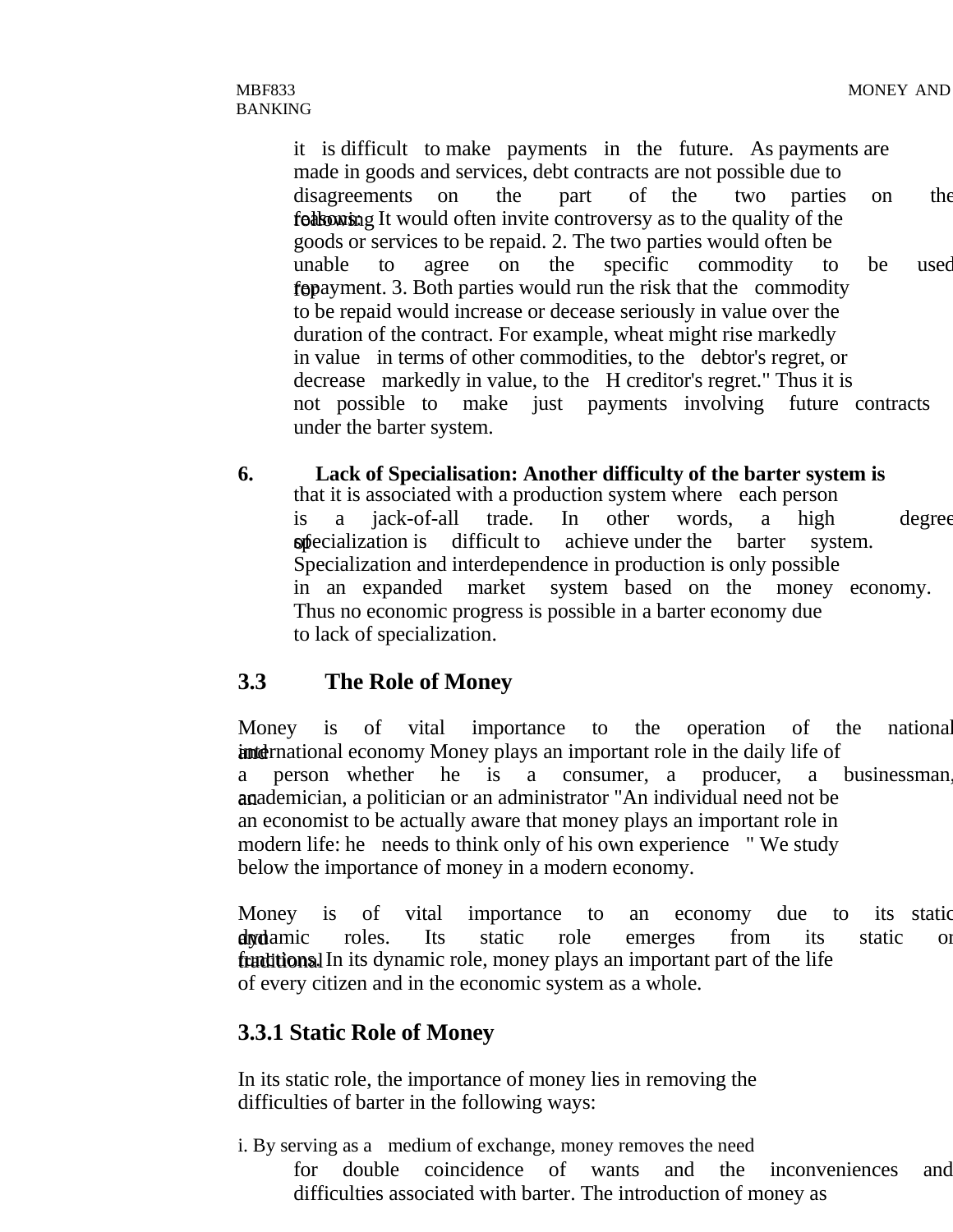a medium of exchange breaks up the single transactions of barter into separate transactions of sales and purchases, thereby eliminating the double coincidence of wants. Instead of exchanging commodities directly with commodities i.e. C4 **>C, commodities are exchanged for money and money, in turn,**  buys other commodities as C M C; where C refers to commodities and M to money.

- ii. By acting as a unit of account, money becomes a common measure of value. The use of money as a standard of value eliminates the necessity of quoting the price of apples in terms of oranges, the price of oranges in terms of nuts, and so on. Money is the standard of measuring value and value expressed in money is price. The price of different commodities is expressed in terms of so many units of dollars, Naira, pounds, etc. depending on the nature of monetary unit in a country. The measurement of the values of goods and services in the monetary unit facilitates the problem of measuring the exchange values of goods in the market.
- iii. Money acts as a standard of deferred payments. Under barter, it was easy to take loans in goats or grains but difficult to make repayments in such perishable articles in the future Money has simplified both taking and repayment of loans because the unit of account is durable. It also overcomes the difficulty of indivisibility of commodities.
- iv. By acting as a store of value, money removes the problem of storing of commodities under barter. Money being the most liquid asset can be kept for long periods without deterioration or wastage.
- v. Under barter, it was difficult to transfer value in the form of animals, grains, etc. from one place to another. Money removes this difficulty of barter by facilitating the transfer of value from one place to another. A person can transfer his money through draft, bill of exchange, etc. and his assets by selling them for cash at one place and buying them at another place. For example, a person can sell his assets in Lagos and in turn buy other assets in Abuja.

# **3.3.2 Dynamic Role of Money**

In its dynamic role, money plays an important part in the daily life of a person whether he is a consumer, producer, a businessman, an academician, a politician or an administrator. Besides, it influences the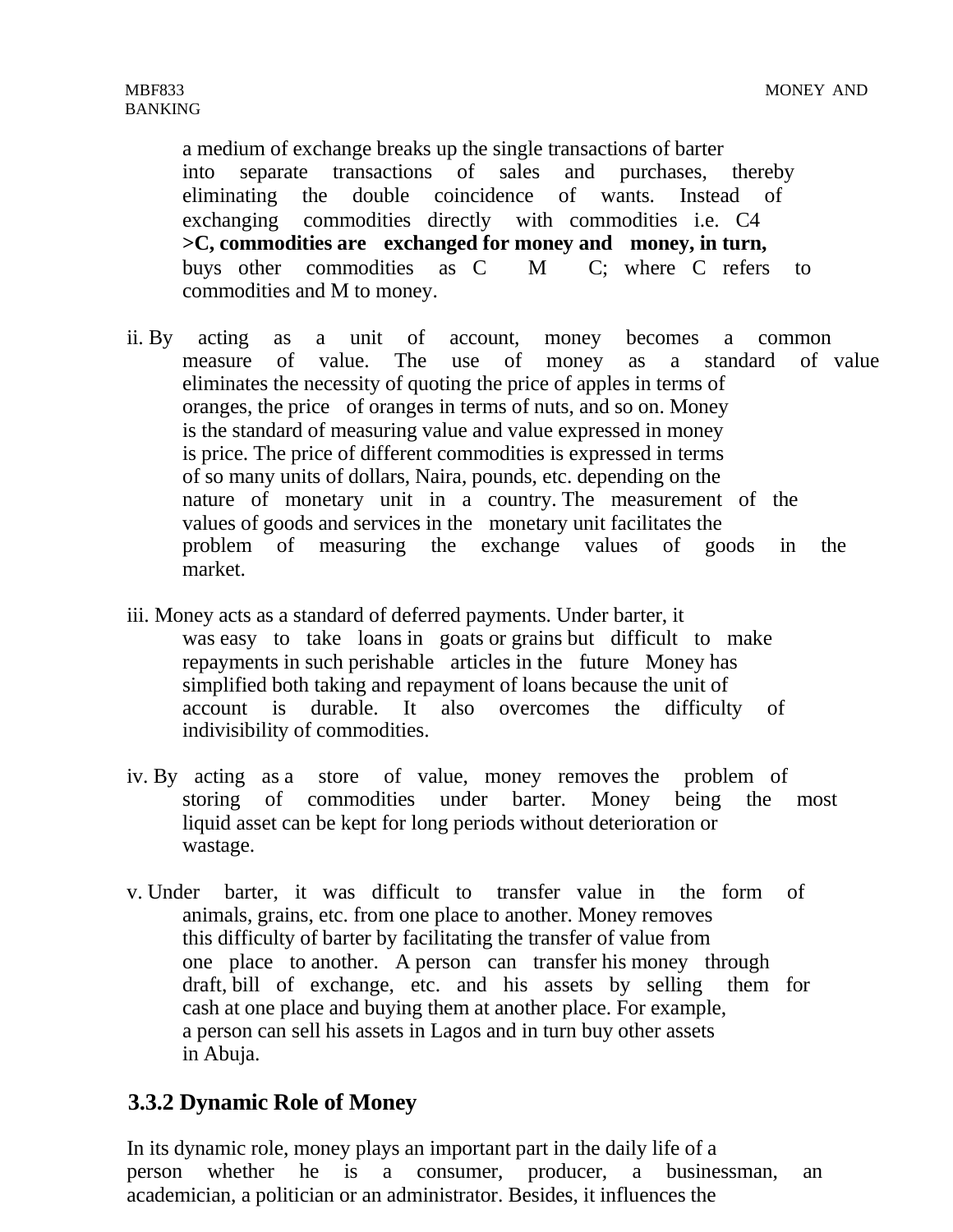economy in a number of ways.

#### **i. To the Consumer: Money possesses much significance for the**

consumer. The consumer receives his income in the form of money rather than in goods and services. With money in hands, and at any commodity and service he likes, in whatever quantities he needs, and at any time he requires. Not only this, money acts as an equalizer of marginal utilities for the consumer. The main aim of a consumer is to maximize his satisfaction by spending his limited income on different goods which he wants to purchase. Since prices of goods indicate their marginal utilities and are expressed in money, money helps in equalizing the marginal utilities of goods This is done by substituting goods with higher utilities for others having lower utilities Thus money enables a consumer to make a rational distribution of his income on various commodities of his choice.

#### **ii. To the Producer: Money is of equal importance to the producer.**

He keeps his account of the values of inputs and outputs in money. The raw materials purchased, the wages paid to workers, the capital borrowed, the rent paid, the expenses on advertisements, etc. are all expenses of production which are entered in his account books. The sale of products in **terms** are his sale proceeds. The difference between the two gives him profit. Thus a producer easily calculates not only his costs of production and receipts but also profit with the help of money. Furthermore, money helps in the general flow of goods **and** subsetsted in a serigion agricultural, industrial and tertiary sectors of the economy because all these activities are performed in terms of money.

**iii. In Specialization and Division of Labour: Money plays an**  important role in large scale specialization and division of labour in modern production. Money helps the capitalist to pay wages to a large number of workers engaged in specialised jobs on the basis of division of labour. Each worker is paid money wages in accordance with the nature of work done by him. This money facilitates specialization and division of labour in modern production. These, in turn, help in the growth of industries. It is, in fact, through money that production on a large scale is possible. All inputs like raw materials, labour, machinery, etc. are purchased with money and all output is sold in exchange for money. As rightly pointed out by Prof. Pigou, "In the modern world industry is closely enfolded in a garment of money."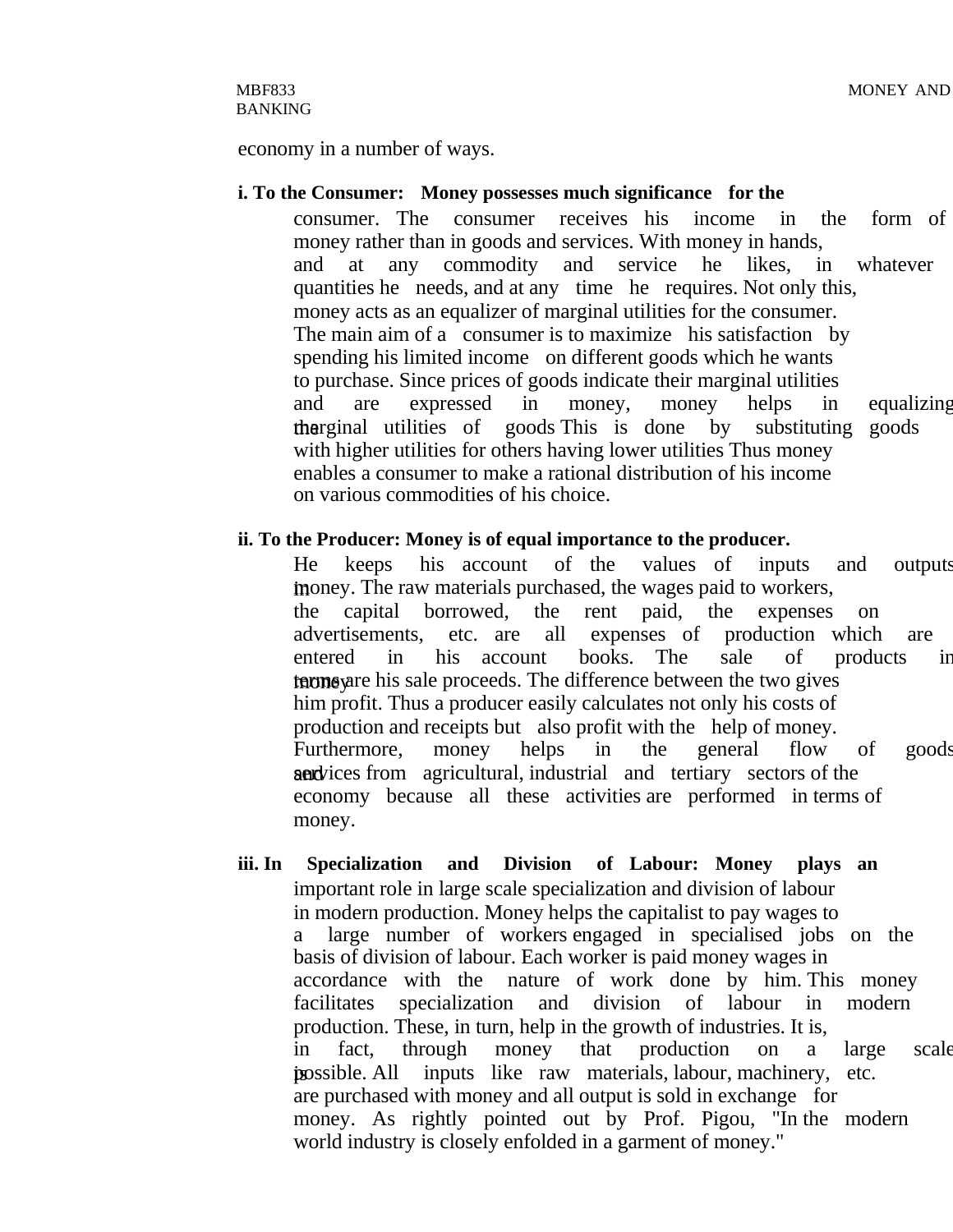#### **iv. As the Basis of Credit: The entire modern business is based on**

credit and credit is based on money. All monetary transactions consist of cheques, drafts, bills of exchange etc. These are credit instruments which are not money. It is the bank deposits that are money. Bank issue such credit instruments and create credit Credit creation, in turn, plays a major role in transferring funds from depositors to investors. Thus credit expands investment on the basis of public saving lying in bank deposits and helps in maintaining a circular flow of income within the economy.

#### **v. As a Means to Capital Formation: By transforming savings**

into investment, money acts as a means to capital formation. Money is a liquid asset which can be stored and storing of money implies savings, and savings are kept in bank deposits to earn interest on them. Banks, in turn, lend these savings to businessmen for investment in capital equipment, buying of raw materials, labour, etc. form different sources and place. This makes capital mobile and leads to capital formation and economic growth.

#### **vi. As an Index of Economic Growth: Money is also an index of**

economic growth. The various indicators of growth are national income, per capita income, and economic welfare. These are calculated and measured in money terms Changes in the value of money (or rise in prices) means that the economy is not progressing in real terms On the other hand, a continuous rise in the value of money (or fall in prices) reflects retardation of the economy. Somewhat stable prices imply a growing economy. Thus money is an index of economic growth.

#### **vii. In the Distribution and Circulation of Income: The rewards to**

the various factors of production in a modern economy are paid in money. A worker get his wages, capitalist his interest, a landlord his rent, and an entrepreneur his profit. But all are paid their rewards in money. An organiser is able to calculate the marginal productivity of each factor in terms of money and pay it accordingly. For this, he equalises the marginal productivity of each factor with its price. Its price is, in fact, its **productivity expressed in terms of money.** As payments are made to various factors of production in money, the calculation of national income becomes easy.

#### **viii. In National and International Trade: Money facilitates both**

nation? ' and international trade. The use of money as a medium of exchange, as a store of value and as transfer of value has made it possible to sell commodities not only within a country but also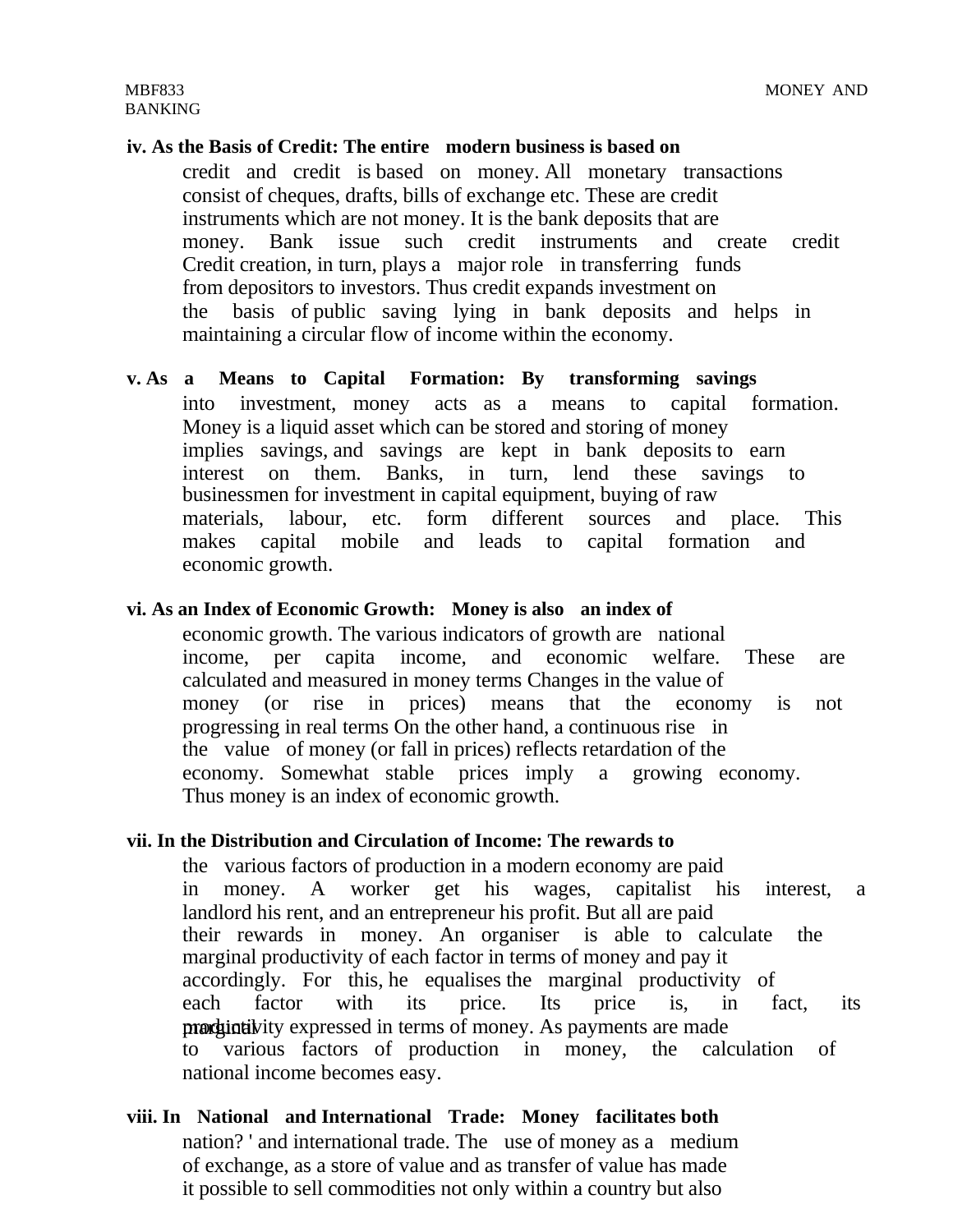internationally. To facilitate trade, money has helped in establishing money and capital markets. There are banks, financial institutions, stock exchanges, produce exchanges, international financial institutions, etc which operate on the basis of the money economy and they help in both national international trade.

Further, trade relations among different countries have led to international cooperation. As a result, the developed countries have been helping the growth of underdeveloped countries by by giving loans and technical assistance. This has been made possible because the value of foreign aid received and its repayment by the developing countries is measured in money.

#### **ix. In solving the Central Problem of an Economy: Money helps**

in solving the central problems of an economy: what to produce, for whom to produce, how to produce and in what quantities. This is because on the basis of its functions money facilitates the flow of goods and services among consumers, producers, and the government.

- **ix. To the Government: Money is of immense importance to the**  government. Money facilitates the buying and collection of taxes, fines, fees, and prices of services rendered by the government to the people. It simplifies the floating and management of publicdebt and government expenditure on development and nondevelopmental activities. It will be impossible for modern government to carry on their functions without the use of money. Not only this, modern government are welfare states which aim at improving the standard of living of the people by removing poverty, inequalities and unemployment, and achieving growth with stability. Money helps in achieving these goals of economic policy through its various instruments.
- **xi To the society: Money confers many social advantages It is on**  the basis of money that the superstructure of credit is built in the society which simplifies consumption, production, exchange and distribution. It promotes national unity when people use the same currency in every nook and corner of the country. It acts as a lubricant for the social life of the people, and oils the wheels of material progress. Money is at the back of social prestige and political power.

Thus money is the pivot round which the whole science of *effore properties*.

#### **SELF ASSESSMENT EXERCISE**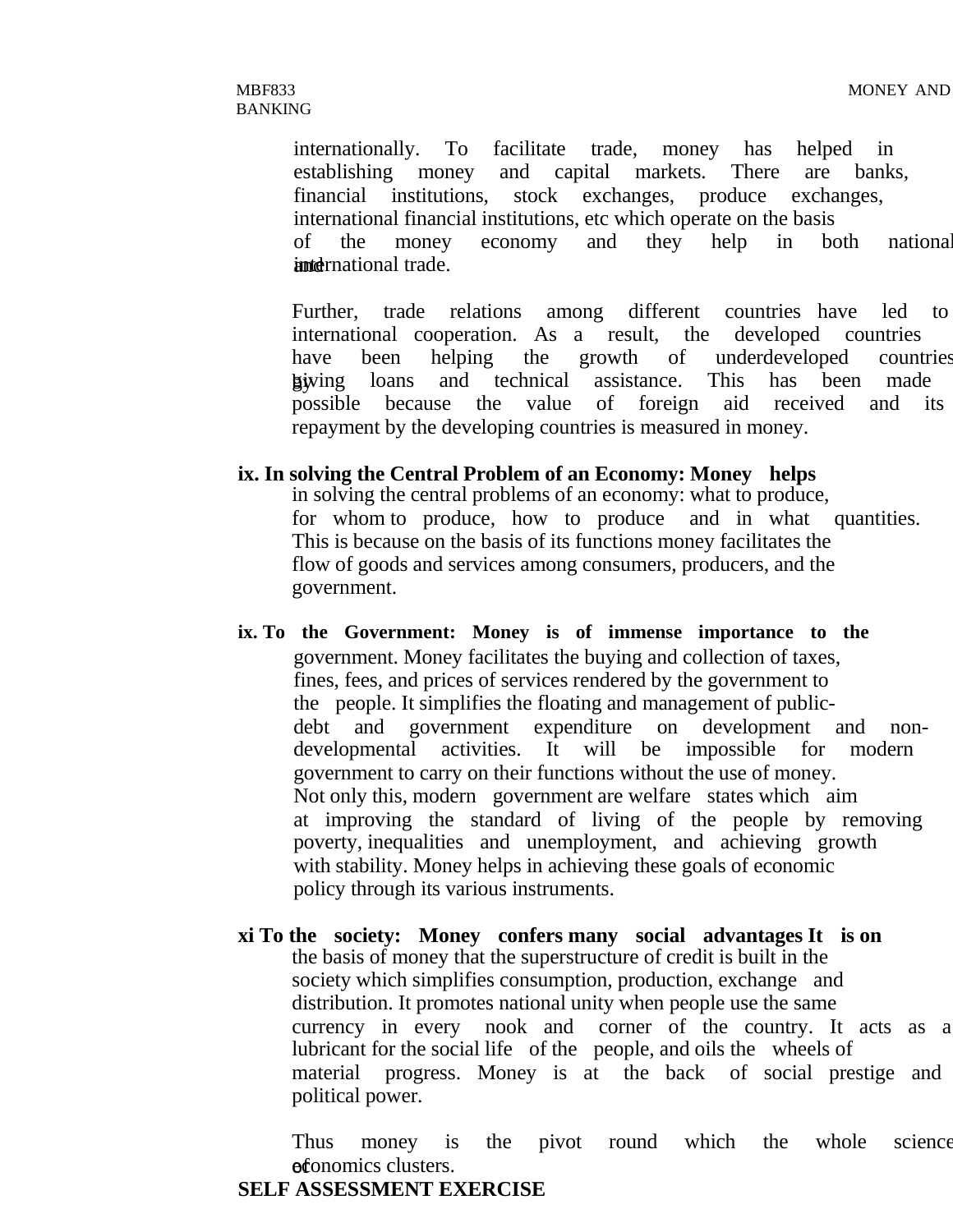"Money is of vital importance to an economy due to its static and dynamic roles". Elucidate

# **4.0 CONCLUSION**

We conclude that there are various difficulties associated with barter system. In addition we see that money plays various roles in our society. These roles are made up of both static and dynamic roles.

# **5.0 SUMMARY**

In this unit we have discussed the meaning and difficulties associated with the barter system. We have also discussed both the static and the dynamic roles of money.

# **6.0 TUTOR -MARKED ASSIGNMENT**

Outline and discuss the difficulties associated with the barter system

# **7.0 REFERENCES/FURTHER READINGS**

- Jhingan, M.L. (2004): Money, Banking, International Trade and Public Finance. Vrinda Publications (P) Ltd. New Delhi
- Umole, J A. (1985). Monetary and Banking Systems in Nigeria. Adi Publishers Ltd Benin City.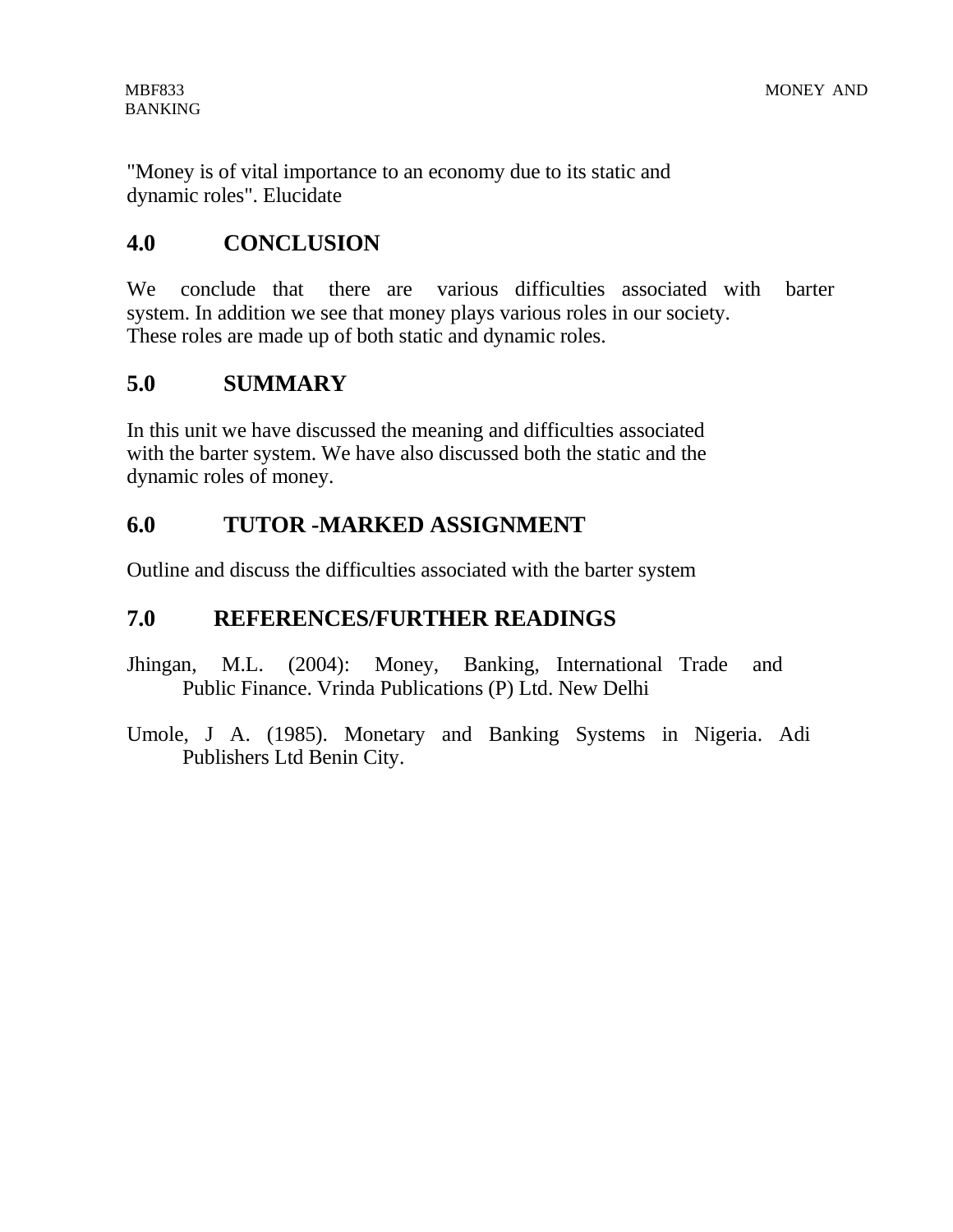# **UNIT 3 CHARACTERISTICS AND FUNCTIONS OF MONEY**

#### **CONTENTS**

- 1.0 Introduction
- 2.0 Objectives
- 3.0 Main Content
	- 3.1 Characteristics of Money
	- 3.2 Functions of Money
- 4.0 Conclusion
- 5.0 Summary
- 6.0 Tutor Marked Assignment
- 7.0 Reference/Further Readings

# **1.0 INTRODUCTION**

In unit one, we discussed the concept of money. In this unit, we shall discuss the characteristics of money. In addition, we shall discuss the various functions of money

#### **2.0 OBJECTIVES**

At the end of this unit, you should be able to:

- Discuss the characteristics of money
- Explain the various functions of money

#### **3.0 MAIN CONTENT**

#### **3.1 Characteristics of Money**

The money in current use world wide has to have certain qualities or properties to be able to perform the functions mentioned below. Economists have pointed towards the following characteristics or qualities for a thing to be money.

#### **i. General Acceptability: Everybody must be prepared to accept**

the money in use. This is the most important quality of money. People accept a thing as money which is used by everybody as a medium of exchange. Gold and silver are considered good money materials because they have alternative uses and are generally accepted. Paper notes are accepted as money when they are issued by the central bank and/or the government and **largal** tender. Cheques and bills of exchange are no **geoepally** Hence they are not money.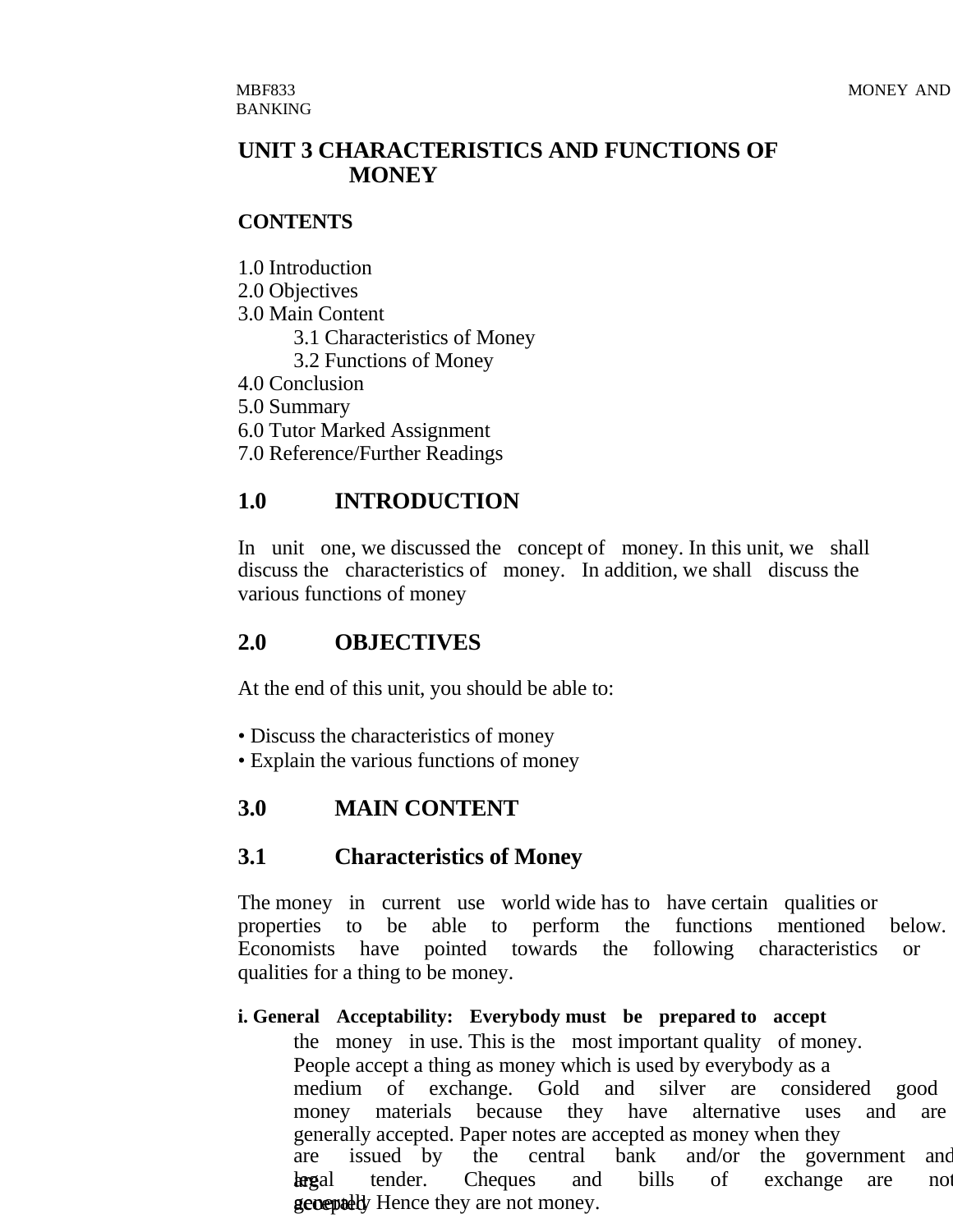- **ii. Durability: Money in circulation must be durable, that is, it**  should last for a reasonable time without deterioration. Animals and perishable commodities are not good money materials because they do not possess durability. In this sense, gold, silver, alloy, brass etc. are the best materials which are used as money. Paper notes are less durable than these metals. But they are money because they are legal tender.
- **iii. Portability: Money should be easy to carry in both large and**  small amounts and should be easily carried and transferred from one place to another. It should contain large value in small bulk. Gold and silver possess this quality. Hence they are good money materials. But they involve risk in carrying or transferring then, from one place to another therefore, paper is considered as a better material and is used in the form of notes.
- **iv. Cognizability: Everybody must easily recognize it by sight or**  touch as it the money in use. Coins and currency notes different denominations in different designs and sizes meet this quality of good money.
- **v. Divisibility. Money should be easily divisible into a range of**  denominations in order to ensure that goods of different prices can be purchased with the exact money or that change can easily be given where money of a higher denomination is offered.
- **vi. Scarcity: Money must be relatively scarce if it is to be**  acceptable
- **vii. Homogeneity: This means that every money note or coin has the**  same buying power and is identical in all respects to every other notes or coin of the same denomination. Similarly, paper notes of one denomination must have the same quality of paper, design and size.
- **viii. Stability: Money should be stable in value because it has to**  serve as a measure of value. Gold and silver possess this quality because they are not available in abundance. They are neither very scarce because being durable, they can be easily stocked. Their supplies can thus be increased or decreased when required. So they act as a store of value because their value is stable. But governments prefer paper money to gold and silver because it is cheap and easily available. Its value is kept stable by keeping control over its issue. It is another thing that the central bank of a country is seldom able to exercise complete control over its issue which makes paper money unstable in value.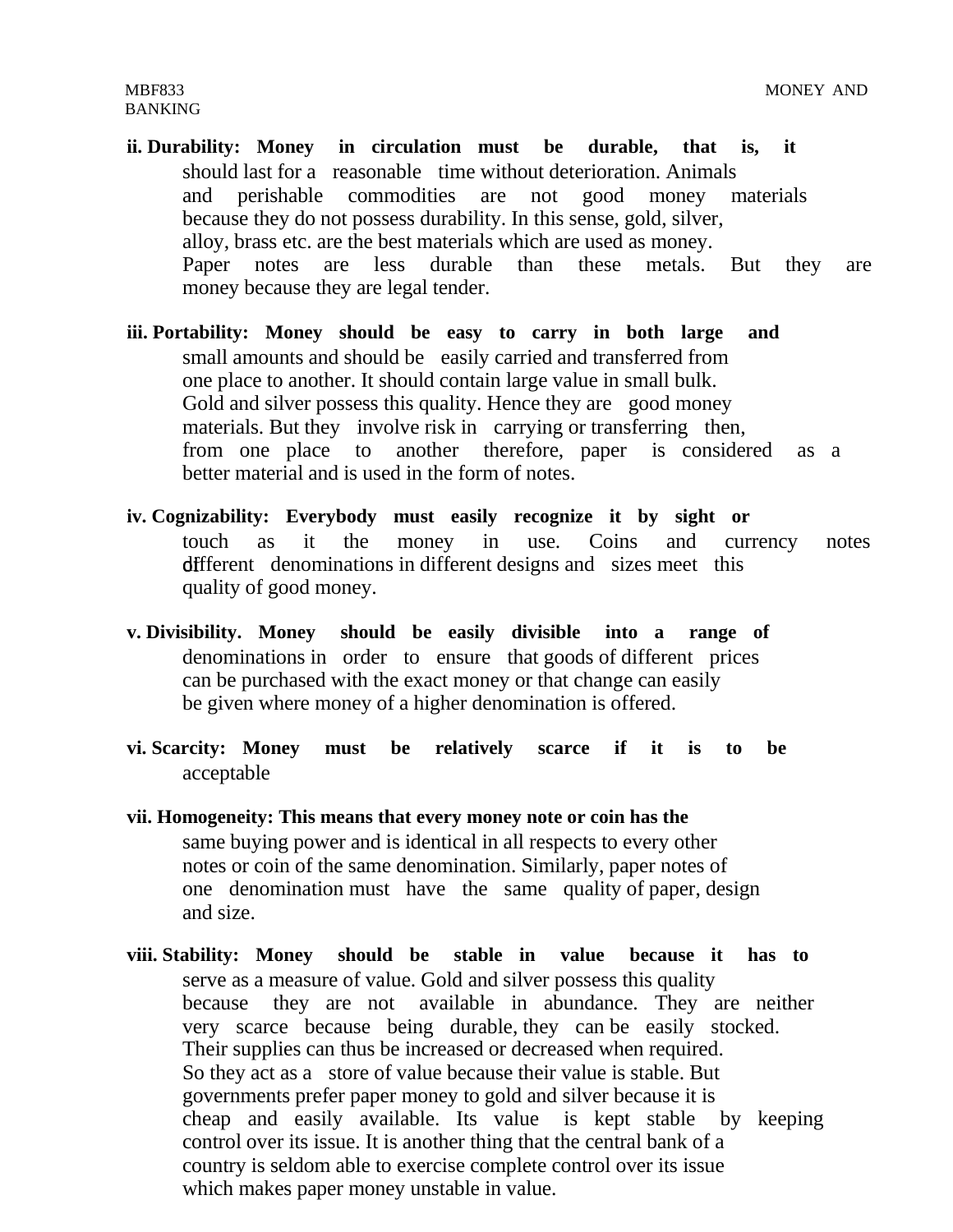# **3.2 Functions of Money**

Money performs a number of primary, secondary, contingent and other functions which not only remove the difficulties of barter but also oils the wheels of trade and industry in the present day world. We discuss these functions below.

#### **a) Primary Functions**

The two primary functions of money are to act as a medium of exchange and as a unit of value.

#### **i. Money as a Medium of Exchange: This is the primary function**

of money because it is out of this function that its other functions developed. By serving as a medium of exchange, money removes the need for double coincidence of wants and the inconveniences and difficulties associated with barter The introduction of money as a medium of exchange decomposes the single transaction of barter into separate transactions of sale and purchase thereby eliminating the double coincidence of wants. This function of money also separates the transactions in time and place because the sellers and buyers of a commodity are not required to perform the transactions at the same time and place. This is because the seller of a commodity buys some money and money, in turn, buys the commodity over time and place.

When money acts a medium of exchange, it means that it is generally acceptable. It, therefore, affords the freedom of choice. With money, we can buy an assorted bundle of goods and services. At the same time, we can purchase the best and also bargain in the market. Thus money gives us a good deal of economic independence and also perfects the market mechanism by increasing competition and widening the market.

As a medium of exchange, money acts as an intermediary It facilitates exchange. It helps production indirectly through specialization and division of labour which, in turn, increase efficiency and output. According to Prof. Walters, money, therefore, serves as a 'factor of production', enabling output to 'factor of production', enabling output to increase and diversify.

In the last analysis money facilitates trade. When acting as the intermediary, it helps one good or service to be traded indirectly for others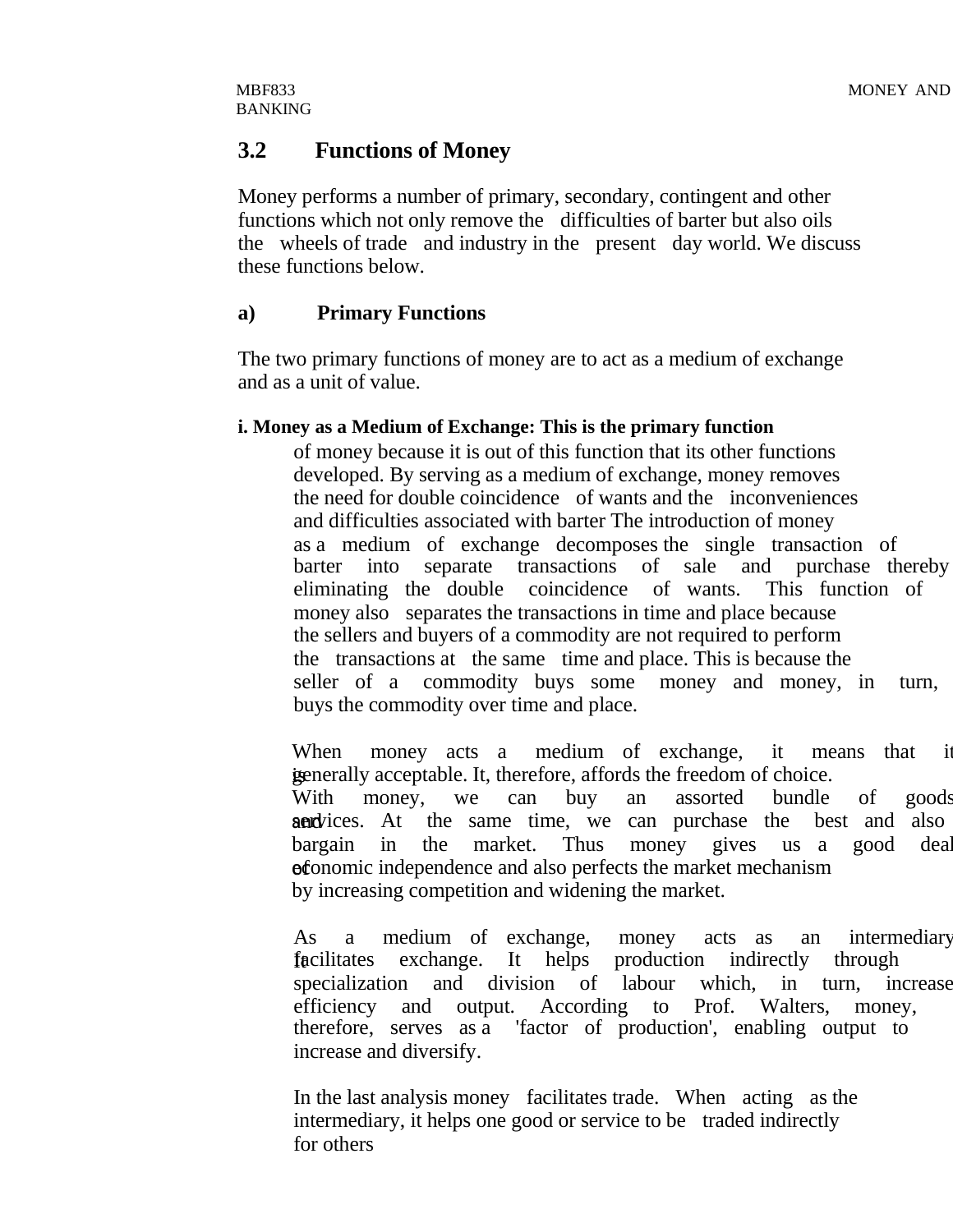#### **ii. Money as Unit of Value: The second primary function of money**

is to act as a unit of value. Under barter one would have to resort to some standard of measurement, such as a length of string or a piece of wood. Since one would have to use a standard the measure the length or height of any object, it is only sensible that one particular standard should be accepted as the standard Money is the standard for measuring value just as the yard or metre is the standard for measuring length. The monetary unit measures and expresses the value of all goods and services. In fact the monetary unit expresses the value of each good or service in terms of price. Money is the common denominator which determines the rate of exchange between goods and services which are priced in terms of the monetary unit. There can be no pricing process without a measure of value.

The use of money as a standard of value eliminates the necessity of quoting the price of apples in terms of oranges, the price of oranges in terms of nuts, and so on. Unlike barter, the prices of such commodities are expressed in terms of so many units of dollars, Naira, francs, pounds, etc., depending on the nature of the monetary unit in a country. As a matter of fact, measuring the values of goods and services in the monetary unit facilities the problem of measuring the exchange values of goods in the market. When values are expressed in terms of money, the number of prices are reduced from n(n-l) in barter economy to *(n-1) in monetary economy.*

Money as a unit of value also facilitates accounting. "Assets of all kinds, liabilities of all kinds, income of all kinds, and expenses of all kinds can be stated in terms of common monetary units to be added or subtracted."

Further, money as a unit of account helps in calculations of economic importance such as the estimation of the costs, and revenues of business firms, the relative costs and profitability of various public enterprises and projects under a planned economy, and the gross national product. As pointed out by Coulbertson, "Prices quoted in terms of money become the focus of people's behaviour. Their calculations, plans, expectations, and contracts focus on money prices."

#### **b) Secondary Functions**

Money performs three secondary functions: (i) as a standard of deferred payments,(ii) as a store of value, (iii) as a transfer of value. They are discussed below.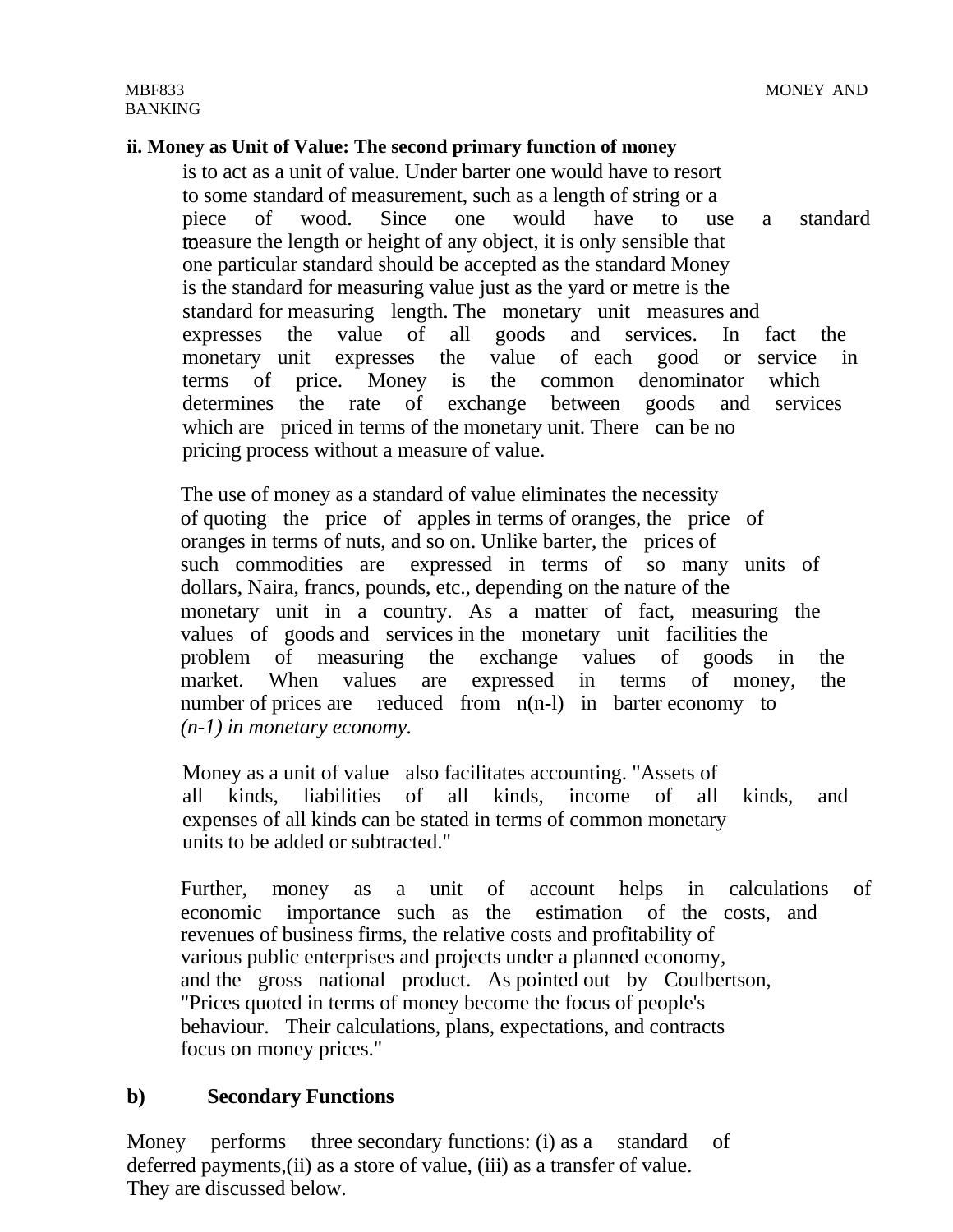**i. Money as a Standard of Deferred Payments: The third**  function of money is that it acts as a standard of deferred postponed payments. All debts are taken in money, thus was easy under barter to take loans in goats or grains but difficult to make repayments in such perishable articles in the future. Money has simplified both the taking and repayment of loans because the unit of account is durable. Money links the present values with those of the future. It simplifies credit transactions. It makes possible contracts for the supply of goods in the future for an agreed payment of money. It simplifies borrowing by consumers on hire-purchase and from house-building and cooperative societies. Money facilitates borrowing by firms and businessmen from banks and other non-bank financial institutions. The buying and selling of shares, debentures and securities is made possible by money. By acting as a standard of deferred payments, money helps in capital formation both by the government and business enterprises. In fact this function of money develops financial and capital markets and helps in the growth of the economy.

But there is the danger of changes in the value of money over time which harms or benefits the creditors and debtors. If the value of money increases over time, the creditors gain and debtors lose. On the other hand, a fall in the value of money over time brings losses to creditors and windfalls to debtors. The overcome this difficulty, some of the countries have fixed debt contracts in terms of a price index which measures changes in the value of money. Such a contract over time guarantees the future payment of debt by compensating the loser by the same amount of purchasing power when the contract was entered into.

**ii. Money as a Store of Value: Another important function of**  money is that it acts as a store of value. The good chosen as money is always something which can be kept for long periods without deterioration or wastage. It is a form in which wealth can be kept intact from one year to the next. Money is a bridge from the present to the future. It is therefore essential that the money commodity should always be one which can be easily and safely stored." Money as a store of value is meant to meet unforeseen emergencies and to pay debts. Newlyn calls this the asset function money. "Money is not, of course, the only store walue. This function can be served by any valuable asset. One can store value for future by holding short-term promissory notes, bonds, mortgages, preferred stocks, household furniture, houses, land, or any other kind of valuable goods. The principal advantages of these other assets as a store of value are that they, unlike money, ordinarily yield an income in the form of interest,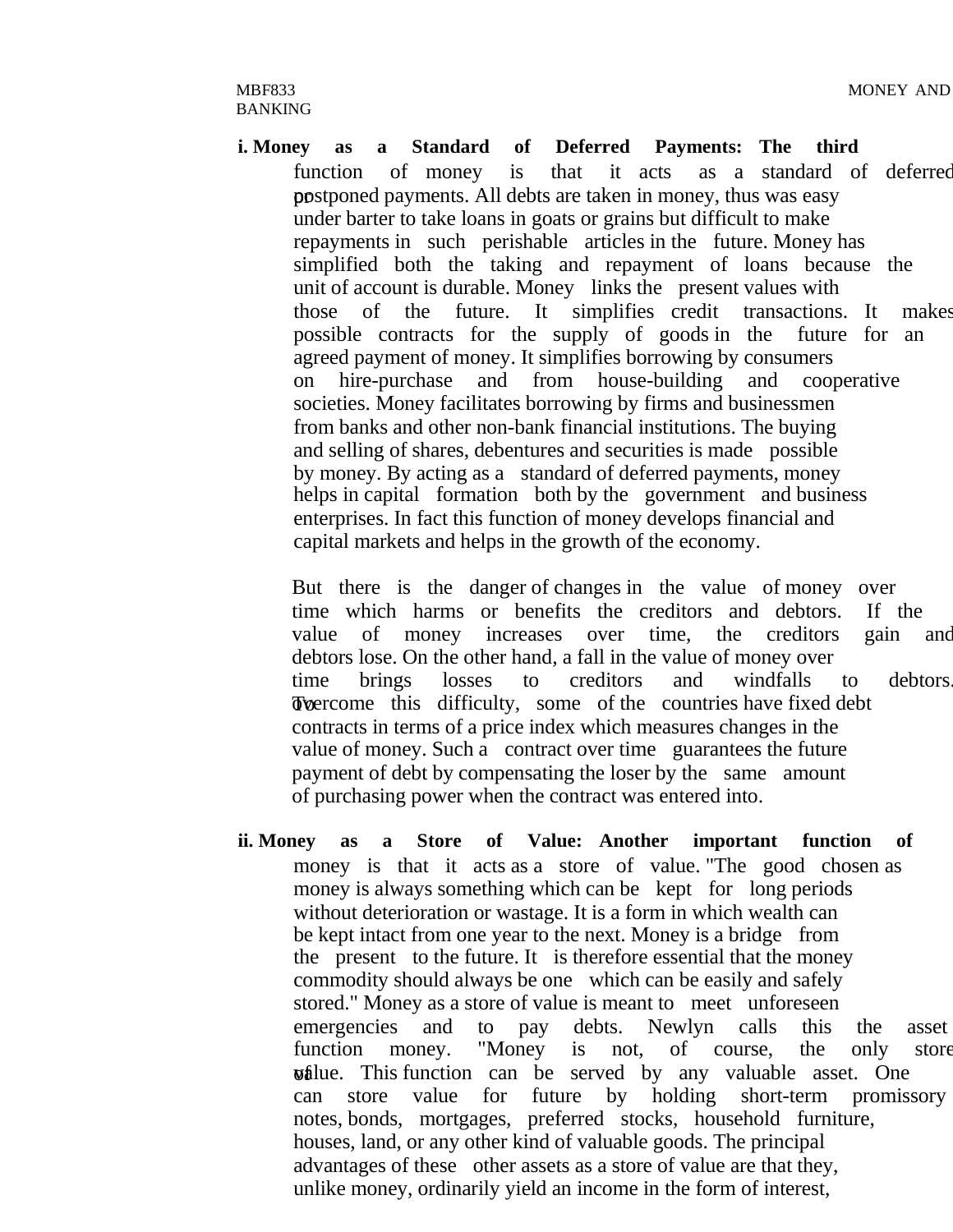profits, rent or usefulness..., and they sometimes rise in value in terms of money. On the other hand, they have certain disadvantages as a store of value, among which are the following: (1) They sometimes involve storage costs; (2) They may depreciate in terms of money; and (3) They are "illiquid" in varying degrees, for they are not generally acceptable as money and it may be possible to convert them into money quickly only by suffering a loss of value."

Keynes placed much emphasis on this function of money. According to him, to hold money is to keep it as a reserve of liquid assets which can be converted into real goods. It is a matter of comparative indifference whether wealth is in money, money claims, or goods. In fact, money and money claims have certain advantages of security, convenience and adaptability over real goods. But the store of value function of money also suffers from changes in the value of money. This introduces considerable hazard in using money or assets as a store of value.

**iii. Money as a Transfer of Value. Since money is a generally**  acceptable means of payment and acts as a store of value, it keeps on transferring values from person to person and place to place. A person who holds money in cash or assets can transfer that to any other person. Moreover, he can sell his assets at Lagos and purchase fresh assets at Abuja. Thus money facilities transfer of value between persons and places.

#### **(c) Contingence Functions**

Money also performs certain contingent or incidental functions, according to Prof. David Kilney. They are:

#### **i. Money as the Most Liquid of all Liquid Assets. Money is the**

most liquid of all assets in which wealth is held. Individuals and firms may hold wealth in infinitely varied forms. "They may, for example, choose between holding wealth in currency, demand deposits, time deposits, savings, bonds, Treasury Bills, shortterm government securities, long-term government securities, debentures, preference shares, ordinary shares, stocks of consumer goods, and productive equipment." All these are liquid forms of wealth which can be converted into money, and viceversa.

#### **ii. Basis of the Credit System: Money is the basis of the credit**  system. Business transactions are either in cash or on credit. Credit enhances the use of money. But money is at the back of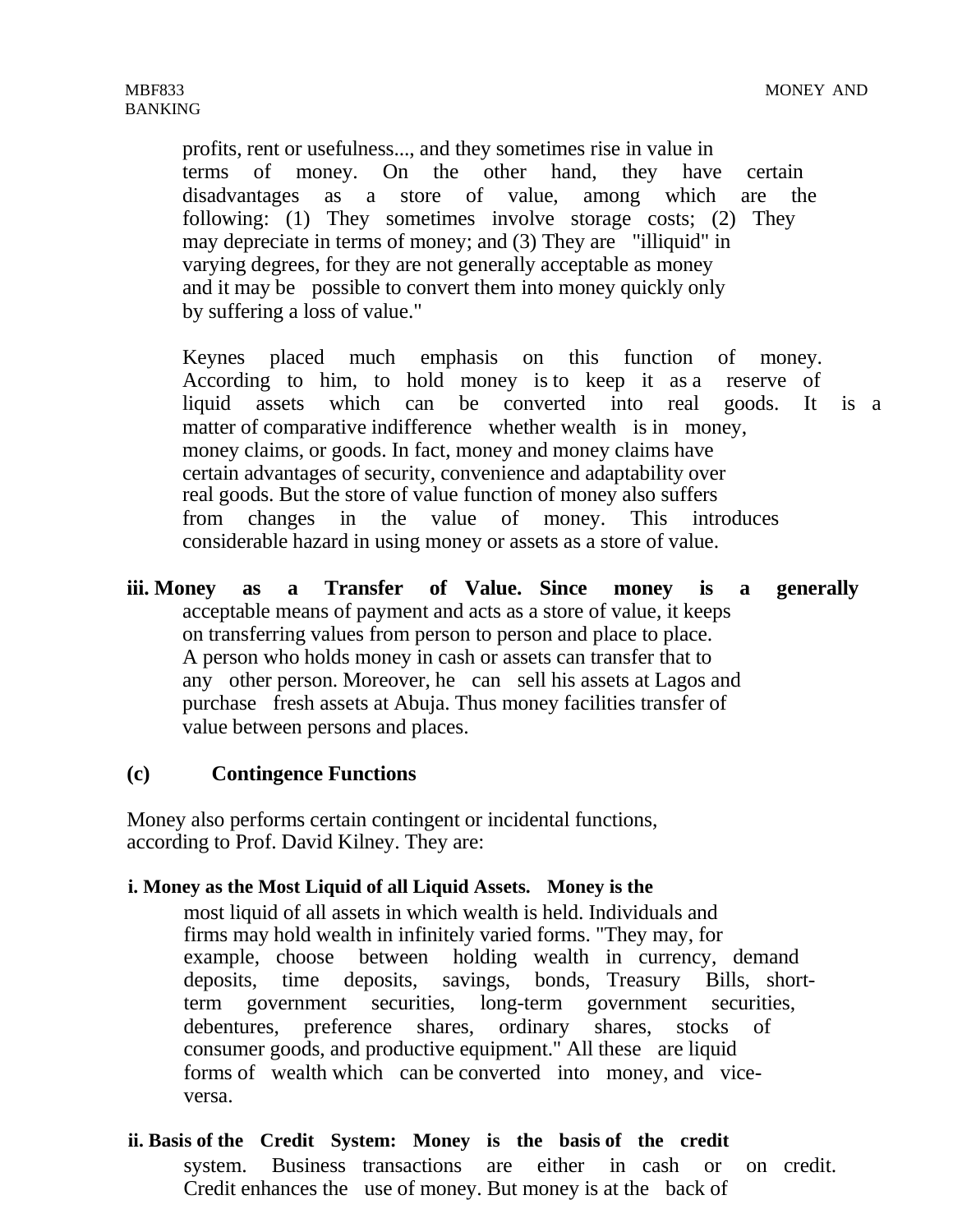all credit. A commercial bank cannot create credit without having sufficient money in reserve. The credit instruments drawn by businessmen have always cash guarantee supported by their bankers.

- **iii. Equaliser of Marginal Utilities and Productivities: Money**  acts as an equaliser of marginal utilities for the consumer. The main aim of a consumer is to maximise his satisfaction by by ending a given sum of money on various goods which he keants to purchase. Since prices of goods indicate their marginal utilities and are expressed in money, money helps in equalising the marginal utilities of various goods. This happens when the ratios of the marginal utilities and prices of the various goods are equal. Similarly, money helps in equalising the marginal productivities of the various factors. The main aim of the producer is to maximise his profits. For this, he equalises the marginal productivity of each factor with its price. The price of each factor is nothing but the money he receives for his work.
- **iv. Measurement of National Income: It was not possible to**  measure the national income. Rewards of factors of production in the form of wages, rent, interest and profit are determined and paid in terms of money.

#### **d) Other Functions**

Money also performs such functions which affect the decisions of of assumers and governments. These functions are:

**i. Helpful in making decisions: Money is a means of store of**  value and the consumer meets his daily requirements on the basis of money held by him. If the consumer has a scooter and in the near future he needs a car, he can buy a car by selling his scooter and money accumulated by him in this way, money helps in taking decisions.

#### **ii. Money as a Basis of Adjustment: To carry on trade in a proper**  manner, the adjustment between money market and capital market is done through money. Similarly, adjustments in foreign exchange are also made through money. Further, international

payments of various types are also adjusted and made through money.

It is on the basis of these functions that money guarantees the solvency of the payer and provides options to the holder of the money to use it any way, he likes.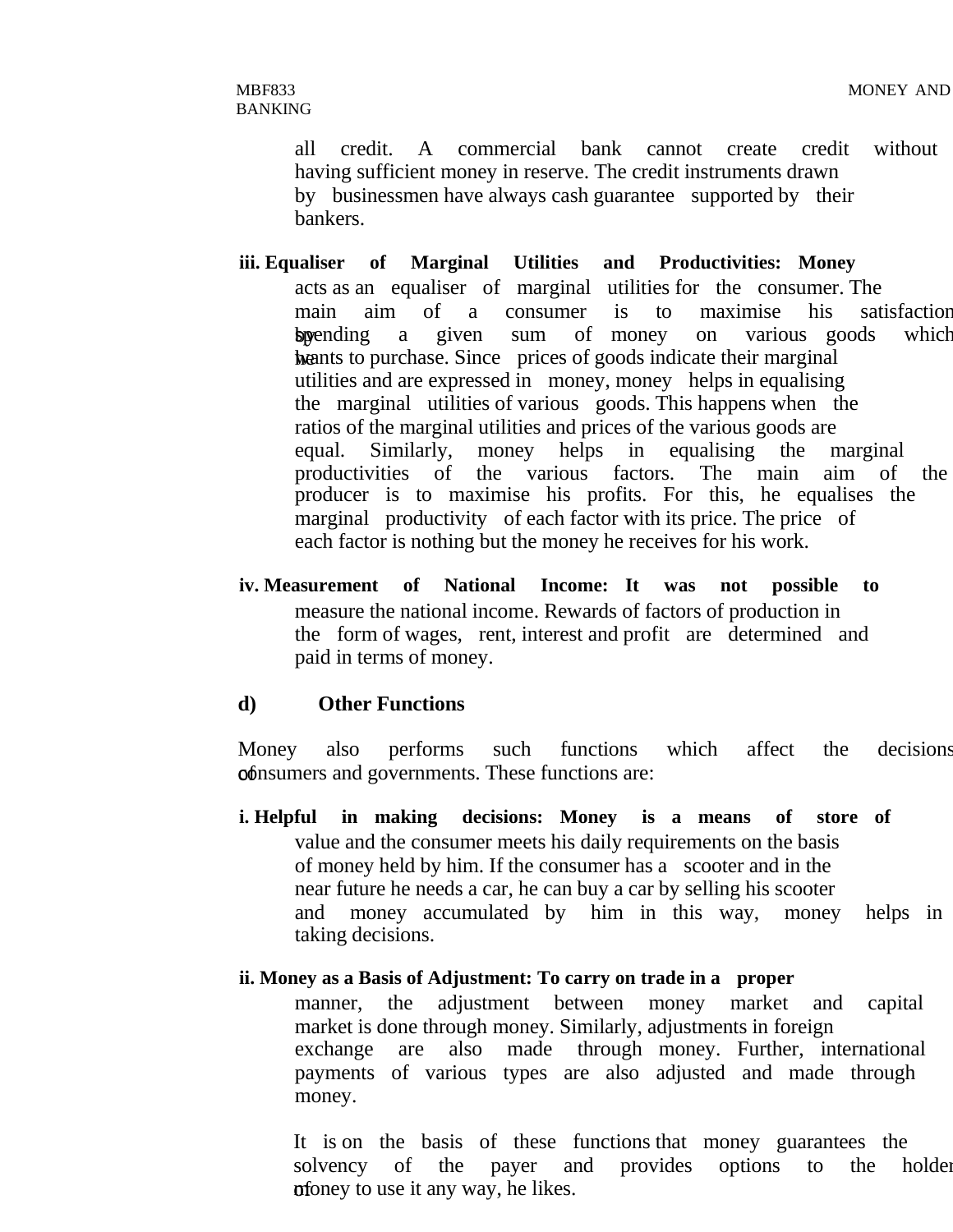#### **SELF- ASSESSMENT EXERCISE**

Explain the various functions of money known to you

# **4.0 CONCLUSION**

For any thing to serve as money,, it must possess certain features such as general acceptability, portability, durability, scarcity etc. Money also performs various functions in an economy such as medium of exchange, store of value, unit of account etc.

# **5.0 SUMMARY**

In this unit, we have discussed the characteristics of money. We have also explained the various functions of money.

# **6.0 TUTOR-MARKED ASSIGNMENT**

What are the characteristics of money?

# **7.0 REFERENCES/FURTHER READINGS**

- Jhingan, M.L. (2004): Money, Banking, International Trade and Public Finance. Vrinda Publications (P) Ltd New Delhi.
- Keynes, J M (1936): The General Theory of Employment, Interest and Money. (London Macmillan) Last 3 Chapters.
- Umole, J.A. (1985): Monetary and Banking Systems in Nigeria. Adi Publishers Ltd, Benin City.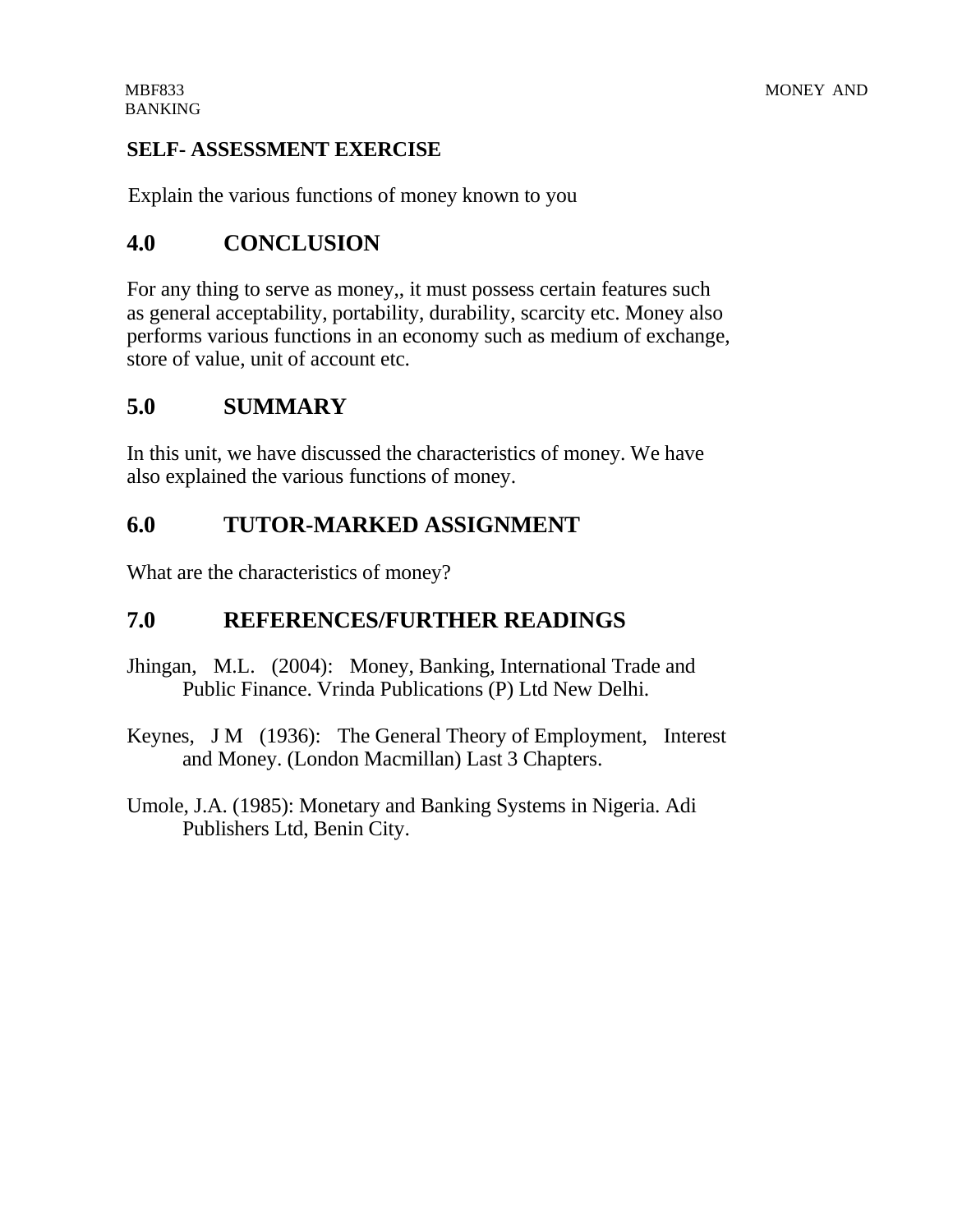# **UNIT 4 THE DEMAND FOR MONEY**

#### **COTNENTS**

- 1.0 Introduction
- 2.0 Objectives
- 3.0 Main Content
	- 3.1 The Classical Theory of Demand for money
	- 3.2 Keynes' Theory of Demand for Money
	- 3.3 Demand for money in underdeveloped countries
- 4.0 Conclusion

5.0 Summary

- 6.0 Tutor Marked Assignment
- 7.0 References/Further Readings

# **1.0 INTRODUCTION**

Money is an asset to be held by the public. As such, it has its demand and supply and also a market. The demand for money comes from the public (excluding the producers of money).The supply of money is made by its producers, i.e., the government and the banking system. The money market comprise of those who demand and supply money. The study of the nature and determinants of demand and supply functions is necessary because of the fact that changes in demand and supply of money tend to influence greatly the price level, the interest rate and the real income. The present unit makes a general survey of the various developments in theories of demand for money.

# **2.0 OBJECTIVES**

At the end of the unit you are expected to:

- Explain the demand for money;
- Discuss classical theory of demand for money and the Keynes theory of demand for money.

# **3.0 MAIN CONTENT**

# **3.1 The Classical Theory of Demand for Money**

The classical theory of demand for money is presented in the classical quantity theory of money and has two approaches: the Fisherian approach and the Cambridge approach.

**a) Fisherian Approach: To the classical economists, the demand**  for money is transactions demand for money. Money is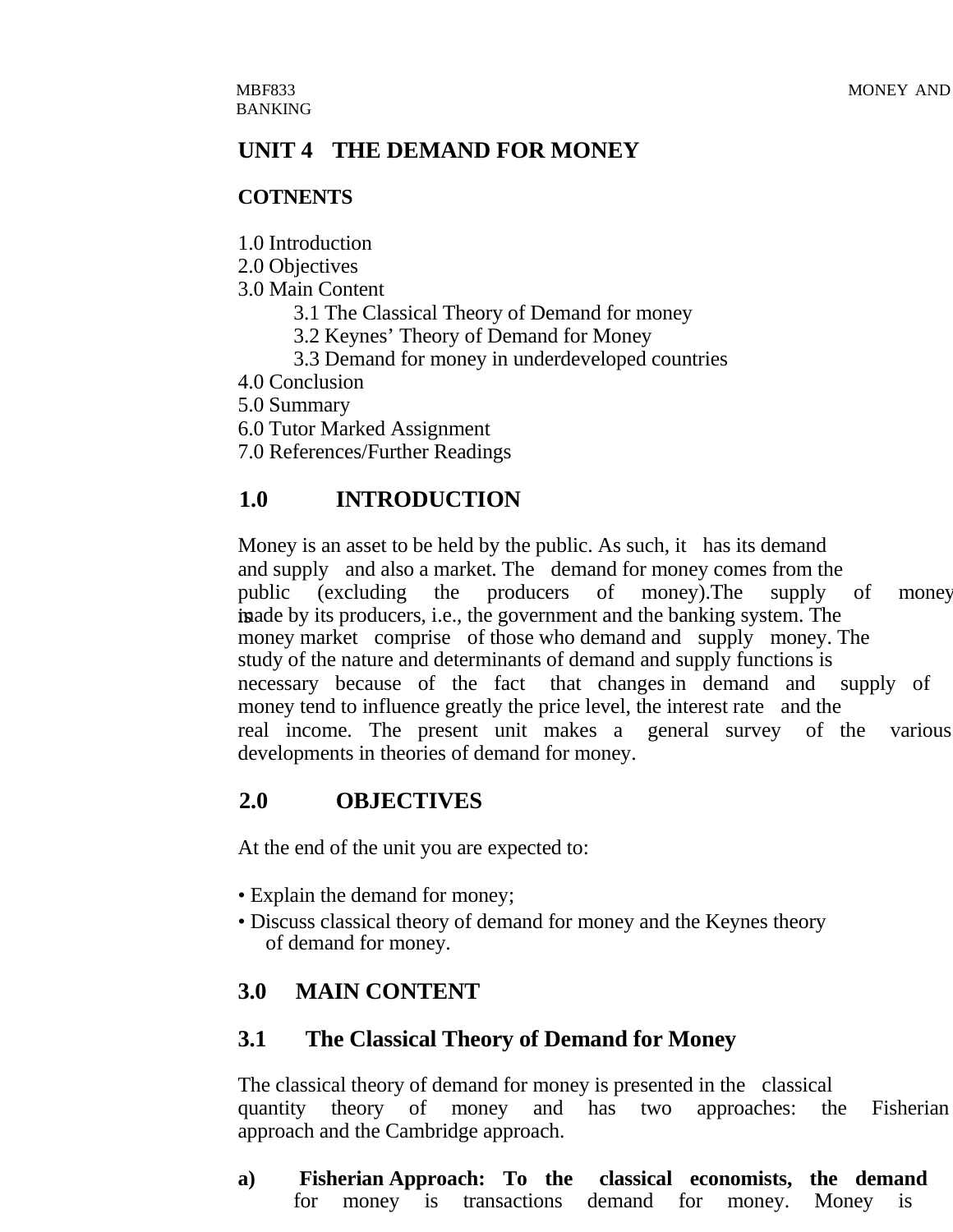demanded by the people not for its own sake, but as a medium of exchange. Thus, the demand for money is essentially to spend or for carrying on transactions and thus is determined by the total quantity of goods and services to be transacted during a given period. Further, the demand for money also depends upon velocity of circulation of money. In Fisher's equation,  $PT = MV$ , the demand for money (Md) is the product of the volume of transactions over a period of time (T) and the price level (P). Thus,  $M d = PT$ 

In Fisherian approach, the demand for money is defined only in a mechanical sense and no attention is paid to various motives for which money is demanded.

- **(b) Cambridge Approach: While Fisher's transactions approach**  emphasized the medium of exchange function of money, the Cambridge cash-balance approach is based on the store of value function of money. According to the Cambridge economists, the demand for money comes from those who want to hold it for various motives and not from those who want to exchange it for goods and services. This amounts to the same thing as saying that the real demand for houses comes from those who want to live in them, and not from those who simply want to construct and sell them. Thus, in the Cambridge approach, the demand for money implies demand for cash balances. The Cambridge economists considered a number of factors which tend to influence the demand for holding money. They are as follows:
- i. People tend to hold money for transactions motive. Money is generally acceptable in exchange for goods and services and thus holding of money avoids the inconveniences of barter transactions.
- ii. Money is also demanded for precautionary motive since money holding provides a degree of security against future uncertainties.
- iii. Given the transactions and precautionary motives for holding money, the amount of money which an individual will choose to hold depends upon income and wealth forming the budget constraints for the individual.
- iv. Within the absolute constraints set by the wealth and income, the actual proportion held in money form depends, among other things, the opportunity cost of holding money as opposed to other assets. For Cambridge School, the opportunity cost of holding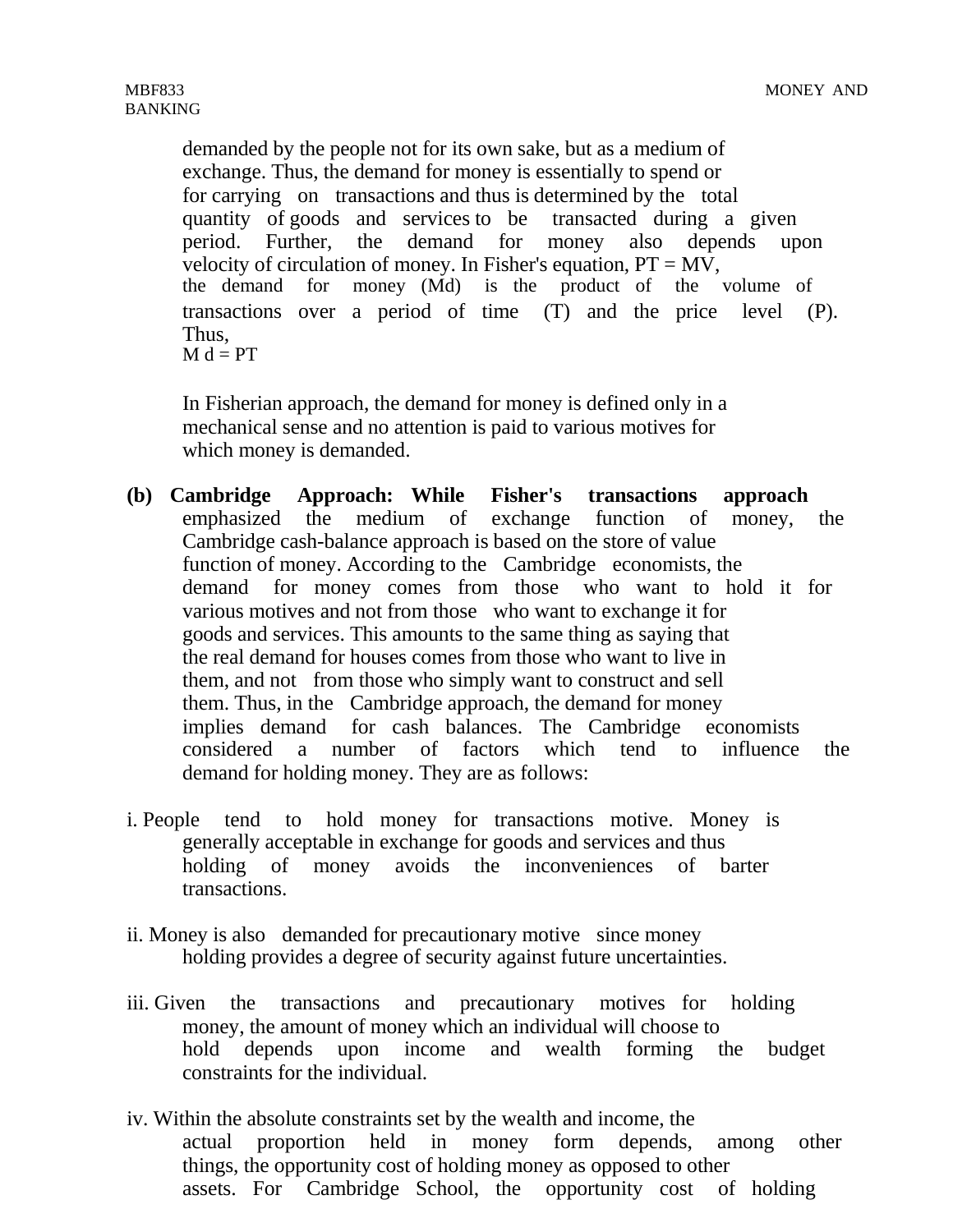money consists of rate of interest, the yield on real capital and the expected rate of inflation

v. Other factors influencing money demand according to the Cambridge Schools are habits of the individual, the system of payments in the community, the availability of money substitutes, the density of population, the system of communication, the general level of confidence, etc.

After recognizing the importance of the above factors, the Cambridge economists, however, simplified the demand for money function by assuming, that the demand for money holdings (Md) is a constraint proportion (K) of money income (PY) alone. Thus,  $Md = KPY$ 

The value of K has been assumed to be stable in the sense that the determinants of K do not change significantly in the long run. The purpose of this simplification of the demand for money function by the Cambridge economic was to show that K in the Cambridge equation was just the reciprocal of V in Fisner's equation (i.e.,  $K = 1/V$ ).

# **3.2 Keynes' Theory of Demand for Money**

Keynes formulated his theory of demand for money in his well-known book, The General Theory of Employment, Interest and Money (1936) According to Keynes demand for money arises because of its liquidity. Liquidity means the convertibility of an asset into cash. The asset with more liquidity is desired more as compared to that with less liquidity. Money being most liquid asset is desired most. Thus, in the Keynesian sense, the demand for money is the desire for holding money balances or the desire for liquidity or, as described by Keynes the uidity preference

Keynes identified three motives for the demand for money or the liquidity preference: (a) the transactions motive, (b) the precautionary motive, and (c) the speculative motive. For Keynes, the total demand for money implies total cash balances and total cash balance may be be categories: (a) active cash balances consisting of transactions demand for money and precautionary demand for money, and (b) idle cash balances-consisting of speculative demand for money.

#### **Active Cash Balances**

Transactions demand for money and precautionary demand for money together constitute active cash balances.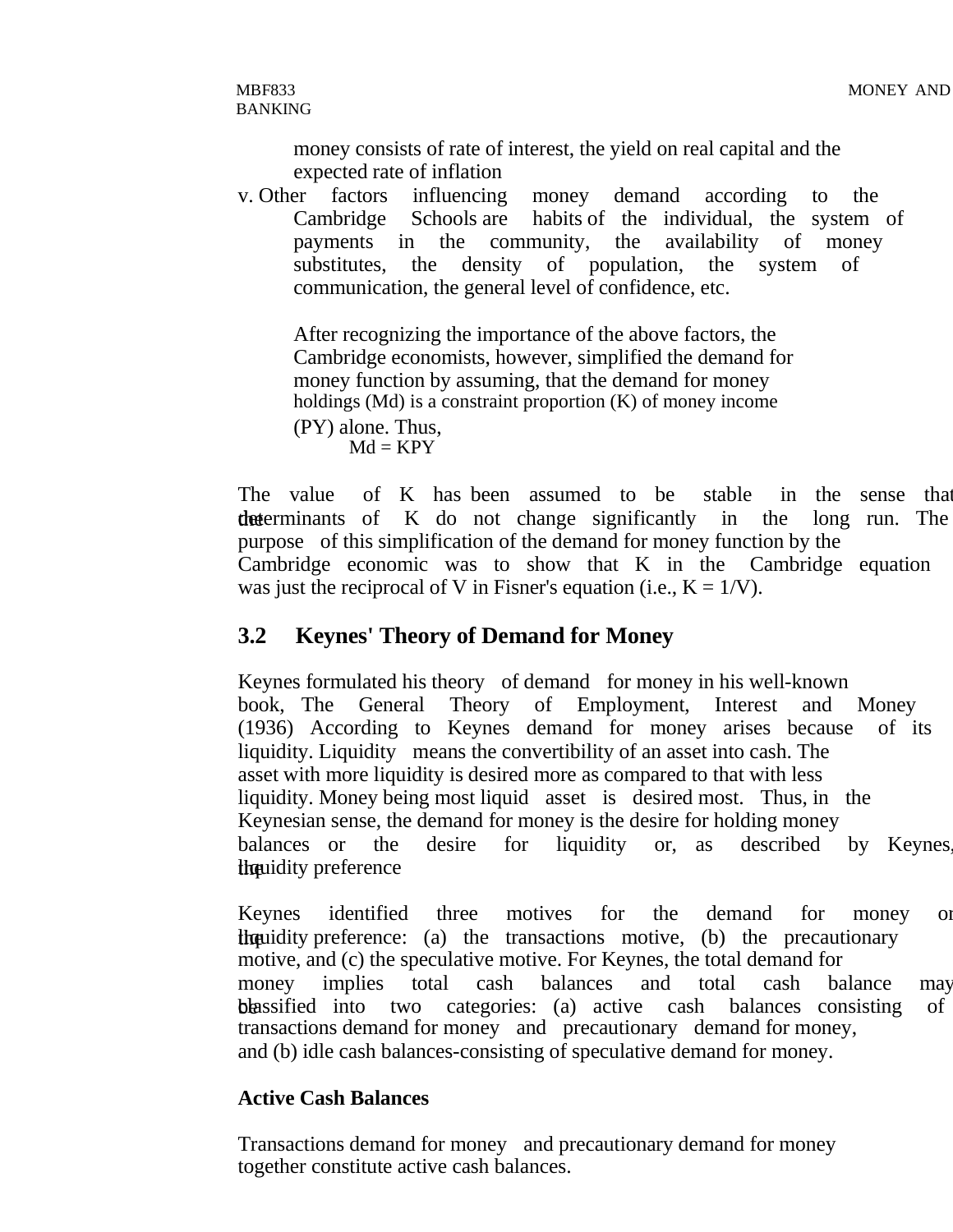#### **Transaction Motive**

Money being a medium of exchange, the primary demand for money arises for making day-to-day transactions. In daily life, the individual or business income and expenditures are not perfectly synchronised. People receive income in periods that do not correspond to the times they want to spend it. Generally, income is received at discrete intervals (for example, once in a week or in a month), but expenditures are made more or less continuously. Thus certain amount of money is needed by the people in order to carry out their frequent transactions smoothly. In this way, transactions motives refer to the demand for money for bridging the gap between periodic receipts and payments.

While discussing the transactions demand for money, Keynes recognized both the income and the business motive:

- **1. Income Motive: The income motive relates to the transactions**  motive of the households. The households need to hold money to bridge the time gap between the receipt of their income and its spending in daily transactions.
- **2. Business Motive: The business motive refers to the transactions**  motive of the business community. The businessmen require cash balances to meet their business expenses, such as, payment of wages, salaries, payment for raw materials, etc.

Given society's basic institutional and technical customs and practices which govern the receipt of income and the flow of expenditures, the transactions demand for money depends upon *(a) the personal income and (b) the business turnover. The*  demand for money for transactions motive, thus, varies in direct proportion to change in money income. The transaction demand for money is not influenced by the rate of interest, it is interestinelastic.

Symbolically, the transaction demand for the money function can be stated as:

#### $Lt = Kt(Y)$

Where Lt: represents the transactions demand for money, Kt represents the fraction of money income society desires to hold as money because its income and expenditure are not synchronised, and Y represents money income. The transactions demand for money is assumed to be a constant and stable function of income because the proportion of income to be kept for transactions purpose is influenced by the institutional and technological arrangements influencing the payment and receipt of money and these arrangements do not change in the short period. Hence, the value of Kt is assumed to be constant in the short period.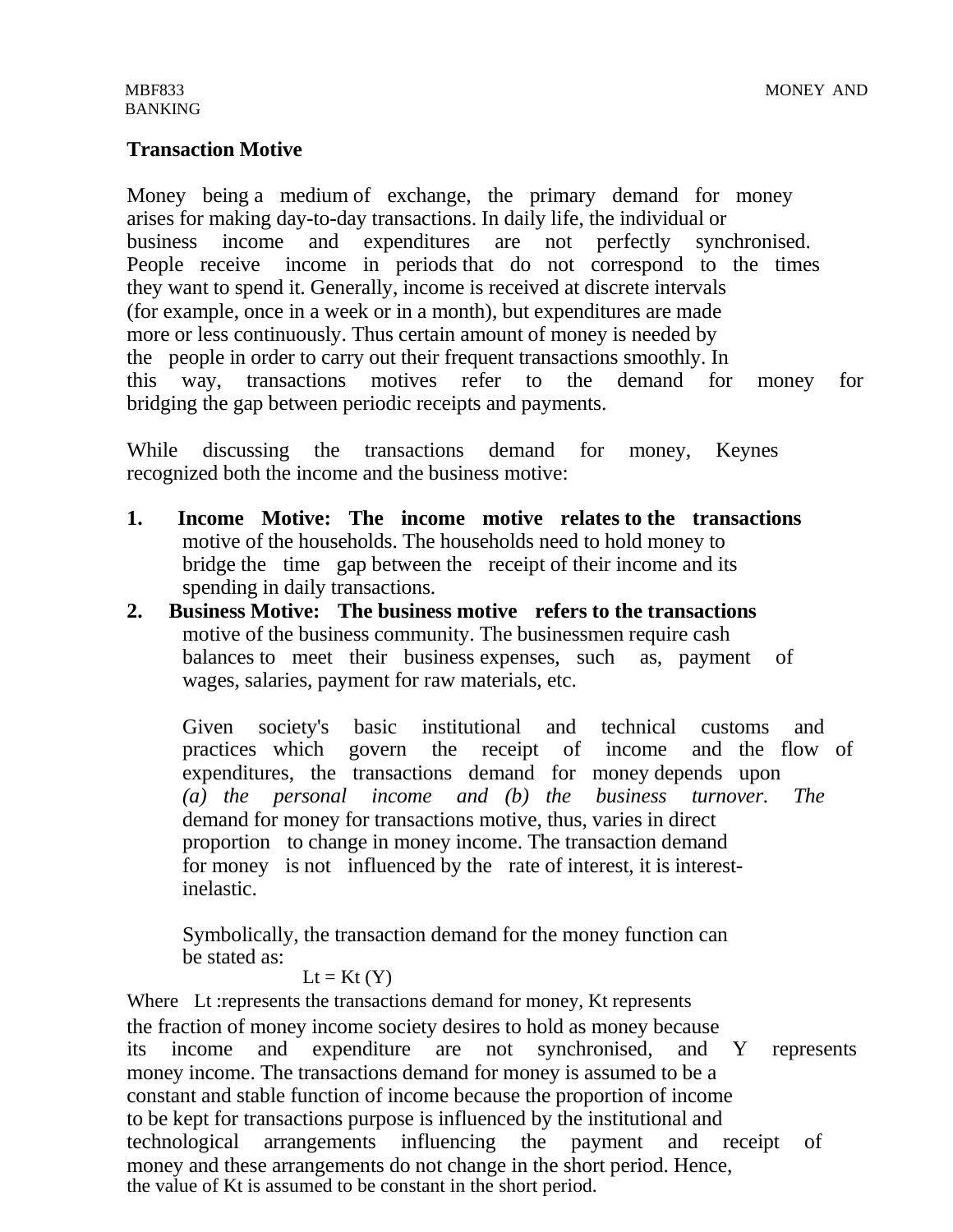#### **Precautionary Motive**

Apart from transactions motive, people hold some additional amount of cash in order to meet emergencies and unexpected contingencies, such as, sickness, accidents, unemployment, etc. For the households, unexpected economic circumstances affect their decision to keep money for precautionary motive. For businessmen, the expectations regarding the future and prosperity and depression influence the precautionary demand for money. The precautionary demand for money depends upon the uncertainty of the future.

According to Keynes, the precautionary demand for money (Lp), like the transactions demand, is also a constant (Kp) function of the level of money income (Y), and is insensitive to the change in the *raterests* 

$$
LP = KP(Y)
$$

Keynes lumps the transactions and the precautionary demands for money together on the ground that both are fairly stable and constant functions of income and both are interest inelastic. The combined sum of money balances held under the transactions and precautionary motives is referred to as 'active balances' by Keynes. Thus, the demand for active balances (Lt = Lt + Lp) is a constant (K = Kt + Kp) function of income (Y) and can be symbolically written as:

 $Li = Lt + Lp = K$ ,  $(Y) + KP(Y) = K(Y)$ 

The amount of money required to be kept as active balances varies with individuals and business firms depending upon the frequency of income, credit arrangements, ease with which other assets can be observerted into money, the individuals' degree of insecurity, and so on. However an over all stable K has been assumed for the community as a whole. Or, in other words, the determinants of  $K$  do not change in the short period.

#### **Idle Cash Balances or Speculative Demand for Money**

The demand for idle cash balances relates to the demand of money for speculative motive. The speculative demand for holding money balances is the unique Keynesian contribution. According to the classical economists, people hold money only for transactions and precautionary motives In other words, people trade off interest earnings for the convenience of transactions and the security against funceretainties that holding money gives. They do not hold money above the active balances (Li). Thus, hoarding (i.e. to hold money above balances) is considered irrational by the classical economists.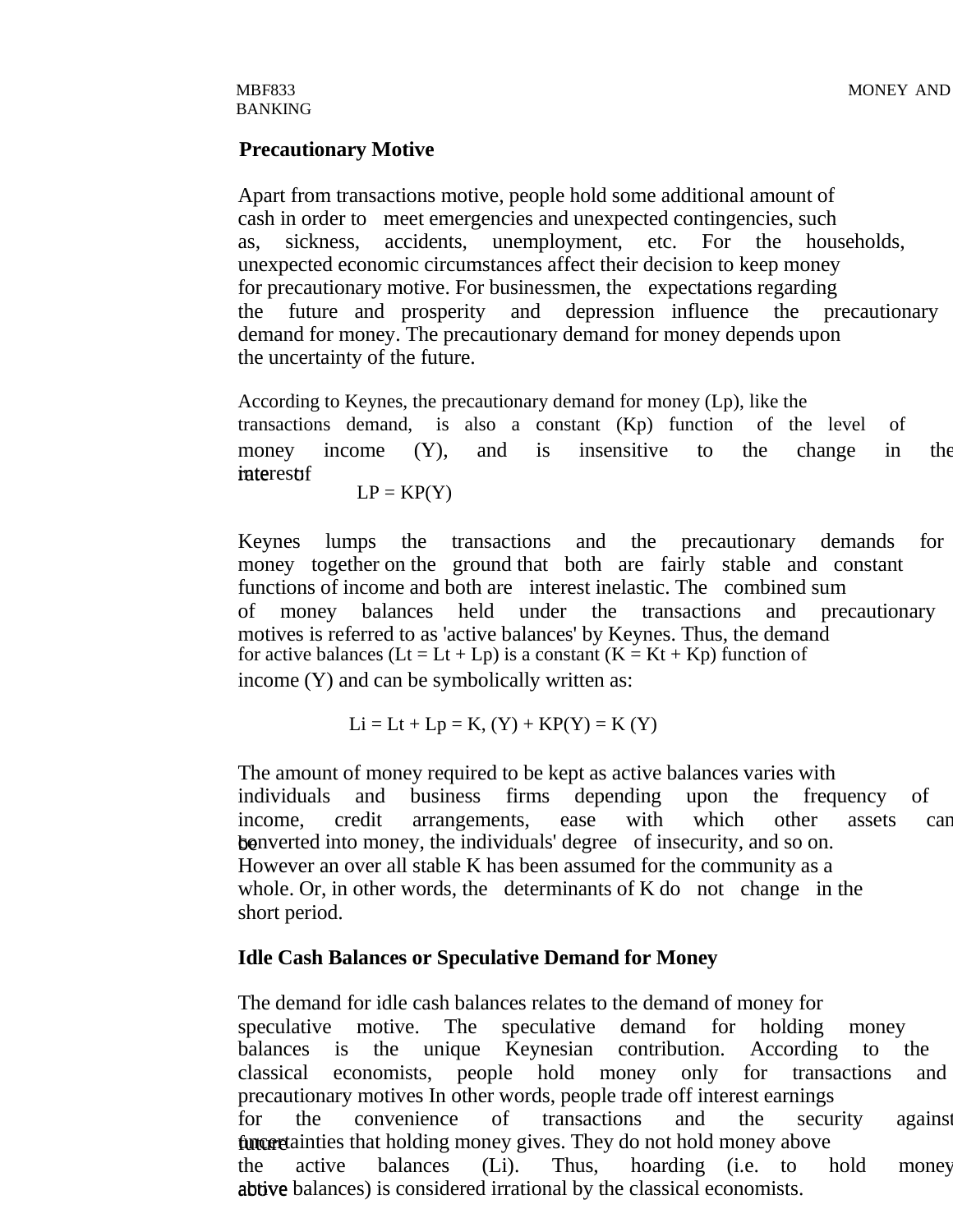MBF833 MONEY AND

Speculative demand for money refers to the demand for holding certain amount of cash in reserve to make speculative gains out of the purchase and sale of bonds and securities through future changes in the rate of interest. Demand for speculative motives is essentially related with the rate of interest and bond prices. There is an inverse relationship between the rate of interest and the bond prices. For example, a bond with the price of 100 Naira yields a fixed amount of 3 Naira at 3% rate interest. If the rate of interest rises to  $4\%$ , the price of the bond must fall to 75 Naira to yield the same fixed income of 3 Naira.

People desire to have money in order to take advantages from knowing better than others about the future changes in the rate of interest (or bond prices). In deciding whether to hold wealth in money or a bond form, an individual compares the current rate of interest (ic) with the rate of interest expected to prevail in future (ie). The latter is called Keynes as the normal interest rate. If people feel that the current rate of interest is low (or bond prices are high) and it is expected to rise in future (or bond prices will fall in future), then they anticipate capital losses, and in order to avoid expected losses on bonds, they will borrow money at a lower rate of interest (or sell their already purchased bonds), and keep cash in hand with a view to lend it in future at a higher rate of interest (or to purchase the bonds at a cheaper rate in future). Thus, when the expected rate of interest is higher than the current rate of interest (ie  $>$ ic), the demand for money for speculative motive will rise. Similarly, if people feel the rate of interest is going to fall (or bond prices going to rise), they will reduce the demand for money meant for speculative purpose.

For example, if the current rate of interest (ic) is .02 and the expected rate of interest (ic) is .04 (that is, ie  $>$  ic), the market value of one Naira invested today in a bond yielding .02 per year would be expected to decline to .5 Naira and the bond holder would suffer a potential capital loss equal to one-half the value of the holding of bond The expected capital gain or loss (g) can be computed by subtracting the current investment of one rupee from the ratio of current rate of interest to the expected rate of interest, or  $g = ic/$  ie-l = .02/.04-1 = 0.5 Naira - 1 Naira = -5 Naira.

While deciding whether to hold a bond or money, an individual requires the net yield from a bond. The net yield consists of the interest earning from the bond plus or minus the capital gain or loss (ic  $+$  g). So long as the net yield from bond is greater then zero, the individual will hold only bonds. If the net yield is exactly zero, the individual will be indifferent between bonds and money. The critical value of the current interest rate, at which the net yield is zero, can be solved in fbelowing way: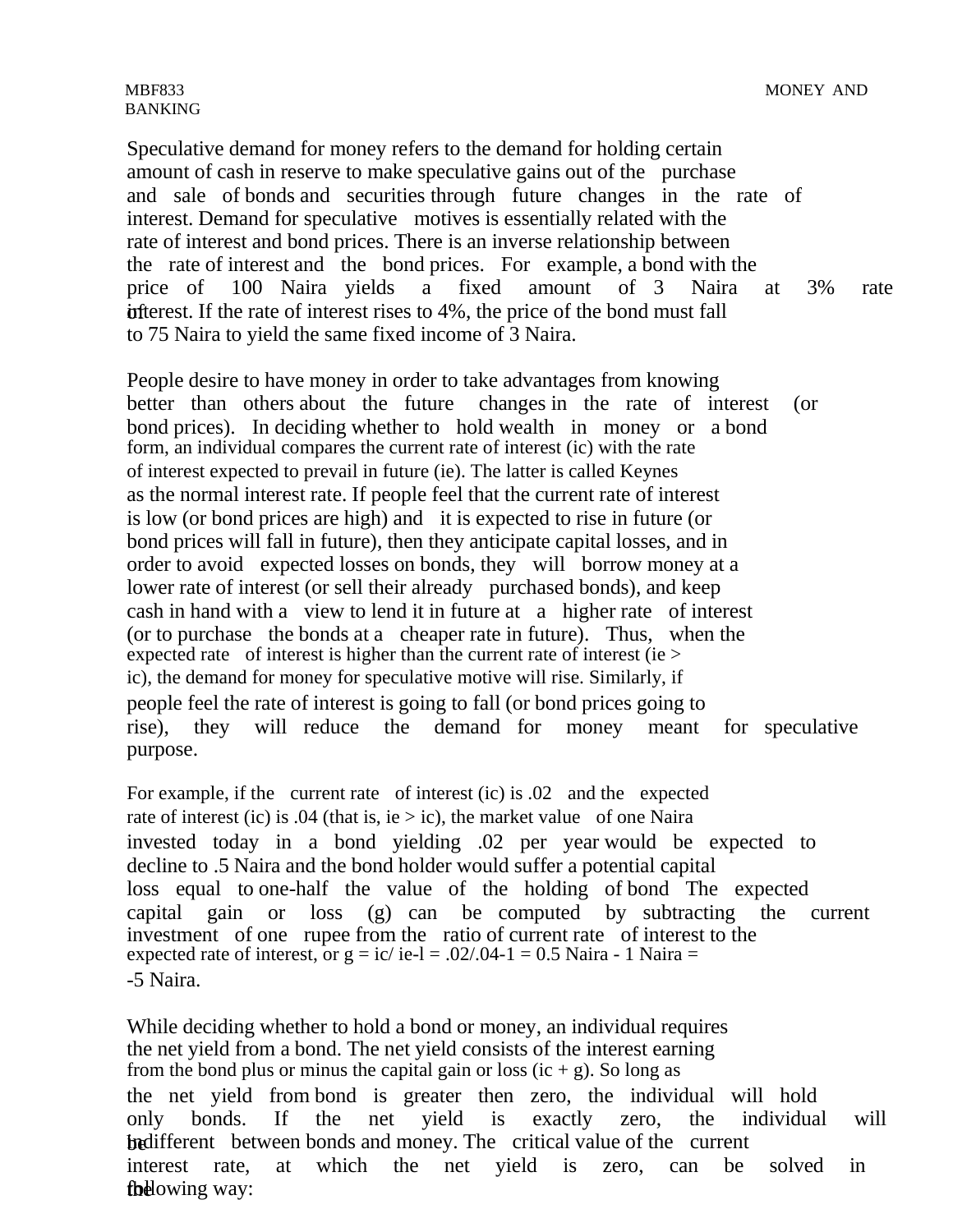$1c + g = 0$ 

but  $g = ic/ie - 1$ 

Therefore  $ic/ie - 1 + ic = 0$ 

Or  $=$  ic/ie + ic = 1

Or  $ic(l/ie+1)=l$ 

Or ic  $(1 + ie/ie) = 1$ 

Or ic=l/l+ie/ie

Or  $ic =$  ie

 $1 + ie$ 

For example, if ie is .04, the critical value of the current rate, ic, will be  $0.04/1 + .04 = .0385$ . Thus, whenever the current market rate of interest is above the critical rate, .0385, the speculator, (whose i is .04) will hold bonds and if the current rate is below .0385, he will hold only money. Suppose ie = .04 and ic = .039. Then  $g = ic / ie - 1 = -.025$  Naira, and, by holding bonds, the wealth owner will earn a net yield, ic +  $g = .039$ Naira  $+ (-0.025) = 0.014$  per Naira invested. Hence, net yield from bond is greater than zero (ic +  $g > 0$ ) and the wealth owner will hold bonds rather than cash to realise a positive net capital gain.

Thus, to conclude, given the level of income, the speculative demand for money and the current rate of interest are inversely related. As **the** current rate of interest falls, the number of individuals whose critical current rate lies above the fallen rate decreases and thus the speculative demand money increases. Conversely, as the current rate of **interest rises** research interest rises, the speculative demand for money falls. Thus, the demand for money for speculative motive (L2) is highly sensitive to and is inegative function of the rate of interest

# **3.3 Demand for Money in Underdeveloped Countries**

In the underdeveloped countries, there exist some special characteristics which render the nature and determinants of demand for money different from that in the developed countries. These special characteristics are given below:

**i. Dualistic Economy: The economies in the underdeveloped**  countries are fundamentally dualistic in nature. In other words, the organised (or the monetised) and the unorganised (or the non-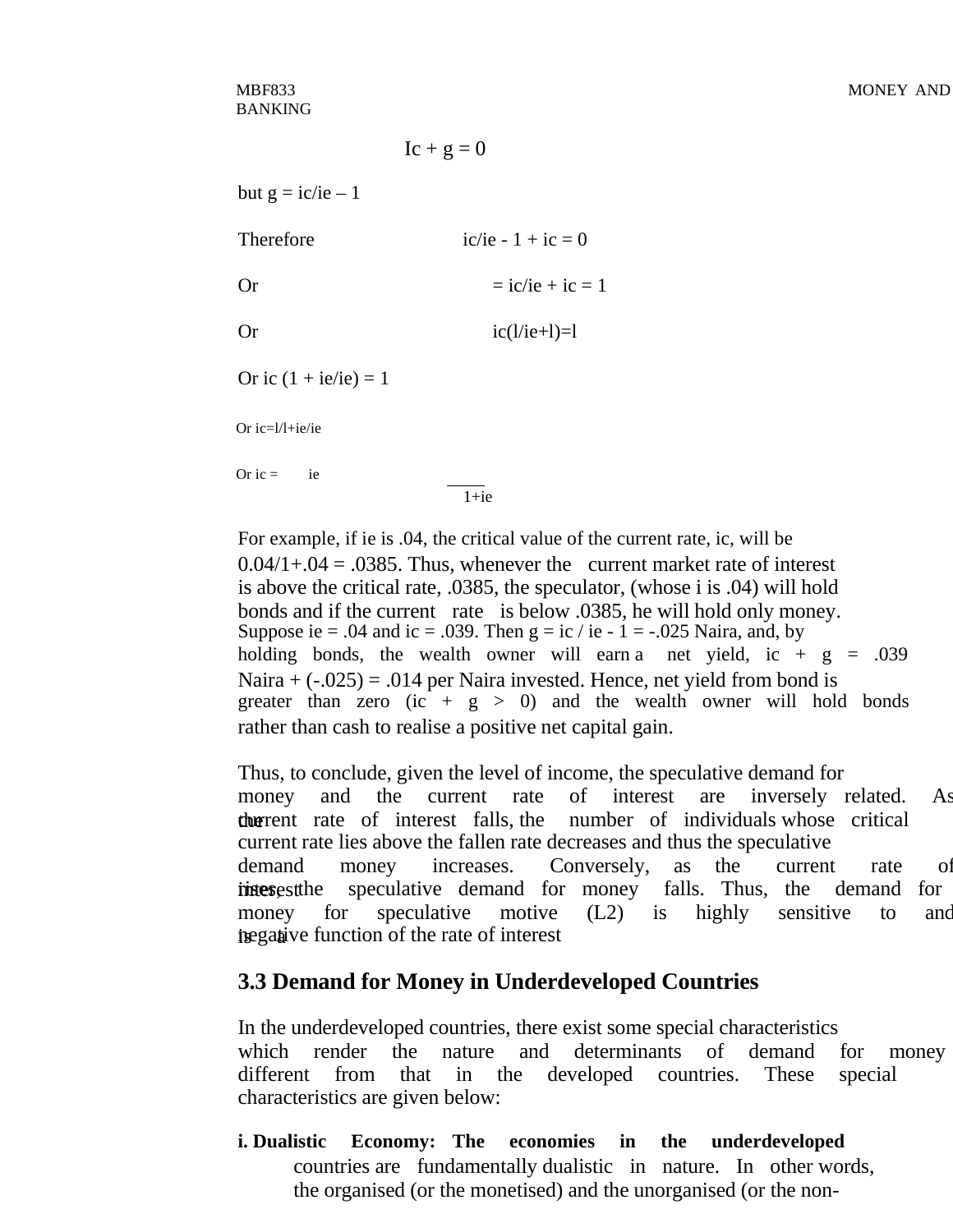monetised) markets exist side by side in these economies. Whereas the organised market is competitive, modern and sophisticated, the unorganised market is marked by barter trade With economic growth, however, the proportion of nonmonetised transactions will decline. Thus, one would expect a rise in the transaction demand for money as a result of economic growth and a rise in the monetisation in the underdeveloped countries

#### **ii. Financial Dualism. The underdeveloped countries are also**

marked by financial dualism, which implies the co-existence of heterogeneous interest rates in the organised money market and the un-organised money market In the organised money market, the speculative demand for money is responsive to the interest rate, whereas in the un-organised money market, the interest rates change with risk and returns on the real assets. Under these conditions, the supply of money may not affect the interest rate significantly. Hence, the Keynesian theory may not be applicable in the underdeveloped countries.

#### **iii. Influence on Non-Economic Forces. It is argued that in most of**

the underdeveloped countries, the interest rate is administered rather than determined by the market forces of demand and supply of money in the organised sector. In the un-organised sector, the interest rate is determined by both economic and institutional factors. In the rural sector, the determination of interest rate is generally viewed from the supply side. And on the supply side, the rural interest rate is normally influenced by risk premium, administrative costs, opportunity cost, and the degree of monopoly power of the money lenders.

#### **iv. Unstable Income Velocity. Some researchers observed short-run**

fluctuations in their estimates of income velocity of money for underdeveloped countries. In view of the unstable income velocity, the use of the quantity theory of money explains the demand for money will not be suitable. This is the reason that in majority of cases, the expected rate of inflation (indicating the opportunity cost of money holdings) is observed as an important variable influencing the demand for money in these economies.

#### **v. Interest-Inelastic Demand. In the underdeveloped countries,**

rate of interest, in particular, is not regarded as an appropriate variable in the determination of demand for money due to a number of reasons: (a) limited size of the organised financial market; (b) the institutional pegging of interest rates; (c) limited array of financial assets; and (d) limited degree of substitution between money and financial assets.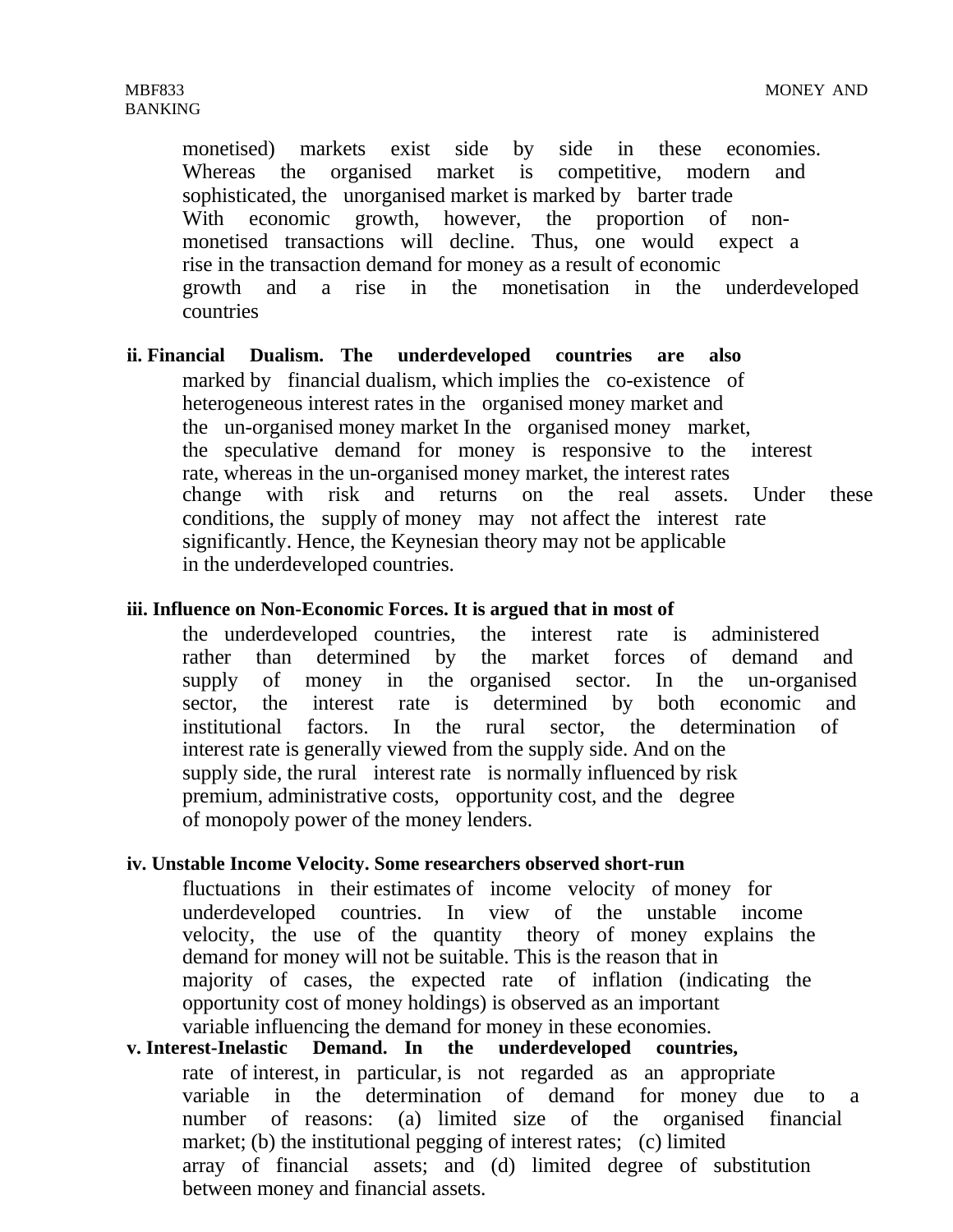#### **SELF-ASSESSMENT EXERCISE**

The nature and determinants of demand for money in developed countries are different from those of underdeveloped countries. Do you agree?

### **4.0 CONCLUSION**

There are various reasons for the demand for money which include precautionary, transactions and speculative reasons. There are also special characteristics which render the nature and determinant of demand for money in underdeveloped countries different from those of developed countries.

# **5.0 SUMMARY**

In this unit, we have discussed the classical theory of demand for money made up of the fisherian approach and the Cambridge approach; The Keynes theory of demand for money made up of the active **balances** and the idle cash balance. We also discussed the demand for money in underdeveloped countries. The special characteristics that made the demand for money in underdeveloped countries different from those of developed countries are: Dualistic economy, financial dualism, Influence on non-economic forces, unstable income velocity and Interest inelastic demand.

### **6.0 TUTOR MARKED ASSIGNMENT**

Discuss the Keynes theory of demand for money.

### **7.0 REFERENCES/FURTHER READINGS**

Jhingan, ML (2004): Principles of Economics. Vrinda Publications (P) Ltd New Delhi.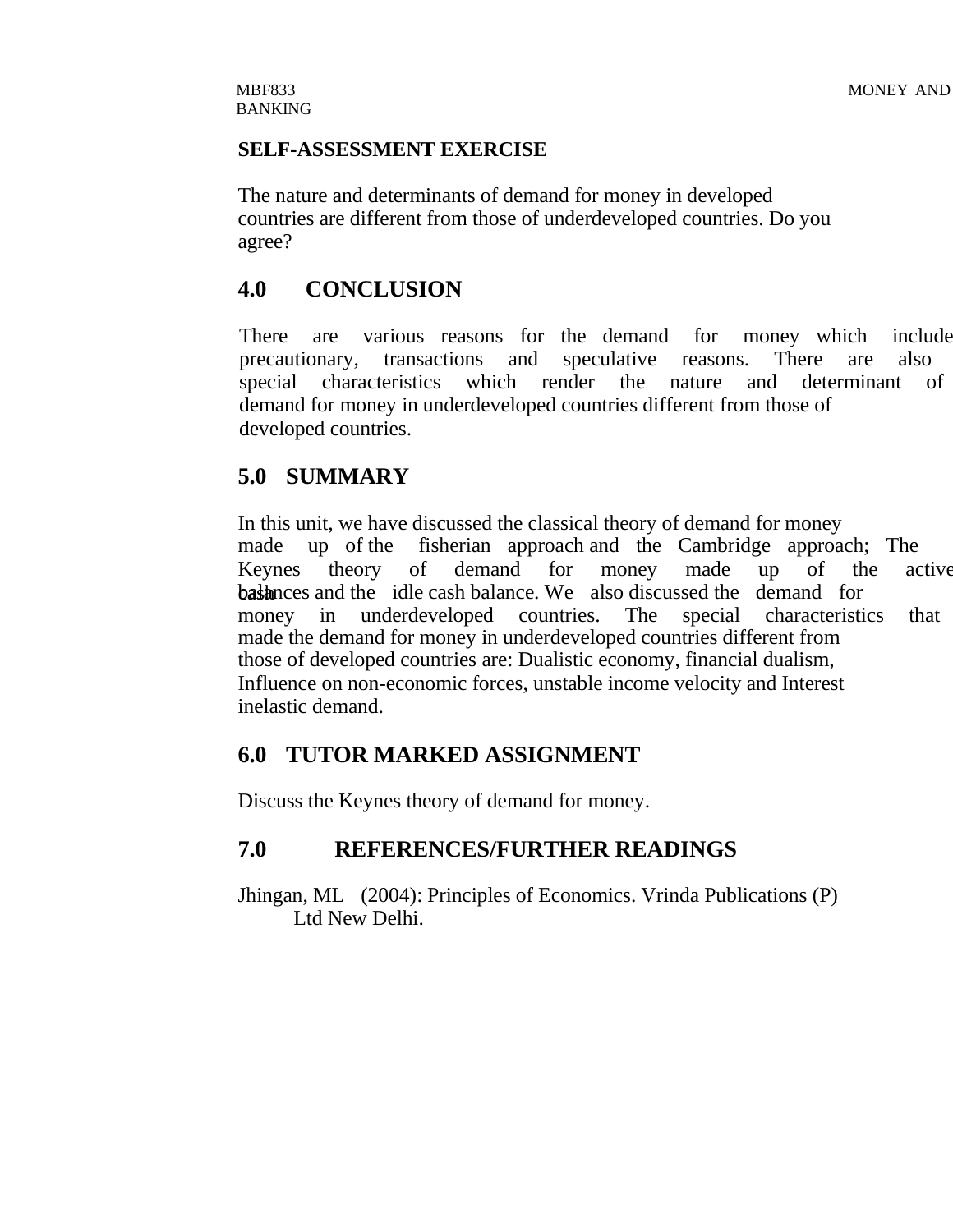# **UNIT 5 THE SUPPLY OF MONEY**

### **CONTENTS**

- 1.0 Introduction
- 2.0 Objectives
- 3.0 Main Content
	- 3.1 Supply of Money
	- 3.2 Constituents of Money Supply
		- 3.2.1 Currency Money
		- 3.2.2 Bank Money
	- 3.3 Definitions of Money Supply
	- 3.4 Velocity of Money
	- 3.5 Theory of Money Supply
	- 3.6 Determinants of Money Supply

4.0 Conclusion

5.0 Summary

6.0 Tutor Marked Assignment

7.0 References/Further Readings

# **1.0 INTRODUCTION**

In this unit, we shall discuss the supply of money. Under the supply of money we shall look at the constituents of money supply, approaches to the definition of money supply, the velocity of money and the theory of money supply.

# **2.0 OBJECTIVES**

At the end of the unit, you are expected to:

- Discuss the meaning of money supply. In addition,
- Discuss the constituents of money supply, the approaches to the definition of money supply, the velocity of money and the theory of money supply.

# **3.0 MAIN CONTENT**

# **3.1 Supply of Money**

Money may be regarded as something which is generally used as a means of payment and accepted for the settlement of debts. The term 'supply of money' means the total stock of money held by the public in expenditure form. The term 'public' refers to the individuals and the business firms in the economy, excluding the central government, the central bank and the commercial banks. Thus, the cash balances held by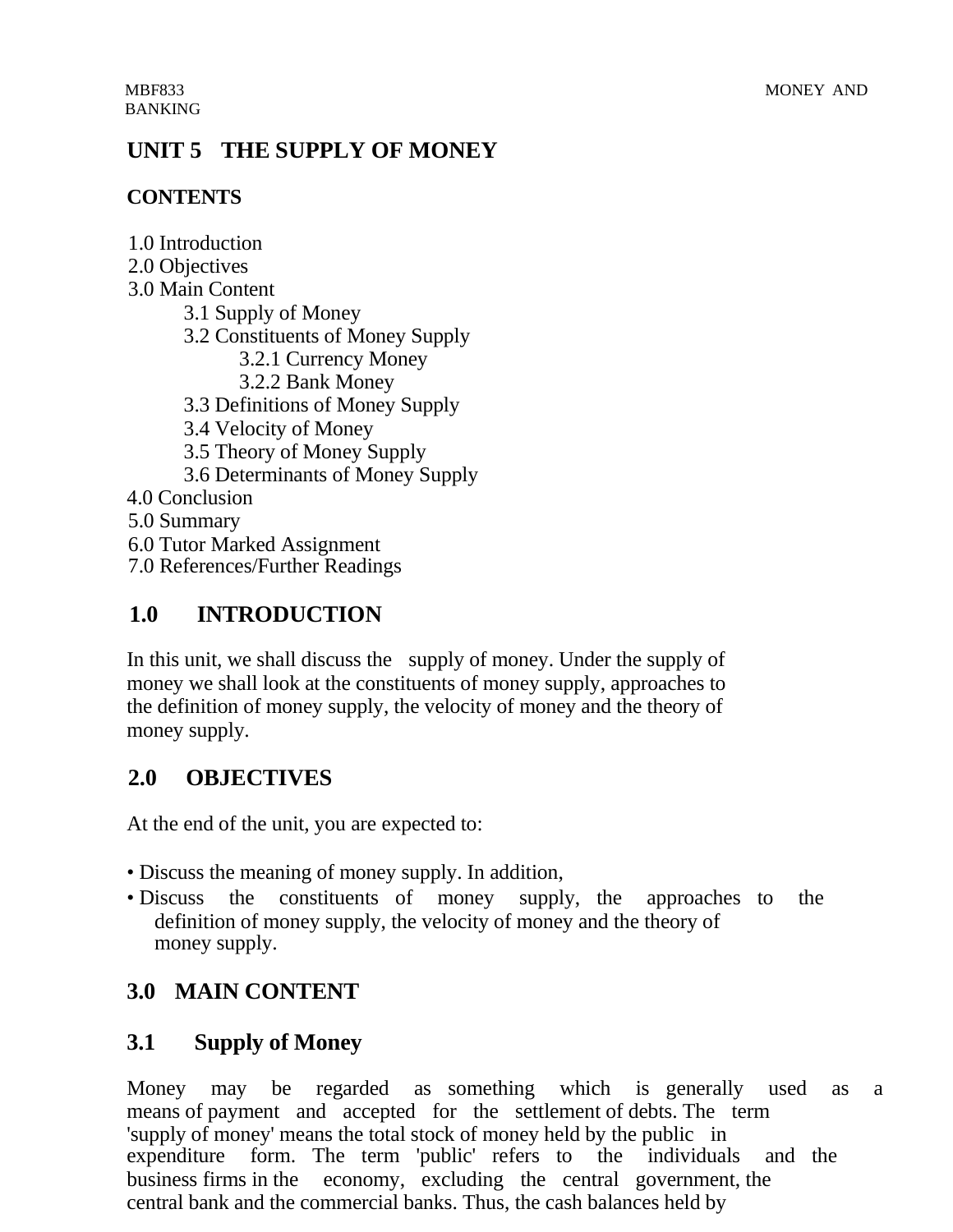the central government, the central bank and the commercial bank do not form money supply because they are not in actual circulation.

Money supply is a stock as well as a flow concept. When money supply is viewed at a point of time, it is a stock, and when viewed over a period of time, it is a flow Money supply at a particular moment of time is the stock of money held by the public at a moment of time. It refers to the total currency notes, coins and demand deposits with the banks held by the public. Over a period of time, money supply becomes a **flow** concept. It may be spent several times during a period of time.<br>**Therage** number of times a unit of money passes from one hand The agree number of times a unit of money passes from one hand to to another during a given period is called the velocity of circulation of money. Thus, the flow of money supply over the period of time can be known by multiplying a given stock of money held by the public by the velocity of circulation of money. In Fisher's equation,  $PT = MV$ , MV refers to the flow of money supply over a period of time, where M stands for the stock of money held by the public and V for the velocity of circulation of money.

### **3.2 Constituents of Money Supply**

Monetary economists hold different views regarding the constituents of money supply. Broadly, there are two views: the traditional view and the modern view.

- **i. Traditional View. According to the traditional view, money**  supply is composed of (a) currency money and legal tender, i.e. coins and currency notes, and (b) bank money, i.e. dhequamble posits with the commercial banks.
- **ii. Modern View. According to the modem view, the phenomenon**  of money supply refers to the whole spectrum of liquidity in the asset portfolio of the individual. Thus, in the modem approach, money supply is a wider concept which includes (a) coins, (b) currency notes, (c) demand deposits with the banks, (d) time deposits with the banks, (e) financial assets, such as deposits with the non-banking financial intermediaries, like the post-office saving banks, building societies, etc., (f) treasury and exchange bills, (g) bonds and equities.

The basic difference between the traditional and modern views is due to their emphasis on the medium of exchange function of money and the store of value function of money respectively. While the acceptance of medium of exchange function of money supply gives a narrow view of money supply, the recognition of the store of value function of money provides a broader concept of money supply and allows for the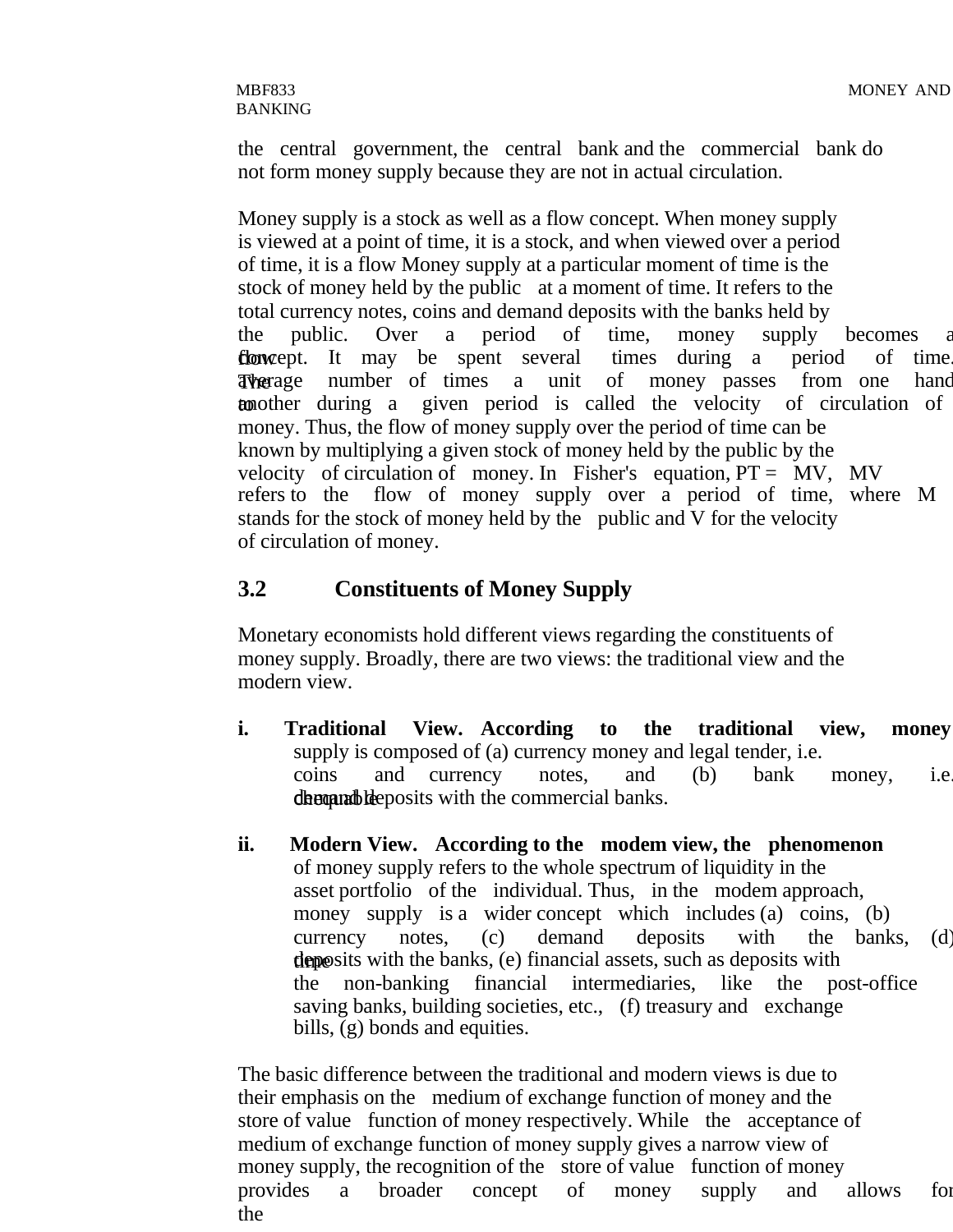substitutability between money (which is traditionally defined as a medium of exchange) and the whole spectrum of financial assets.

# **3.2.1 Currency Money**

Currency money is legal tender money and thus is called high-powered money. It includes the currency notes and coins issued by the central bank of a country. Generally the central bank possesses the monopoly of note issue. But, in certain countries, the treasury or the ministry of finance also issues notes or coins along with the central bank. In India, one rupee note and the coins are issued and managed by the Finance Ministry of the Government of India. All other notes are issued and managed by the Reserve Bank of India. In Nigeria all currency notes and coins are issued by the Central Bank.

The supply of notes and coins in a country are regulated by the system of note issue adopted in the country. According to the Reserve Bank of India Act, 1934, note less than 40 per cent of the total assets of the issue department should consist of gold coins, bullion and foreign securities with the provision that gold coins and bullion were not at any time to be less than Rs. 40 crores. This requirement was changed by the Reserve Bank of India Act, 1956, which provides for the substitution of the proportional reserve system by minimum reserve system. The minimum reserve system, fixes a minimum for the essential reserves in absolute amounts, namely, Rs. 400 crores in foreign securities, and Rs. 115 crores in gold coins and bullion However, in the second amendment to the Reserve Bank of India Act, in 1957, the provision was made that the total value of gold coins, gold bullion and foreign securities, held in the issue department at any time should not be less than Rs 200 crores and the gold value should not be less than Rs. 15 crores. Thus, in Indip, the minimum reserve method is the governing principle of note issue. In Nigeria the supply of notes and coins are regulated by the Central Bank.

### **Factors Influencing Currency Money**

The monetary authority while determining the supply of currency and coins must be guided by the general requirements of the economy. The currency component of the money supply, i.e., coins and notes, is influenced by a number of factors as discussed below:

#### **i. Volume of Transactions. The supply of currency must vary in**

accordance with the changes in the physical volume of trade and transactions of the economy. If the issue of the currency is more than what is required, it creates inflationary pressures. On the other hand, if the money supply is less than the requirements, it leads to deflationary trends.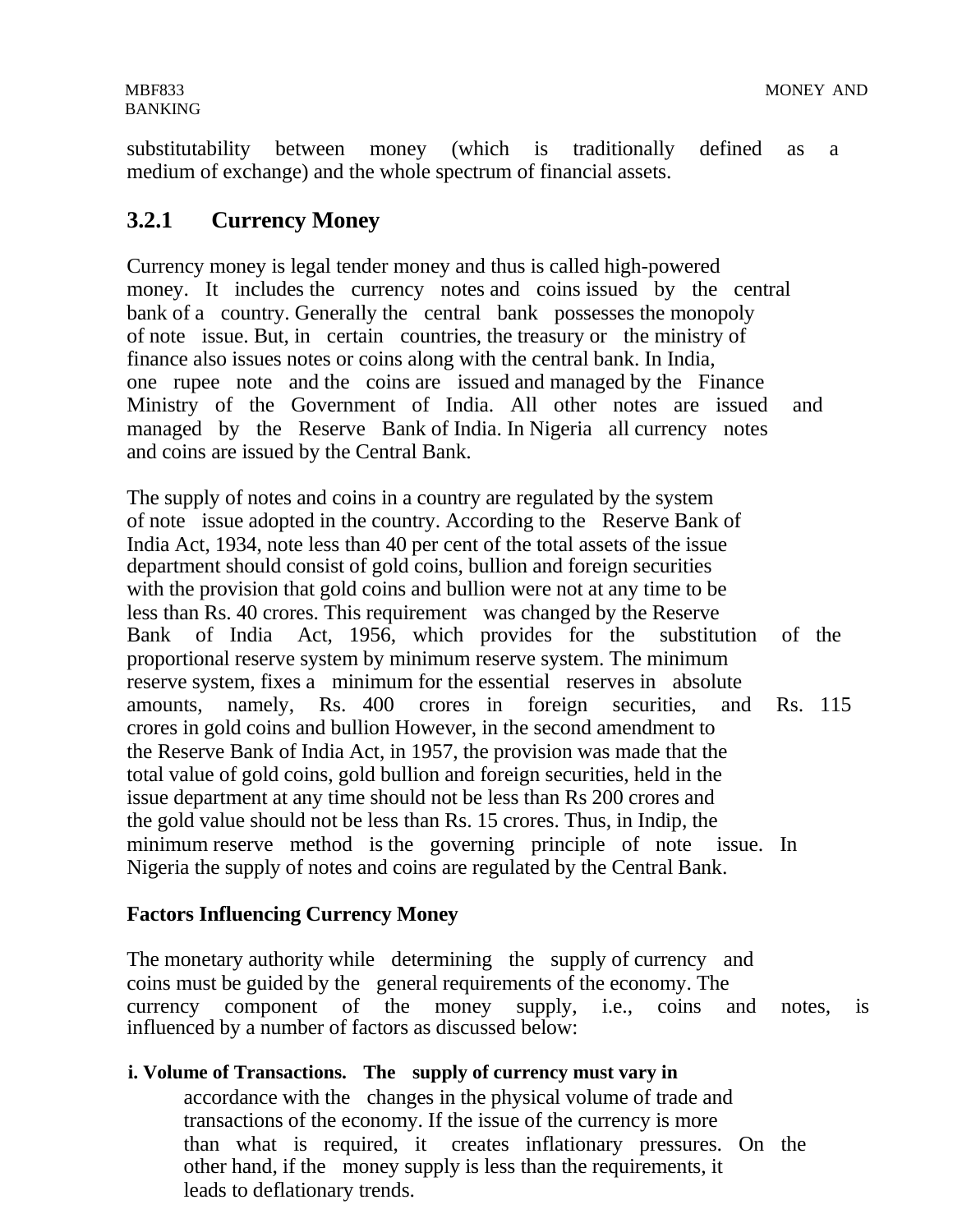**ii. Nature of Trade. The nature of trade, whether wholesale or**  retail, determines the proportion of currency of different denominations. For the wholesale trade, the notes of higher denominations are required, while the retail trade requires larger proportion of note and coins of lower denominations.

#### **iii. Method of Payment. The method of payment being used in the**

economy also determines the currency component of the money supply. If most of the payments are made in cash prenetration of currency to money supply is needed Tf the payments are generally made through cheques, the proportion of currency to money supply will be lowered.

- **iv. The Price level. Price level also affects the requirements of**  currency considerably. The higher the price level, the larger the amount of currency required, and the lower the price level, the smaller the amount of currency required to carry out the given volume of transactions.
- **v. Banking Habits. If the public has confidence in the bank money**  and has banking habits, the currency requirements will be less. But, if the people have less banking habits, the transactions will be conducted with currency and more currency is required.

#### **vi. Distribution of Income. Distribution of income also influences**

the currency requirements. If the distribution of income is in favour of the rich, greater proportion of currency of **digitarizations** are required, on the other hand, if the distribution is in favour of the poor, a larger proportion of currency should be of low denominations.

**vii. Other Factors. Other factors, like the volume of demand**  deposits with the banks, the taxation policy of the government, the extent of public loans, the volume of deficit financing, etc., also influence the amount of currency required in the economy significantly

#### **3.2.2 Bank Money**

The demand deposits held by the public in commercial banks aboustitute the total money supply of the economy. The demand deposits are transferable by cheque for the settlement of debts. The creation of bank money depends upon the credit creation activities of the banks. Credit creation is based on the volume of cash, i.e., the high-powered money, held by the banks. The money created by the banks is known as secondary money. Thus, the total money supply in an economy is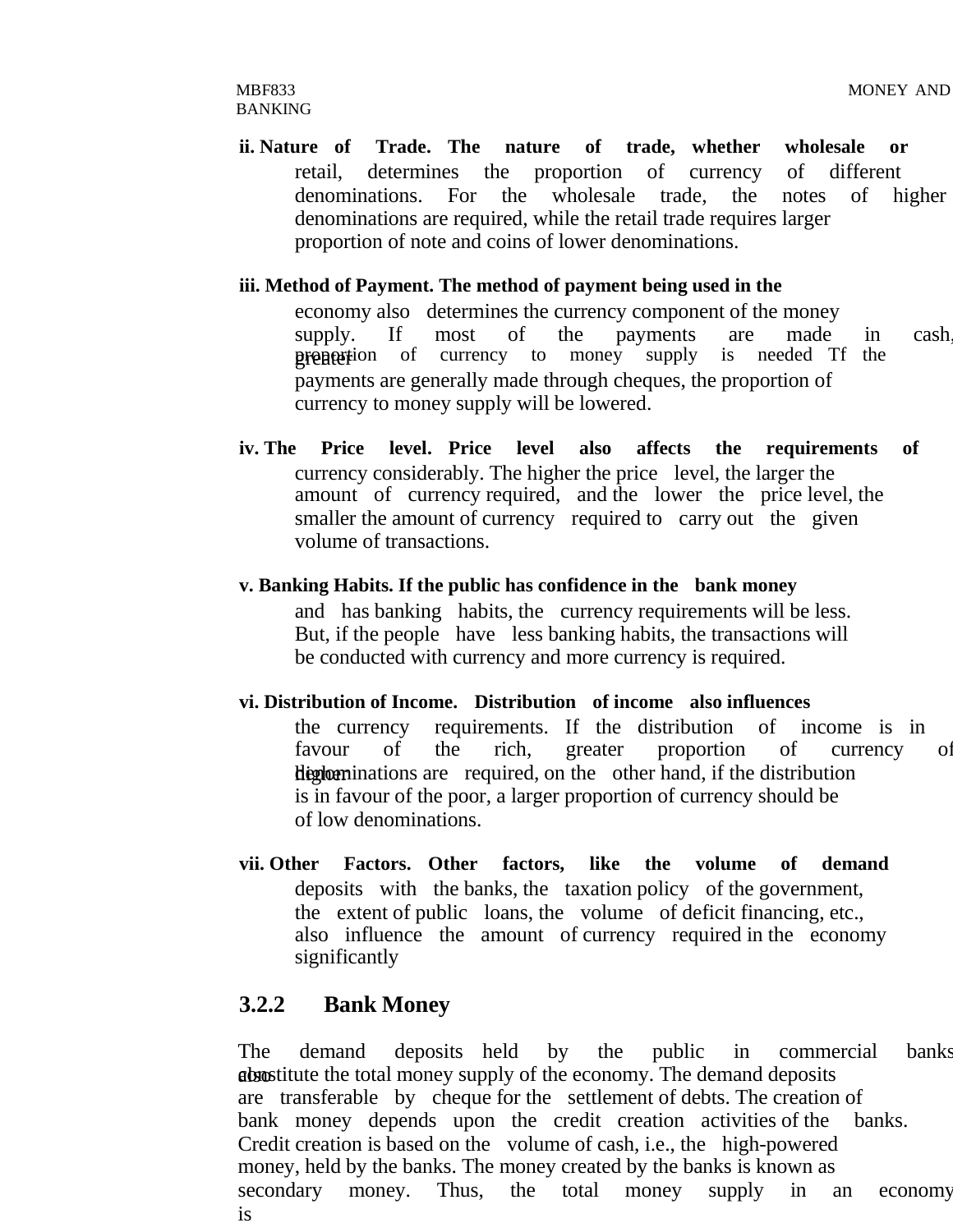composed of (a) the primary or high-powered money. And (b) the secondary or bank money

The relative proportions of the two constituents of money supply, i.e., currency money and bank money, depend upon the degree of monetisation of the economy, the development of the banking system and the banking habits of the people. In the economically advanced countries, like the U.S.A., the U.K., etc, chequable demand deposits constitute the major proportion of the total money supply In such countries, over 90 per cent, of the payments are made through cheques.

In less-developed countries, like India and Nigeria, on the contrary, the proportion of currency money to the total money supply with the public is much higher It is because in these countries, banking habits of the people have not yet fully developed and majority of the transactions are conducted through cash payments. In India and Nigeria, currency constitutes about 2/3rd of the total money supply, while the demand deposits are only l/3rd.

# **3.3 Definitions of Money Supply**

Economists are not in agreement on the question of definition of money supply. There are four broad approaches of money supply. They are as follows:

#### **i. Traditional Approach. The traditional approach emphasises the**

medium of exchange function of money. According to this approach, money supply is defined as currency with public and demand deposits with commercial banks. Demand deposits are the current accounts of depositors in a commercial bank. The traditional approach is analytically superior because it provides the most liquid and exact measure of money supply. The central bank can have better control over the money supply if it includes currency and demand deposits of banks alone. But, this approach limits money supply to a very narrow area.

**ii. Monetarist Approach. The Chicago School led by Milton**  Friedman includes in money supply currency plus demand deposits plus time deposits. Time deposits are fixed deposits of the banks which earn a fixed rate of interest depending upon the period for which the amount is deposited. According to Friedman money is defined as "anything that serves the function of providing a temporary abode of purchasing power" Money can act as a temporary abode of purchasing power if it is kept in the form of cash, demand deposits or any other asset which is close to currency, i.e., time deposits. This approach lays emphasis on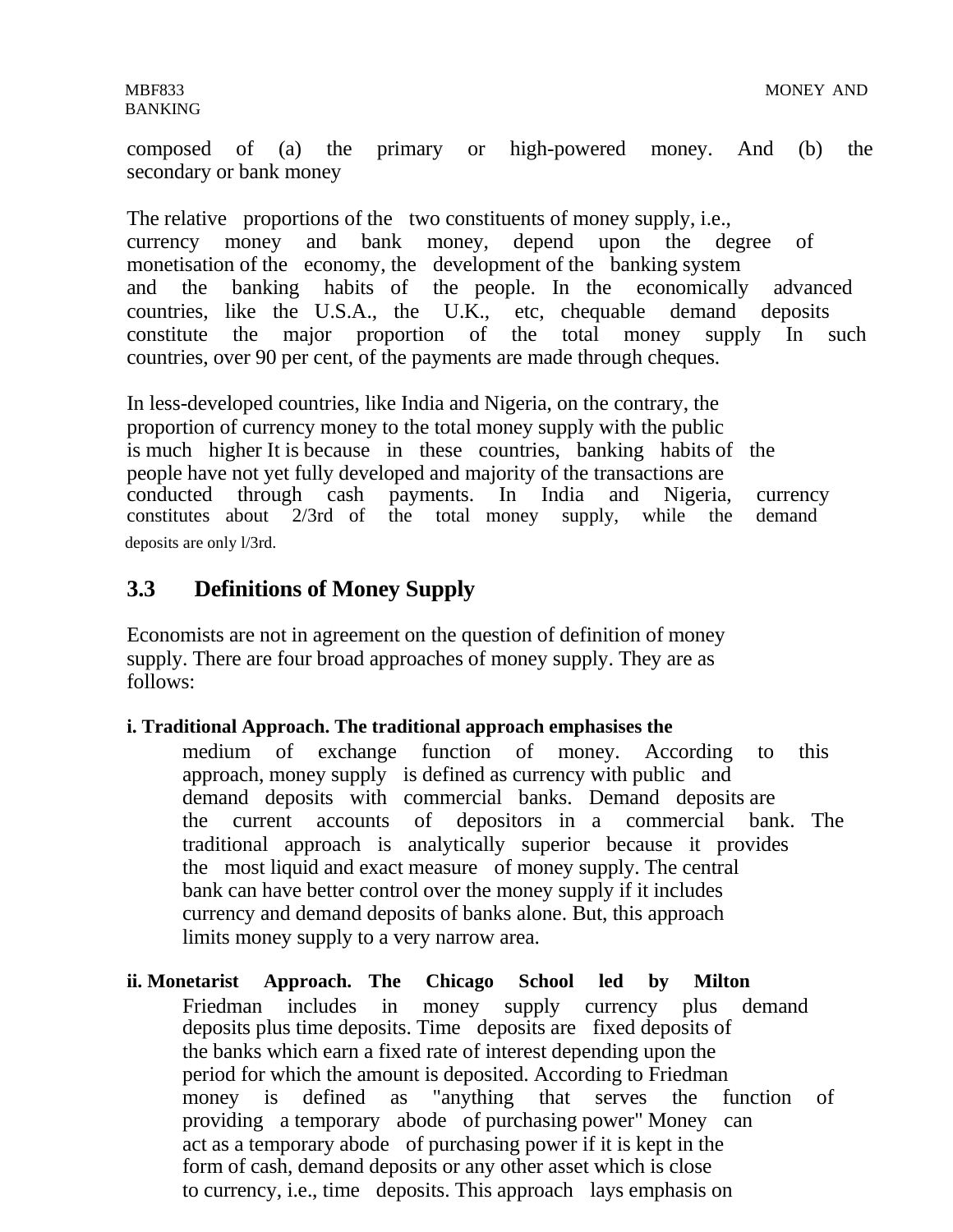the store of value function of money and provides a breasiere of money.

#### **iii. Gurley and Shaw Approach. Gurley and Shaw further widened**

the scope of money supply by including in its constituents currency plus demand and time deposits of banks plus the liabilities of non-banking intermediaries The liabilities of nonbanking intermediaries cover saving bank deposits, shares, bonds, etc. and are close substitutes to money.

#### **iv. Redcliffe Committee Approach. Redcliffe Committee approach**

or liquidity approach provides much wider view of the concept of money supply. In this approach, the concept of money supply is viewed in terms of general liquidity of the economy Money covers "the whole liquidity position that is relevant to spending decisions". The spending is not limited to the amount of money in existence It is related to the amount of money people think they can get hold of whether by receipts of income, by disposal of assets or by borrowing. Thus, according to this approach, money supply includes cash, all kinds of bank deposits, deposits with other institutions, near-money assets and the borrowing facilities available to the people. The practical difficulty with this liquidity approach is that the money supply in this wider sense cannot be successfully measured because the degree of liquidity of different constituents of money supply varies considerably. Moreover, most of the constituents remains outside the control of central bank and thus restrict the effective implementation of monetary policy.

### **3.4 Velocity of Money**

In order to estimate total supply of money over a period of time, say. a year or so, the concept of velocity of money is necessary. Total supply of money over a period of time is equal to the total amount of money in circulation multiplied by its velocity of circulation during that period. If M stands for total amount of money in a given period of time, then the total supply of money during period of time is indicated by MY. While M gives the money supply at a particular moment of time, MV gives a measure of money supply over a period of time.

Velocity of money refers to the average number of times a unit of money changes hands or is transferred from one person to during a given period of time. Total money supply is affected by the velocity of money, an increase in the velocity of money increases the money supply and a decrease in velocity of money decreases the money supply, other things remaining the same. Velocity of money is related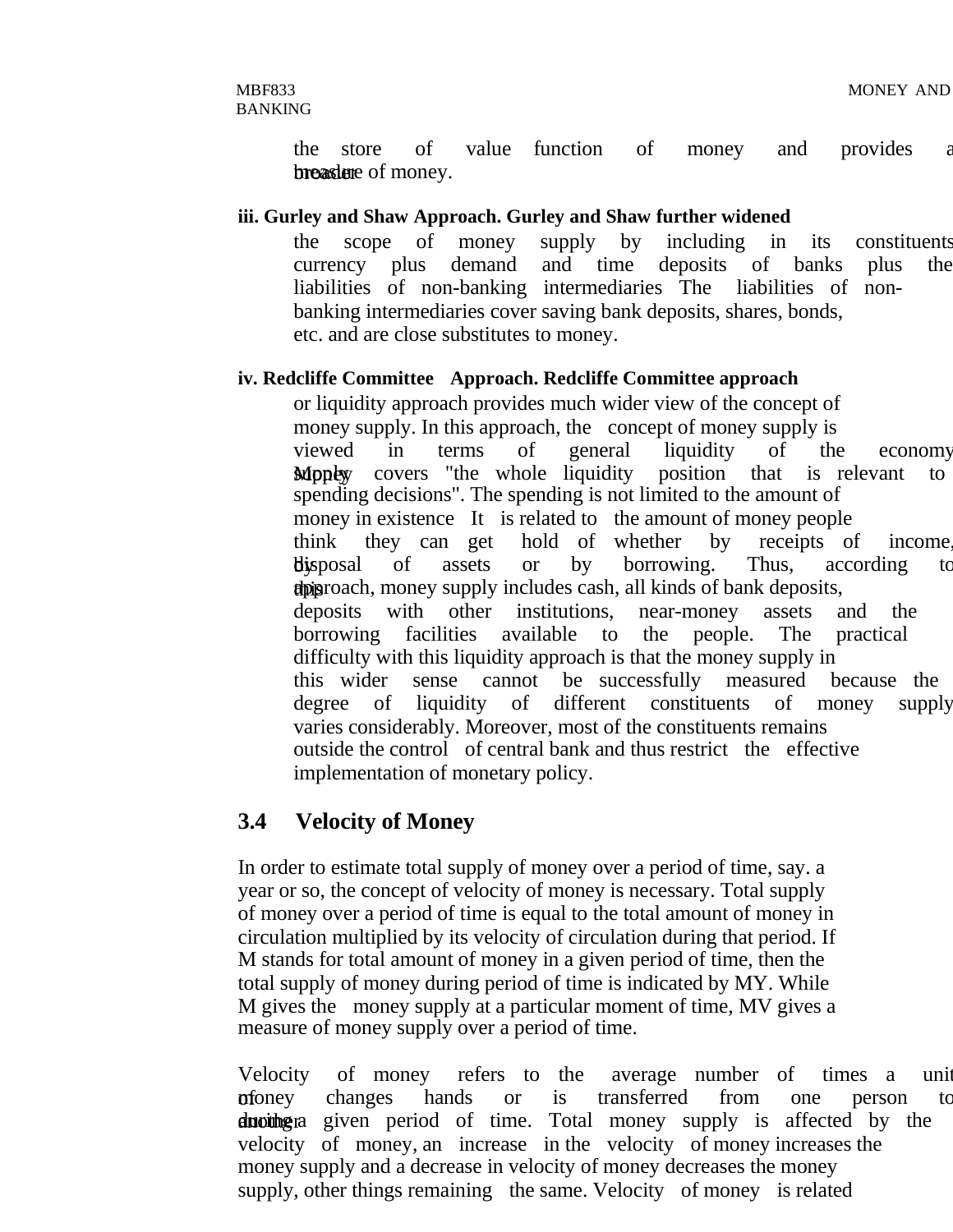not only to metallic or paper money. Credit money also has its velocity of circulation. The quantity theory of money maintains that the velocity of money might change significantly in the short period. It is relatively stable in the long period because in the long run it is related to the institutional structure or the economy's payment system.

#### **Transactions and Income Velocity**

Two kinds of velocity of money may be distinguished, transactions velocity and income velocity:

#### **i. Transactions Velocity: Income velocity of money refers to the**

average number of times a unit of money is used in making income transactions (i.e. in making payments for final goods and services). With the development of social accounting and with the growing importance of national income, a tendency has developed to express Fisher's equation of exchange in terms of real income (Y) rather than in terms of transactions (T). The difference between the transactions version  $(MV = PT)$  and the income version (MV -  $Py = Y$ ) of Fisher's equation is that while the former includes T, that is, all goods, intermediate and final, the latter excludes the intermediate good;, and includes only final goods to avoid double counting. V in the income version of Fisher's equation is income velocity of money. Income velocity is estimated as the ratio of market value of the final goods and services i.e.  $Py (=$  national income, i.e.,  $Y$ ) and the supply of money, i.e.,

$$
V = Py/M = YM.
$$

Income velocity of money is smaller than the transactions velocity of money because the former relates to the transactions of only final goods, the latter relates to the transactions of all goods, intermediate and final.

### **3.5 Theory of Money Supply**

Historically, the analysis of supply of money has occupied a relatively less important place than the analysis of demand for money in the literature of monetary theory. Because of the prevalence of gold standard with full-bodied money as a monetary system throughout the history of the developed countries, the need for the development of a theory of supply of money explaining the behaviour of money supply over time was not felt, money supply depend upon the discoveries of gold mines and the activities of the miners. But, with the growth of demand deposit exchange, fractional reserve banking and the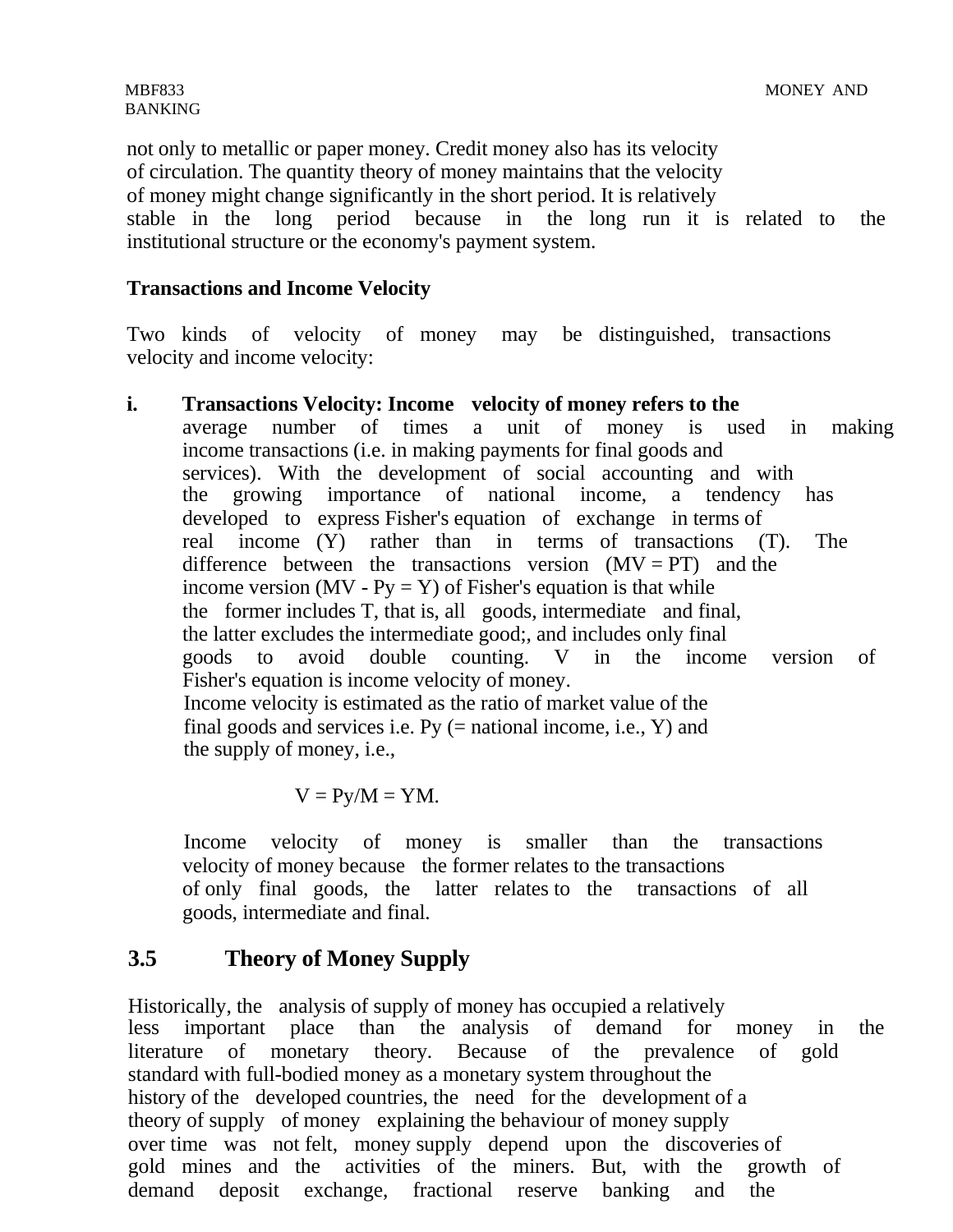development of central banks with the power to regulate the supppedy which the banking system can create, efforts began in the direction of developing the theory of money supply

#### **Money Supply Model**

Money supply is generally considered as a policy-determined phenomenon. But this view is not true. The modern theory of money supply maintains that the money supply is jointly determined by the central bank, the commercial banks and the public. Money supply (M) is the product of monetary base (B) and the money multiplier (m). Thus,

 $M = mB$ 

### **3.6 Determinants of Money Supply**

Main determinants of the supply of money are (a) monetary base and (b) the money multiplier. These two broad determinants of money supply are, in turn, influenced by a number of other factors. Various factors influencing the money supply are discussed below:

- **1. Monetary Base. Magnitude of the monetary base (B) is the**  significant determinant of the size of money supply. Money supply varies directly in relation to the changes in the monetary base. Monetary base refers to the supply of funds available for use either as cash or reserves of the central bank. Monetary base changes due to the policy of the government and is also influenced by the value of money.
- **2. Money Multiplier. Money multiplier (m) has positive influence**  upon the money supply An increase in the size of m will increase the money supply and vice versa

#### **3. Reserve Ratio. Reserve ratio (r) is also an important determinant**

of money supply. The smaller cash-reserve ratio enables greater expansion in the credit by the banks and thus increases the money supply and vice versa. Reserve ratio is often broken down into its two component parts; (a) excess reserve ratio which is the ratio of excess reserves to the total deposits of the bank (re  $=$  ER/D); (b) required reserve ratio which is the ratio of required reserves to the total deposits of the bank ( $rr = RR/D$ ). Thus  $r = rc + rr$ . The rr ratio is legally fixed by the central bank and the re ratio depends on the market rate of interest

**4. Currency Ratio. Currency ratio (c) is a behavioural ratio**  representing the ratio of currency demand to the demand deposits. The effect of the currency ratio on the money multiplier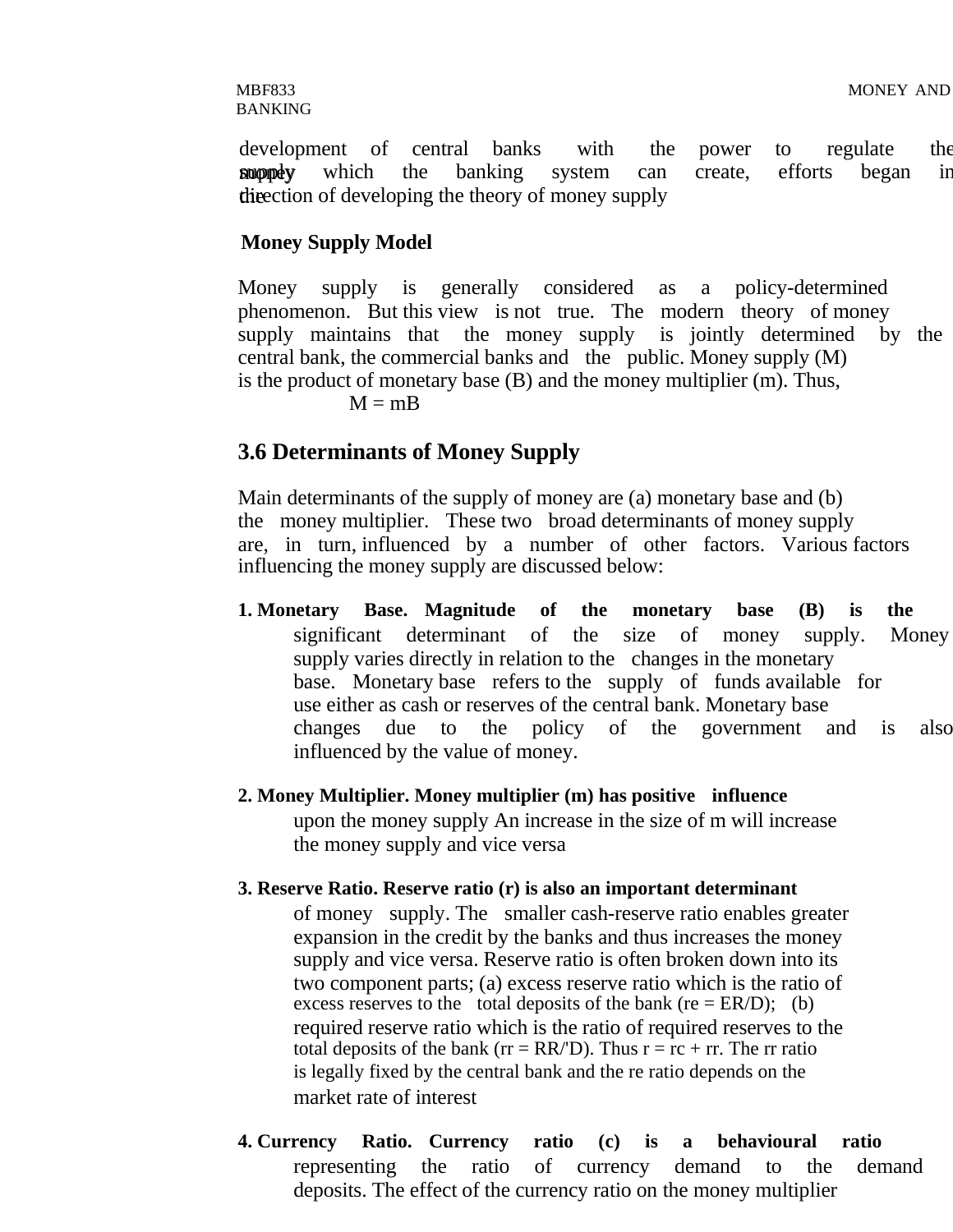(m) cannot be clearly recognised because c enters both as a numerator and a denominator in the money multiplier expression  $(l+c/r(l+t) + c)$ . But, as long as the r ratio is less than unity, a rise in the c ratio must reduce the multiplier:

#### **5. Confidence in Bank Money. General economic conditions affect**

the confidence of the public in bank money and, thereby, influence the currency ratio (c) and the reserve ratio (r). During recession, confidence in bank money is low and, as a result, c and r ratios rise. Conversely, during prosperity, c and r ratios tend to be low when confidence in banks is high.

#### **6. Time-Deposit Ratio. Time-deposit ratio (t), which represents the**

ratio of time deposits to the demand deposits is a behavioural parameter having negative effect on the money multiplier (m) and thus on the money supply. A rise in t reduces m and thereby the supply of money decreases

- **7. Value of Money. The value of money (1/P) in terms of other**  goods and services has positive influence on the monetary base (B) and hence on the money stock.
- **8. Real Income. Real income (Y) has a positive influence on the**  money multiplier and hence on the money supply. A rise in real income will tend to increase the money multiplier and thus the money supply and vice versa.
- **9. Interest Rate. Interest rate has a positive effect on the money**  multiplier and hence on the money supply. A rise in the interest rate will reduce the reserve ratio (r), which raises the money multiplier (m) and hence increases the money supply and vice versa.

#### **10. 10. Monetary Policy. Monetary policy has positive or negative**

influence on the money multiplier and hence on the money supply, depending upon whether reserve requirements are lowered or raised. If reserve requirements are raised, the value of reserve ratio (r) will rise reducing the money multiplier and thus the money supply and vice versa.

**11. Seasonal Factors. Seasonal factors have negative effect on the**  money multiplier, and hence on the money stock. During holiday periods, the currency ratio (c) will tend to rise, thus, reducing the money multiplier and, thereby, the money supply.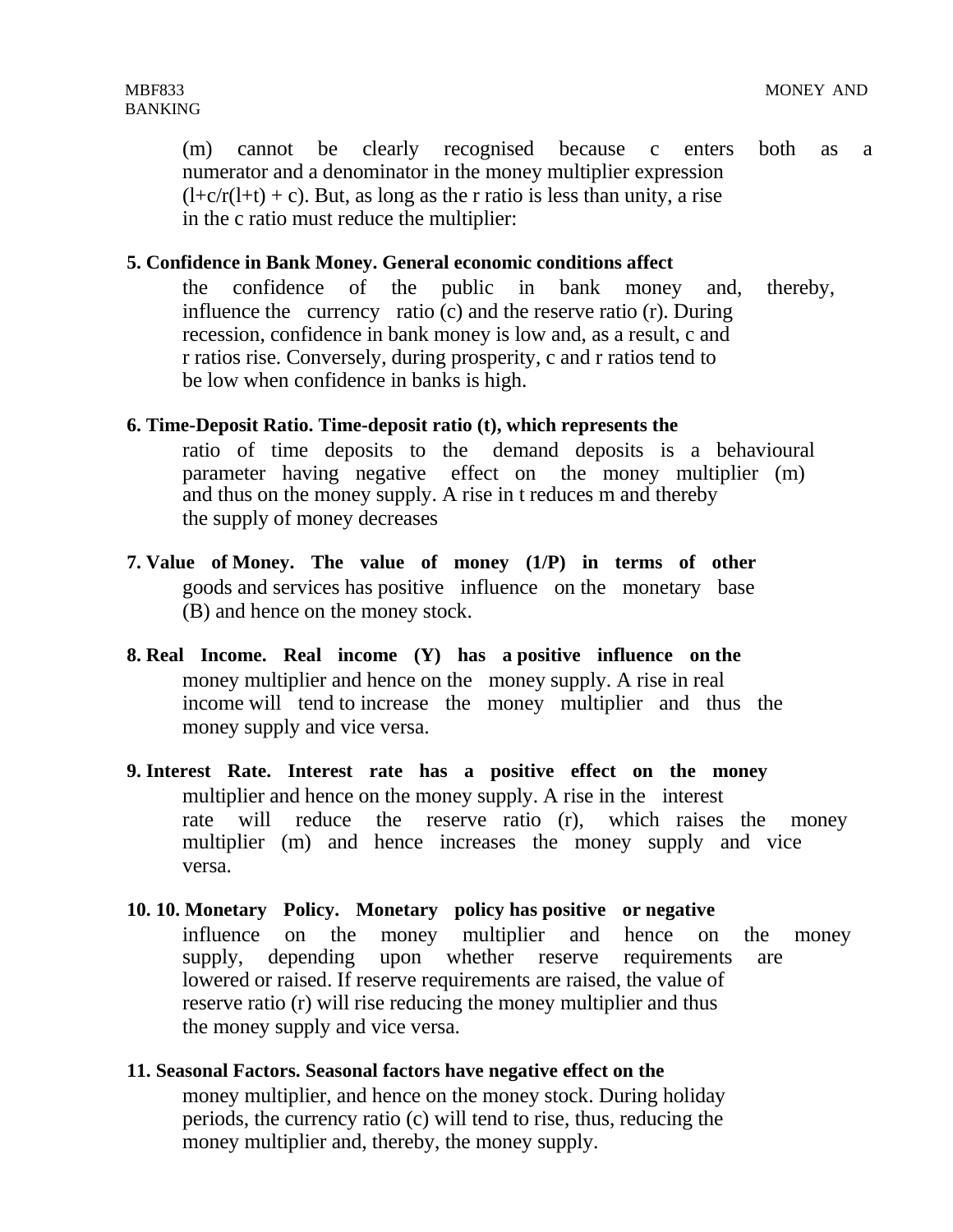#### **SELF-ASSESSMENT EXERCISE**

Discuss the factors influencing currency money.

### **4.0 CONCLUSION**

In conclusion, money supply is a stock as well as a flow concept. The term money supply means the total stock of money held by the public in a expenditure form. There are also various factors influencing currency money and there are also various determinants of money supply.

### **5.0 SUMMARY**

In this unit, we have discussed the meaning of supply of **constituents of money supply, currency money and factors influencing** currency money. We have also discussed bank money, approaches to the definition of money supply, the velocity of money, the theory of money supply and determinants of money supply

### **6.0 TUTOR MARKED ASSIGNMENT**

There are various determents of money supply. What are these determinants?

### **7.0 REFERENCES/FURTHER READINGS**

- Paul, R R (2004): Money, Banking and International Trade. Kalyani Publishers New Delhi
- Umole, J.A. (1985): Monetary and Banking Systems in Nigeria. Adi Publishers Ltd Benin City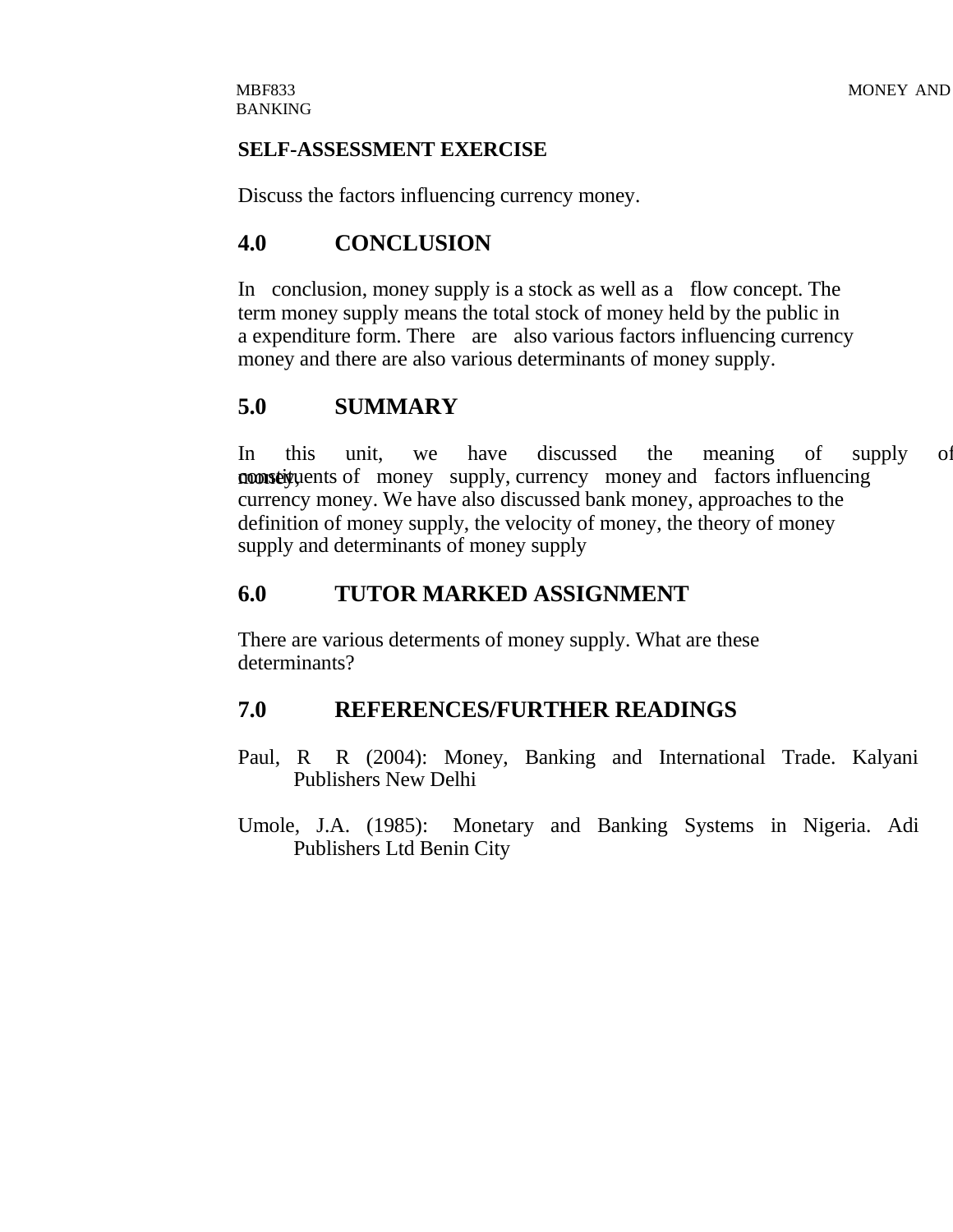BANKING

# **MODULE 2**

Unit 1 Inflation – Meaning Unit 2 Causes, Effects and Control of Inflation Unit 3 Monetary Policy Unit 4 Meaning and Evolution of Banking Unit 5 The Central Bank

# **UNIT 1 INFLATION**

### **CONTENTS**

1.0 Introduction

2.0 Objectives

3.0 Main Content

3.1 Inflation - Meaning

3.2 Features of Inflation

3.3 Types of Inflation

4.0 Conclusion

5.0 Summary

6.0 Tutor Marked Assignment

7.0 References/Further Readings

# **1.0 INTRODUCTION**

For a layman, inflation means a substantial and rapid increase in the general price level which causes a decline in the purchasing power of money. Inflation is statistically measured in terms of percentage increase in the price index per unit of time (usually a year or a month). In this unit, we shall discuss the meaning of inflation, the features of inflation and types of inflation.

# **2.0 OBJECTIVES**

At the end of the unit, you should be able to:

- Define inflation/discuss the features of inflation
- Discuss the types of inflation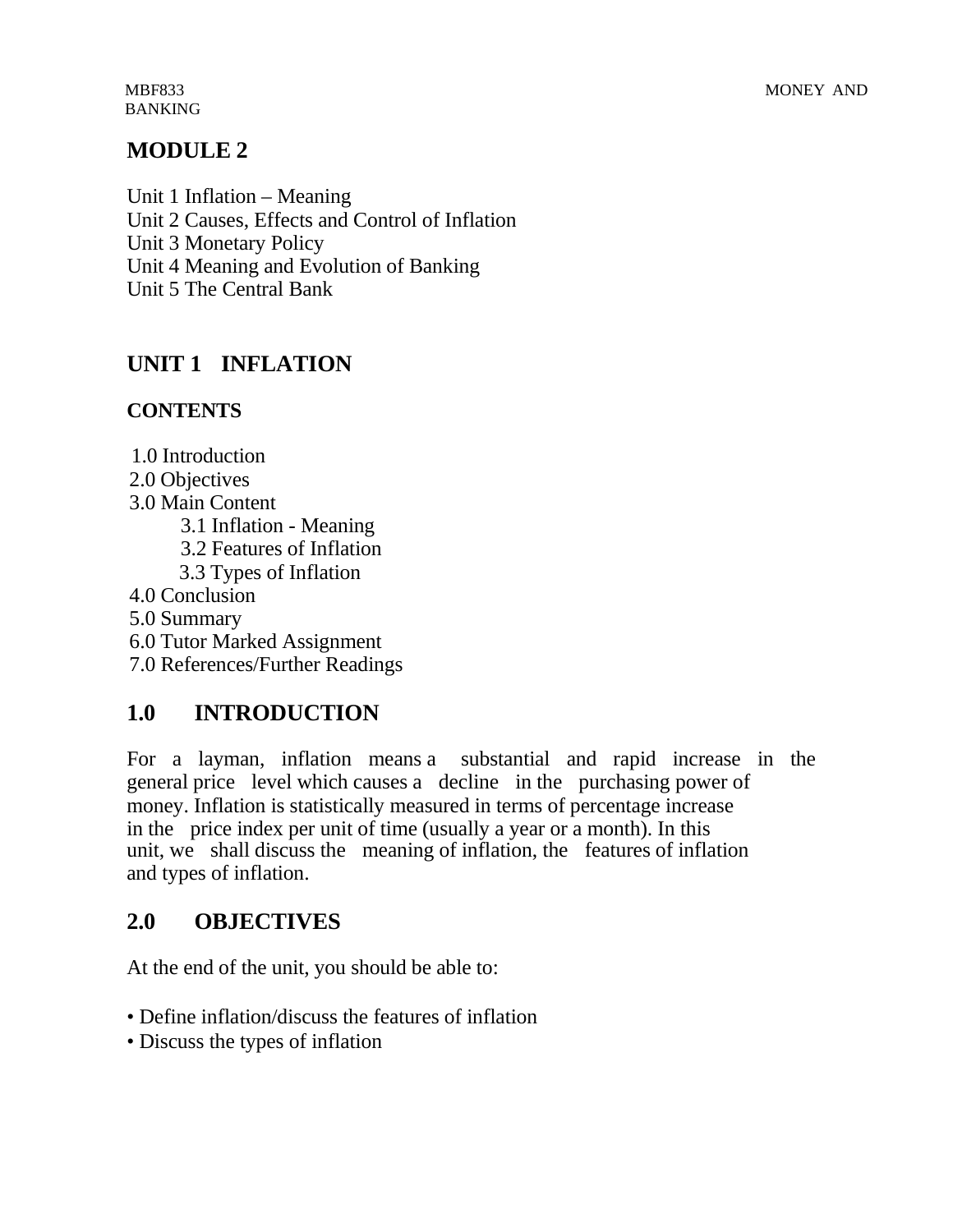### **3.0 MAIN CONTENT**

### **3.1 Inflation - Meaning**

There is no generally accepted definition of inflation and different Economists define it differently. Broadly, the phenomenon of inflation has been understood in three ways: (a) in the popular sense, (b) in the Keynesian sense, (c) in the modern sense

#### **Common View**

Generally, inflation has been defined either (a) as a phenomenon of rising prices, or (b) as a monetary phenomenon:

- **1. As a phenomenon of rising Prices: Definitions given by the**  economists like Crowther, Gardner Ackley, H. G. Johnson regard inflation as a phenomenon of rising prices. According to Crowther, inflation is a "state in which the value of money is falling, i.e. the prices are rising." In the words of Gardner Ackley, "Inflation is a persistent and appreciable rise in the general level or average of prices." Harry G. Johnson states, "I define inflation as substantial rise in prices."
- **2. As a Monetary Phenomenon: Economists like Friedman**  Coulborn, Hawtrey, Kemmerer, define inflation as a monetary phenomenon According to Friedman, "inflation is always and everywhere a monetary phenomenon." Coulbron defines inflation a "too much money chasing too few goods." Hawtrey defines inflation as the "issue of too much currency." According to Kemmerer, inflation is too much money and deposit currency, that is, too much currency in relation to the physical volume of business being done."

#### **Keynesian View**

Keynes defined inflation as a phenomenon of full employment. According to him, inflation is the result of the excess of degriently are the available aggregate supply and true inflation starts only after full employment. So long there is unemployment, employment will change in the same proportion as the quantity of money and when there is full employment then price will change in the same proportion as the quantity of money. Keynes does not deny that prices may rise **before** full employment, mainly due to the existence of certain bottlenecks in the expansion of output. But, he termed such a rise in prices as semi-inflation. It is the true inflation (after full employment), which poses a real threat to the economy and is to be worried about.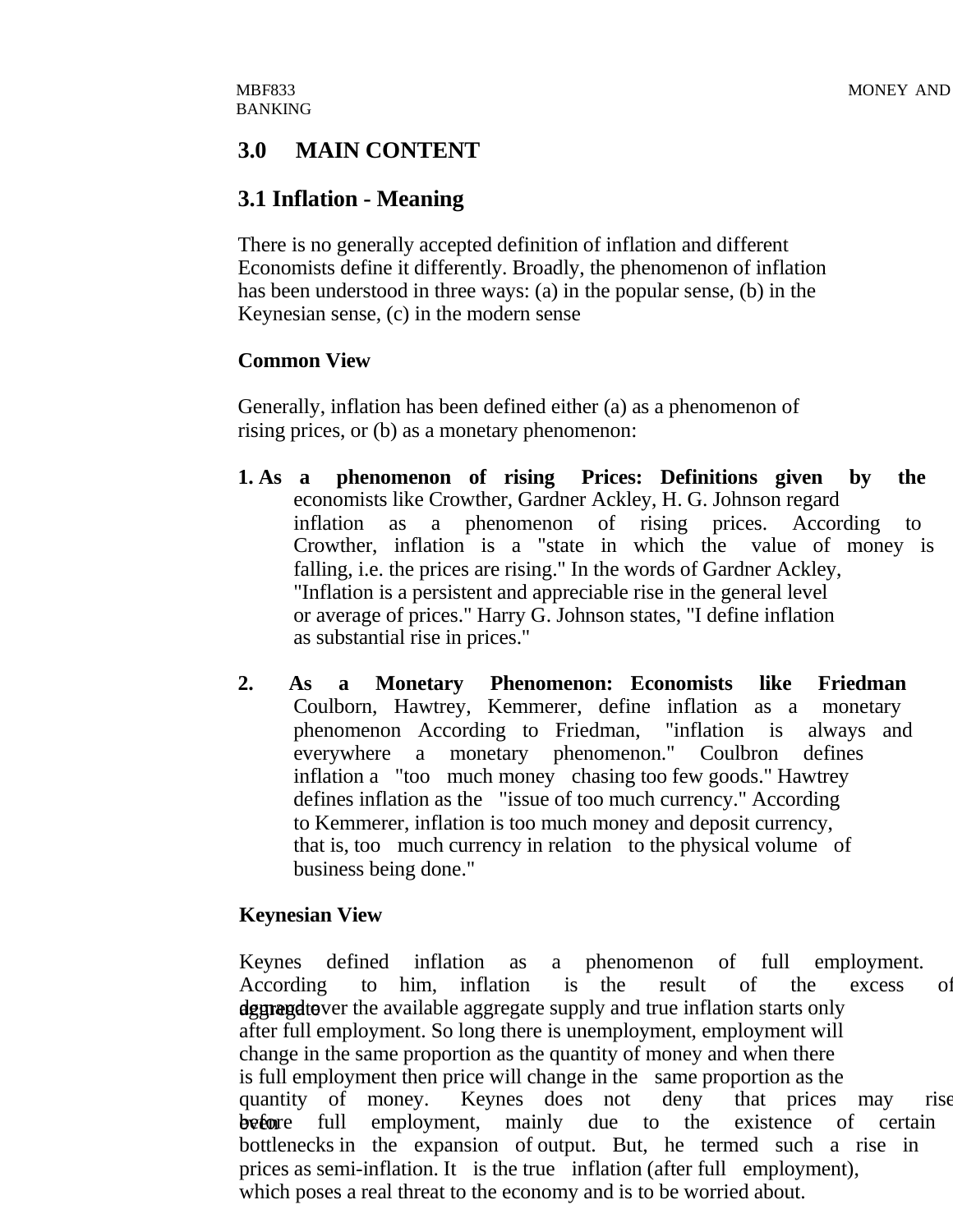#### **Modern View**

Modern economist analyses inflation in a comprehensive and unified manner. The modern view of inflation can be summarized in the following way:

- i. Generally two types of inflation are distinguished: demand pull inflation and cost push inflation. In the demand pull inflation, inflation and falling unemployment are supposed to go together, while in cost push inflation, inflation and rising unemployment are supposed to occur simultaneously,
- ii. During late 1950's A. W. Phillips empirically supported the idea that there existed a permanent long-run trade off between inflation and unemployment which implied that less inflation meant more unemployment and less unemployment would coexist with a higher rate of inflation.
- iii. In the late 1960's the monetarists held the view that the trade off between inflation and unemployment existed only in the shortrun and not in the long-run In the long-run when anticipated inflation is equal to actual inflation, inflation and unemployment will simultaneously increase.
- **vi. The monetarists, like Friedman, Phelps, Leijonhufvud, also**  combined demand-pull and cost-push inflation as one integrated whole. According to them, inflation is a unified phenomenon in which demand and cost elements appear as a part of one integrated cycle and in which expectations of future price level movements play a prominent role.

### **3.2 Features of Inflation**

The main features of inflation are as follows:

- i. Inflation is always accompanied by a rise in the price level. It is a process of uninterrupted increase in prices,
- ii. Inflation is a monetary phenomenon and it is generally caused by excessive money supply,
- iii. Inflation is essentially an economic phenomenon as it originates in the economic system and is the result of action and interaction of economic forces,
- iv. Inflation is a dynamic process as observed over the period.
- v. A cyclical movement of prices is not inflation,
- vi. Pure inflation starts after full employment.
- vii. Inflation may be demand-pull or cost-push.
- viii. Excess demand in relation to the supply of everything is the essence of inflation.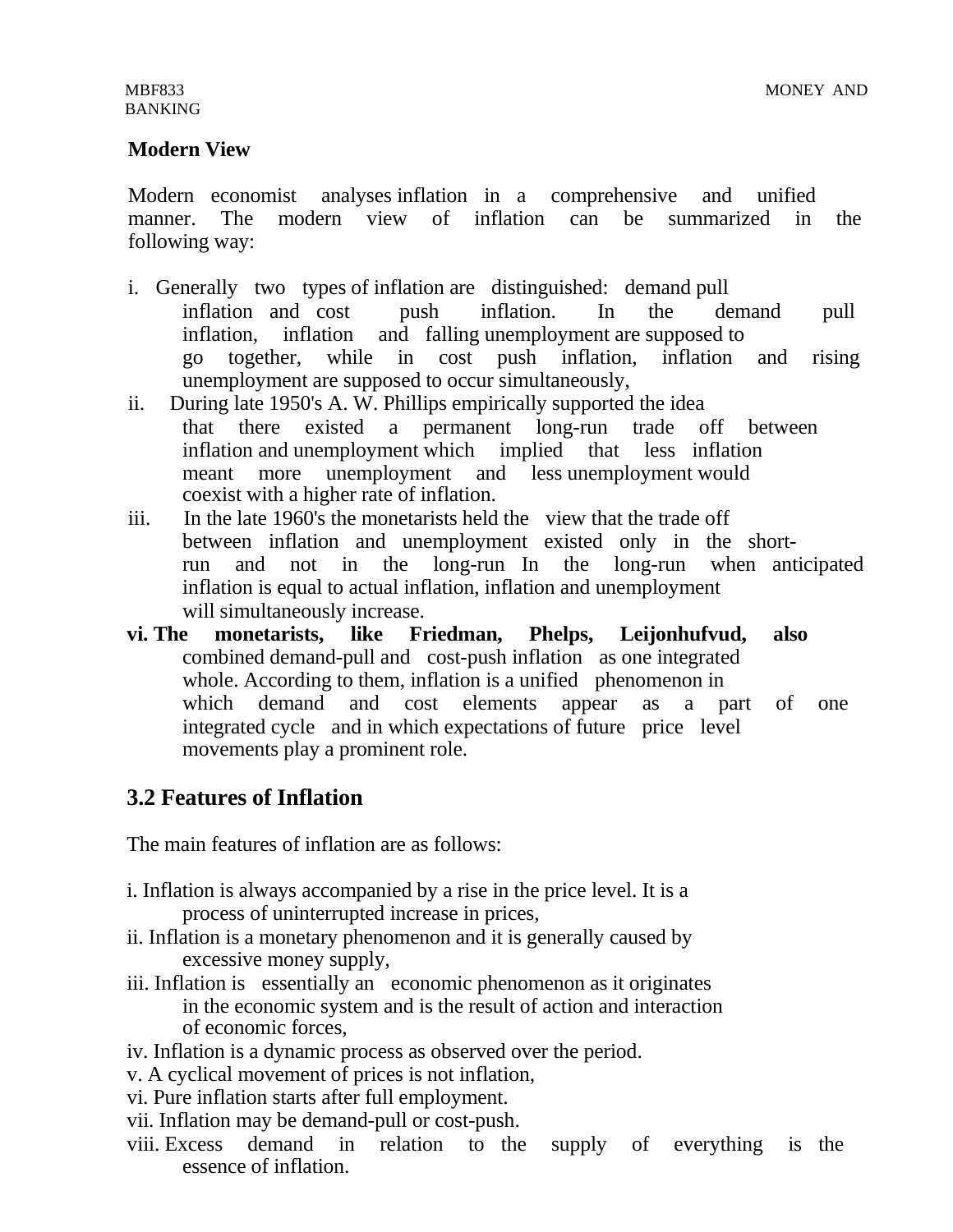### **3.3 Types of Inflation**

There are different types of inflation which can be classified as under:

#### **A. On the Basis of Speed**

On the basis of speed, inflation can be classified as (a)  $\mathbf{in}$  existing inflation, (c) running inflation and (d) galloping or hyperinflation.

- **1. Creeping Inflation: It is the mildest form of inflation. It is** generally regarded as conducive to economic development because it keeps the economy away from stagnation. But, some economists consider creeping inflation as potentially dangerous They are of the view that, if not properly controlled in time time inflation may assume alarming proportions Under creeping inflation, price;, rise about 2 percent annually.
- **2. Walking Inflation: When the price rise becomes more marked**  as compared to creeping inflation. Under walking inflation, prices rise approximately by 5 percent annually.
- **3. Running Inflation: Under running inflation, the prices increase**  at a still faster rate. The price rise may be about 10 percently.
- **4. Galloping or Hyper-Inflation: This is the last stage of inflation**  which starts after the level of full employment is reached. Keynes considers this type of inflation as the true inflation under the galloping inflation, the prices rise every moment and there is no upper limit to the price rise. The classical examples of hyperinflation are (a) the Great Inflation of Germany after the First World War and (b) the Great Inflation of China after Wood are War.

### **B. On the Basis of Inducement**

Inflation may be classified on the basis of factors inducing or causing rise in prices, such as, (a) wage-induced, (b) profit-induced, (c) scarcityinduced, (d) deficit-induced, (e) currency-induced, (f) credit-induced, and (g) foreign trade-induced inflation.

**1. Wage-Induced Inflation. When inflation rises due to a rise in**  wages, it is called wage-induced inflation. In modern times, trade unions are able to secure higher wages for workers unaccompanied by a simultaneous increase in labour productivity. This increases the cost of production, and in turn, the price level.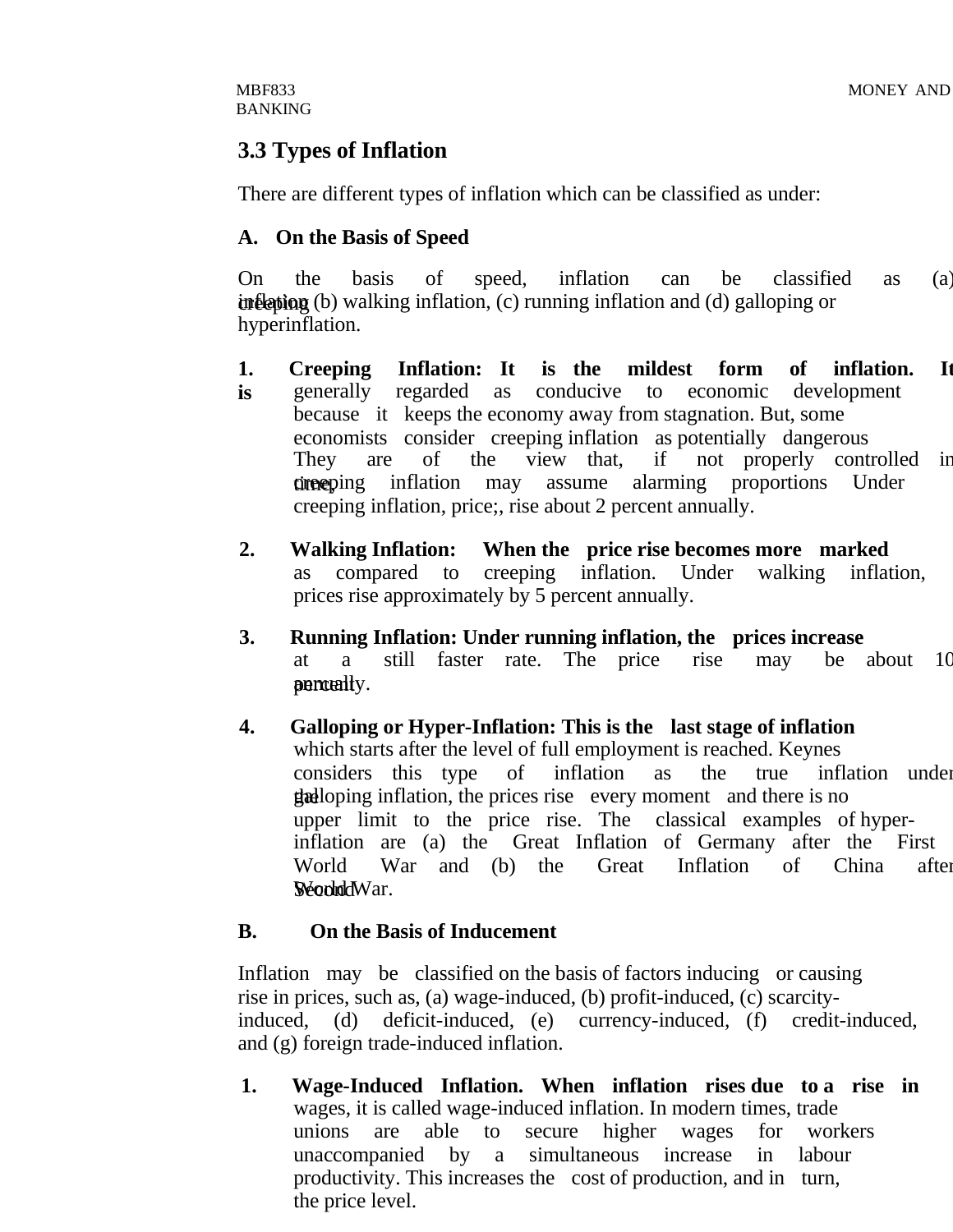- **2. Profit-Induced Inflation. If the producers, due to their**  monopoly position, tend to mark-up their profit margin, it will lead to profit-induced inflation and higher profits raise the cost of production which, in turn, pushes up the prices.
- **3. Scarcity-Induced Inflation. When the supply of goods does not**  increase on account of natural calamities, the prices tend to rise. This may be called scarcity-induced inflation.

#### **4. Deficit-Induced Inflation.**

 **When a government covers the deficit in its budget, through**  creating new money (a method known as deficit financing) the purchasing power of the community increases without a simultaneous increase in production. This leads to a rise in the price level which is referred to as deficit-induced inflation. Deficit-induced inflation is more common in less developed countries, where, due to lack of adequate resources, the government resorts to deficit financing to finance its development plans.

- **5. Currency-Induced Inflation. When the supply of money**  exceeds the available output of goods and services, it leads to an inflationary increase in prices. This is a case of currency-induced inflation.
- **6. Credit-Induced Inflation. When prices increase on account of**  an expansion of credit without increasing the quantity of money it is known as credit-induced inflation
- **7. Foreign Trade-Induced Inflation, (a) When a country**  experiences a sudden rise in the demand for its exportables against the inelastic supply of exportables in the domestic market, this increases the demand and price level at home, (b) Trade gains and sudden inflow of exchange remittances increase the demand and prices in the domestic market. Both these factors lead to foreign trade-induced inflation.

#### **C. On the Basis of Time**

On the basis of time, inflation may be classified into (a) peacetime inflation, (b) war-time inflation and (c) post-war inflation

**1. Peace-Time Inflation. By peace-time inflation we mean the rise**  in prices during normal period of peace. This type of inflation occurs when, in a less-developed economy, the government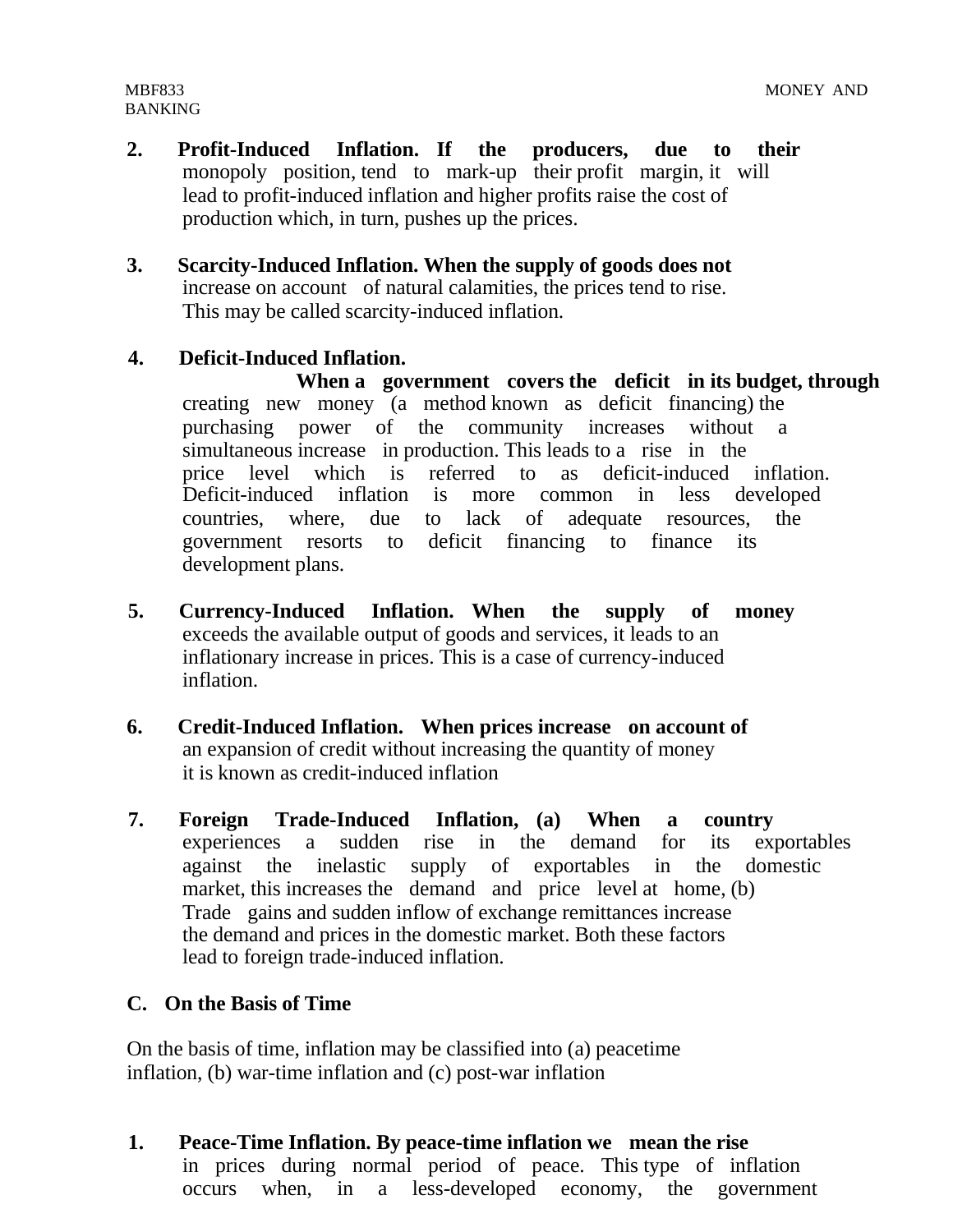increases expenditure on development projects which normally have longer gestation periods. It means a gap arises between the generation of money income and the final availability of goods. This leads to a rise in prices.

- **2. War-Time Inflation. War-time inflation occurs during a period**  of war. During war time, unproductive government expenditure increases and the prices rise because the increase in output does not keep pace with the expansion of expenditure.
- **3. Post-War Inflation. Post-war inflation occurs after the end of**  the war when the pent-up demand finds open expression. Heavy taxes, which were imposed on the people during war time, are withdrawn during post-war period. As a result the disposable income of the people abruptly increases without increase in the output. Hence the prices shoot up.

#### **D. On the Basis of Scope**

On the basis of scope, inflation can be comprehensive or sporadic.

**1. Comprehensive Inflation. When the prices of all goods and** services increase throughout the economy, it is the case of comprehensive inflation. This leads to a rise in the general price level.

#### **2. Sporadic Inflation. Sporadic inflation is sectoral inflation, since,**

instead of affecting whole economy, it affects a few sectors. In this case, the prices of some goods increase due to phytain bottlenecks which adversely affect the production of these goods Sporadic or sectoral inflation can be checked by resorting to direct price control on the sale of the affected goods.

#### **E. On the Basis of Government Reaction**

On the basis of Government reaction, inflation can be open or suppressed.

**1. Open Inflation. If the government takes no steps to check the**  price and the market mechanism is allowed to function without any interference, it is called open inflation. Under open inflation, market mechanism performs the function of allocating scarce resources among competing industries. If there is shortage of any particular resource, the market mechanism would raise its price and allocate it to those industries which can afford to pay a higher price for it. The hyper-inflation in Germany after the First World War is an example of open inflation.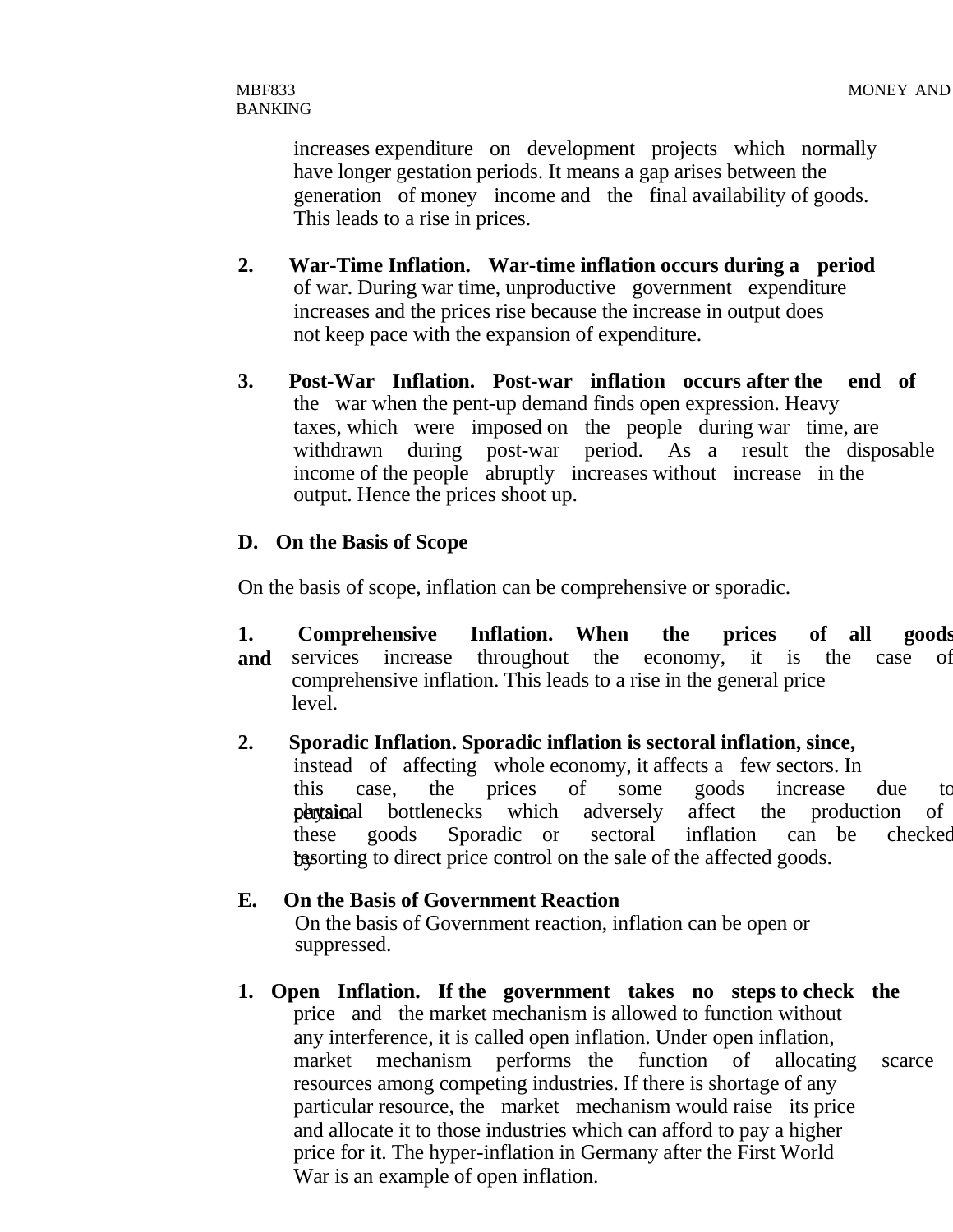**2. Suppressed Inflation. If the government actively makes efforts**  to check the price rise through price control and rationing, it is called suppressed inflation. These measures can check inflation as long as their effect continues. Once these measures are withdrawn, the demand for goods increases and the suppressed inflation becomes open inflation. Thus, suppressed inflation means to defer current demand or to divert demand from controlled goods to uncontrolled goods. Suppressed inflation results in many evils, such as profiteering, black marketing, hoarding, corruption, etc. It also leads to the diversion of economic resources from more essential goods to less essential goods.

# **F. On the Basis of Employment Level**

On the basis of employment level, inflation can be Partial or full inflation.

- **1. Partial Inflation. The price rise is as a result of expansion of**  money supply in the pre-full employment stage is called partial inflation. The increase in the money supply before full employment tends to mobilise the idle resources of the economy and thus leads to the expansion of output and employment. There is only a slight rise in price level under partial inflation.
- **2. Full Inflation. The increase in the money supply after the full**  employment level leads to full inflation. In this case, output and employment will not increase and there will be an uninterrupted rise in prices.

### **G. Other types**

- **1. Ratchet Inflation. Under ratchet inflation, the prices in certain**  sectors are not allowed to fall even though there is every reason for the price to fall. Sometimes, it so happen that in sectors the aggregate demand is excessive and in others, it is quite low In the excess-demand sectors, the prices will rise, while in the deficient-demand sectors, the prices should decline. But the prices are not allowed to fall in the deficient-demand sectors, due to the resistance from industrialists and trade unions. Thus while the prices rise in excess-demand sectors, they are not allowed to fall in the deficient-demand sectors. The net result is a general rise in prices. This is known as ratchet inflation.
- **2. Stagflation. The simultaneous existence of high rates of inflation**  and of high unemployment is called stagflation. After World War II, in those countries which pursued stabilisation policies with an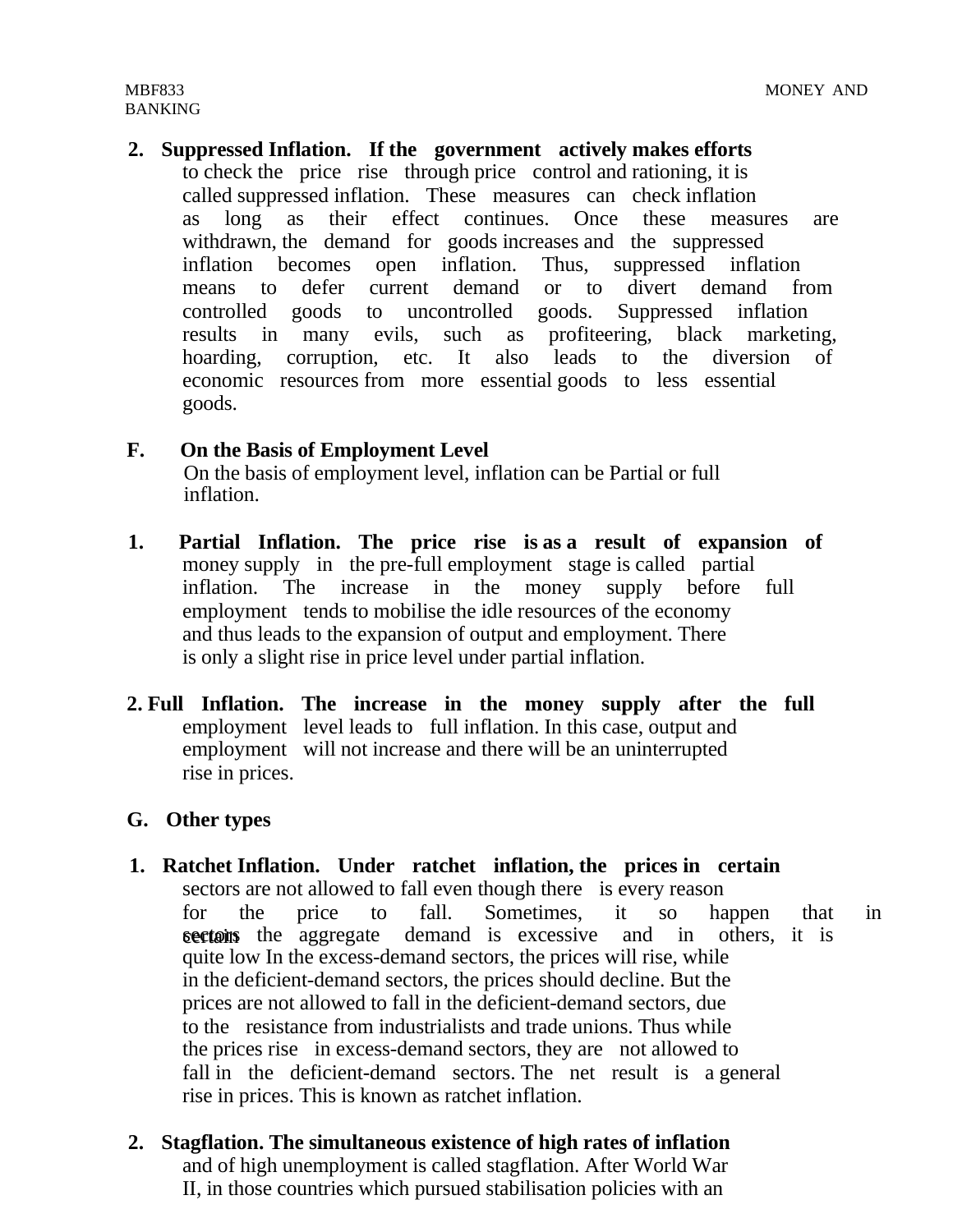objective to achieve full employment, unemployment remained relatively high while inflation rate increased. This new phenomenon of stagflation which started in the developed countries towards the close of 1960's, has now become a world wide problem. This has also caused a serious crisis in **Keynesian and the Phillips curve theories of inflation.** 

#### **SELF-ASSESSMENT EXERCISE**

Discuss the different types of inflation you know.

### **4.0 CONCLUSION**

In conclusion, the phenomenon of inflation has been understood in three ways:

i. In the popular sense ii. In the Keynesian sense and iii. In the modern sense

There are also various types of inflation which can be classified as under: on the basis of speed, on the basis of inducement, on the basis of time, on the basis of scope, on the basis of government reaction, on the basis of employment level and other types.

### **5.0 SUMMARY**

In this unit, we have discussed the meaning of inflation made up of the common view, the Keynesian view and the modern view. In addition we have discussed the features and types of inflation.

### **6.0 TUTOR MARKED ASSIGNMENT**

Outline and discuss the main features of inflation.

### **7.0 REFERENCES/FURTHER READINGS**

Jhingan, M.L. (2004): Money, Banking, International Trade and Public Finance. Vrinda Publications (P) Ltd New Delhi.

Paul, R.R (2004): Money, Banking and International Trade. Kalyani Publishers Ltd New Delhi.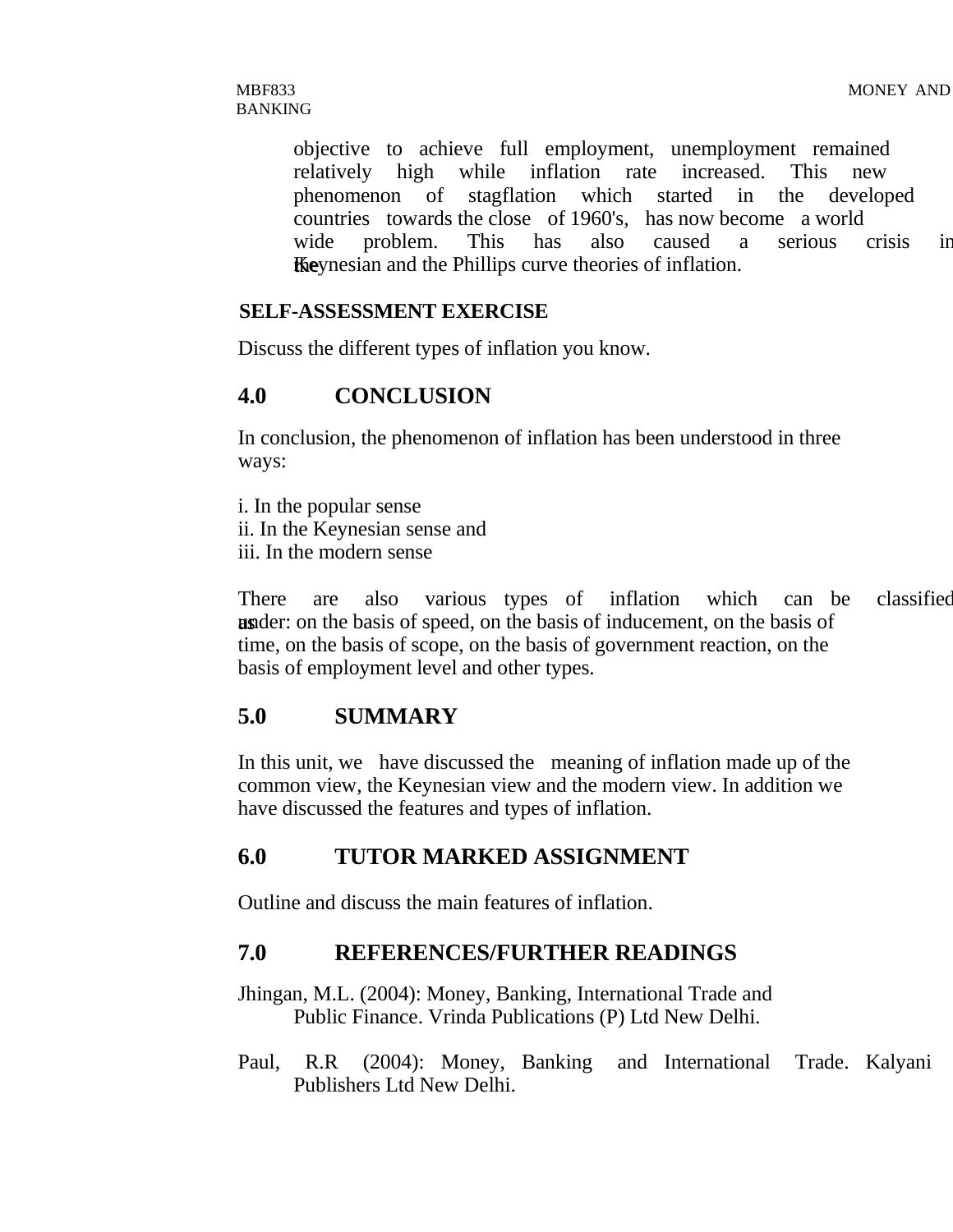### **UNIT 2 CAUSES, EFFECTS AND CONTROL OF INFLATION**

### **CONTENTS**

1.0 Introduction 2.0 Objectives 3.0 Main Content 3.1 Causes of Inflation 3.2 Effects of Inflation 3.3 Control of Inflation 4.0 Conclusion 5.0 Summary

6.0 Tutor Marked Assignment

7.0 References/Further Readings

# **1.0 INTRODUCTION**

To layman inflation is the continuous and persistent rise in the general level of prices without a corresponding increase in the supply of commodities. In this unit we shall discuss the causes of inflation, effects of inflation and control of inflation.

### **2.0 OBJECTIVES**

At the end of the unit it should be able to:

- Discuss the causes of inflation/Identify the effects of inflation.
- Discuss the control of inflations.

# **3.0 MAIN CONTENT**

### **3.1 Causes of Inflation**

Inflation is the result of disequilibrium between demand and supply forces and is attributed to (a) an increase in the demand for goods and services in the country, and (b) a decrease in the supply of goods in the economy.

### **Factors Causing Increase in Demand**

Various factors responsible for increase in aggregate demand for goods and services are as follows.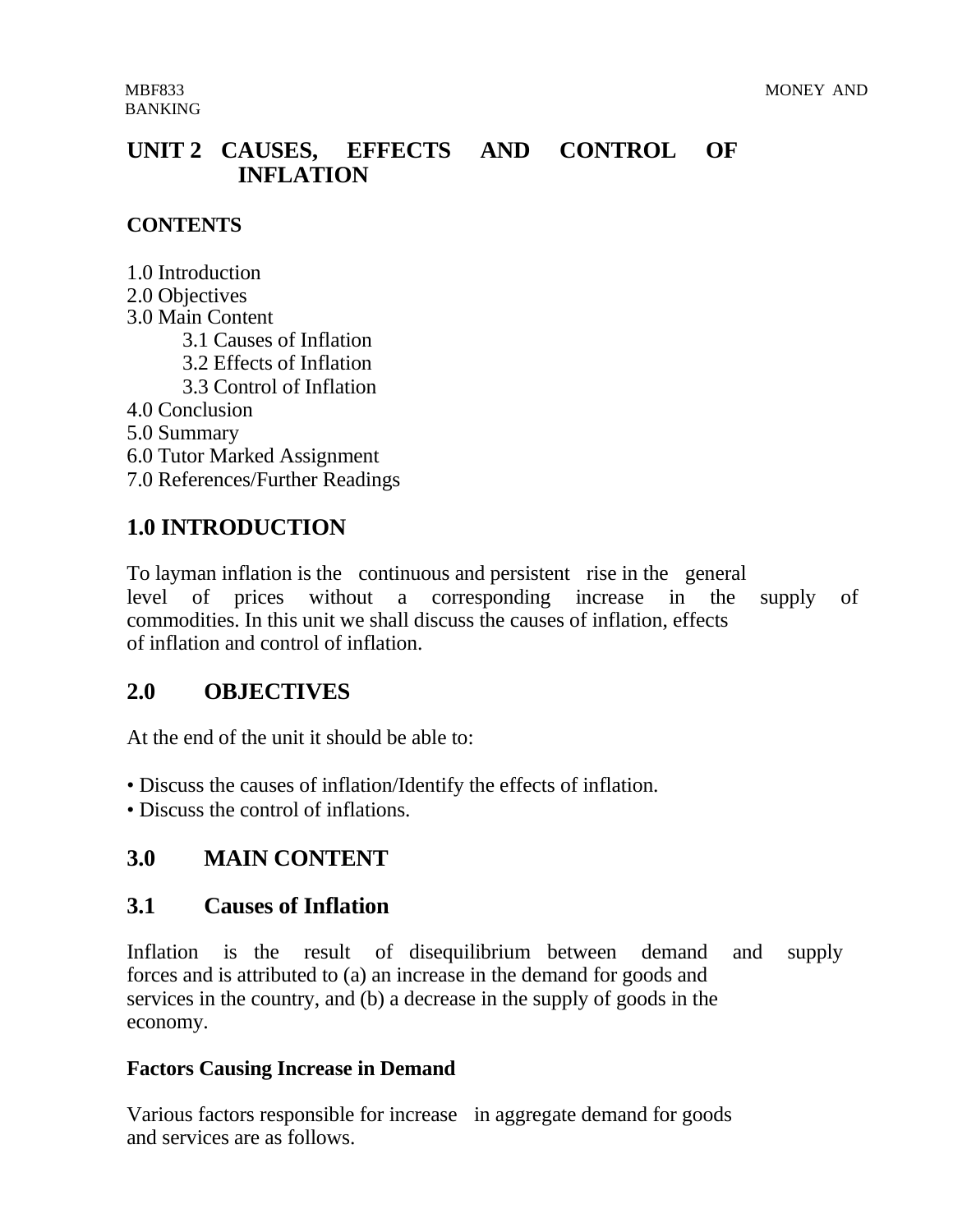- **1. Increase in Money Supply. An increase in the money supply**  leads to an increase in money income. The increase in money income raises the monetary demand for goods and services. The supply of money increases when (a) the government resorts to deficit financing i.e. printing of more currency or (b) the banks expand credit.
- **2. Increase in Government Expenditure. An increase in the**  government expenditure as a result of the outbreak of deter development and welfare activities causes an increase in the aggregate demand for goods and services in the economy.
- **3. Increase in Private Expenditure. An expansion of private**  expenditure (both consumption and investment) increases the aggregate demand in the economy. During the period of good business expectations, the businessmen start investing more and more funds in new enterprises, thus increasing the demand for factors of production. This results in an increase in factor prices. The increased factor incomes raise the expenditure on consumption goods.
- **4. Reduction in Taxation. Reduction in taxation can also be an**  important cause for the generation of excess demand in economy. When the government reduces taxes, it increases the disposable income of the people, which, in turn, raises the demand for goods and services.
- **5. Increase in Exports. When the foreign demand for domestically**  produced goods increases, it raises the earnings of exporting industries. This, in turn, will increase demand for goods and services within the economy.
- **6. Increase in Population. A rapid growth of population raises** level of aggregate demand in the economy because of the increase in consumption, investment, government expenditure and net foreign expenditure. This leads to an inflationary rise in prices due to excessive demand.
- **7. Paying off Debts. When the government pays off its old debts to**  the public it results in an increase of purchasing power with the public. This will be used to buy more goods and services for consumption purposes, thus increasing the aggregate demand in the economy.
- **8. Black Money. Black money means the money earned through**  illegal transactions and tax evasion. Such money is generally spent on conspicuous consumption, while raising the aggregate demand and hence the price level.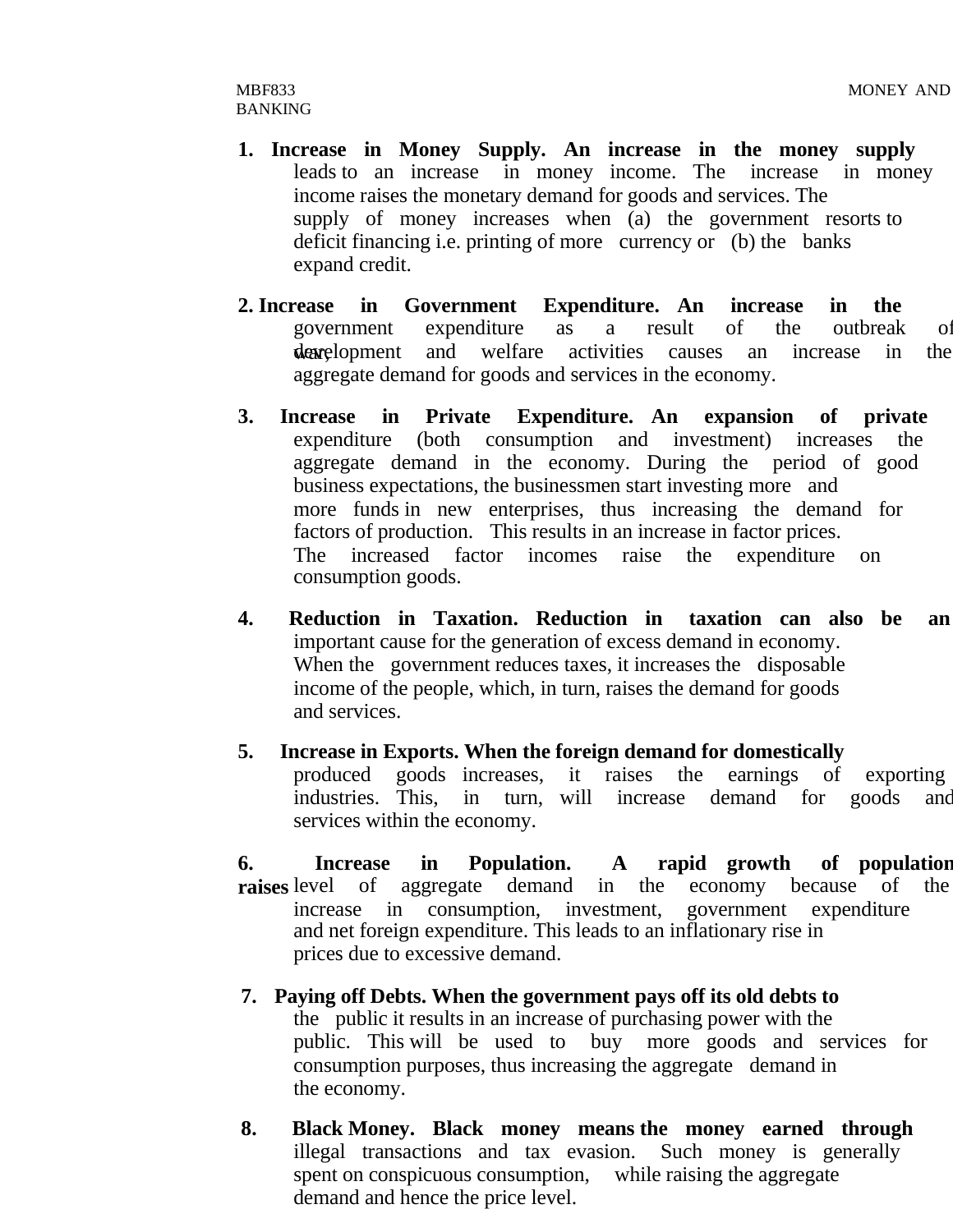#### **Factors Causing Decrease in Supply**

Various factors responsible for reducing the supply of goods and services

in the economy are given below:

#### **1. Scarcity of Factors of Production. On the supply side, inflation**

may occur due to the scarcity of factors of production, such as, labour capital equipment, raw materials, etc these shortages are bound to reduce the production of goods and services for consumption purposes and thereby the price level.

#### **2. Hoarding. At a time of shortages and rising prices, there is a**  tendency on the part of the traders and businessmen to hoard essential goods for earning profits in future. This causes scarcity and rise in prices of these goods in the market

#### **3. Trade Union Activities. Trade union activities are responsible**  for inflationary pressures in two ways (a) Trade union activities (i.e. strikes) often lead to stoppage of work, decline in production, and rise in prices (b) If trade unions succeed in raising wages of the workers more than their productivity, this will push up the cost of production, and lead the producers to raise the prices of their products.

### **4. Natural Calamities. Natural calamities also create inflationary**  conditions by reducing the production in the economy. Floods and draughts adversely affect the supply of products and raise their prices.

- **5. Increase in Exports. An increase in exports reduces the stock of**  goods available for domestic consumption. This creates a situation of shortages in the economy giving rise to inflationary pressures.
- **6. Law of Diminishing Returns. The law of diminishing returns**  operates when production is increased by employing more and more variable factors with fixed factors and given technology. As a result of this law, the cost per unit of production increases, thus leading to a rise in the prices of production.
- **7. War. During the war period, economic resources are diverted to**  the production of war materials. This reduces the normal supply of goods and services for civilian consumption and this leads to the rise in price level.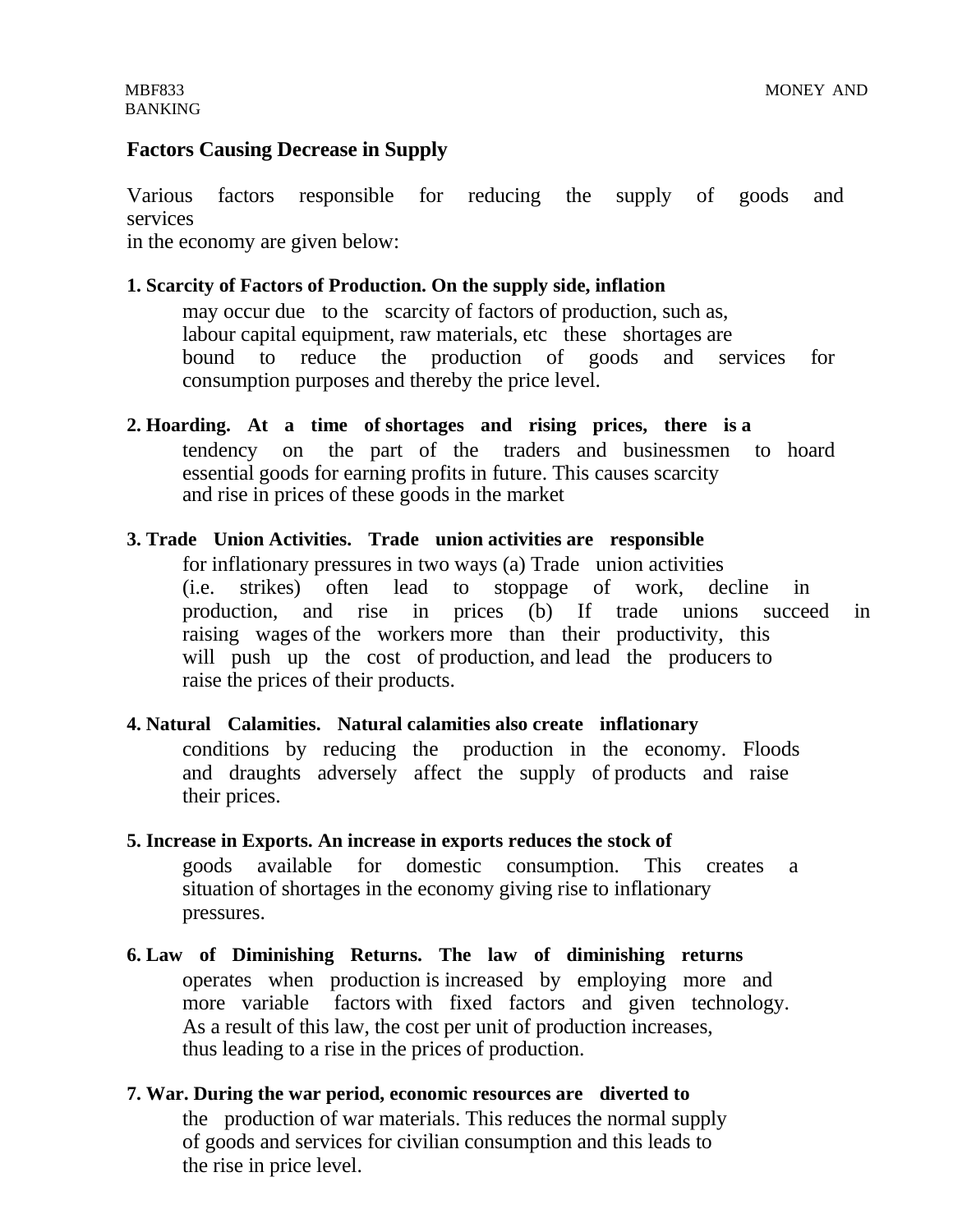**8. International Causes. In modern times, a major cause of**  inflationary rise in prices in most of the countries is the international rise in the prices of basic materials (e.g. petrol) used in almost all the industrial materials.

### **3.2 Effects of Inflation**

Inflation is good so long as it is well under control and increases output and employment. It becomes harmful once it goes out of because then it robs Peter to pay Paul and takes not account of the basic principle of social equality. According to C.N. Vakil, "Inflation may be compared to robber. Both deprive the victim of some possession with the difference that robber is visible, inflation in invisible; the robber's victim may be one or few at a time, the victim of inflation is the whole nation, the robber may be dragged to a court of law, inflation is legal". Inflation has wide-ranging influence on economic, social, moral and political life of the country. Its various effects are discussed below.

#### **A) Effects on Product**

According to Keynes, moderate or creeping inflation has favourable effect on production particularly when there are unemployed resources in the country Rising prices increase the profit expectations of the the entrepreneurs because the prices increase more rapidly than the cost of production. They are induced to step up investment, and, as a result, output and employment increase. Hyper or galloping inflation, on the other hand, creates the uncertainty which is inimical to **From Exercise** mild inflation is favourable to production and employment particularly before full employment, hyper inflation is generally harmful for the economy. The adverse effects of inflation or production stated below:

#### **1. Disrupt Price System. Inflation disrupts the smooth working of**

the price mechanism, creates rigidities and results in wrong allocation of resources

- **2. Reduces Saving. Inflation adversely affects saving and capital**  accumulation. When prices increase, the purchasing power of money fall which means more money is required to buy the same quantity of goods. This reduces saving.
- **3. Discourages Foreign Capital. Inflation not only reduces**  domestic saving, it also discourages the inflow of foreign capital into the country. If the value of money falls considerably, it may even drive out the foreign capital invested in the country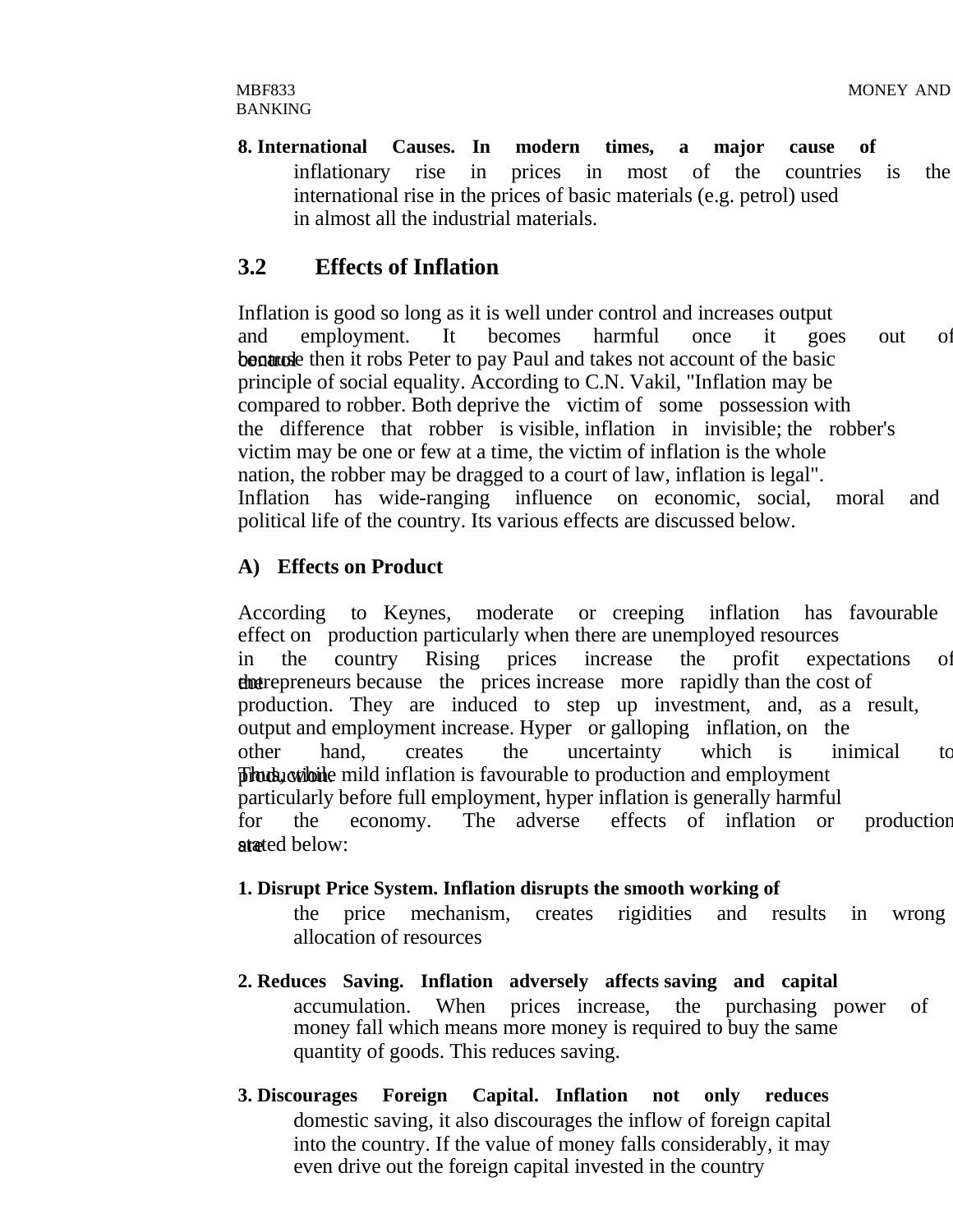#### **4. Encourages Hoarding. When prices increase, hoarding of larger**

stocks of goods become profitable. As a consequence of hoarding, available supply of goods in relation to increasing monetary demand decreases. This results in black marketing and causes further price-spiral.

#### **5. Encourages Speculation Activities. Inflation promotes**

speculative activities on account of uncertainty created by a continually rising prices. Instead of earning profits though genuine productive activity, the businessmen find it easier to make quick profits through speculative activities.

- **6. Reduces Volume of production. Inflation reduces the volume of**  production because (a) capital accumulation has slowed down and (b) business uncertainty discourages entrepreneurs from taking business risks in production.
- **7. Affects Pattern of Production. Inflation adversely affects the**  pattern of production by diverting the resources from the production of essential goods to that of non-essential goods or luxuries because the rich, whose incomes increase more rapidly demand luxury goods.
- **8. Quality Fall. Inflation creates a sellers market in which sellers**  have command on prices because of excessive demand. In such a market, any thing can be sold. Since the producer's interest is only higher profits, they will not care for the quality.

#### **B) Effects on Distribution**

Inflation results in redistribution of income and wealth because the prices of all the factors of production do not increase in the **proportion.** Generally, the flexible income groups, such as businessmen, traders, merchants, speculators gain during inflation due to wind-fall profits that arise because prices rise faster than the cost of production. On the other hand, the fixed income groups, such as workers, salaried persons, teachers, pensioners, interest and rent earners, are always the losers during inflation because their incomes do not increase as fast as the prices. Inflation is unjust because it puts economic burden on those sections of the society who are least able to bear it. The effects of inflation on different groups of society are as follows.

**1. Debtors and Creditors. During inflation, the debtors are the**  gainers and the creditors are the losers. The debtors stand to gain because they had borrowed when the purchasing power of money was high and now return the loans when the purchasing power of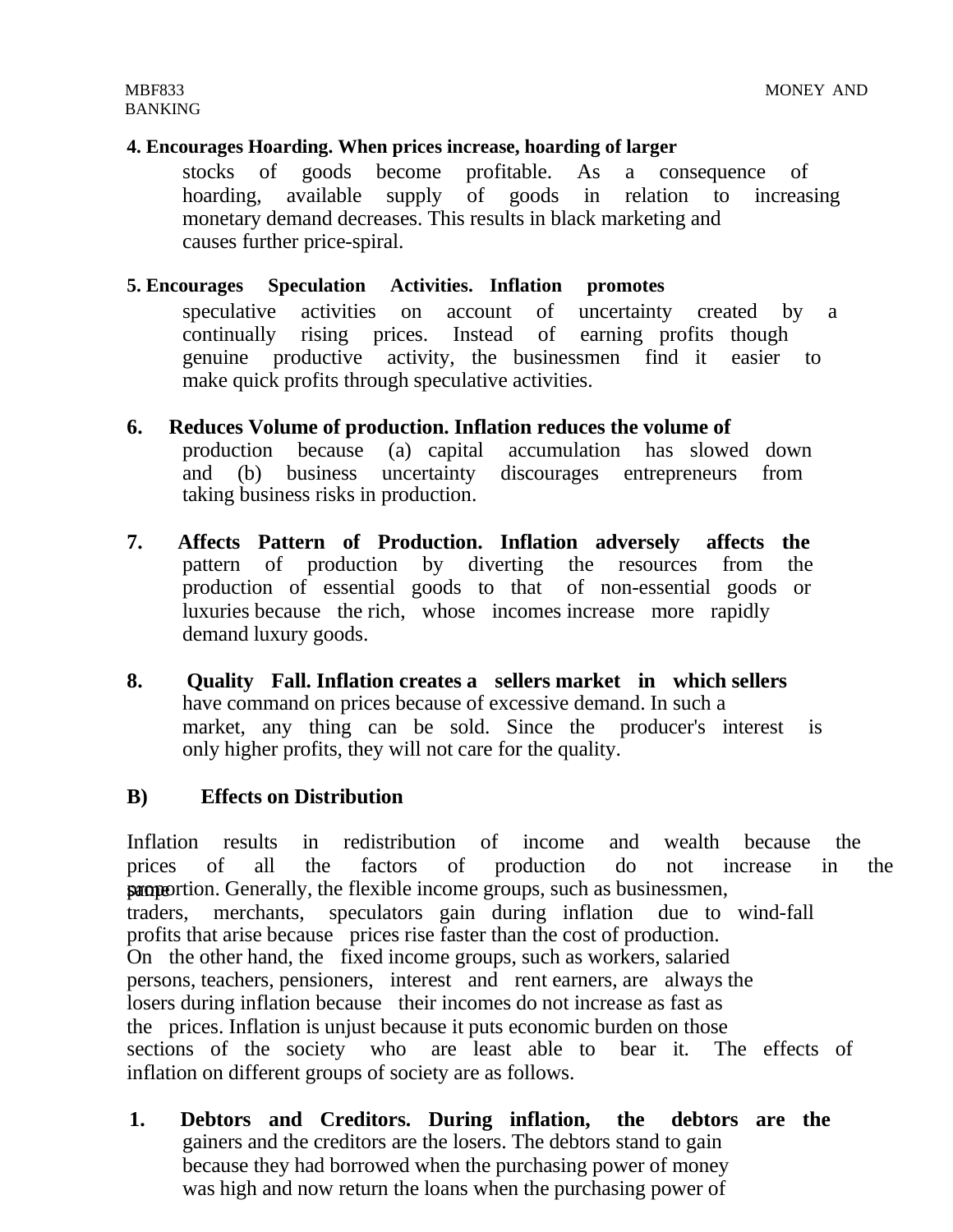money is low due to inflation. The creditors, on the other hand, stand to lose because they get back less in terms of goods and services than what they had lent.

- **2. Wage and Salary Earners. Wage and salary earners usually** uffer during inflation because (a) wages and salaries do not rise in the same proportion in which the prices or the cost of living rises and (b) there is a lag between a rise in the price level and a rise in wage and salary. Among workers, those who have formed trade unions, stand to lose less than those who are unorganized
- **3. Fixed Income Groups. The fixed-income groups are the worst**  sufferers during inflation. Persons who live on past saving, pensioners, interest and rent earners suffer during periods of rising prices because their incomes remain fixed.
- **4. Business Community. The business community, i.e., the**  producers, traders, entrepreneurs, speculators, etc., stand to gain during inflation, (a) They earn windfall profits because prices rise at a faster rate than the cost of production (b) They because the prices of their inventories go up, thus increasing their profits, (c) They also gain because they are normally borrowers of money for business purposes.
- **5. Investors. The effect of inflation on investors depends on in** which asset the money is invested. If the investors invest their money in equities, they are gainers because of rise in profit. If the investors invest their money in debentures and fixed income bearing securities bonds, etc, they are the loser because income remains fixed.
- **6. Farmers. Farmers generally gain during inflation because the**  prices of the farm products increase faster than the cost of production, thus, leading to higher profits during inflation.

Thus inflation redistributes income and wealth in such a way as to harm the interests of the consumers, creditors, small investors, labourers, middle class and fixed income groups and to favour the businessmen, traders, debtors, farmer etc. Inflation, is society unjust because it makes the rich richer and the poor poorer; it transfers wealth from those who have less of it to those who have already too much of it.

#### **C) Non-Economic Consequences**

Inflation has far reaching social, moral and political consequences: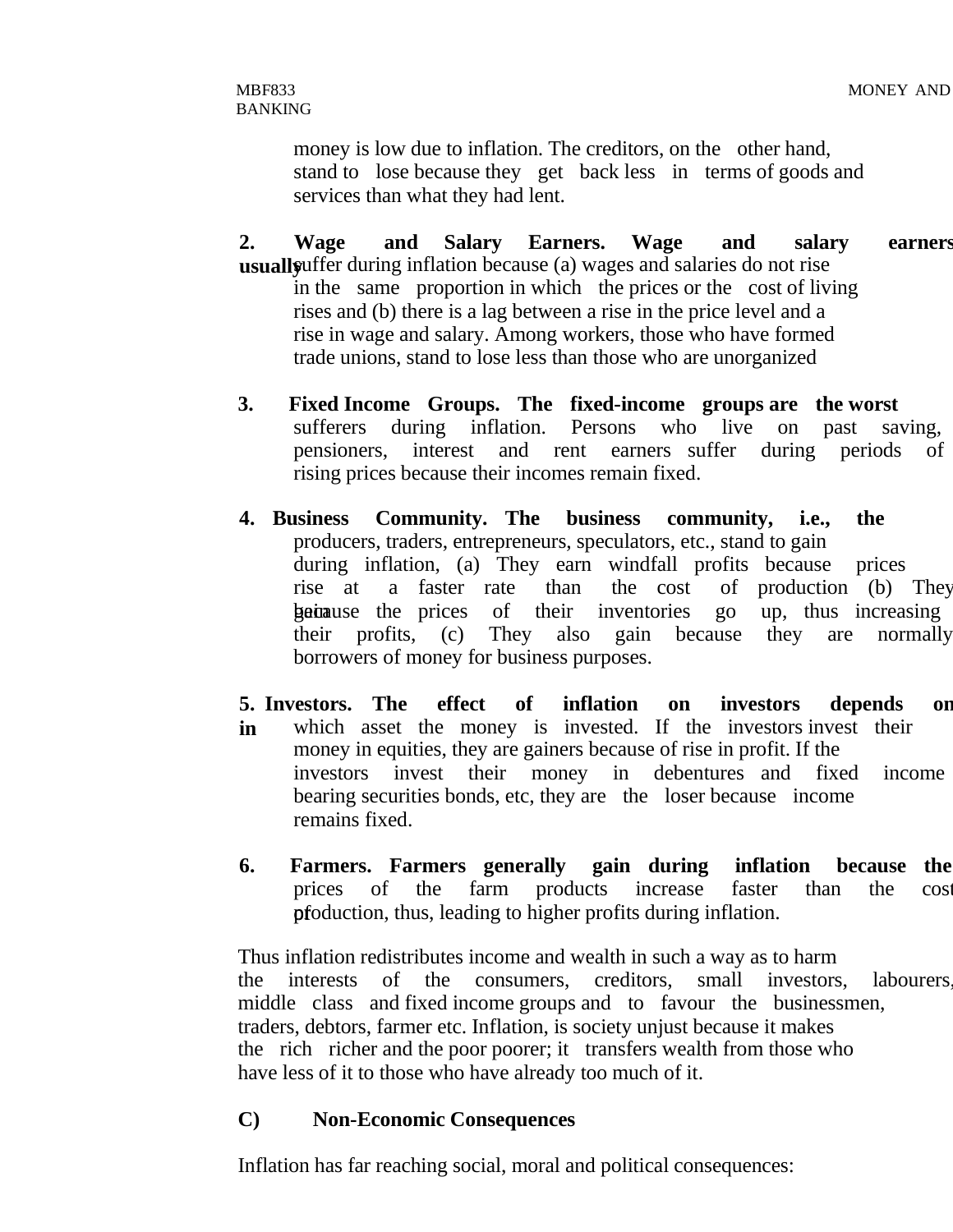- **1. Social Effects. Inflation is socially unjust and unequitable**  because it leads to redistribution of income and wealth in favour of the rich. This widens the gap between haves and have-nots and creates conflict and tension in the society.
- **2. Moral Effects. Inflation adversely affects business morality and**  ethics. It encourages black marketing and enables the businessmen to reap wind-fall gains by undesirable means In order to increase the profit margin the producers reduce the quality by introduction of adulteration in their products.
- **3. Political Effect. Inflation also disrupts the political life of**
- **a** country. It corrupts the politicians and weakens the political discipline. Again, social inequality and moral degradation resulting from inflationary pressures lead to general discontentment in the public which may result in the loss of faith in the government. General dissatisfaction among masses may sometimes result in political revolution or toppling of the government. It was the hyperinflation in Germany during 1920s that made Hitler a dictator. It is correctly remarked: "Hitler is the foster-child of inflation".

In short, inflation is undesirable because of its all-round harmful consequences. It is "economically unsound, politically dangerous and morally indefensible" It should be avoidable if possible, and if it occurs, should be checked before it is too late.

# **3.3 Control of Inflation**

The cumulative nature of the inflationary process and its socioeconomic effects clearly indicate that appropriate measures should be taken to control inflation in its early stage. If it is not checked in the beginning, it may develop into hyper-inflation with its dangerous effects on the economy. Since inflation is mainly caused by an excess of effective demand for goods and services at the full employment level as compared to the available supply of goods and services, measures to control inflation involve reduction in the total demand on the one hand and increasing output on the other hand. Broadly, the measures against inflation can be divide into: (a) Monetary policy, (b) Fiscal policy, (c) Direct controls, and (d) Other measures.

### **A) Monetary Policy**

Monetary policy is adopted, by the monetary authority or the central bank of a country to influence the supply of money and credit branging interest rate structure and availability of credit. Various monetary measures to control inflation are explained below: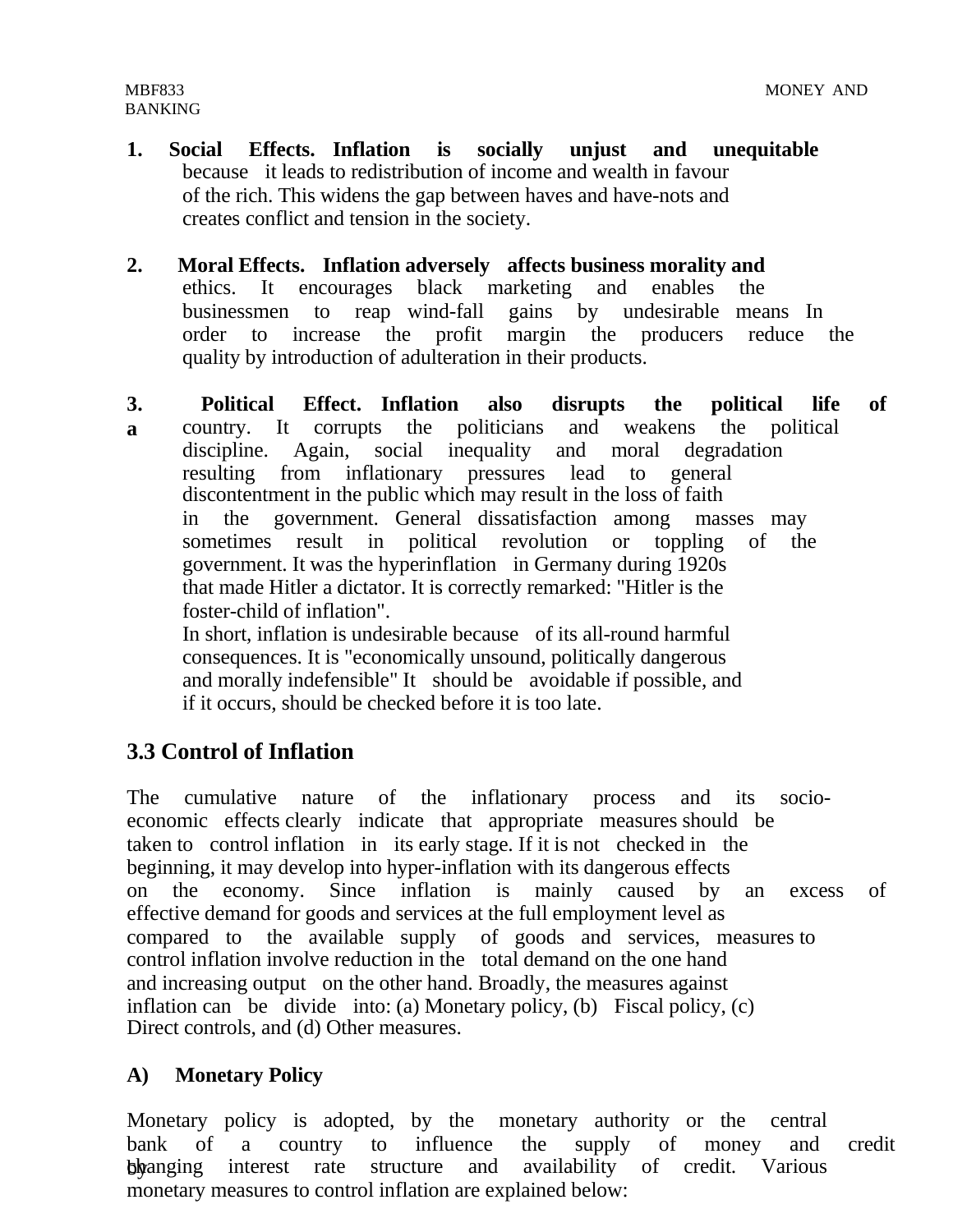- **1. Increasing Bank Rate. Bank rate is the rate at which central**  bank lends money to the commercial banks. An increase in the bank rate leads to an increase in the interest rate charged bommercial banks which, in turn, discourages borrowing by businessmen and consumers. This will reduce money supply with public and thus control the inflationary pressure.
- **2. Sale of Government Securities. By selling government**  securities in the open market, the central bank directly reduces the cash reserves of the commercial banks because the central bank must be paid from these cash reserves. The fall in the cash reserves compels the banks to reduce their lending activities. This will reduce the money supply and hence the inflationary pressures in the economy
- **3. Higher Reserve Ratio. Another monetary measure to check**  inflation is to increase the minimum reserve ratio. An increase in the minimum reserve ratio means that the member banks are required to keep larger reserves with the central bank this reduces the deposits of the banks and thus limits their power to create credit Restrictions on credit expansion will control inflation.

#### **4. Selective Credit Control. The purpose of selective credit control**

measures is to influence specific type of credit while let the types of credit unaffected. Such selective measures are particularly important for developing economies in which, on the one hand, there is an increasing need for credit expansion for growth purposes, and, on the other hand, there is also need for checking inflationary tendencies. In such a situation, selective credit control measures can direct the flow of credit from unproductive and inflation-prone sectors towards the productive and growth oriented sectors. The main selective credit control measures to control inflation are:

- **i. Consumer Credit Control. This method is adopted during**  inflation to curb excessive spending by consumers. In advanced countries, most of the durable consumer goods, such as, radio, Television, refrigerator, etc.; are purchased by the consumers on instalment credit. During inflation, loan facilities for instalment buying are reduced to minimum to check consumption spending. This is done by (a) raising the initial payment, (b) covering the large number of goods, and (c) reducing the length of they ment period.
- **ii. Higher Margin Requirements. Margin requirement is the**  different between the market value of the security and its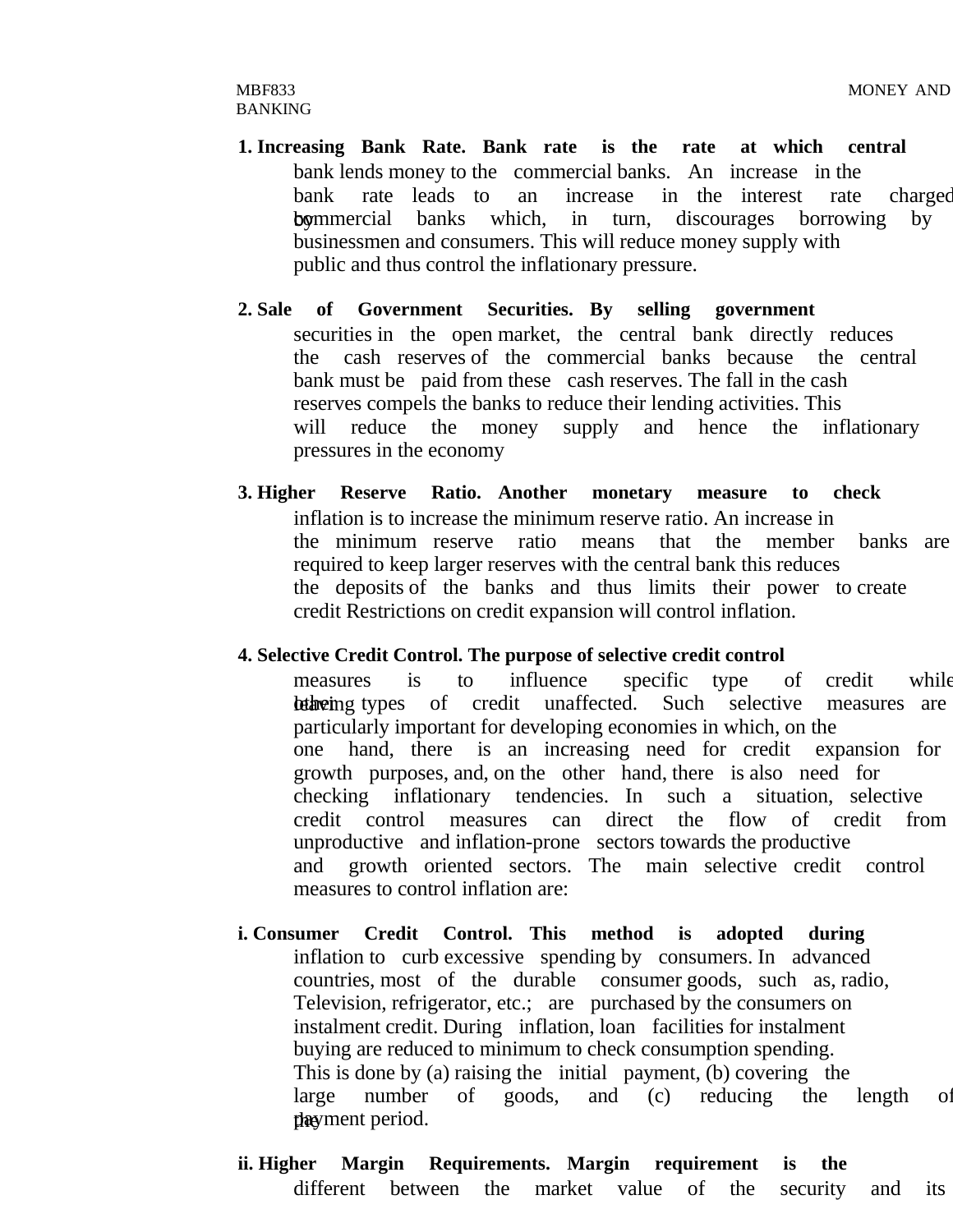maximum loan value. A bank does not advance loan equal to the market value of the security, but less. For example, it may lend 600 Naira against the security worth 1000 Naira; thus the margin requirement in this case is 40%. During inflation, the margin requirement can be raised to reduce the loan one can get on a security.

**Limitations of Monetary Policy: During inflation, a dear money**  policy is recommended which aims at restricting the credit creation activities of the commercial banks. But such an anti-inflationary policy suffers from many limitations:

i. Prof. Galbraith mentions three reasons for the ineffectiveness of the dear money policy during inflation: (a) In times of high earning, i.e., when the marginal efficiency of capital is high, both long as well as short period investments become relatively incentive to changes in interest rates, (b) The government fails to come to grips with real investment, (c), Very often, the monetary

policy applied is so soft that it has little impact on inflation.

- ii. Excess reserves possessed by the commercial banks can make the monetary measures of the central bank to control inflation ineffective. Excess reserves enable the bank to lend more credit even when the credit control measures have been adopted by the central bank.
- iii. Monetary measures alone will not be sufficient when there are cost-push inflationary pressures. Along with monetary policy, the fiscal policy and income policy are also needed.
- iv. If the inflationary price rise is due to scarcity of output, then the monetary policy will not be of much use. In this case, appropriate output policy is required.
- v. Monetary policy will also not help in controlling inflation if the inflation is due to deficit financing
- vi. In the modern economies, large amounts of near moneys (in the form of securities, bonds, etc) are in existence, which are highly liquid in nature. In such circumstances, it is not so easy to control the rate of spending merely by controlling the money supply. There is no direct relationship between money supply and the price level.

In short, however, judicious use of monetary policy as a secondary measure has an important role in checking inflationary pressures. The greatest merit of monetary policy is its flexibility. Monetary restrictions, along with other measures, are necessary to quickly and efficiently control inflation.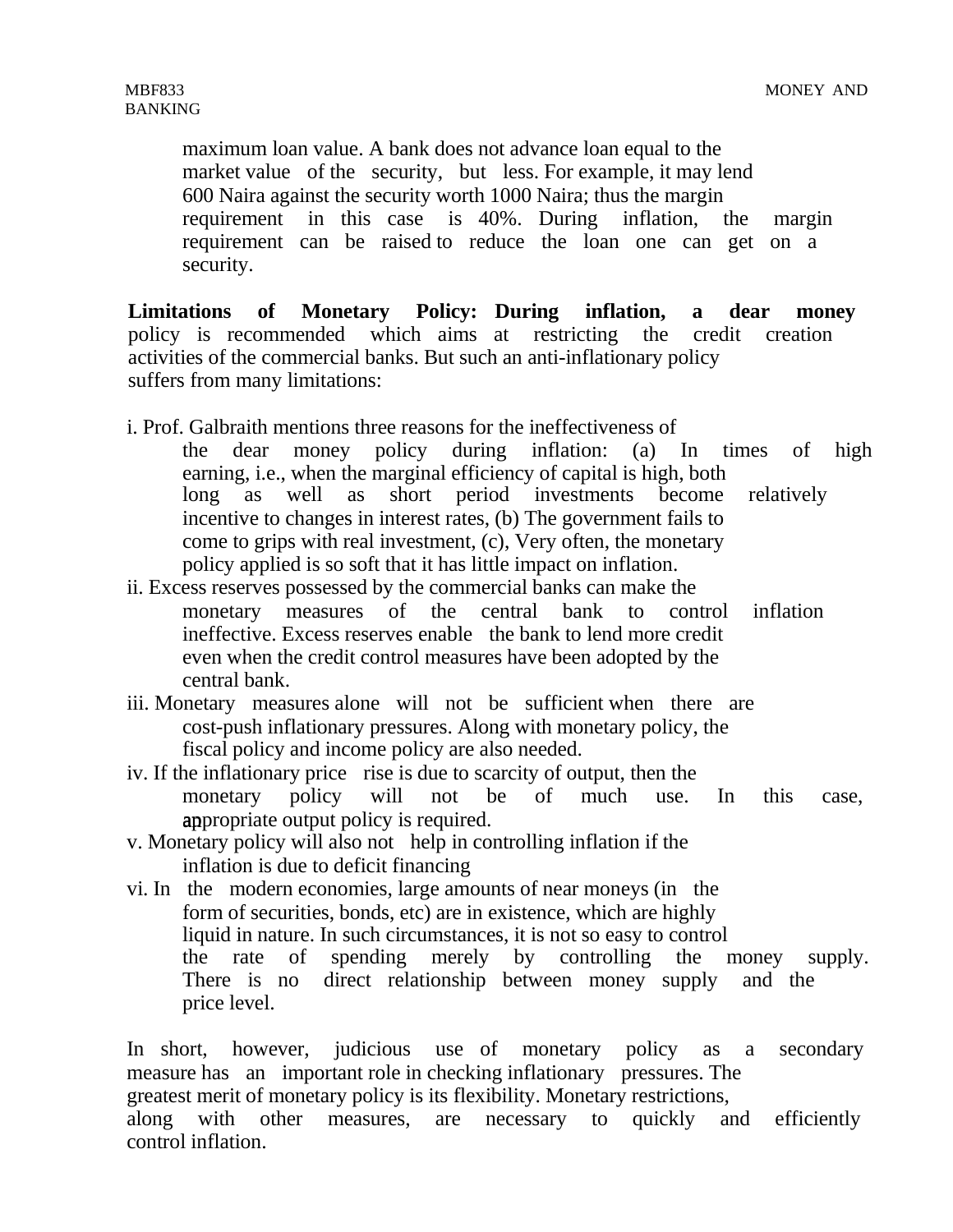#### **B) Fiscal Policy**

Fiscal policy is the budgetary policy of the government relating to taxes, public expenditure, public borrowing and deficit financing. The major anti-inflationary fiscal measures include (a) increase in taxation, (b) reduction in public expenditure, (c) increase in public borrowing, and (d) control of deficit financing

- **1. Increase in Taxation. Anti-inflationary tax policy should be**  directed towards restricting demand without restricting production. Excise duties and sales tax on various goods, for example, take away the buying power from the consumer goods market without discouraging the expanding productive capacity of the economy. Some economists, therefore, prefer progressive direct taxes because such taxes on the one hand, reduce the disposable income of the people and, on the other hand, **are** tified on the basis of social equity.
- **2. Reduction in Public Expenditure. During inflation, effective**  demand is very high due to expansion of public and private spending. In order to check unregulated private spending, the government should first of all reduce its unproductive expenditure." In fact, during inflation, at the full employment level, the effective demand in relation to the available supply of goods and services is reduced to the extent that **expendiment** is curtailed. Public expenditure being autonomous, an initial reduction in it will lead to a multiple reduction in the total expenditure of the economy. But for certain limitations of this measure: (a) It is not possible to reduce public expenditure related to defence needs particularly during war times, (b) Heavy reduction in government expenditure may come into clash with the planned long-run investment programmes in a developing economy.
- **3. Public Borrowing. Public borrowing is another method of**  controlling inflation. Through public borrowing, the government takes away from public excess purchasing power. This will reduce aggregate demand and hence the price level. Ordinarily public borrowing is voluntary, left to the free will of individuals. Voluntary public borrowing may not bring to the government sufficient funds to effectively control the inflationary pressures. In such conditions, compulsory public borrowing is necessary. Through compulsory public borrowing a certain percentage of wages or salaries is compulsorily deducted in exchange for saving bonds which become redeemable after a few years. In this way, purchasing power can be curtailed for a definite period to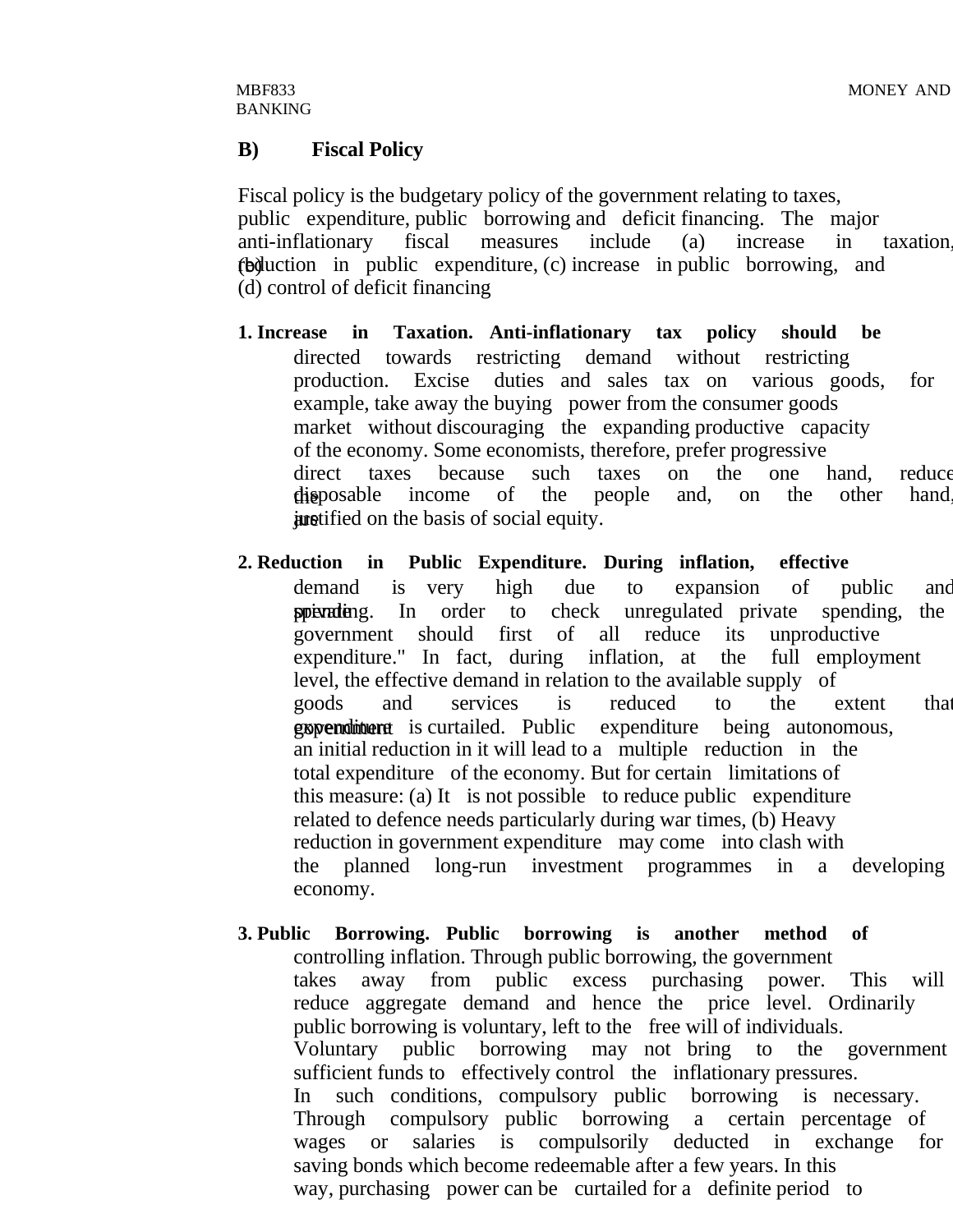curb inflation. Compulsory public borrowing has certain limitations, (a) It involves the element of compulsion on the public, (b) It results in frustration if the government borrows from the poorer sections of the public who cannot contribute to this scheme, (b) The government should avoid paying back the past loans during inflationary period, otherwise it will generate further inflation.

#### **4. Control of Deficit Financing. Deficit financing means financing**

the deficit budget (i.e. excess of government expenditure over its revenue) through printing

**Limitation of Fiscal Policy: Fiscal policy, as an anti-inflationary**  policy, also has certain limitations: (a) Through fiscal measures, various welfare schemes are curtailed to control inflation which adversely affect the poor people, (b) For the proper implementation of the fiscal policy, efficient administration is needed which is normally found lacking, (c) For fiscal measures to become effective, stable political set up, political will of the government and public cooperation are required, (d) Even if these limitations are removed, fiscal policy alone is not sufficient. What is, in fact, needed is the proper coordination of fiscal and monetary measures for controlling inflation.

### **C) Direct Controls**

Direct controls refer to the regulatory measures undertaken with an objective of converting an open inflation into a suppressed one. Direct control on prices and

rationing of scarce goods are the two such regulatory measures.

- **1. Direct Controls on Prices. The purpose of price control is to fix**  an upper limit beyond which the price of particular commodity is not allowed and to that extent inflation is suppressed.
- **2. Rationing. When the government fixes the quota of certain**  goods so that each person gets only a limited quantity of the goods, it is called rationing. Rationing becomes necessary when the essential consumer goods are relatively scarce. The purpose of rationing is to divert consumption from those goods whose supply needs to be restricted for some special reason, e.g. to make such commodities available to a large number of people. According to Kurihara, "rationing should aim at diverting consumption from particular articles whose supply is below normal rather than at controlling aggregate consumption". Thus, rationing aims at achieving the twin objectives of price stability and distributive justice.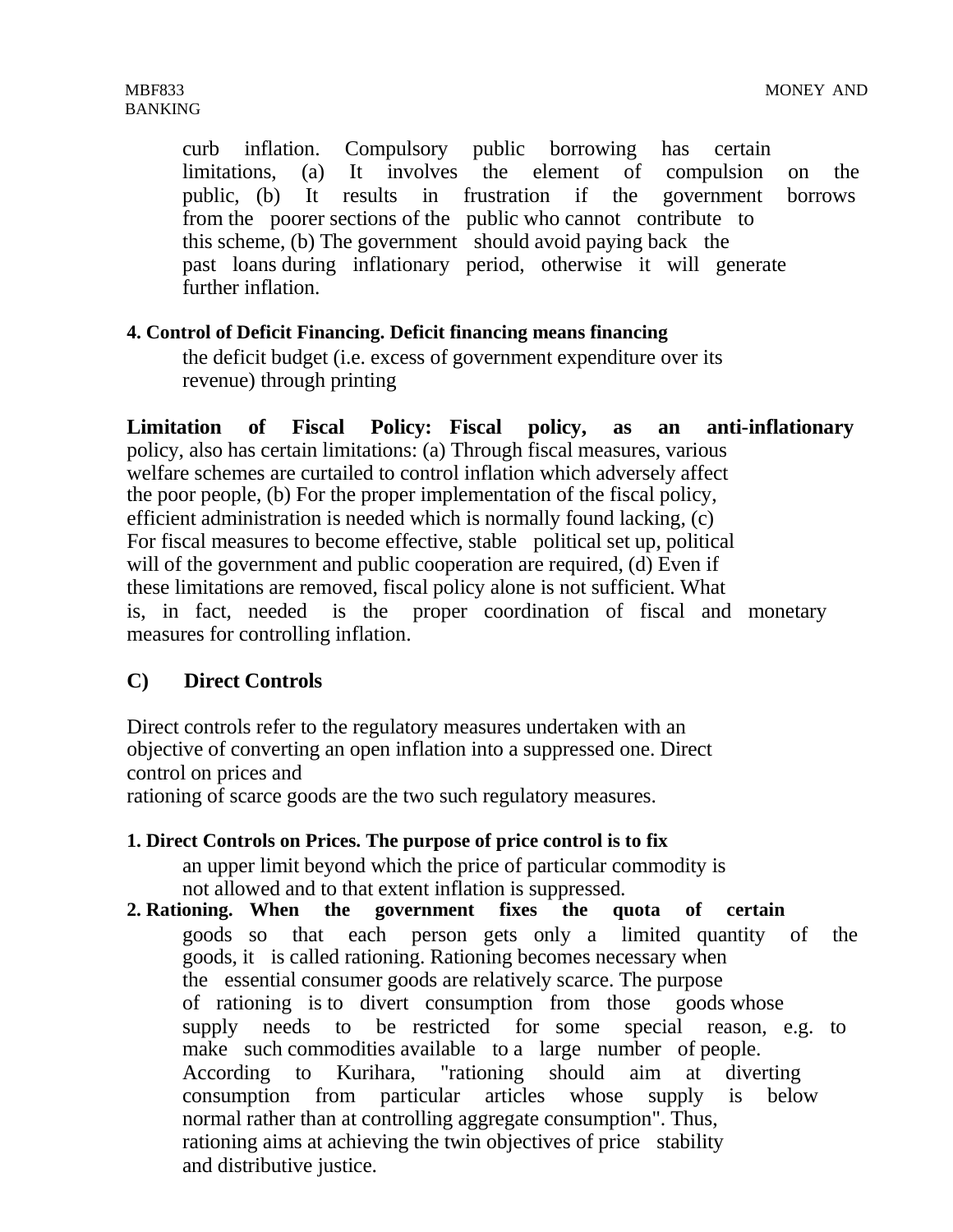#### **Limitations of Direct Controls: Various limitations of direct controls**  are mentioned below:

- i. Direct controls suppress individual initiative and enterprise:
- ii. They discourage innovations, i.e., new techniques and new products.
- iii. They encourage speculative tendencies and create artificial scarcity through large-scale hoardings. If it is expected that a particular commodity is going to be rationed due to scarcity, people tend to hoard large stocks of it, thus making it scarce.
- iv. The implementation of direct control requires efficient and honest administrative machinery. Generally, direct controls lead to evils like black marketing, corruption, etc
- v. As soon as direct controls are removed, great economic disturbance appears.
- vi. Direct controls have limited applicability. They are considered useful when applied to specific scarcity areas and in extraordinary emergency situations. Serious objections are raised against direct controls during peace time.
- vii. According to Keynes, "rationing involves great deal of waste, both of resources and of employment."

Despite these shortcomings, direct controls are considered superior to monetary and fiscal measures. They seem inevitable in modern times to contain inflationary pressures in the economy because of the following reasons: (a) They can be applied easily and quickly and hence the produce rapid effects, (b) They are more selective and discriminatory than monetary and fiscal controls, (c) there can be variations in the ensity of operations of direct controls from time to time different sectors.

#### **D) Other Measures**

Besides monetary, fiscal and direct measures, there are some other measures which can be taken to control inflation:

#### **1. Expansion of Output. Inflation arises partly due to inadequacy**

of output. But, it is difficult to increase output during inflationary period because the productive resources have already been fully utilised. Under such condition when output as a whole cannot be increased, steps should be taken to increase output of those goods which are sensitive to inflationary pressures. This requires reallocation of resources from the production of less inflationsensitive goods (i.e., luxury goods) to the production of more inflation-sensitive goods (i.e. food, clothing and other essential consumer goods) Such reallocation of resources will keep the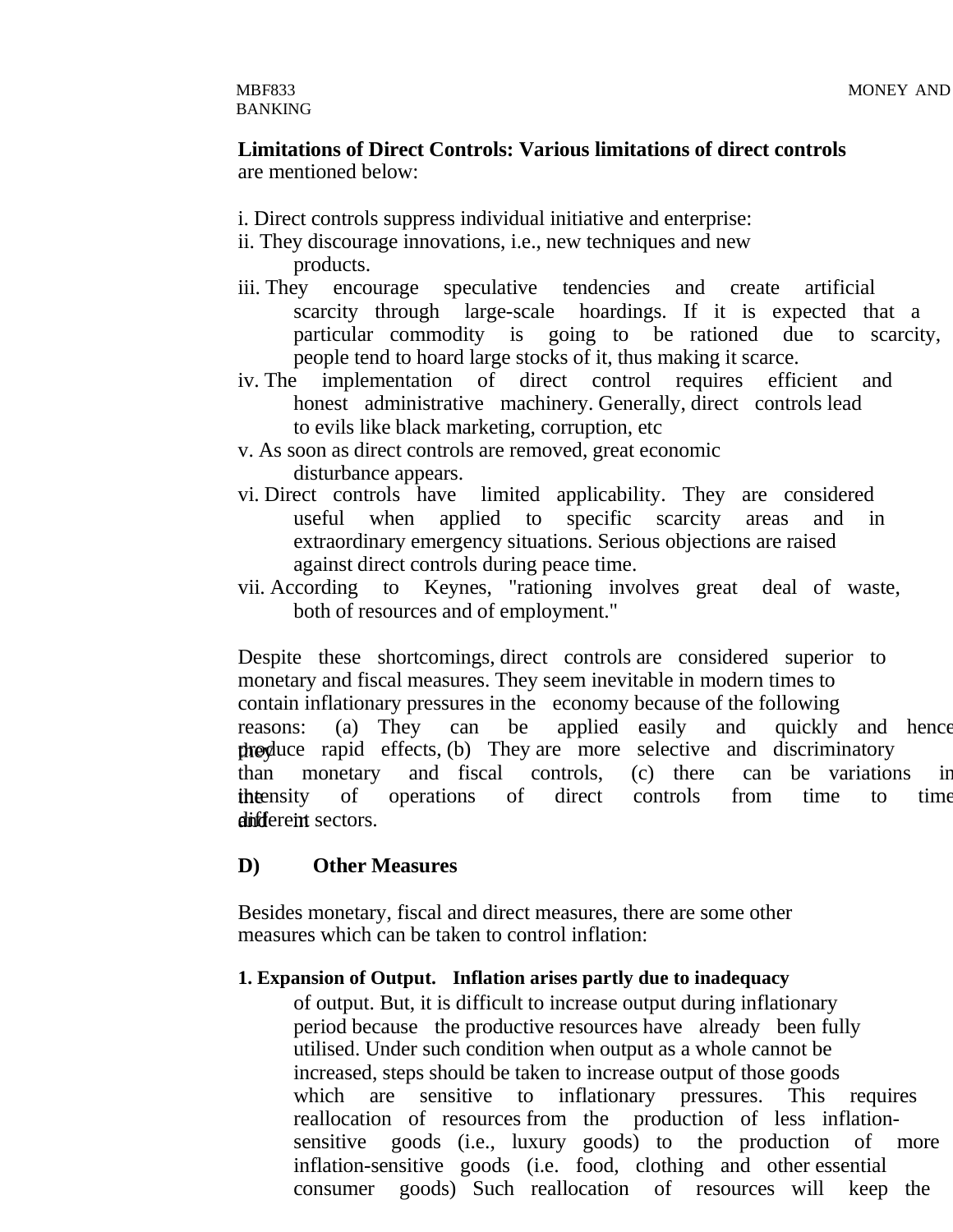prices of essential consumer goods under check by raising their output.

#### **2. Proper Wage Policy. In order to check inflation, it is necessary**

to control wages and profits and to adopt appropriate wage and income policy. Wage increase should be allowed to the workers only if their productivity increases; in this way, higher wages will not lead to higher costs and hence higher prices.

#### **3. Encouragement to Saving. Increase in private savings has dis-**

inflationary impact on the economy. Private saving lead to the reduction of expenditure income of the people, which in turn, curtail inflationary pressures. The government should therefore take steps to encourage private savings.

#### **4. Overvaluation. Overvaluation of domestic currency in terms of**

foreign currencies also serves to control inflation in three ways: (a) It will discourage exports and thus increase the availability of goods and services in the domestic market (b) It will encourage imports from abroad and thus add to the domestic stock of goods and services, (b) by reducing the prices of foreign materials which are needed in domestic production, it will control the upward cost-price spiral.

#### **5. Population Control. In an overpopulated country, like India, the**

measures to check the growth of population also produce anitinflationary effects. Effective family planning programmes ultimately reduce the increasing pressures on general demand for goods and services, thus helping to keep the rising prices under control.

**6. Indexing. Economists also suggest indexing as an anti**inflationary measure. Indexing refers to monetary corrections by periodic adjustments in money incomes of the people and in the value of financial assets, saving deposits, etc., held by the public in accordance with changes in the prices. For example, if the annual price rise is 10% the money incomes and the value of financial assets should be increased by 10% under the system of indexing.

#### **SELF-ASSESSMENT EXERCISE**

What are the various measures that can be adopted to control inflation?

### **4.0 CONCLUSION**

The above discussion leads to the conclusion that a proper antiinflationary policy should be comprehensive It should involve all types of measures and should not exclusively depend upon one measure or the other. The problem of inflation must be attacked from all sides with determined efforts.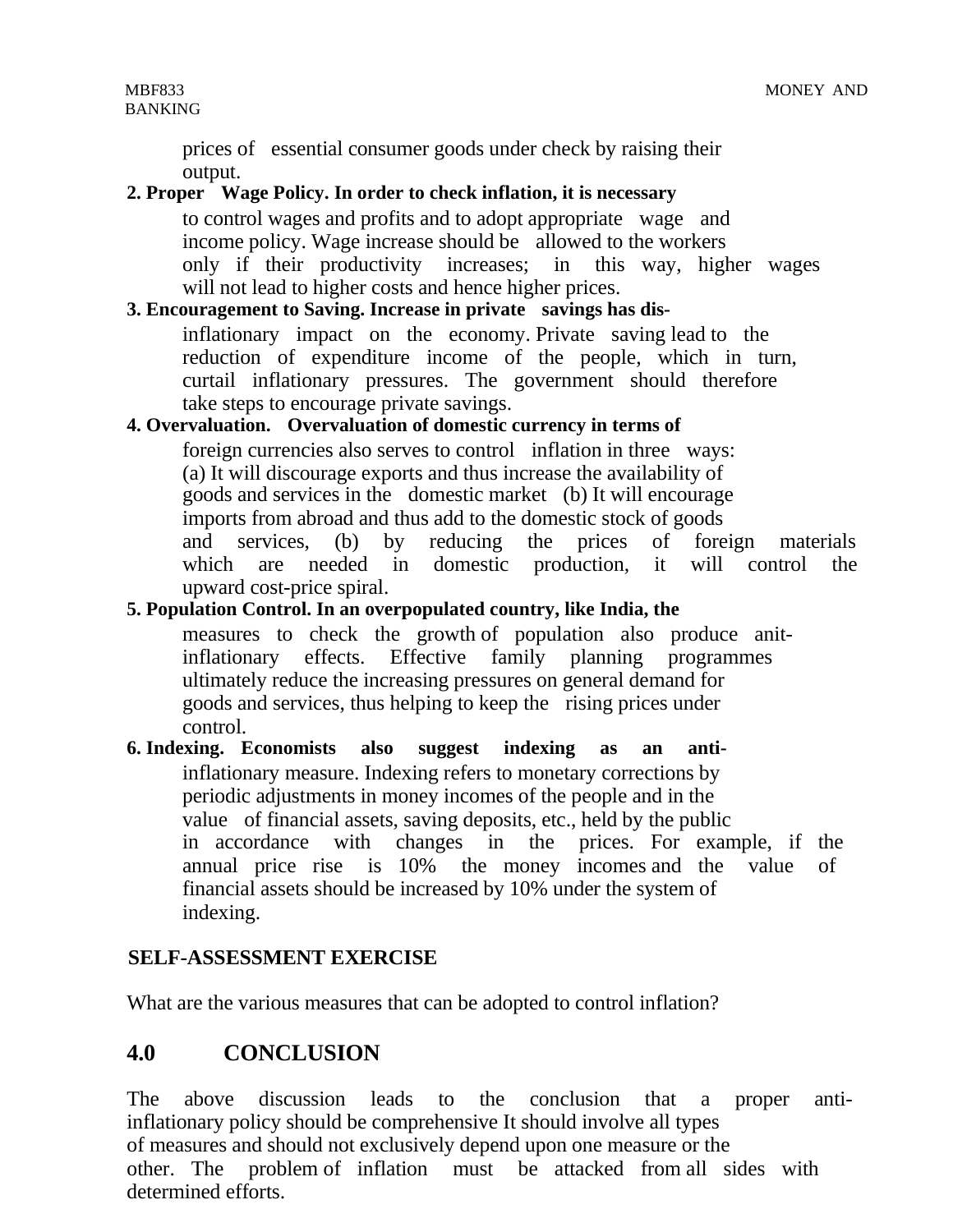# BANKING

You have identified the various causes and effects of inflation. You have also seen that there are various strategies towards which inflation can be controlled.

# **5.0 SUMMARY**

In this unit, we have discussed the causes and effects of inflation, and the various measures of controlling inflation.

### **6.0 TUTOR – MARKED ASSIGNMENT**

Discuss the various causes of inflation you know.

### **7.0 REFERENCES/FURTHER READINGS**

Jhingan, M.L. (2004): Money, Banking, International Trade and Public Finance Vrinda Publications (P) Ltd New Delhi.

Paul, R.R (2004): Money, Banking and International Trade. Kalyani Publishers New Delhi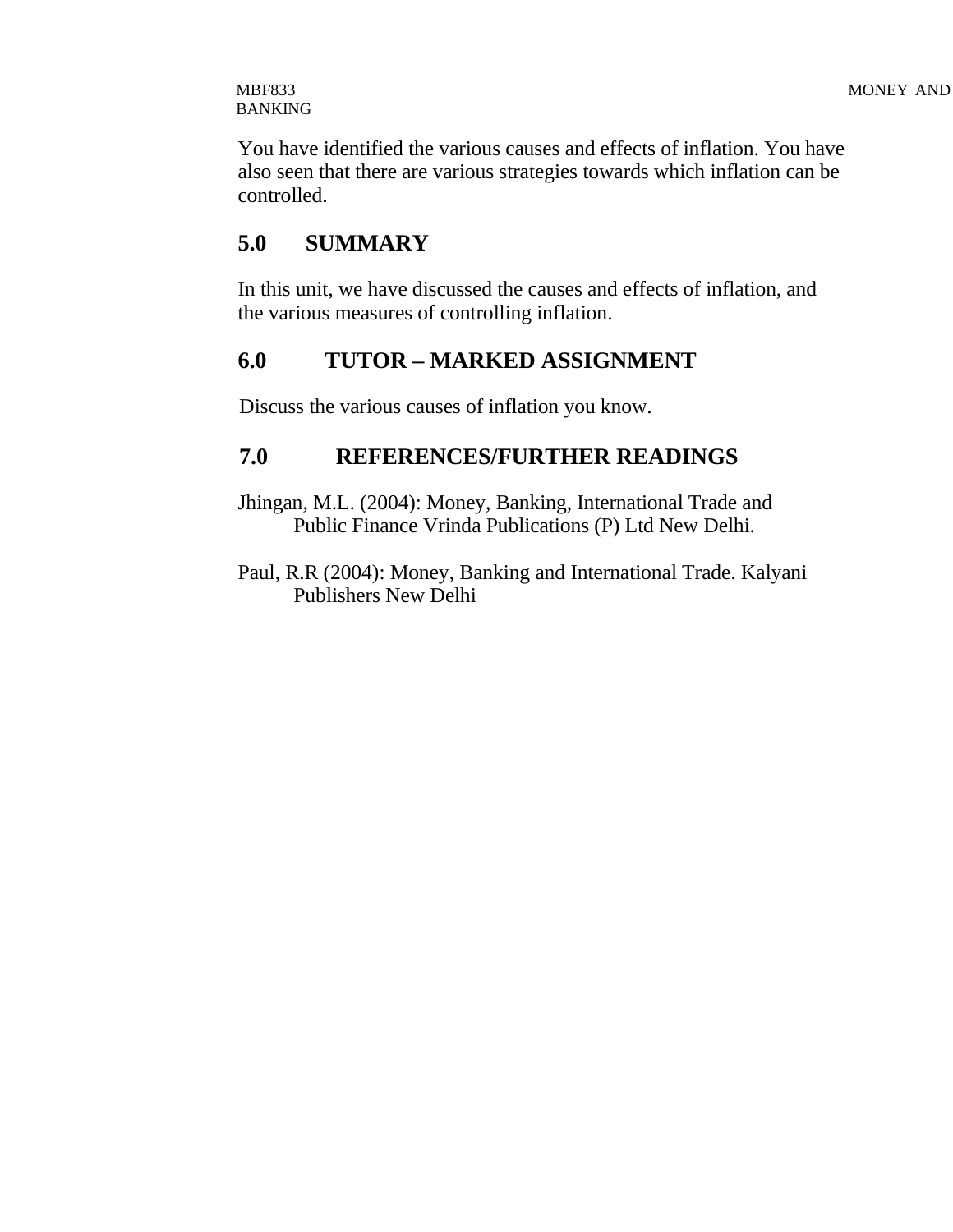# **UNIT 3 MONETARY POLICY**

### **CONTENTS**

- 1.0 Introduction
- 2.0 Objectives
- 3.0 Main Content
	- 3.1 The Meaning of Monetary Policy
	- 3.2 Objectives of Monetary Policy
	- 3.3 The Role of Monetary Policy in Developing Countries
- 4.0 Conclusion
- 5.0 Summary
- 6.0 Tutor Marked Assignment
- 7.0 References/Further Readings

# **1.0 INTRODUCTION**

In this unit we shall discuss the meaning and objectives of monetary policy. We shall also discuss the role of monetary policy in developing countries.

# **2.0 OBJECTIVES**

At the end of this unit, you should be able to:

- Define monetary policy
- Identify the objectives of monetary policy.
- Discuss the role of monetary policy in developing countries.

# **3.0 MAIN CONTENT**

# **3.1 Monetary Policy**

Monetary policy is concerned with the changes in the supply of money and credit it refers to the policy measures undertaken by the government or the central bank to influence the availability, cost and use of money and credit with the help of monetary techniques to achieve specific objectives. Monetary policy aims at influencing the economic activity in the economy mainly through two major variables, i.e., (a) money or credit supply, and (b) the rate of interest.

The techniques of monetary policy are the same as the techniques of credit control at the disposal of the central bank. Various techniques of monetary policy, thus, include bank rate, open market operations, variable cash reserve requirements, selective credit controls. R. P. Kent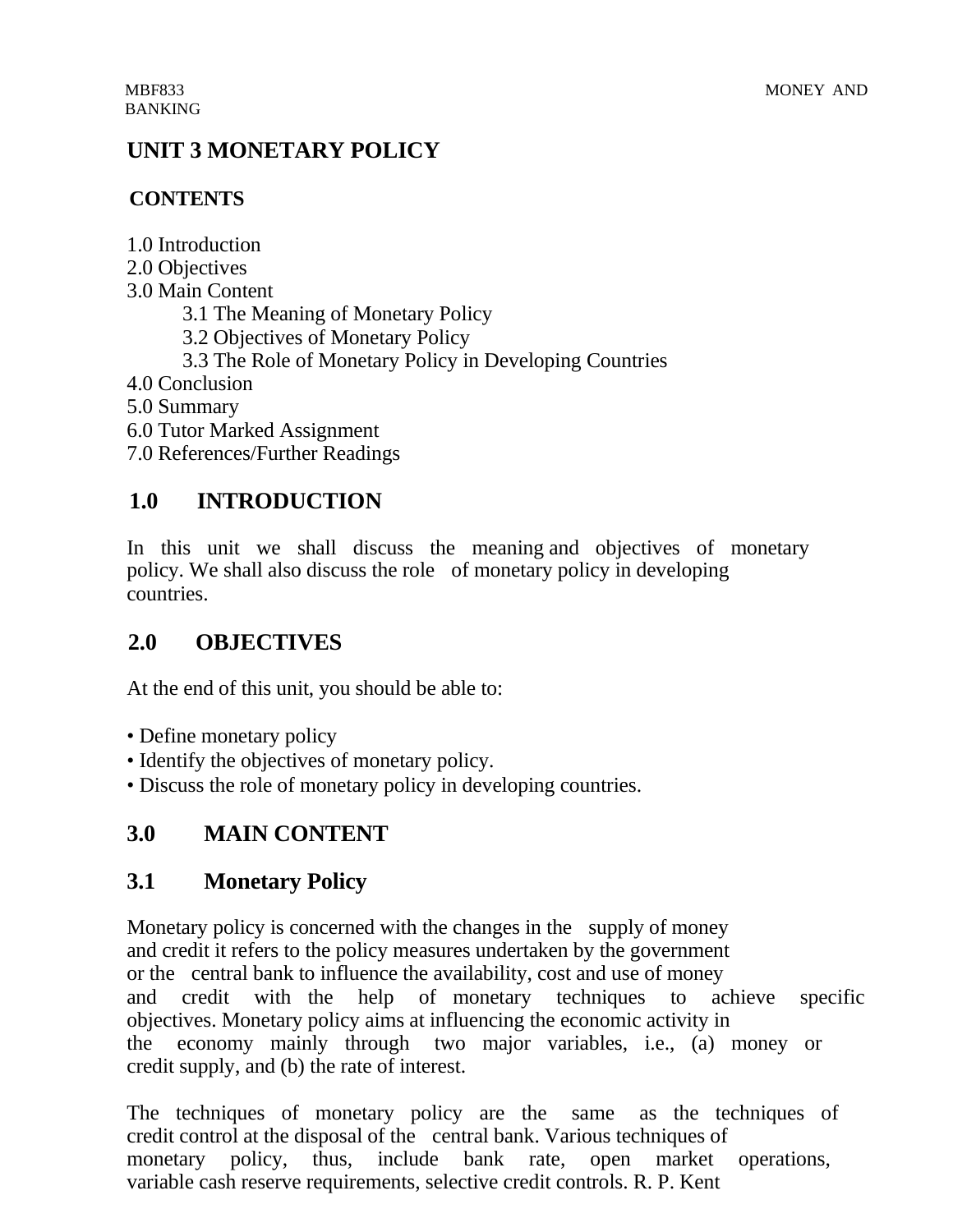defines monetary policy as "the management of the expansion and traction of the volume of money in circulation for the purposite of attaining a specific objective such as full emplot to A. J Shapiro, "Monetary Policy is the exercise of **the** transferred over the money supply as an instrument for achieving the objectives of economic police" In the words of D.<br>Rowan. "The monetary policy is defined as discretionary action C. Rowan, "The monetary policy is defined as discretionary action undertaken by the authorities designed to influence (a) the supply of money, (b) cost of money or rate of interest and (c) availability ofoney."

Monetary policy is not an end in itself, but a means to an end It involves the management of money and credit for the furtherance of the general economic policy of the government to achieve the predetermined objectives. There have been varying objectives of monetary policy in different countries in different times and in different economic conditions. Different objectives clash with each other and there is a problem of selecting a right objective for the monetary policy of a country. The proper objective of the monetary policy is to be selected by the monetary authority keeping in view the specific conditions and requirements of the economy.

### **3.2 OBJECTIVES OF MONETARY POLICY**

Various objectives or goals of monetary policy are:

i. Neutrality of Money ii. Exchange Stability Price Stability iii. Full Employment Economic growth

These objectives are discussed in detail as follows.

#### **Neutrality of Money**

Economists like Wicksteed, Hayek, Robertson, advocated that the main objective of the monetary policy is to maintain complete neutrality of money. The policy of neutrality of money seeks to do away with the distributing effect of changes in the quantity of money on important economic variables, like income, output, employment and prices. According to this policy, money supply should be controlled in such a way that money should be neutral in its effects. In other words the changes in money supply should not change the total volume of output and total transactions of goods and services in the economy.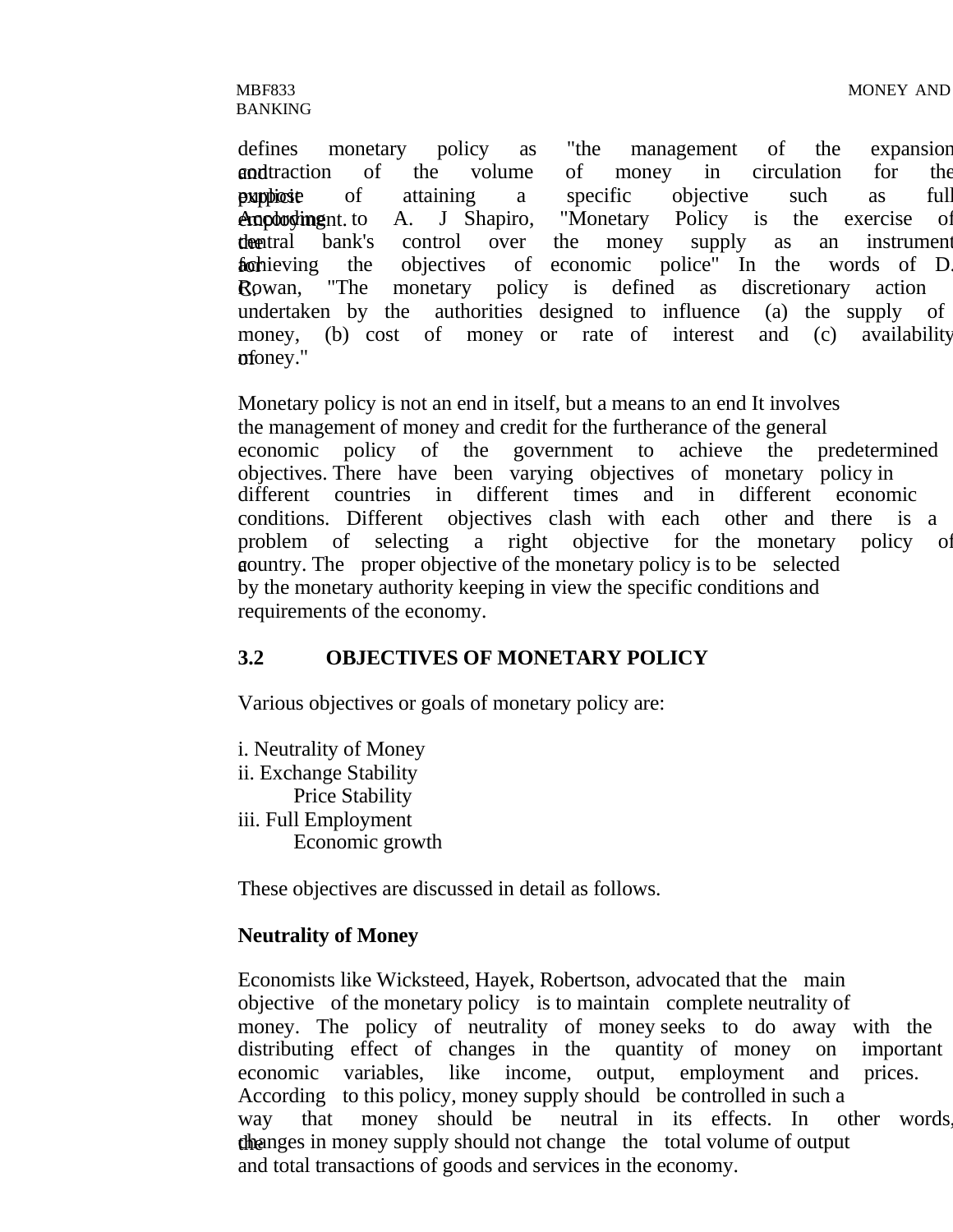The policy of neutrality of money is based on the assumption that money is purely a passive factor It functions only as a medium of exchange In the absence of money, barter (i.e., direct exchange of goods for goods) determines the relative values of goods. The function of money is only to reflect these relative values and not to distort them. On the basis of the assumption of the passive or neutral role of money, the advocates of the neutrality of money hold the view that money should not be allowed to interfere in the neutral functioning of the economic forces both on the supply and demand sides, such as productive efficiency, cost of production, consumer preferences.

The exponents of the neutral money policy believe that monetary changes are the root cause of all economic ills. They cause disturbances in the smooth working of the economic system. They are responsible for the occurrence of trade cycles. They bring changes in the real variables like income, output, employment and relative prices. They cause imbalance between demand and supply, consumption and production. Thus, economic fluctuations (inflation and deflation) are the result of non-neutral money (involving changes in money supply) and stability in the economic system with no inflation and deflation requires the adoption of neutral money policy (involving constant money supply).

Thus, according to the policy of neutral money, if the money is made neutral and the money supply is kept constant, there will be no disturbances in the economic system. In such a situation, relative prices will change according to the changes in the demand and supply of goods and services, economic resources will be allocated according to the wants of the society, and there will be no inflation and deflation.

However, this does not mean that the money supply should be kept constant under all circumstances:

- i. The supply of money will have to be changed from time to time to provide for the changes in the velocity of money, in the periods of a fall in the velocity of money, the supply of money has to be increased and in periods of a rise in the velocity of money, the supply of money has to be reduced. It is, in fact, the volume of effective money supply (including both the volume of standard and bank money as well as the velocity of circulation of the money) which should be kept constant.
- ii. The money supply will also be changed to neutralise the basic changes in the economic structure of the country. Such basic changes are changes in population, changes in the techniques of production, innovations, etc.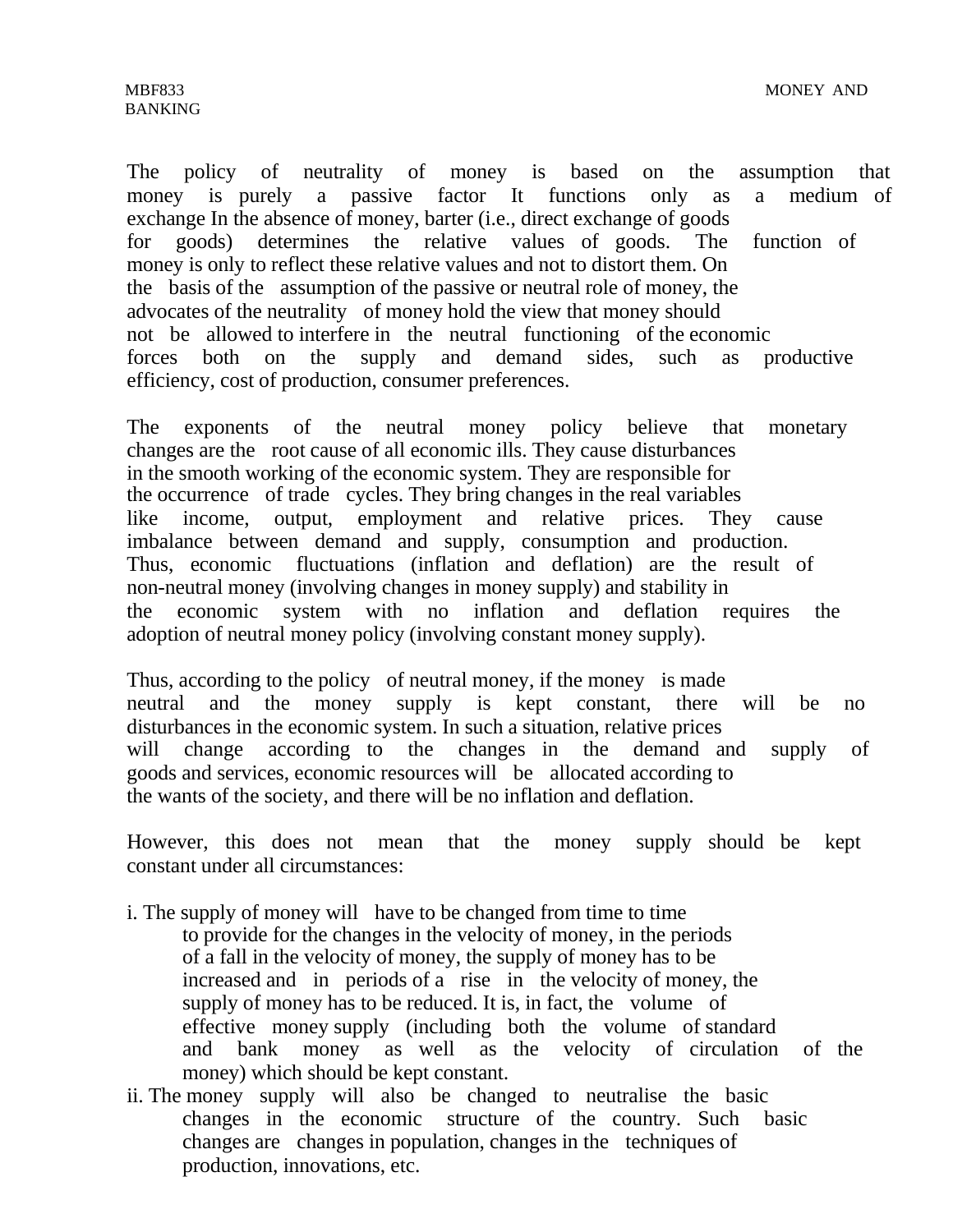#### **Exchange Stability**

Exchange rate stability has been the traditional objective of monetary policy under gold standard. It was considered the primary objective, while stability of prices was considered secondary because of the great importance of international trade among the leading countries of the in tay our of exchange stability and a general exchange instability are given below:

- i. Stable exchange rates are essential for the promotion of smooth international trade,
- ii. Fluctuation in the exchange rates lead to lack of confidence in a particular currency and might result in the flight of capital from the country whose currency is unstable in value,
- iii. Frequent changes in the exchange rates encourage speculation in the exchange markets.
- iv. Fluctuations in exchange rates also lead to fluctuations in the internal price level,
- v. Fluctuations in the exchange rates adversely affect the economic
	- and political relationship among the countries.
- vi. International lending and investment is seriously affected as a result of fluctuating exchange rates.

The objective of exchange stability is achieved through establishing equilibrium in the balance of payments. Monetary policy plays **am** portant role in bringing balance of payments equilibrium in  $t$  whethout disturbing the stable exchange rate. A country with a deficit in balance of payments, for example, adopts a restrictive monetary policy. Contraction of currency and credit as a result of the restrictive monetary policy brings down the price level within the country. This will burage exports and discourage imports. Increase in exports and

decrease in imports will, in turn, correct the disequilibrium in the balance of payments position

Exchange rate stability as an objective of monetary policy has beticised on two grounds: (a) Exchange rate stability is generally at the expense of internal price stability But, fluctuations in the internal price level cause serious disturbances in the economy addersely affect its smooth working and progress, (b) With stable exchange rates, the inflationary and deflationary conditions of some countries are passed on to other countries. This puts the country with stable exchange rates at the mercy of the other countries, **thereby** set affecting the economy of that country.

In the modern times, when International Monetary Fund has **betablished** to deal with the problem of maintaining exchange rate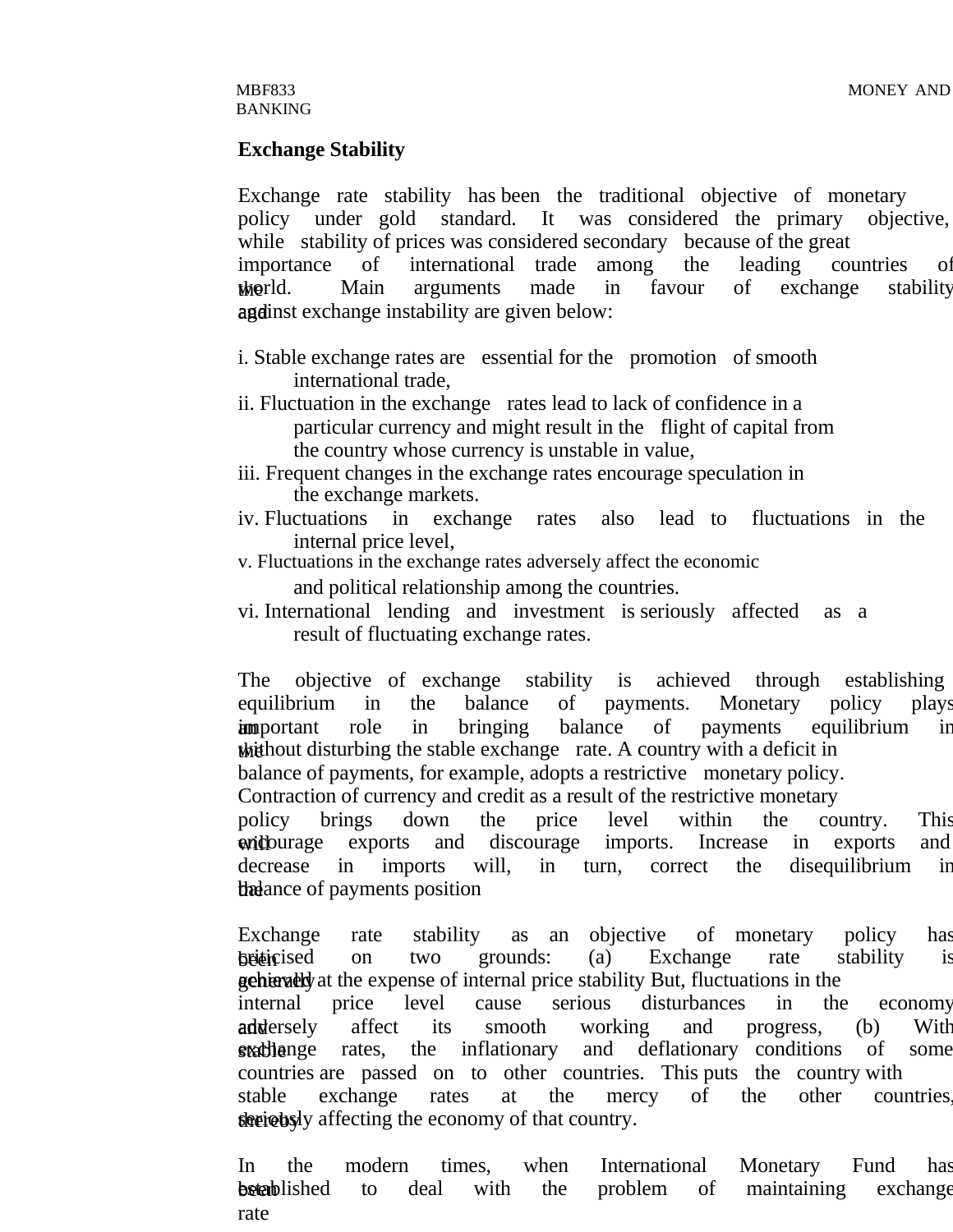stability among the member countries and most of the countries of the world are members of this institution, the exchange stability as an objective of monetary policy of a country has lost much rather than maintaining exchange stability.

#### **Price Stability**

With the abandonment of gold standard after the World War II, exchange stability was replaced by price stability as an objective of monetary policy Greater attention was paid to the problem of removing violent fluctuations in the domestic fluctuations in the prices through various monetary controls and regulations. Price stability refers to the absence of any market trend or sharp short-run movements in the general price level. Price stability does not mean that each and every price should be kept fixed; it means that the average of prices or the general price level, as measured by the wholesale price index, should not be allowed to fluctuate beyond certain minimum limit. Stable price level does not mean fixed or frozen price level. Economists generally regard 2 to 4% annual rise in prices as the stable price level.

#### **Arguments in favour of Price Stability: The price stabilization is**  advocated on the basis of the following arguments:

- i. Price Stability leads to great disturbances in the economy and price stability ensures smooth functioning of the economy and creates conditions for stable economic growth.
- ii. Inflation and deflation representing cumulative rise and fall in prices respectively are both economically disturbing and socially undesirable. They create problems of production and distribution,
- iii. Inflation is socially unjust because it redistributes income and wealth in favour of the rich.
- iv. Deflation leads to the reduction of income and output and cause widespread unemployment.
- v. Periods of price and business fluctuations, such as the hyperinflation of 1923-24 and the Great Depression of 1929-33 have been the periods of great international upheavals, leading to World War II.
- vi. Price stability eliminates cyclical fluctuations and helps to promote business activity It results in active and stable prosperity,
- vii. Periods of price stability enable money to perform its functions of
	- (a) store of value and (b) standard of deferred payments smoothly.
- viii. Price stability leads to equitable distribution of income and wealth among various sections of the society.
- ix. Stability of price level promotes economic progress and economic welfare in the country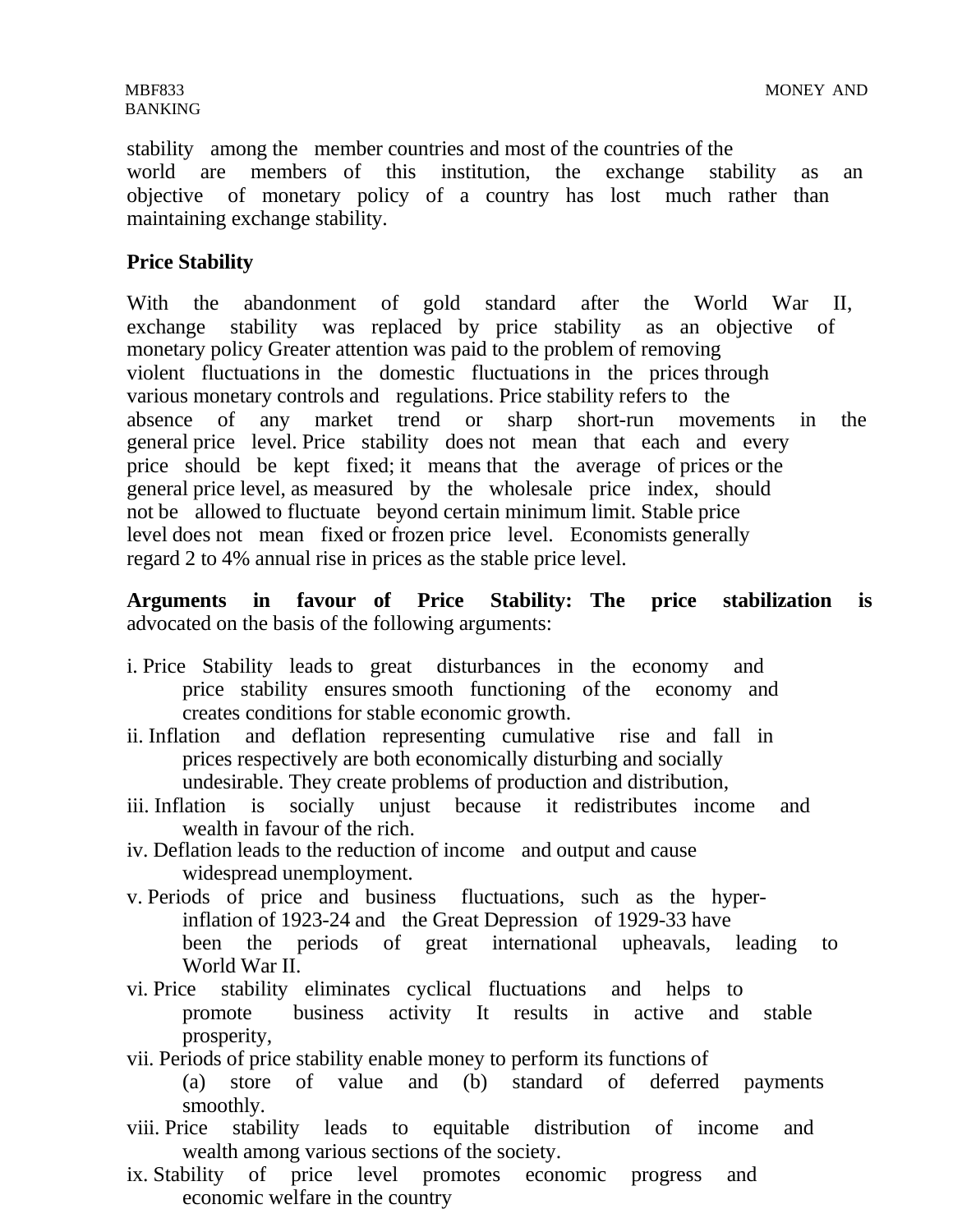#### **Full Employment**

With the publication of Keynes' General Theory of Employment, **Interest and Money (1936), full employment became the ideal goal of**  monetary policy. Keynes emphasised the role of monetary policy in promoting full employment of human and natural resources in **the country.** He advocated cheap money policy, i.e. expansion of currency and credit and reduction in rate of interest, to achieve the goal of full employment Full employment of labour and full utilization of other productive resources are important from the point of view of maximising economic welfare in the country.

**Meaning of Full Employment: The concept of full employment is** and ambiguous It has been differently interpreted by different economists. However, one thing is clear that full employment does not mean complete absence of unemployment. In other words, full employment does not mean that each and every person in the country who is fit and free is employed productively. In fact, full employment is compatible with some amount (i.e. 3 to 4 %) of seasonal and frictional unemployment. According to Beveridge, full employment means that "unemployment is reduced to short intervals of stand by, with **the** checkstainty that very soon one will be wanted in one's old job again or will be wanted in a new job within one's power."

**Full Employment in Developed and Underdeveloped Countries:**  The problem of full employment is different for developed and underdeveloped countries. The developed countries, like England and America, may already have achieved the level of full employment and the problem in these countries is to maintain this level by avoiding all kinds of fluctuations. On the other hand, the underdeveloped countries, like India and Nigeria, are characterised by wide-spread unemployment and underemployment. So the problem in these countries is to remove unemployment by providing job to all those who are willing to work. Thus, the problem in an underdeveloped country is to achieve funiployment, whereas that, in a developed country is to maintain full employment:

**Achievement and Maintenance of Full Employment Level:**  Monetary policy can help the economy to achieve full exactoring to Kcynes, unemployment is mainly due to deficiency of investment and the level of full employment can be achieved by increasing investment and making it equal to the saving at the  $\epsilon$ unthbloyment level. The main task of monetary policy is to expanders supply and reduce rate of interest to that optimum level which raises the investment and ultimately achieving full employment is commonly called cheap money p'olicy. Cheap money policy stimulates investment by expanding money supply and reducing the interest rate.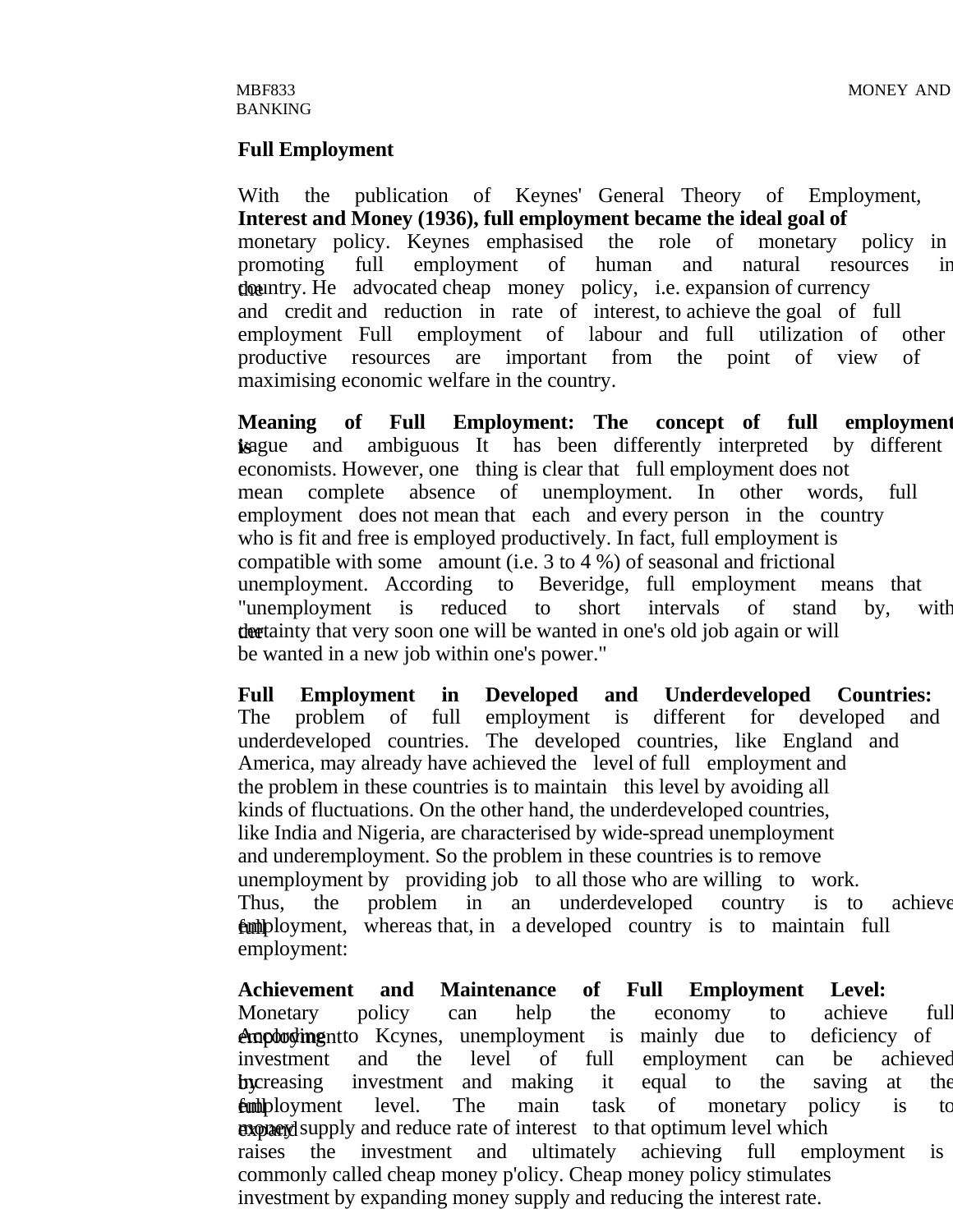#### **Economic Growth**

Traditionally, monetary policy has been regarded as a short-run policy primarily aiming at achieving the objectives of price stability and full employment. But quite recently, the emphasis has been shifted from full employment or price stability to economic growth as the main objective of monetary policy. The monetary policy is now no longer considered as a short-run policy of securing full-employment level free from cyclical fluctuations.

On the other hand the main objective of monetary policy now is to achieve the long-run goal of ever-increasing rate of economic growth.

The USA Employment Act of 1946 made it obligatory on the federal government to take all possible measures not only to promote maximum employment, but also maximum production in the country. The objective of economic growth is also important from the point of view of the underdeveloped countries. The real problem in these countries is not the short-run cyclical fluctuations in production and employment, but is one of long run structural changes aiming at creating conditions necessary for economic development. Thus, the main objective of monetary policy in an underdeveloped country should be to play an active part in the process of economic development.

In fact, economic growth has been aptly made the primary objective of monetary policy. The following arguments can be advanced in favour of economic growth:

- i. The objective of full employment cannot possibly be achieved without raising the rate of economic growth,
- ii. Increasing the rate of economic growth is necessary if the people are to be provided with ever-rising living standards,
- iii. Rapid economic growth is essential for the survival of the developing countries in the present competitive world.
- iv. The objective of economic growth takes into consideration the broader long-term perspective. It is concerned with economic and technological progress of the country.
- v. According to Woodworth, the objective of economic growth deserves priority because of two reasons: (a) Despite the enormous improvement in the living standards in the western world, poverty still remains the world's burning economic problem (b) Economic growth is an essential ingredient of the economic and political institutions.

Some economists have opposed the growth objective of monetary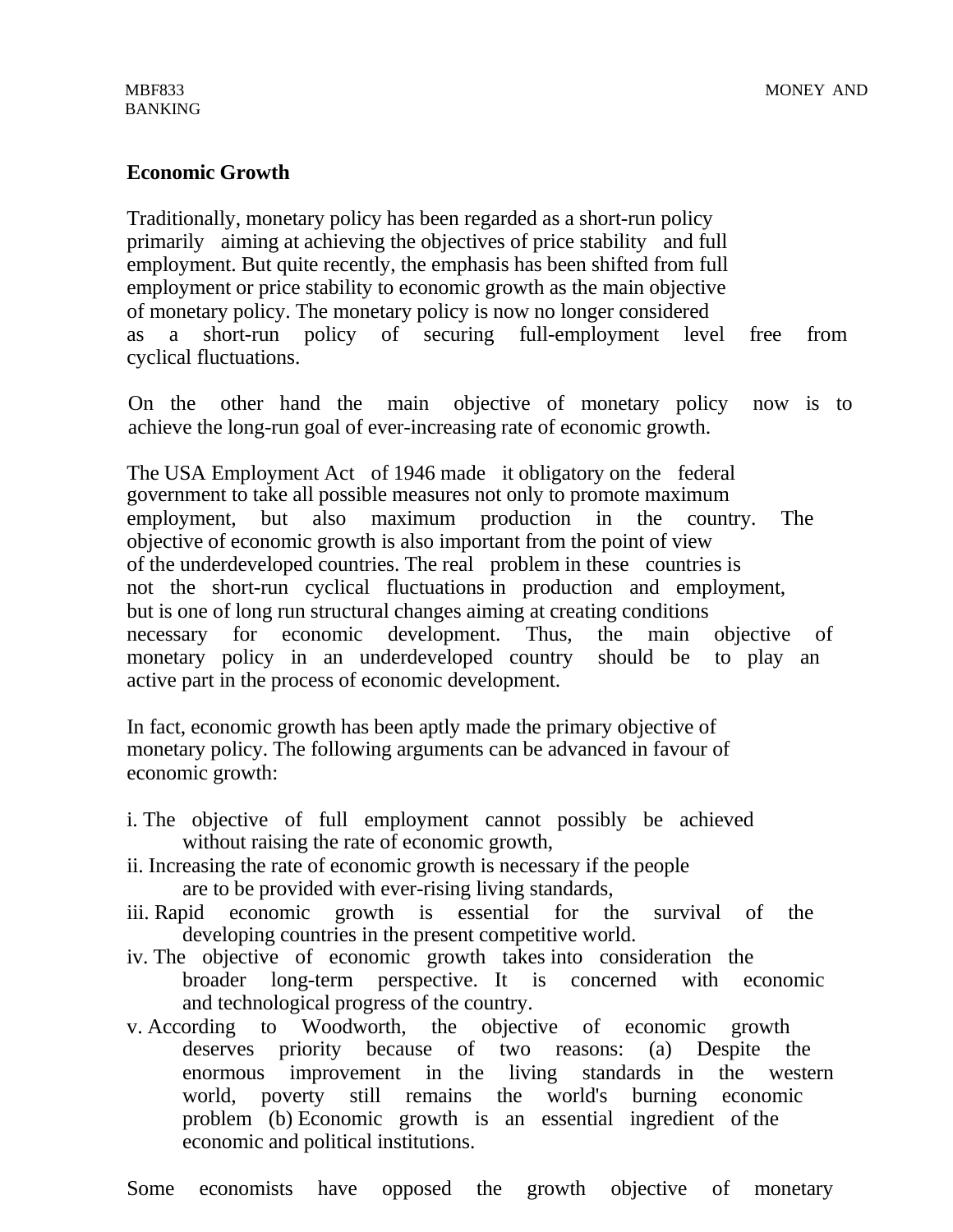policy in underdeveloped countries. According to Howard Ellis, for example, any monetary policy promoting economic growth in an underdeveloped country is doomed to frustration because such countries are highly susceptible to inflationary pressures. But, the most of the economist are in favour of the monetary policy having economic growth and are of the view that monetary policy should explicitly adopomic growth as its primary objectives.

Economic growth has been defined as the process whereby the reational income of a country increases over a long period of time. In this process, money can play an important role as a mobilising agent. Most of the countries, particularly the less developed countries, possess the physical and human resources necessary for economic growth, but their resources remain un-utilized largely due to lack of necessary finances. Under such conditions, an expansionary monetary policy, by providing necessary monetary resources, will be able to mobilise the unutilized resources and thus will activate and accelerate the process of economic growth.

The monetary policy aiming at promoting economic growth must satisfy two conditions:

- i. The monetary policy must be flexible. In other words, it must be
	- able to establish equilibrium between aggregate demand for money and aggregate supply of goods and services. When aggregate demand for money exceeds the aggregate supply of goods a restrictive monetary policy shorJd be adopted. On the contrary, when aggregate supply of goods and services exceeds aggregate monetary demands, an expansionary monetary policy should be adopted. Thus, a flexible monetary **positives** price stabilization which is necessary for economic growth.
- ii. The monetary policy should be able to promote capital formation. In other words, it should create favourable atmosphere for promoting saving and investment in the country. For this, the aim of the monetary policy should be to remove price fluctuations and establish reasonable price stability.

## **3.3 Role of Monetary Policy in Developing Countries**

The monetary policy in a developing economy will have to be different from that of a developed economy mainly due to different conditions and requirements of the two types of economies. A developed country may adopt full employment or price stabilisation or exchange stability as a goal of the monetary policy. But in a developing or underdeveloped country, economic growth is the primary and basic necessity. Thus, in a developing economy, the monetary policy should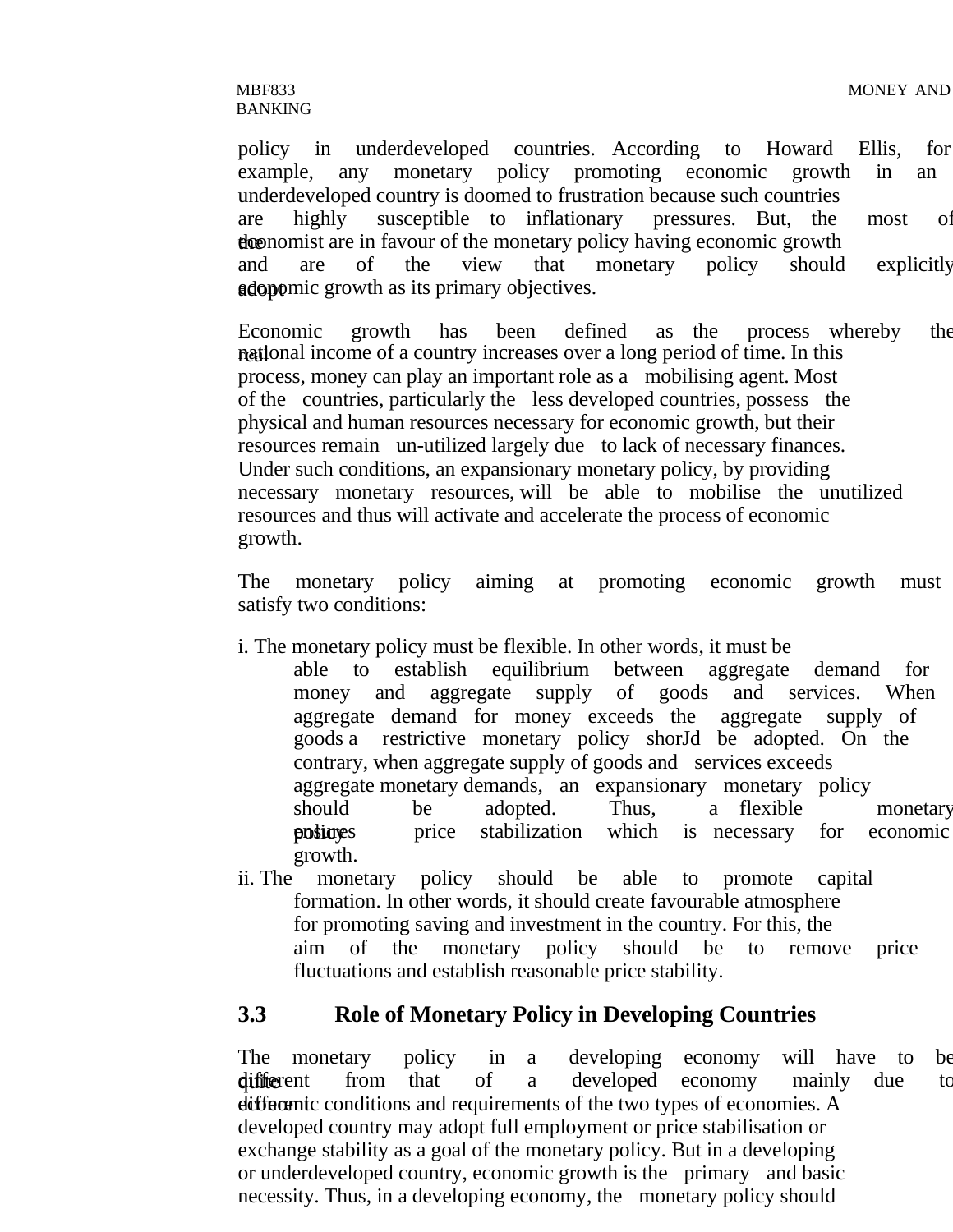aim at promoting economic growth. The monetary authority of a developing economy can play a vital role by adopting such a monetary policy which creates conditions necessary for rapid economic growth. Monetary policy can serve the following developmental requirements of developing economies.

- **1. Developmental Role. In a developing economy, the monetary**  policy can play a significant role in accelerating economic development by influencing the supply and uses of credit, controlling inflation, and maintaining balance of payment. Once development gains momentum, effective monetary policy can help in meeting the requirements of expanding trade and population by providing elastic supply of credit.
- **2. Creation and Expansion of Financial Institutions. The**  primary aim of the monetary policy in a developing economy must be to improve its currency and credit system. More banks and financial institutions should be set up, particularly in those areas which lack these facilities. The extension of commercial banks and setting up of other financial institutions like saving banks, cooperative saving societies-, mutual societies, etc. will help in increasing credit facilities, mobilising voluntary savings of the people, and channelising them into productive uses. It is also the responsibility of the monetary authority to ensure that the funds of the institutions are diverted into priority sectors or industries as per requirements of the development plan of the country.
- **3. Effective Central Banking. To meet the developmental needs,**  the central bank of an underdeveloped country must function effectively to control and regulate the volume of credit through various monetary instruments, like bank rate, open market operations, cash-reserve ratio etc. Greater and more effective credit controls will influence the allocation of resources by diverting savings from speculative and unproductive activities to productive uses.
- **4. Integration of Organised and Unorganised Money Market.**  Most underdeveloped countries are characterised by dual monetary system in which a small but highly organised money market on the one hand and large". But unorganised money market operates simultaneously. The un-organised money market remains outside the control of the central bank. By adopting effective measures, the monetary authority should integrate the un-organised and organised sectors of the money market.
- **5. Developing Banking Habit. The monetary authority of a less**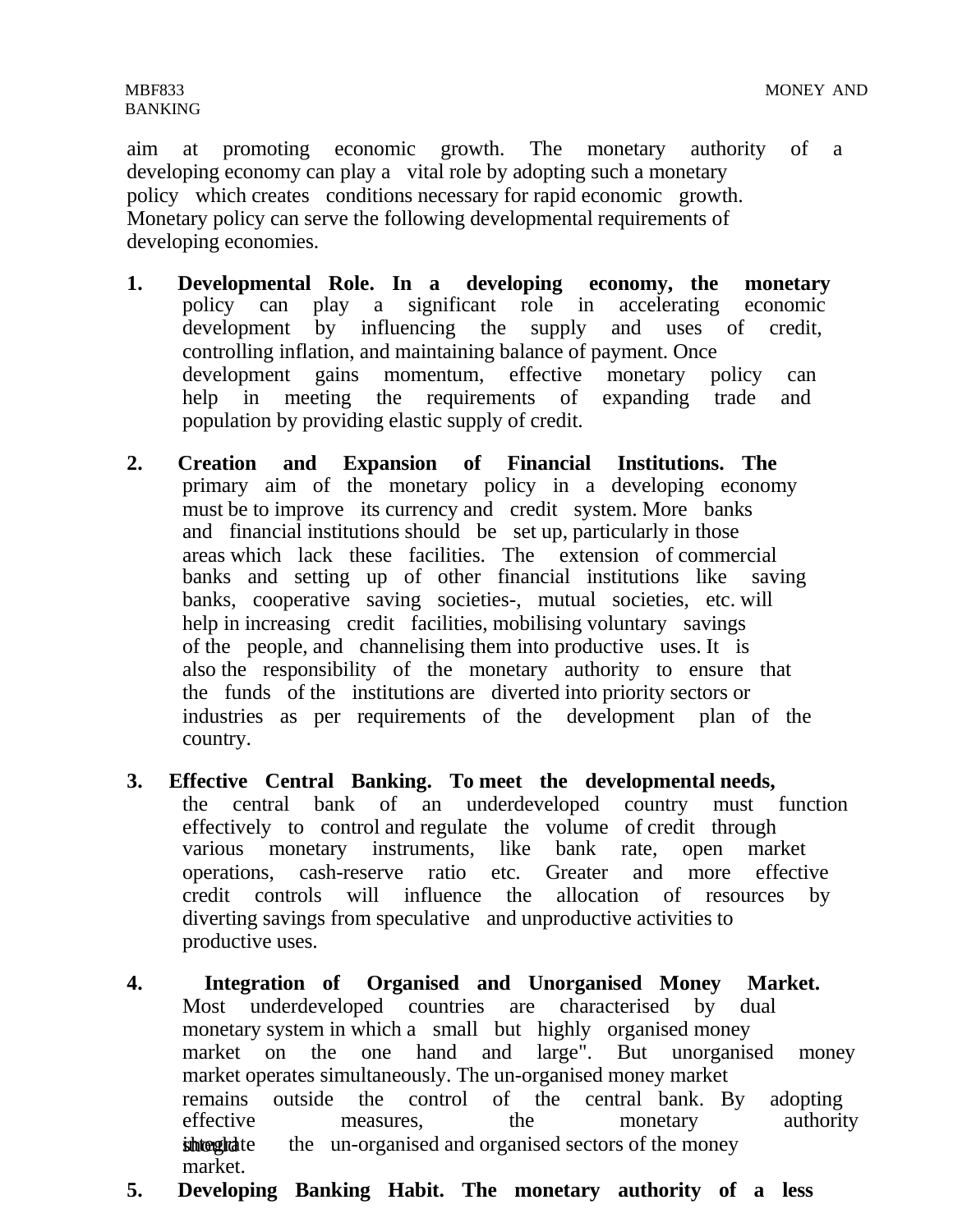developed country should take appropriate measures to increase the proportion of bank money in the total money supply of the country. This requires increase in the bank deposits by developing the banking habits of the people and popularising the use of credit instruments (e.g. cheques, drafts, etc).

#### **6. Monetisation of Economy. An underdeveloped country is**  also marked by the existence of large non-monetised sector. In this sector, all transactions are made through barter system and changes in money supply and the rate of interest do not influence the economic activity at all. The monetary authority should take measures to monetise this non-monetised sector and bring it under its control.

**7. Integrated Interest Rate Structure. In an underdeveloped**  economy, there is absence of an integrated interest rate structure. There is wide disparity of interest rates prevailing in the different sectors of the economy and these rates do not respond to the changes in the bank rate, thus making the monetary **polificantly** into the monetary authority should take effective steps to integrate the interest rate structure of the-economy. Moreover, a suitable interest rate structure should be developed which not only encourages savings and investment in the country but also discourages speculative and unproductive loans.

#### **8. Debt Management. Debt management is another function**

of monetary policy in a developing country. Debt management aims at (a) deciding proper timing and issuing of government bonds, (b) stabilising their prices and (c) minimising the cost of servicing public debt. The monetary authority should conduct the debt management in such a manner that conditions are created "in which public borrowing can increase from year to year and on a big scale without giving any jolt to the system. And this must be on cheap rates to keep the burden of the debt **How's** ver, the success of debt management requires the existence of a well-developed money and capital market along with a variety of short-term and long-term securities.

## **9. Maintaining Equilibrium in Balance of Payments: The**

monetary policy in a developing economy should also solve balance of payments problems. Such a problem generally arises in the initial stages of economic development when the import of machinery, raw material, etc., increase considerably, but the export may not increase to the same extent. The monetary authority should adopt direct foreign exchange controls and other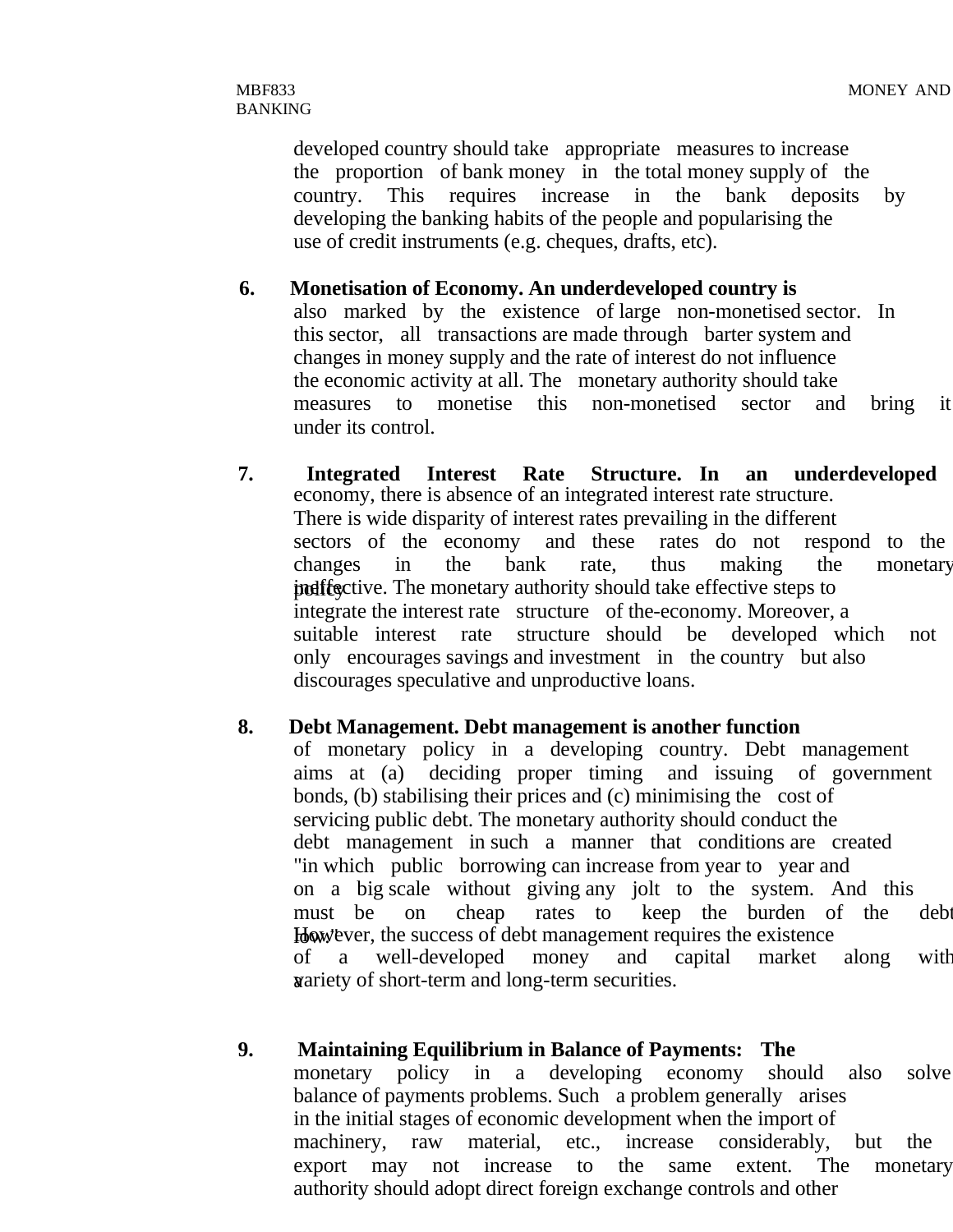measures to correct the adverse balance of payments.

#### **10. Controlling Inflationary Pressures. Developing economies are**

highly sensitive to inflationary pressures. Large expenditures on developmental schemes increase aggregate demand. But output of consumers does not increase in the same proportion. This leads to inflationary rise in prices. Thus, the monetary policy in a developing economy should serve to control inflationary tendencies by increasing savings by the people, checking expansion of credit by the banking system, and discouraging deficit financing by the government.

- **11. Long-Term Loans for Industrial Development. Monetary**  policy can promote industrial development in the underdeveloped countries by promoting facilities of medium-term and long-term loans to the manufacturing units. The monetary authority should induce these banks to grant long-term loans to the industrial units by providing rediscounting facilities. Other development financial institutions also provide long-term productive loans.
- **12. Reforming Rural Credit System. Rural credit system is**  defective and rural credit facilities are deficient in the underdeveloped countries. Small cultivators are poor, have no finance of their own, and are largely dependent on loans from village money lenders and traders who generally exploit the helplessness, ignorance and necessity of these poor borrowers. The monetary authority can play an important role in providing both short-term and long term credit to the small arrangements, such as the establishment of cooperative credit societies, agricultural banks etc.

#### **SELF ASSESSMENT EXERCISE**

Outline and discuss the role of monetary policy in developing countries.

## **4.0 CONCLUSION**

It is true that monetary policy in a developing economy can play a positive role in facilitating the process of economic development by influencing the supply and use of credit through well-developed credit institutions, checking inflation, maintaining balance of payments equilibrium, providing loan facilities to industrial and agricultural sectors, and so on. But it must be clearly borne in mind that the role of monetary policy in economic development is secondary and indirect, and not primary and direct. The fundamental problem of underdeveloped countries is that of inadequate saving which cannot be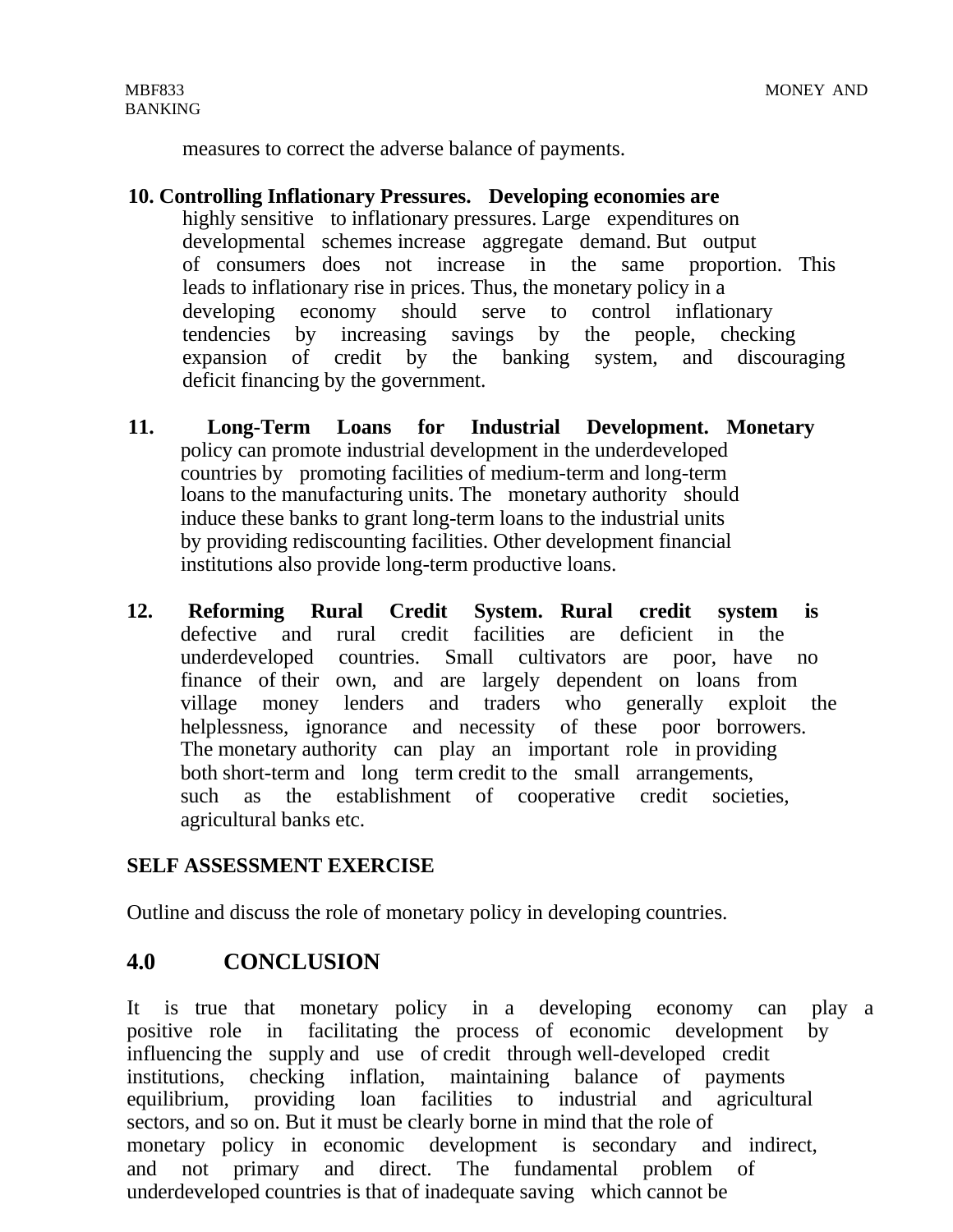solved merely by creating financial institutions. The growth of saving basically depends upon the increase in productive capacity and income of the country. Financial institutions only provide facilities to encourage savings to enhance the process of economic development. They are not the primary movers of economic development. AS Meier and Baldwin put it, "The currency and credit system must be responsive to the stimuli of development, but monetary and financial institutions in themselves cannot be expected to be the primary and active movers of development in a direct sense."

## **5.0 SUMMARY**

In this unit, we have learnt the meaning and objectives of monetary policy. We have also learnt the role of monetary policy in developing countries.

## **6.0 TUTOR-MARKED ASSIGNMENT**

Define the term monetary policy.

## **7.0 REFERENCES/FURTHER READINGS**

Jhingan, M.L. (2004): Principles of Economics. Vrinda Publications (P) Ltd New Delhi

Paul, R R (2004): Money, Banking and International Trade. Kalyani Publishers New Delhi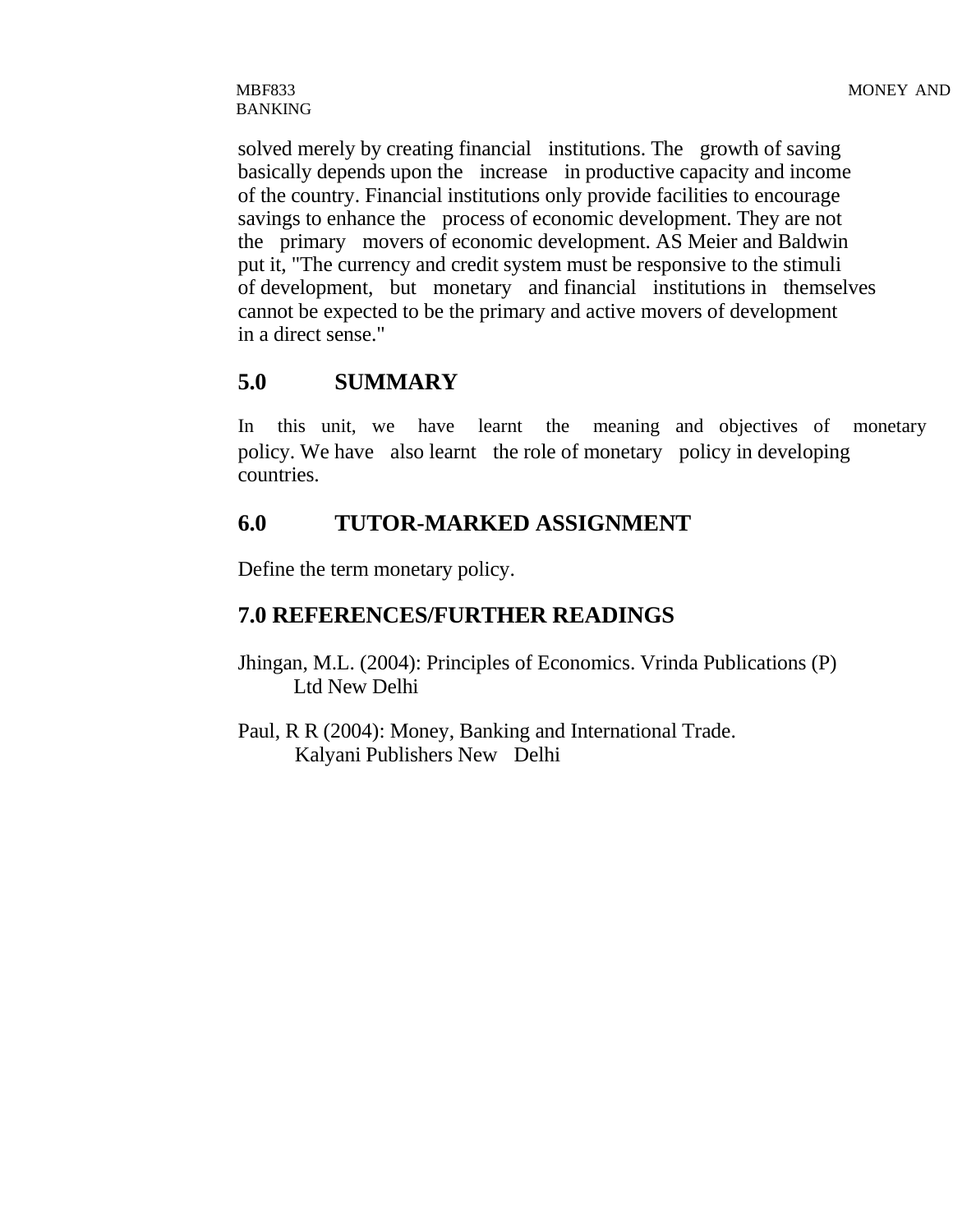## **UNIT 4 MEANING AND EVOLUTION OF BANKING**

#### **CONTENTS**

- 1.0 Introduction
- 2.0 Objectives
- 3.0 Main Content
	- 3.1 Meaning of a Bank, Banking and Banker
	- 3.2 Evolution of Banking
- 4.0 Conclusion
- 5.0 Summary
- 6.0 Tutor-Marked Assignment
- 7.0 References/Further Readings

# **1.0 INTRODUCTION**

Various attempts have been made to define the term bank or banker. In this unit, we shall define the term bank or banker. We shall also trace the origin of banking.

## **2.0 OBJECTIVES**

At the end of the unit, you should be able to:

- Explain the meaning of a Bank, Banking or Banker
- Trace the evolution of Banking in Nigeria.

# **3.0 MAIN CONTENT**

# **3.1 Meaning of Bank**

As a result of different kinds of banks in existence nowadays, it would be difficult, or at least cumbersome, to formulate a definition of banking which connotes the diverse activities of all kinds of banks. We shall therefore consider the definition under three view points:

- a) Definitions of bank or banker by Text-Book Writers
- b) Definitions of bank or banker by Status
- c) Definitions of bank or banker as expressed by the Courts

## **a) Definitions of bank or banker by Text-Book Writers: A bank**

has been defined by Dr. Hart as " a person or company carrying on the business of receiving moneys, and collecting drafts, for customers subject to the obligation of honouring cheques drawn upon them from time to time by the customers Lo the extent of the

amounts available on the current accounts".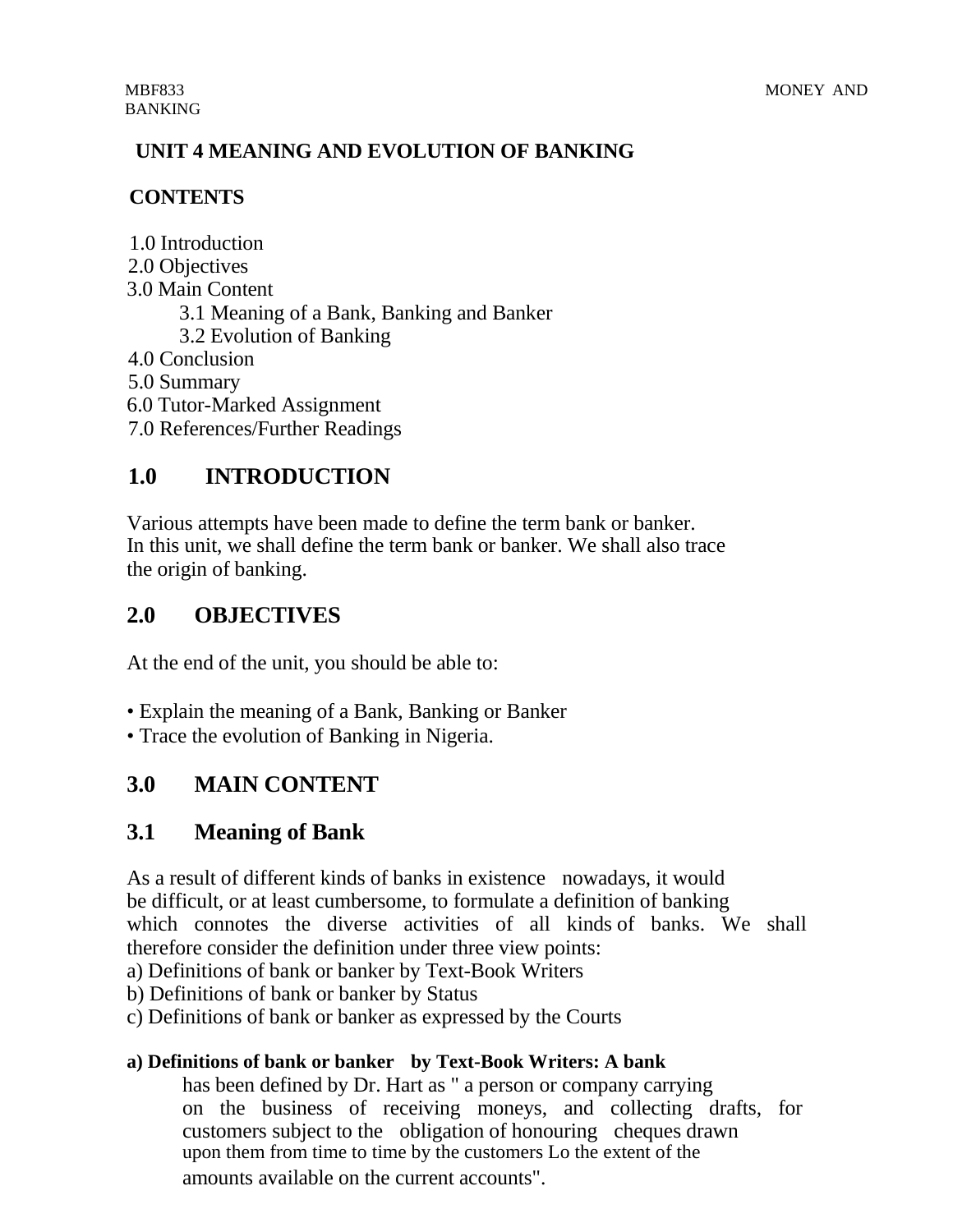In his 8th edition, published in 1972 Paget defined "a bank or banker as a corporation or person (or group of persons) who accounts, pay cheques drawn upon such account on demand and collect cheques for customers, that if such minimum services are afforded to al and sundry without restriction of any kind, the business is a banking business, whether or not other business is undertaken at the same time; that providing the banking business as so understood is not a mere for other business, the person or corporation is a banker or bank for the purposes of statutes relating to banking, other than those where the sole criterion is the satisfaction of some government department".

Chamber's Twentieth Century Dictionary defines a bank as an "institution for the keeping, lending and exchanging, etc of money. Economists have also defined a bank highlighting itarious functions. According to Crowther, "The banker's business is to take the debts of other people to offer his own in exchange, and thereby create money." A similar definition has been given by Kent who defines a bank as "an organisation whose principal operations are concerned with the accumulation of the temporarily idle money of the general public for the purpose of advancing to others for expenditure." Sayets, on the other hand, gives a still more detailed definition of a bank thus: "Ordinary banking business consists of changing cash for bank deposits and band deposits for cash; transferring bank deposits from one person or corporation (one 'depositor') to another; giving bank deposit in exchange for bills of exchange, government bonds, the secured or unsecured promises of businessmen to repay, etc. Thus a bank is an institution, which accepts deposits from the public and in turn advances loans by creating credit. It is different from other financial institutions in that they cannot create credit though they may be accepting deposits and making advances.

#### **b) Definitions by Statutes: There are no definitions by statute that**

are of more value. All we can see from the statutes are that both the Bills of Exchange Act 1882 and the Stamp Act, 189thpted to define a banker as any person carrying on the business of banking. In fact, section 2 of the Bills of Exchange Act, 1882 provides that "in this Act, unless the context otherwise requires ......... a 'banker' includes a body of persons, whether incorporated or not, who carry on the business of banking".

A Bank is "a company which carries on as its principal business the accepting of deposits of money on current account or otherwise, subject to withdrawal by cheque, draft or order".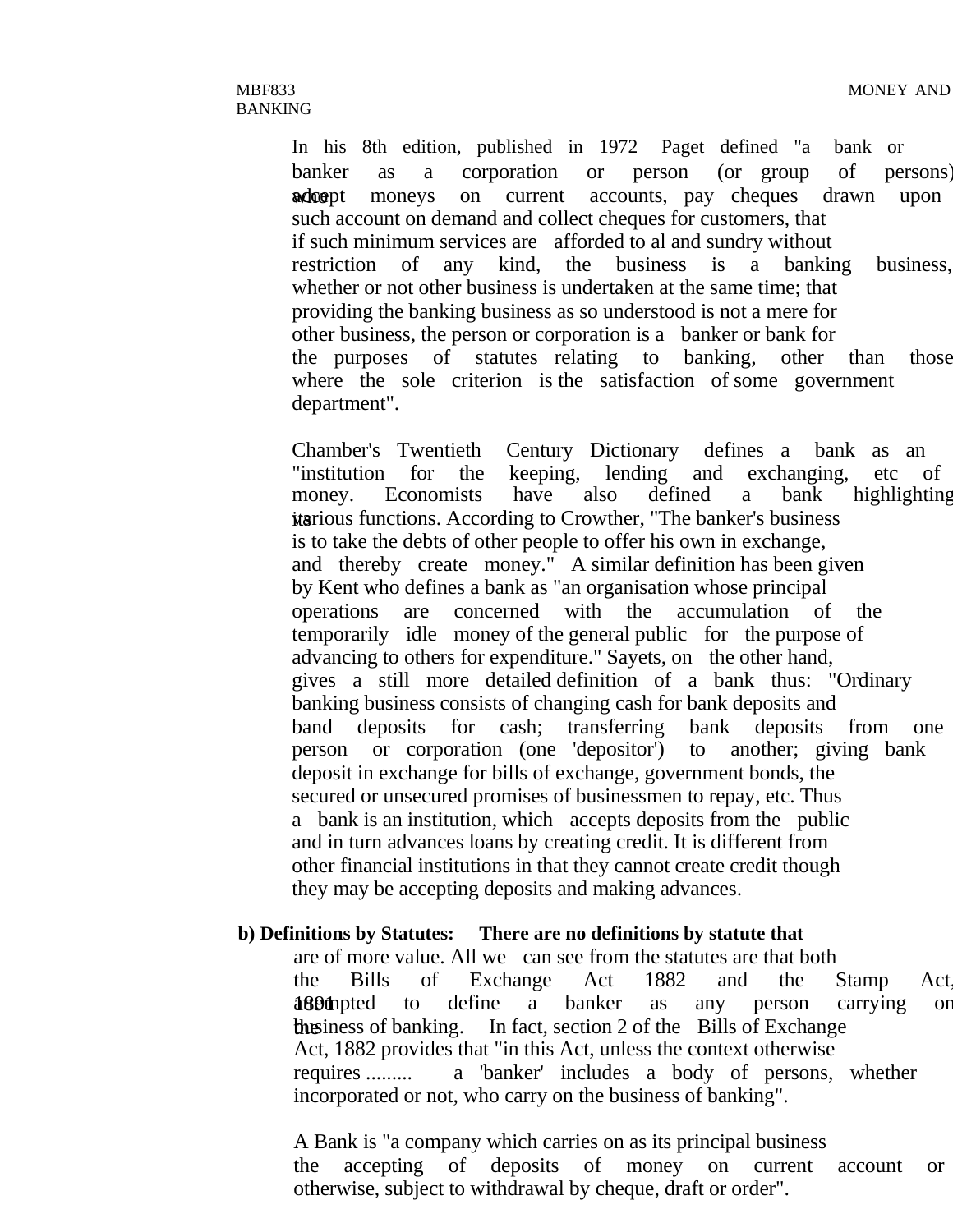The 1958 Banking Ordinance defined banking as "the business of receiving money on current account, of paying and collecting cheques drawn by or paid in by customers, and of making advances to customer".

Section 2 of the bills of exchange Act 1958 defines a banker as follows:

Banker includes a body of persons whether incorporated or not who carry on the business of banking. But section 2 of the Coins Act 1958 state that bankers means any corporation carrying on the business of banker or financial agents. Again section 2.1 of the Nigerian Evidence Act 1958 provides that a bank and banker means any persons, partnership or company carrying on the business of bankers and also include any savings established under the savings bank ordinance and also any banking company incorporated under any ordinance hereto or hereinafter passed relating to such incorporation. Also under section 4.1 of the banking Act 1969 the term bank is defined as follows: Bank means any person who carries on banking business and include a commercial bank, an acceptance house, a discount house and financial institution

#### **c) Definitions as expressed by the Courts: There are a number of**

decided cases where the definition of a banker has been made. For example, there was a traditionally expressed view that no one may be considered a banker unless he pays cheques drawn on self. This was re-affirmed by Justice J. Mocatta (1965) and was supported by the Court of Appeal in the celebrated case of United Dominions Trust Ltd. Versus Kirwood (1966).

## **3.2 Evolution of Banking**

Banking is generally known to have started by the Italian goldsmiths who settled down into business in London in about the seventeenth century. They began by accepting deposits of gold coins and other valuables from their customers for safekeeping As the volume of this business grew they had to build large strong rooms where these customers' valuable items were kept until demands were made on them by the depositors. But from empirical observations, they found out that not all that were deposited were needed at any particular time. And so they began giving out part of the money deposited to interested borrowers by way of loans. They charged some amount of interest. The acceptance of deposits and granting of loans are still some of the basic banking functions all over the world today.

It must be borne in mind that the forerunner of the modern banking started and performed virtually all the present functions of modern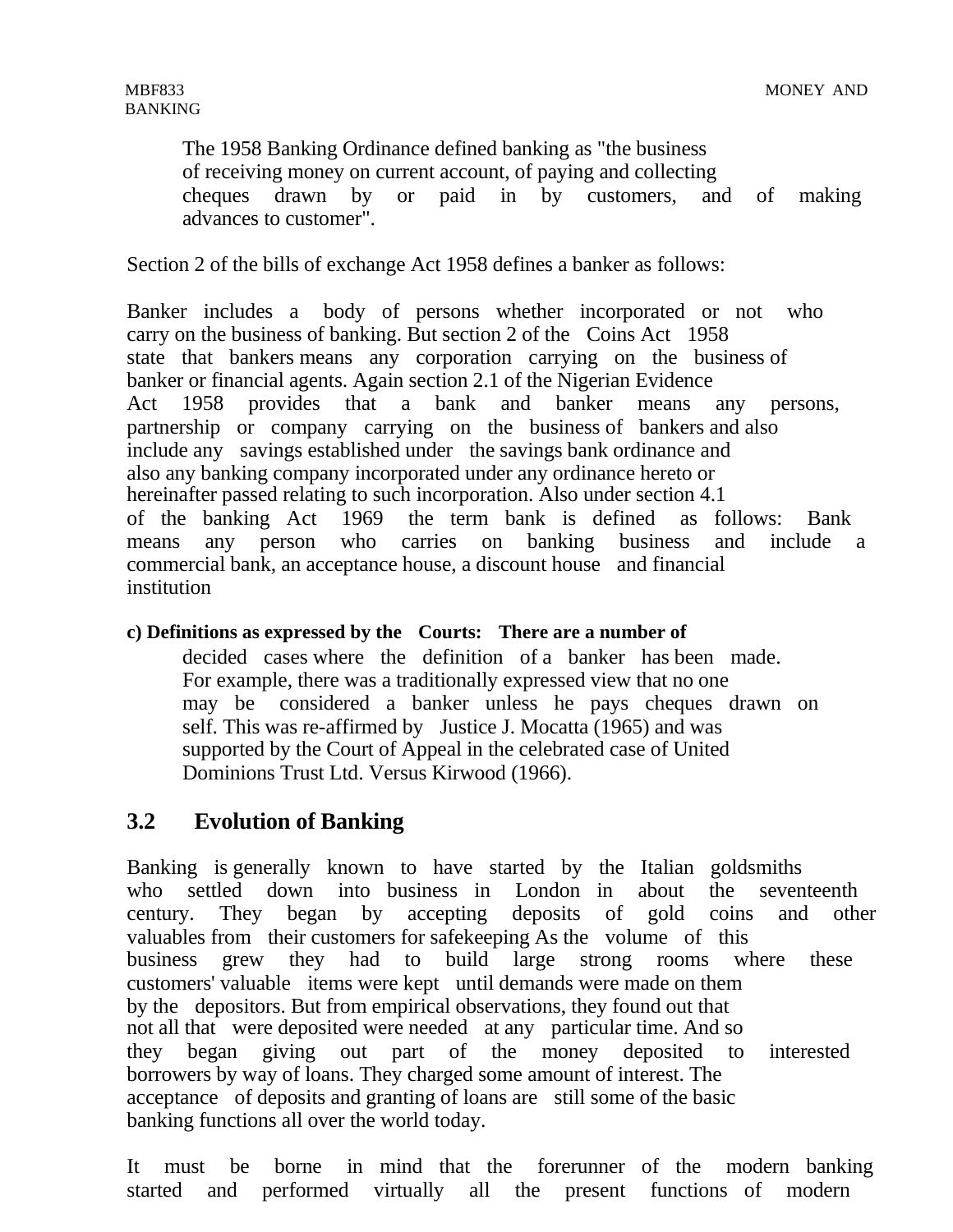# BANKING

banking. The acceptance of their customers' letter of instruction transfer funds from his or her holding to another represents the present day cheque system. After all a cheque is merely an instruction or a legalised paper from one customer to the banker requesting him (the banker) to pay money written on the cheque to a named beneficiary.

The Goldsmiths' receipts to their clients became the first known issue of notes, though they were not legal tender. These receipts later became transferable instruments.

As the individual goldsmith's business expanded, it became necessary for them to organise themselves into groups to form Merchant **anivate** banks. As a result of the fast expanding activities of these goldsmiths and the huge financial involvement by individual citizens, it became necessary to protect both the depositors and the goldsmiths. In consequence, therefore, the British Government in 1694 established the Bank of England to regulate the control these merchant and private banks amongst other functions.

In Nigeria, banking came with the advent of colonial masters -**Breading Series** Colonists. The introduction of the first modern banking dated back to 1892, when the African Banking Corporation was established in Lagos at the invitation of Elder Dempster and Company. **Atrican Banking Corporation was based in South Africa but merely opened a** branch office in Lagos to finance the shipping business of **Elgen** Determination Dempster and Company who was operating steamship services between Liverpool and the West Coast of Africa. Probably as a result of the good performances of the African banking Corporation, another bank opened its branch office in Lagos in 1894. The bank was The Bank of British West Africa (now known as First Bank of Nig. Pic), which was registered in London in 1892 with an authorised capital of £100,000 (or N200,000). This bank enjoyed the monopoly over banking business in Nigeria until 1916. Until this date, however, the bank (B.B.W.A.) was the sole agent for the custody and distribution of British silver currency in West Africa as issued by the West African Currency Board, which was established in 1912.

The Bank of British West Africa remained dominant in the field until 1916 when the Colonial Bank, which was established. As a result of its dynamism, the bank opened fifteen branches within four years it was established in West Africa. In 1925, the assets and liabilities of this bank were taken over by a consortium of banks comprising Barclays Bank, Anglo-Egyptian Bank and the National Bank of South Africa to form a new bank named Barclays Banks, D.C.O. (Dominion, Colonial and Overseas). This new bank had to change its name to Barclays Bank of Nigeria Ltd., and later to Union Bank of Nigeria Limited. **Other**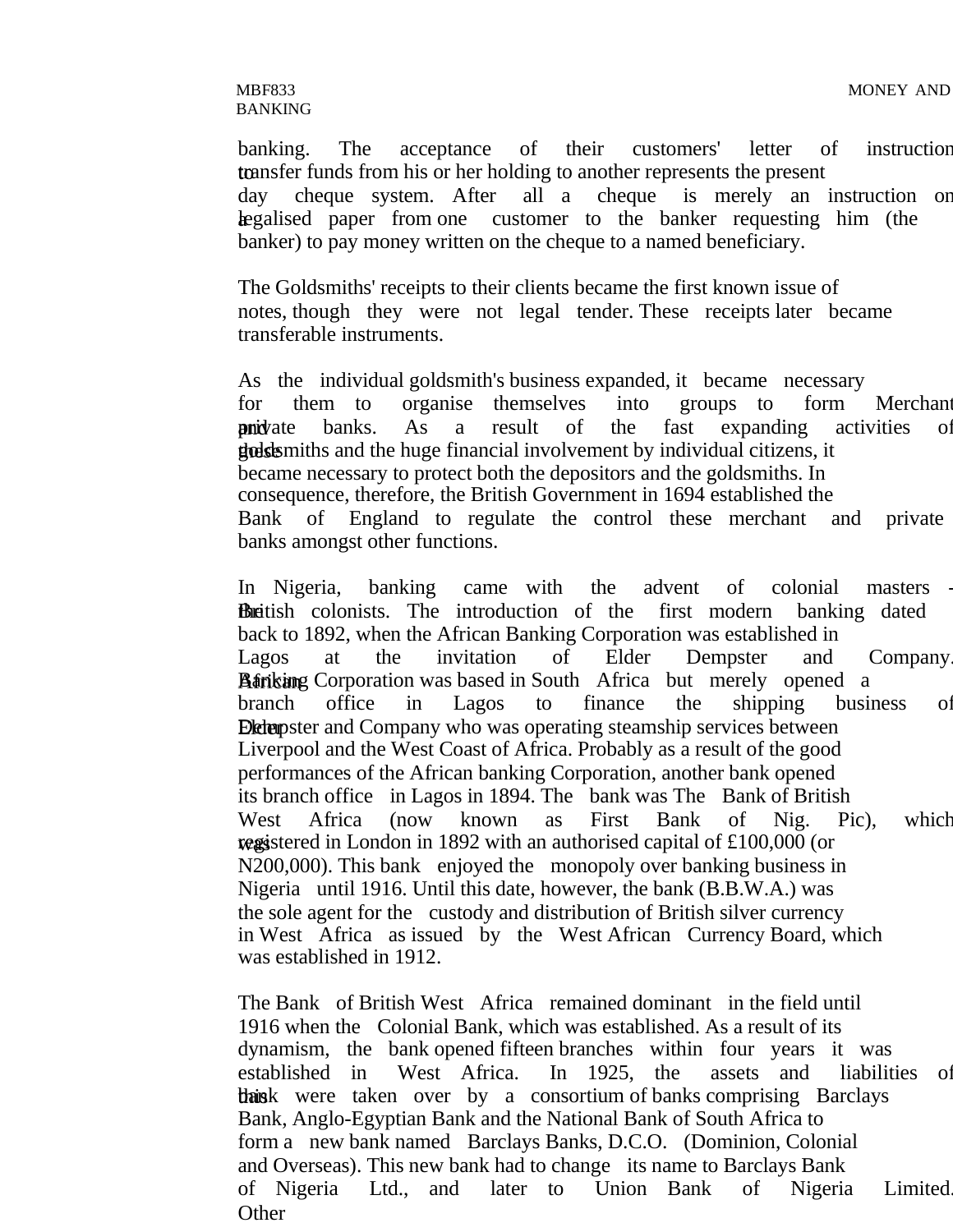expatriate banks such as United Bank for Africa, Arab Bank, International Bank for West Africa, Bank of India, Bank of America later Savannah Bank and Chase Manhattan Bank were later introduced into Nigeria.

These banks were established by the colonial government and businessmen and as such they were mainly catering for the interest of expatriates. The indigenous men and women and their enterprises were severally discriminated against. This discriminatory attitude of these foreign banks led to the first known protest by the Nigerian business community in 1892. This was followed by an appeal from the native traders of Lagos to the Financiers from Great Britain when they visited Lagos in 1912. The height of these protests was the establishment in Lagos of the first indigenous financial institution known as the Industrial and Commercial bank in 1929. This protest "motivated" bank which was established primarily to moderate the effects of the discriminatory credit and investment policies of the expatriate banks against the indigenous enterprises went into liquidation 1930.

In 1931 another indigenous banking institution; the Nigerian Mercantile Bank was formed with an initial paid-up capital of N3,400. Its total deposits did not exceed N5,000 before it voluntarily liquidated in 1936. This bank had the same Managing Director with first indigenous bank (the Industrial and Commercial bank) that liquidated in 1930. The failures of these banks were largely due to inadequate capital, inexperience management and inefficient and crude accounting method, as well as the prevailing depressed economic conditions at the time.

In spite of these woeful failures the determination of Nigerians to own, control and manage their own banks continued. However, successful indigenous banking efforts in Nigeria thus began with the establishment of the National Bank of Nigeria Ltd., in 1933. The bank started with a nominal capital of N20,000 and the paid-up capital grew from N2,046 in 1936 to N29,108 in 1946. The deposits liabilities grew from N7,830 in 1936 to N345,930 in 1946 and Loans/Advances grew from N9,486 to N220,000 during the same period.

The favourable outcome of the effort the then Western Region of Nigeria Government in establishing the National Bank of Nigeria; the continuing need to provide banking credits to the indigenous enterprises and the buoyancy of the economic conditions during the post-world war years encouraged others to establish indigenous banks. In any case, between 1945 and 1960 a total of twenty three indigenous banks were established and twenty of them had either failed or surrendered their licences and three survived. The historical development of commercial banking in Nigeria is well documented. Detailed analysis can be found in various books.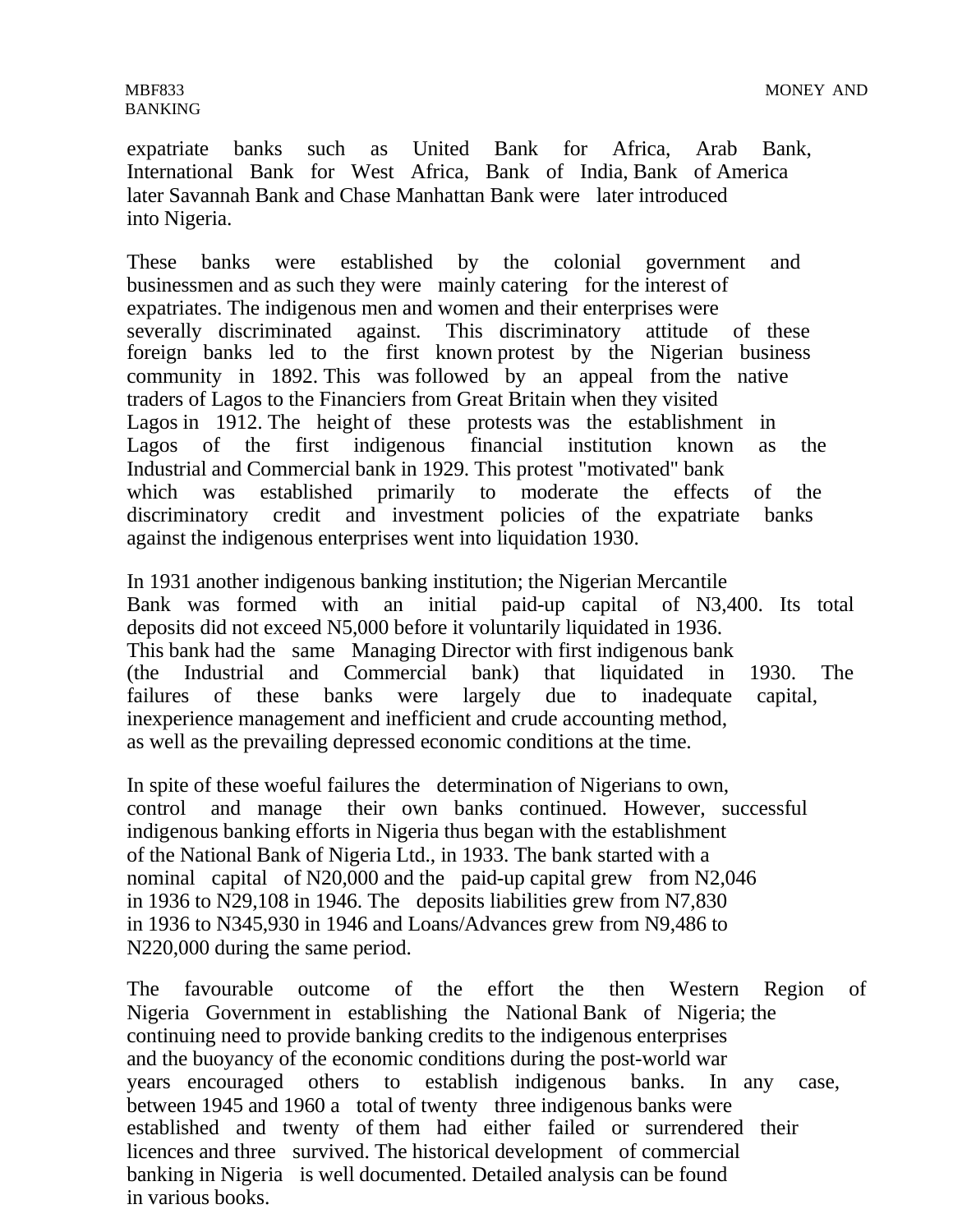# BANKING

Nigeria appears to be unique among the African Colonial territories in having an early experience of active indigenous commercial banking, although this sector had constantly been dwarfed by the **exctatriation** terms of percentage and absolute shares of assets and liabilities. Indeed, the development of the commercial banking system in Nigeria has been along oligopolistic lines in which a few expatriate banks control the market. This is to be expected, given the fact that banking services were established to serve the needs of the masdem sectors (that is, the government, foreign trade, commerce and industries), which were entirely dominated by the expatriates. For the experiences of other developing economies, see E. Nevin.

Between 1951 and 1954 many indigenous banks tottered, faltered, limped and died. In fact these failures were of great magnitude. Various governments in Nigeria have come up with different measures in order to tackle the problem of bank failure. Some of these measures have contributed to strengthening the banking sector of the economy. We shall discuss some of these measures in a latter unit under bankling regulation. Nigeria as at today (2007) has twenty-five commercial banks as a result of the recapitalization policy introduced by the Central Bank of Nigeria.

#### **SELF-ASSESSMENT EXERCISE**

Trace the evolution of banking in Nigeria.

## **4.0 CONCLUSION**

In conclusion, there are various definitions of banker or banking. You have seen that both banker and, bank means one and the same thing. We know that banking has undergone some evolution.

## **5.0 SUMMARY**

In this unit, we have discussed the meaning of a Bank or Banker where in we explained that they all mean one and the something. We have also traced the evolution of Banking in Nigeria where we mention that it started with the British colonialists before the indigenous banks were later established.

# **6.0 TUTOR-MARKED QUESTION**

Banking has been defined in various ways. Give some of these definitions.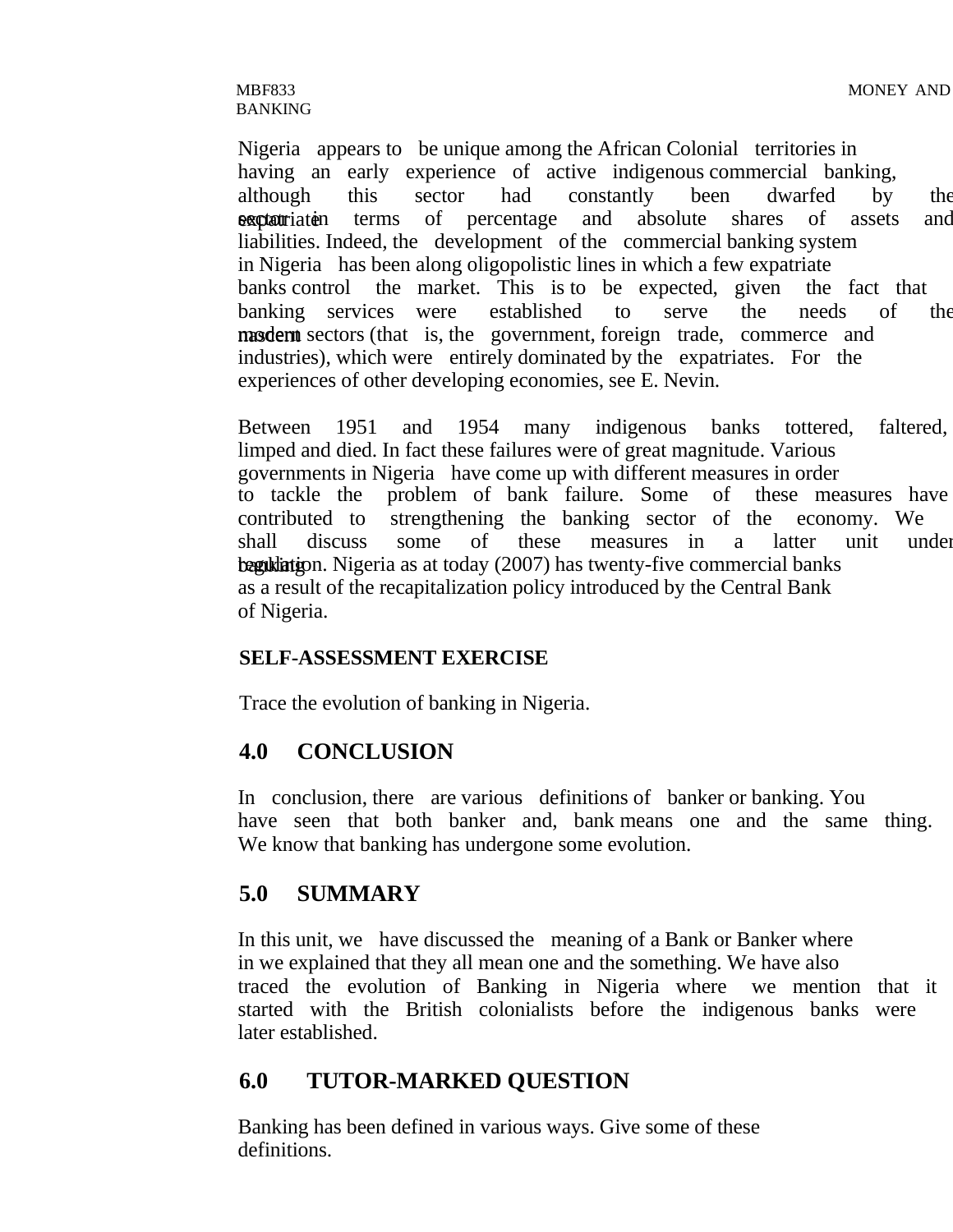## **7.0 REFERENCES/FURTHER READINGS**

- Jhingan, M.L. (2004): Money, Banking, Int. Trade and Public Finance. Vrinda Publications (P) Ltd., New Delhi India.
- Mohammed, U. D. (2002) Bus 323 Money and Banking Lecture Note. Department of Business Administration University of Abuja. Unpublished.
- Nevm, E. (1961) Capital Funds in Underdeveloped Countries The role of Financial Institutions (London Macmillan & Co. Ltd) Page 47.
- Umole, J. A. (1985) Monetary and Banking Systems in Nigeria. Adi publishers, Benin.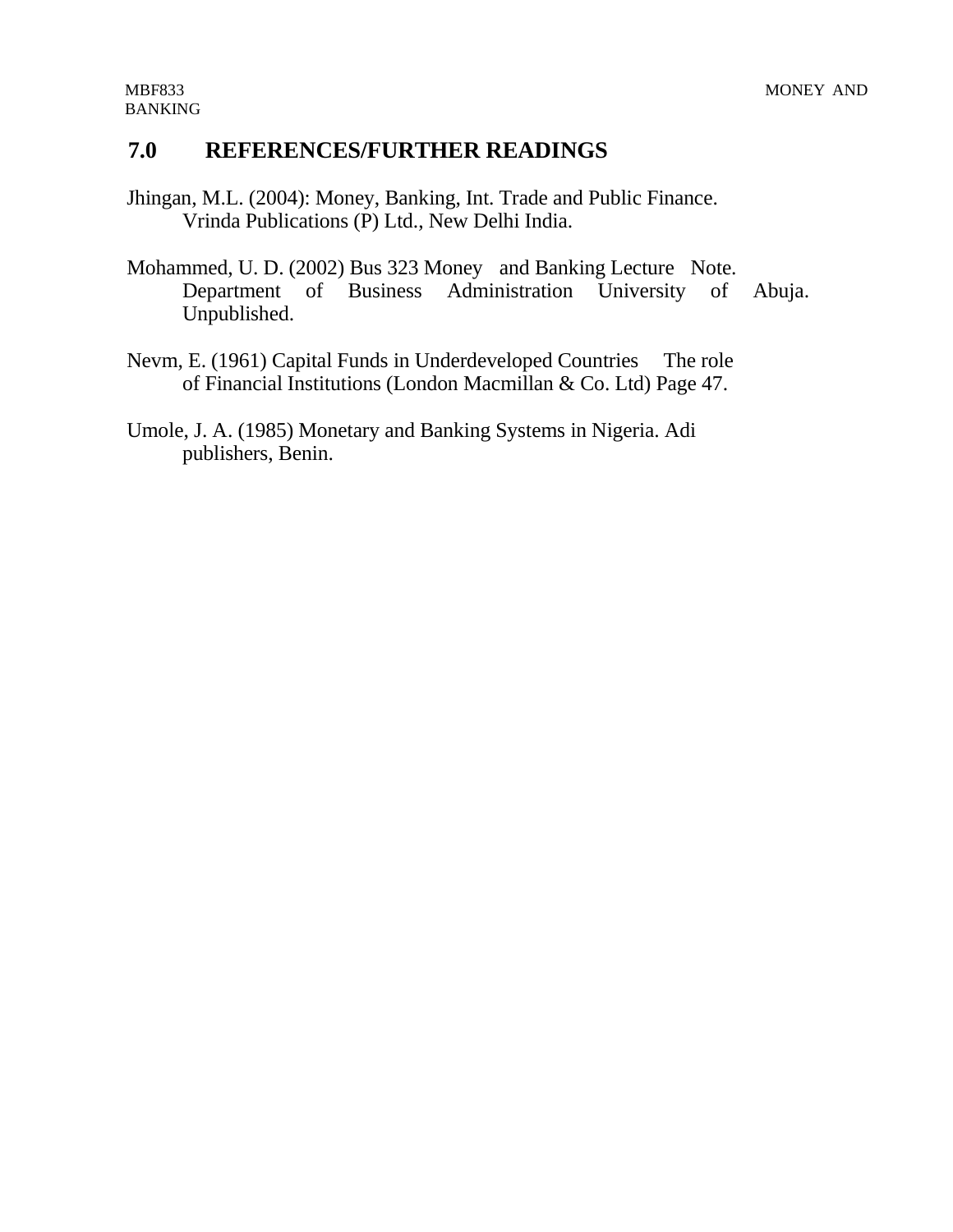# **UNIT 5 THE CENTRAL BANK**

## **CONTENTS**

- 1.0 Introduction
- 2.0 Objectives
- 3.0 Main Content
	- 3.1 The Central Bank
		- 3.2 The Functions of Central Bank
- 4.0 Conclusion
- 5.0 Summary
- 6.0 Tutor-Marked Assignment
- 7.0 References/Further Readings

# **1.0 INTRODUCTION**

In this unit, we shall explain the meaning of a central bank and trace its origin in Nigeria. We shall in addition discuss the functions of the theoretal bank.

## **2.0 OBJECTIVES**

At the end of the unit, you should be able to:

- Explain what is meant by the central bank,
- Trace its origin in Nigeria.
- Discuss the functions of the Central Bank.

# **3.0 MAIN CONTENT**

# **3.1 The Central Bank**

The central bank is the apex bank in a country. It is called by different names in different countries. It is the Reserve Bank of India in India, the Bank of England in England, the Federal Reserve System in USA, the Bank of France in France in Nigeria it is called the Central Bank Migeria.

## **DIFFERENCES BETWEEN CENTRAL BANK AND COMMERCIAL BANKS**

- 1. The central bank is the apex institution of the monetary and banking structure of the country. The commercial bank is one of the organs of the money market.
- 2. The central bank is a no-profit institution which implements the economic policies of the government. But the commercial bank is a profit-making institution.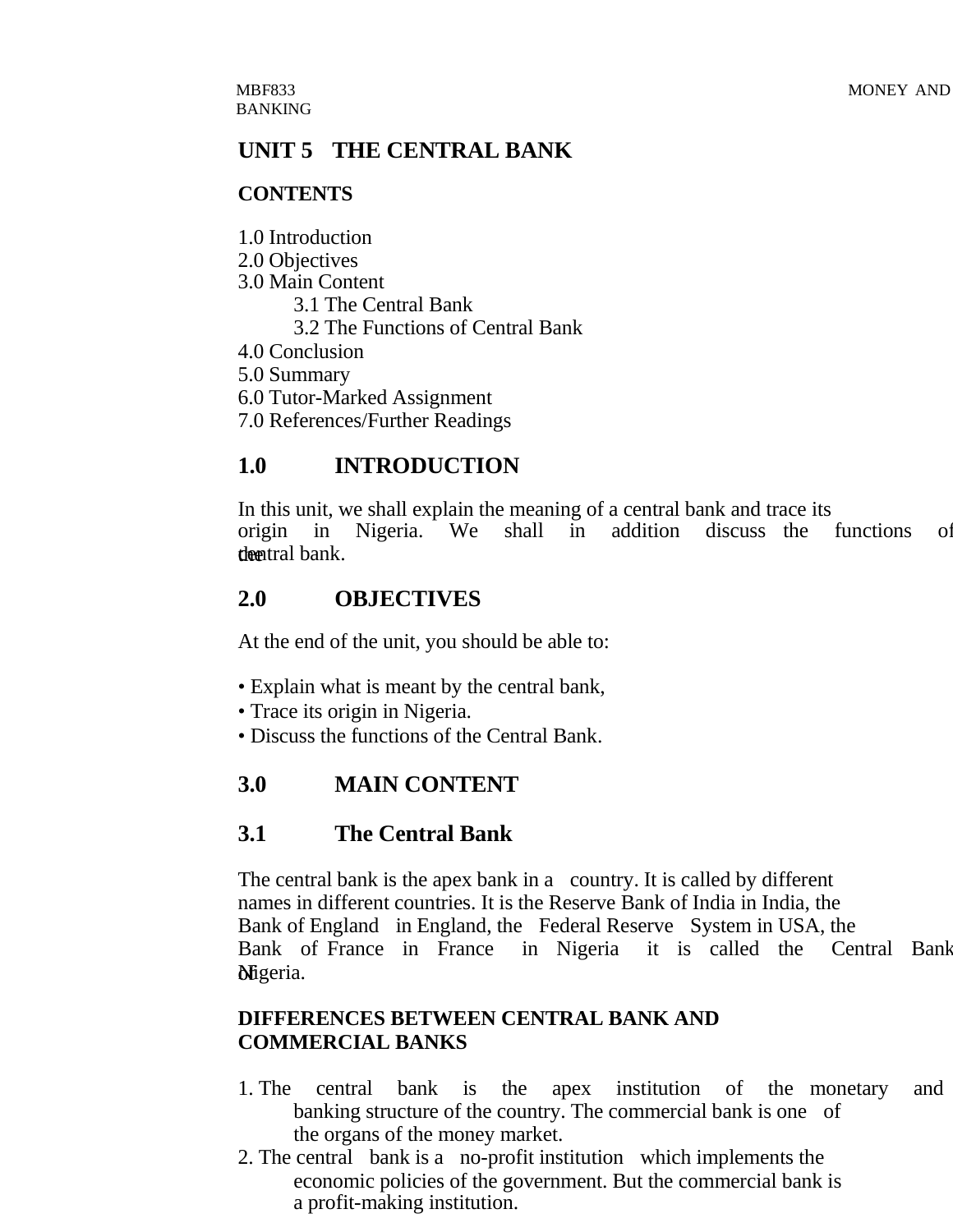- 3. The central bank is owned by the government, whereas the commercial bank is owned by shareholders.
- 4. The central bank is a banker to the government and does not engage itself in ordinary banking activities. The commercial is a banker to the general public.
- 5. The central bank has the monopoly of notes issue. They are legal tender while the commercial bank can issue only cheques. But the cheques are in the nature of near-money.
- 6. The central bank is the banker's bank. As such, it grants accommodations to other banks in the form of rediscount facilities, keeps their cash reserves, and clears their balances. On the other hand, the commercial bank advances loans to and accepts deposits from the public.
- 7. The central bank controls credit in accordance with the needs of business and economy. The commercial bank creates credit to meet the requirements of business.
- 8. The central bank helps in establishing financial institutions so as to strengthen money and capital markets in a country. On the other hand, the commercial bank helps industry by underwriting shares and debentures, and agriculture by meeting its financial requirements through cooperatives or individually.
- 9. Every country has only one central bank with its offices at important centres of the country. On the other hand, there are many commercial banks with hundreds of branches within and outside the country.
- 10. The central bank is the custodian of the foreign currency reserves of the country. While the commercial bank is the dealer of foreign currencies.
- 11. The chief executive of the central bank is designated as "Governor", whereas the chief executive of the commercial bank is called 'Chairman'.

A central bank has been defined in terms of its functions. According to Vera Smith, "The primary definition of central bank is a banking system in which a single bank has either complete control or a residuary monopoly of note issue." W. A. Shaw defines a central bank as a bank which controls credit. To Hawtrey, a central bank is the lender of the last resort. According to A. C. L. Day, a central bank is "to help control and stabilise the monetary and banking system"-according to Sayers. The central bank "is the organ of government that undertakes the major financial operations of the government and by its conduct of these operations and by other means, influences the behaviour of financial institutions so as to support the economic policy of the Government." Sayers refers only to the nature of the central bank as the government's bank. All these definitions are narrow because they refer only to one particular function of a central bank.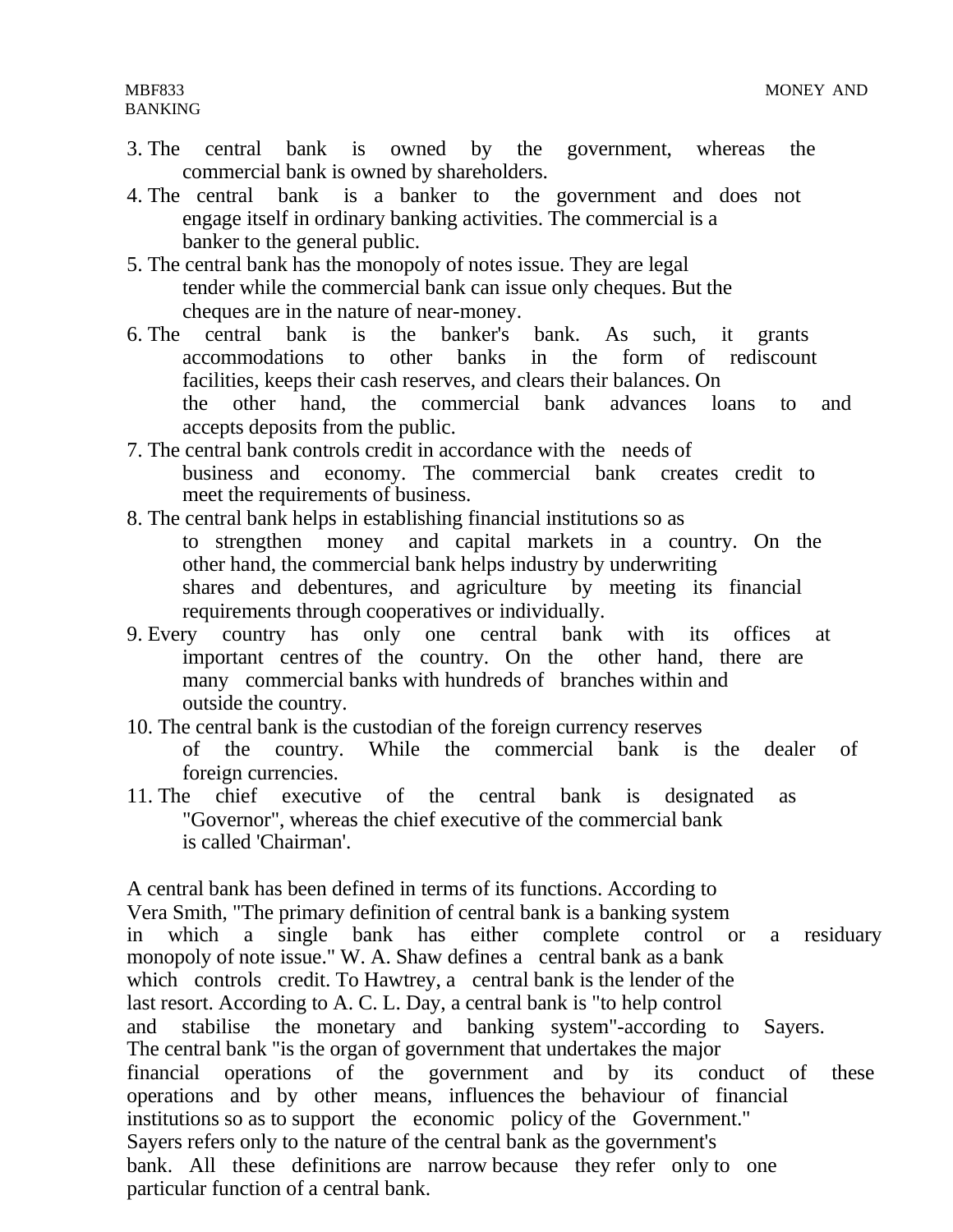# BANKING

On the other hand, Samuelson's definition is wide. According to him, a central bank "is a bank of bankers. Its duty is to control the monetary base and through control of this 'high-powered money' to control the community's supply of money". But the broadest definition has been given by De Kock. In his word, a central bank is "a bank whistitutes the apex of the monetary and banking structure of its country and which performs as best as it can in the national economic interest, the following functions: (i) The regulation of currency in accordance with the requirements of business and the general public for puripolise it is granted either the sole right of note issue or at **heastalle** monopoly thereof, (ii) The performance of general banking agency for the state. (Hi) The custody of the cash reserves of **the** enterprised banks, (iv) The custody and management of the nation's reserves of the international currency, (v) The granting of accommodation in the form of re-discounts and collateral advances to commercial banks, bill brokers and dealers, or other financial institutions and the general acceptance of the responsibility of lender  $\geq f$ the last resort.(vi) The settlement of clearance balances between the banks. (vii) The control of credit is in accordance with the needs of business and with a view to carrying out the broad monetary **poliphed** by the state."

## **3.2 Functions of the Central Bank**

A central bank performs the following functions, as given by De Kock and accepted by the majority of economists.

## **1. Regulator of Currency**

The central bank is the bank of issue. It has the monopoly of note issue. Notes issued by it circulate as legal tender money. It has its issue department which issues notes and coins to commercial banks. Coins are manufactured in the government mint but they are put into circulation through the central bank.

Central banks have been following different methods of note issue in different countries. The central bank is required by law to keep a certain amount of gold and foreign securities against the issue of notes. In some countries, the amount of gold and foreign securities bears a fixed proportion, between 25 to 40 percent of the total notes issued. In other countries, a minimum fixed amount of gold and foreign currencies is required to be kept against note issue by the central bank. This system is operative in India whereby the Reserves Bank of India is required to keep Rs 115 crores in gold and Rs 85 crores in foreign securities. There is no limit to the issue of notes after keeping this minimum amount of Rs 200 crores in gold and foreign securities.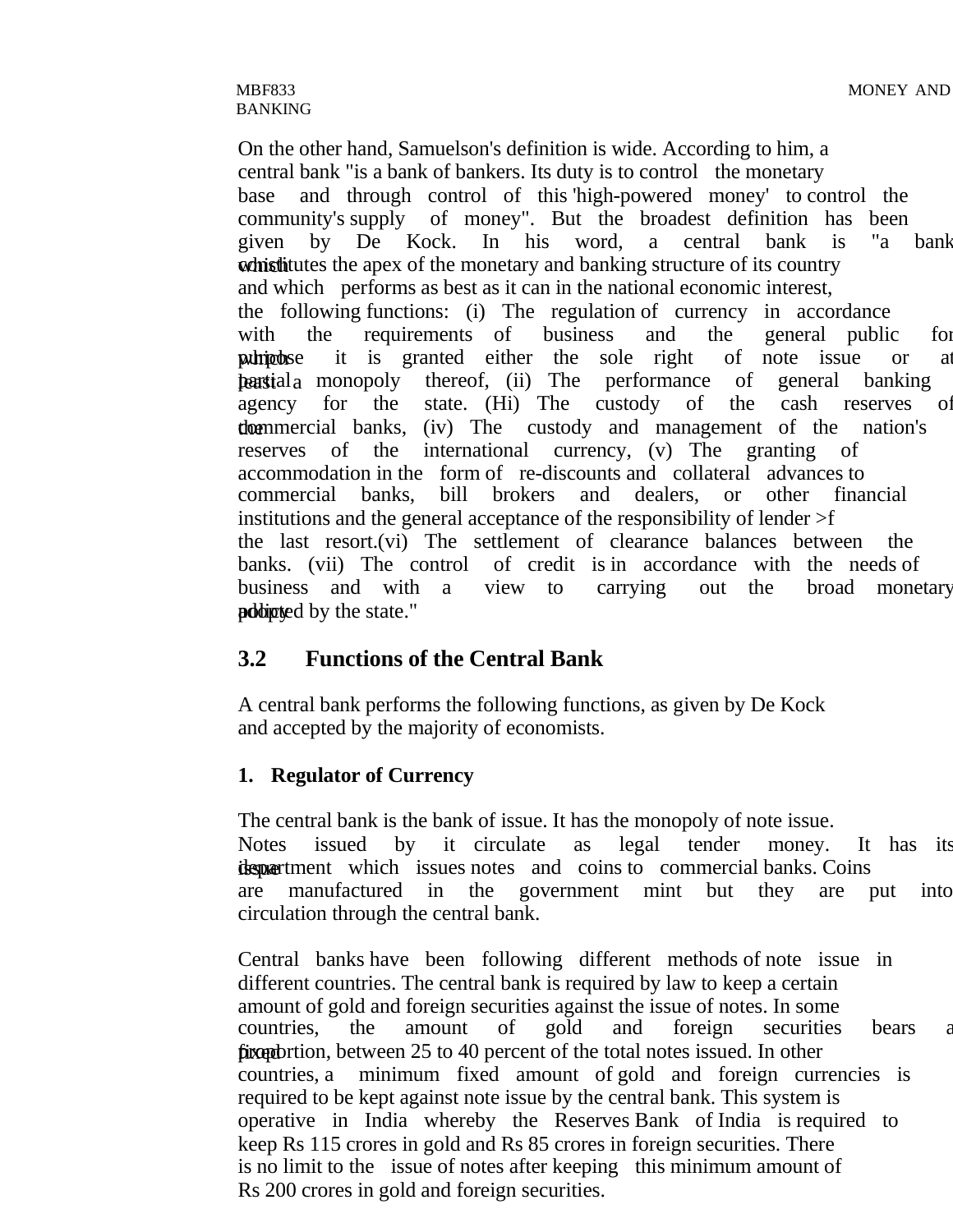The monopoly of issuing notes vested in the central bank ensure uniformity in the notes issued which helps in facilitating exchange and trade within the country. It brings stability in the monetary system and creates confidence among the public. The central bank can resist or expand the supply of cash according to the requirements of the economy. Thus it provides elasticity to the monetary system. By having a monopoly of note issue, the central bank also controls the banking system by being the ultimate source of cash. Last but not the least, by entrusting the monopoly of note issue to the central bank, the government is able to earn profits from printing notes whose cost is very low as compared with their face value.

#### **2. Banker, Fiscal Agent and Adviser to the Government**

Central banks everywhere act as bankers, fiscal agents and advisers to their respective governments. As banker to the government, the central bank keeps the deposits of the central and state governments and makes payments on behalf of governments. But it does not pay interest on government deposits. It buys and sells foreign currencies on behalf of the government. It keeps the stock of gold of the government. Thus it is the custodian of government money and wealth. As a fiscal agent, the central bank makes short-term loans to the government for a period not exceeding 90 days. It floats loans, pays interest on them, and finally repays them on behalf of the government. Thus it manages the entire public debt. The central bank also advises the government on such economic and money matters as controlling inflation or deflation, devaluation or revaluation of the currency, deficit financing, balance of payments, etc. As pointed out by De Kock, "Central banks everywhere operates as bankers to the state not only because it may by **convenient** and economical to the state, but also because of the intimate connection between public finance an monetary affairs."

#### **3. Custodian of Cash Reserves of Commercial Banks**

Commercial banks are required by law to keep reserves equal to a certain percentage of both time and demand deposits liabilities with the central banks It is on the basis of these reserves that the central bank transfers funds from one bank to another to facilitate the clearing of cheques. Thus the central bank acts as the custodian of the cash reserves of commercial banks and helps in facilitating their transactions. There are many advantages of keeping the cash reserves of the commercial banks with the central bank, according to De Kock. In the first place the centralization of cash reserves in the central bank is a source of great strength to the banking system of a country. Secondly, centralised cash reserves can serve as the basis of a large and more elastic structure than if the same amount were scattered among the individual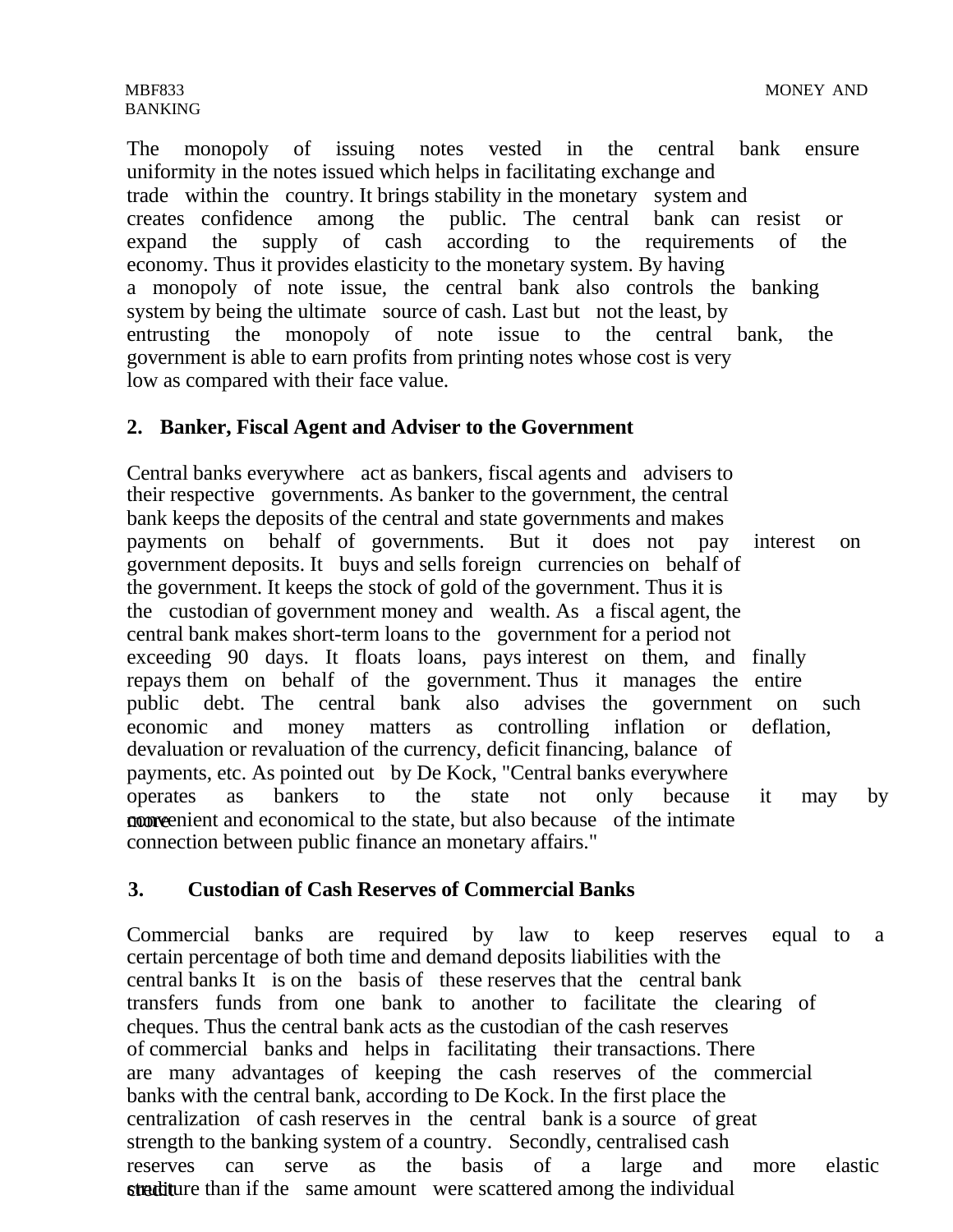banks. Thirdly, centralised cash reserves can be utilised fully and most effectively during periods of seasonal strains and in financial crises or emergencies. Fourthly, by varying these cash reserves the central bank can provide additional funds on a temporary and short term basis to commercial banks to overcome their financial difficulties.

#### **4. Custodian and Management of Foreign Exchange Reserves**

The central bank keeps and manages the foreign exchange reserves of the country. It is an official reservoir of gold and foreign currencies It sells gold at fixed prices to the monetary authorities of other countries. It also buys and sells foreign currencies at international prices. Further, it fixes the exchange rates of the domestic currency in terms of foreign currencies. It holds these rates within narrow limits in keeping with its obligations as a member of the International Monetary Fund and tries to bring stability in foreign exchange rates. Further, it manages exchange control operations by supplying foreign currencies to importers and persons visiting foreign countries on business, studies, etc. in keeping with the rules laid down by the government.

#### **5. Lender of the Last Resort**

De Kock regards this function as a sine qua non of central banking. By granting accommodation in the form of re-discounts and collateral advances to commercial banks, bill brokers and dealers, or other financial institutions, the commercial bank acts as the lender of the last resort. The central bank lends to such institutions in order to help them in times of stress so as to save the financial structure of the country from collapse. It acts as lender of the last resort through discount house on the basis of treasury bills, government securities and bonds at "the front door" The other method is to give temporary accommodation to the the commercial banks or discount houses directly through the "back door". The difference between the two methods is that lending at the front door is at the bank rate and in the second case at the market rate. Thus the central bank as lender of the last resort is a big source of cash and also influences prices and market rates.

#### **6. Clearing House for Transfer and Settlement**

As banker's bank, the central bank acts as a clearing house for transfer and settlement of mutual claims of commercial banks. Since the central bank holds reserves of commercial banks, it transfers funds from one bank to other banks to facilitate clearing of cheques. This is done by making transfer entries in their accounts on the principle of booking. To transfer and settle claims of one bank upon others the transferral bank operates a separate department in big cities and trade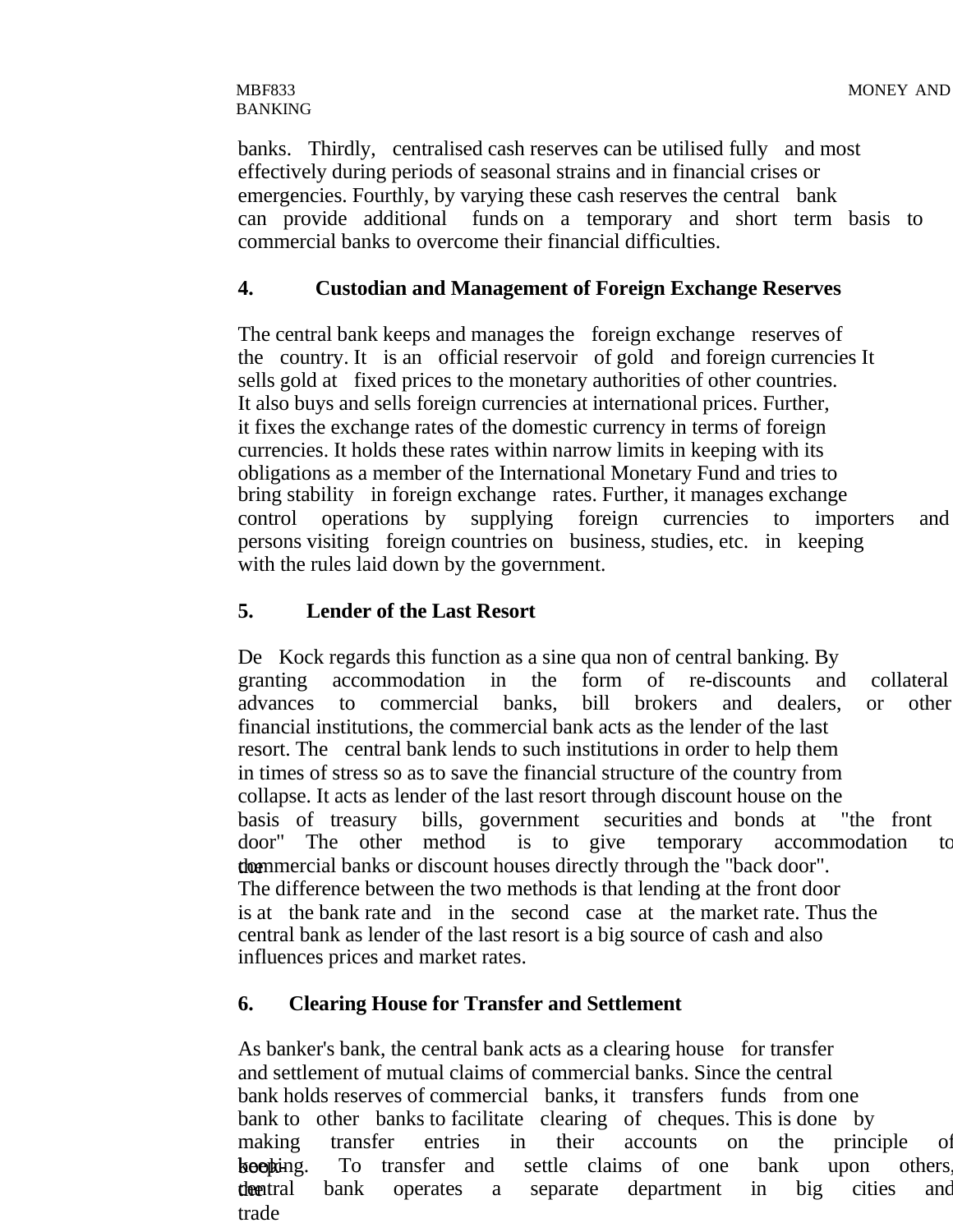centres. This department is known as the "clearing house" and it renders the service free to commercial banks.

When the central bank acts as a clearing agency, it is time-saving and convenient for the commercial banks to settle their claims at one place. It also economizes the use of money. "It is not only a means of economizing cash and capital but is also a means of testing at any time the degree of liquidity which the community is maintaining."

#### **7. Controller of Credit**

The most important function of the central bank is to control the credit creation power of commercial bank in order to control inflationary and deflationary pressures within this economy. For this purpose, it adopts quantitative methods and qualitative methods. Quantitative methods aim at controlling the cost and quantity of credit by adopting bank rate policy, open market operations, and by variations in reserve ratios of commercial banks. Qualitative methods control the use and direction of credit. These involve selective credit controls and direct action. By adopting such methods the central bank tries to influence and control credit creation by commercial banks in order to stabilize economic activity in the country.

Besides the above noted functions, the central banks in a number of developing countries have been entrusted with the responsibility of developing a strong banking system to meet the expanding requirements of agriculture, industry, trade and commerce. Accordingly, the central banks possess some additional powers of supervision and control over the commercial banks. They are the issuing of licences, the regulation of branch expansion; to see that every bank maintains the minimum paid up capital and reserves as provided by law; inspecting or auditing the accounts of banks; to approve the appointment of chairmen and directors of such banks in accordance with the rules and qualifications; to control and recommend merger of weak banks in order to avoid their failures and to protect the interest of depositors; to recommend nationalisation of certain banks to the government in public interest; to publish periodical reports relating to different aspects of monetary and economic policies for the benefit of banks and the public; and to engage in research and train banking personnel etc.

#### **SELF-ASSESSMENT EXERCISE**

Discuss the functions of a central bank.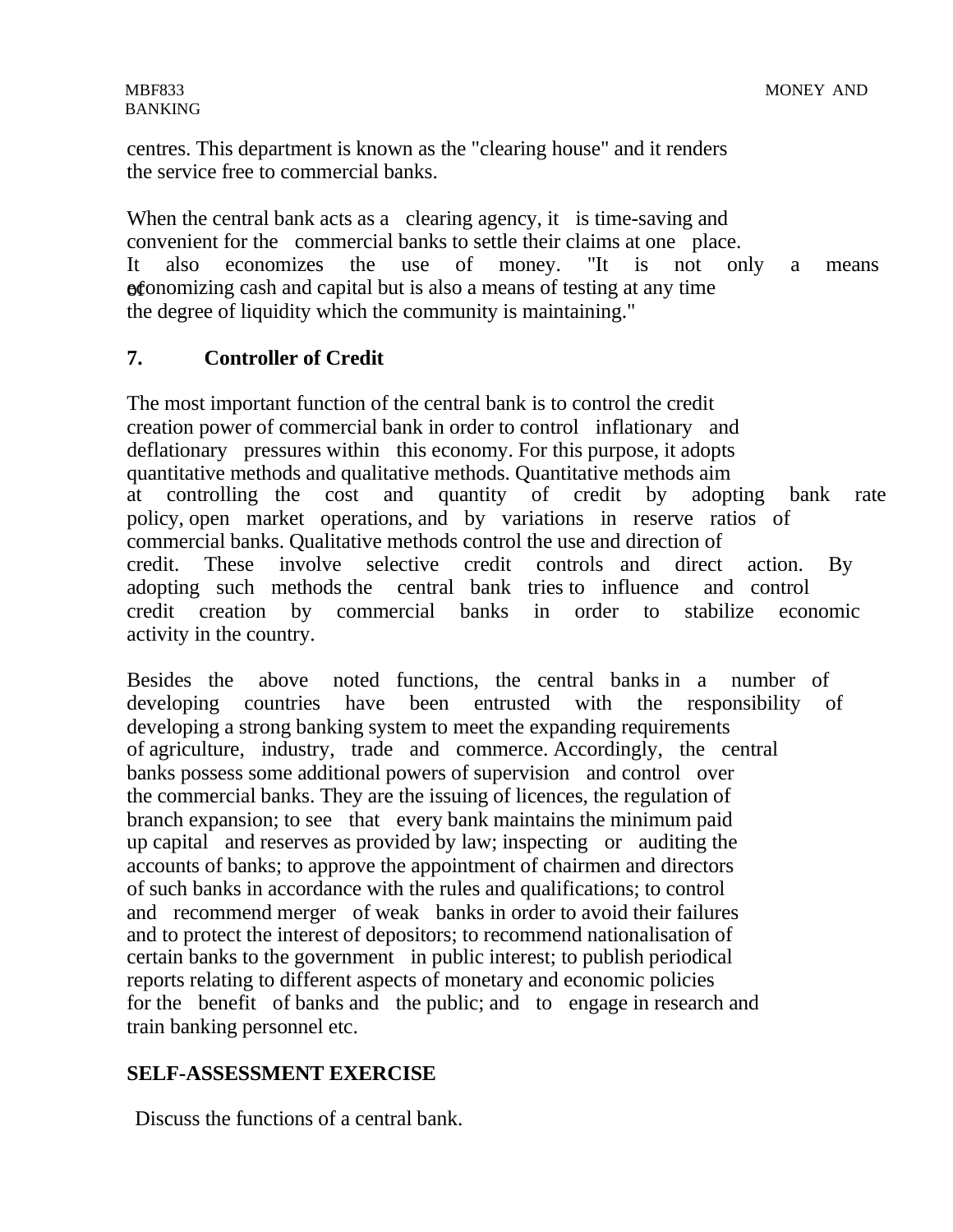## **4.0 CONCLUSION**

We can conclude that the Central Bank performs a lot of functions which helps in the monetary system of the economy.

## **5.0 SUMMARY**

We have explained the meaning of the central bank and that there inly one Central, bank with different names in different countries forexample In Nigeria it is called the Central Bank of Nigeria and in England it is the Bank of England. The various functions of the central bank have also been discussed.

## **6.0 TUTOR-MARKED ASSIGNMENT**

Explain what you understand by the term central bank.

## **7.0 REFERENCES/FURTHER READINGS**

- Jhingan, M. L. (2004): Money, Banking, International Trade and Public Finar-e. Vrinda publication (p) Ltd New Delhi India.
- Paul, R.R. (2004) Money, Banking and International Trade. Kalyani Publishers New Delhi India.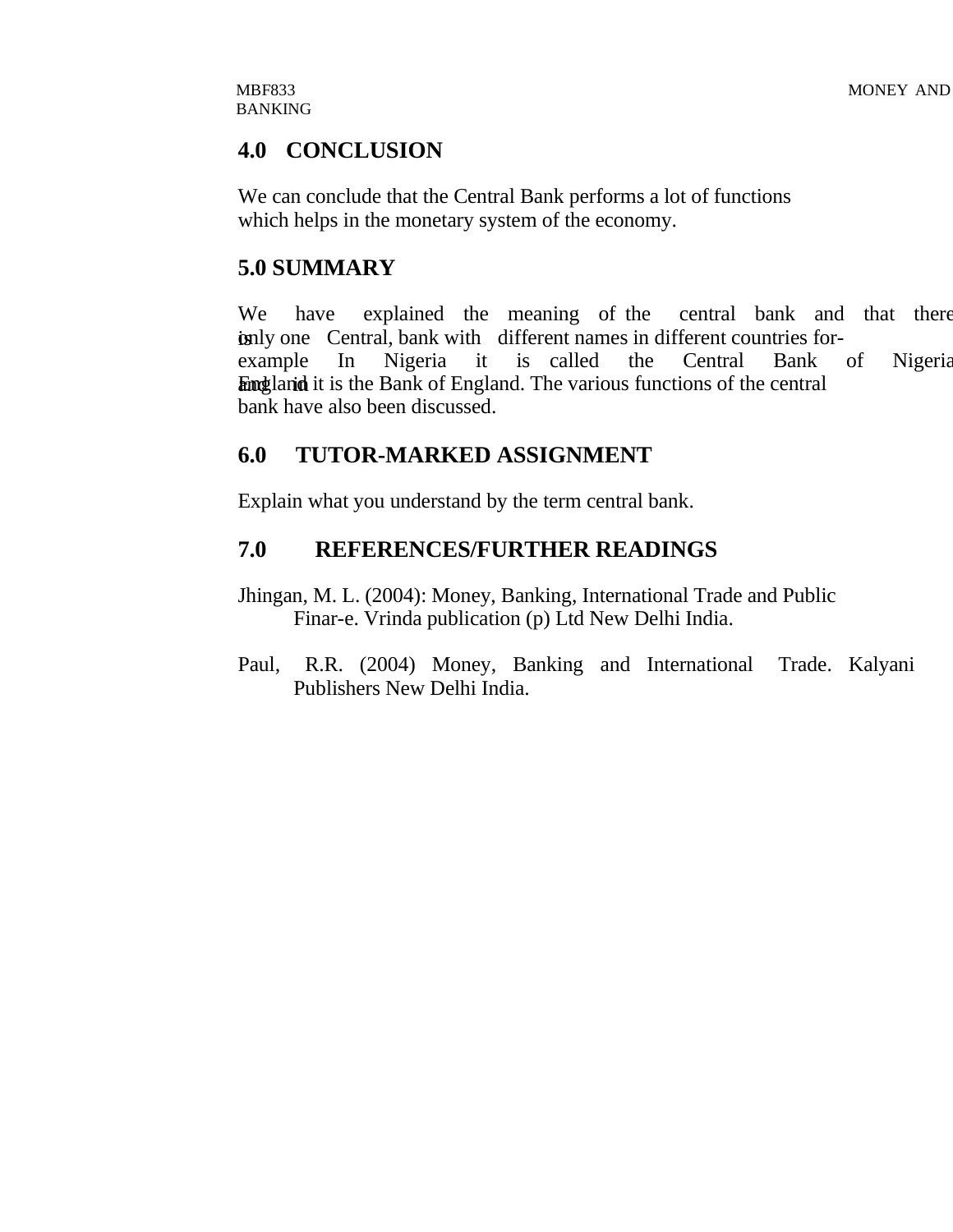BANKING

# **MODULE 3**

Unit 1 The Role of Central Bank Unit 2 The Commercial Bank Unit 3 Credit Creation by Commercial Bank Unit 4 Merchant and Development Banks Unit 5 The Nigerian Deposit Insurance Corporation

# **UNIT 1 THE ROLE OF CENTRAL BANK**

## **CONTENTS**

- 1.0 Introduction
- 2.0 Objectives
- 3.0 Main Content
	- 3.1 Role of Central Bank
	- 3.2 Credit Control Measure of Central Bank
- 4.0 Conclusion
- 5.0 Summary
- 6.0 Tutor-Marked Assignment
- 7.0 References/Further Readings

# **1.0 INTRODUCTION**

In this unit we shall discuss the role of the Central Bank towards the development of an economy. The central bank in a developing economy performs both traditional and non-traditional functions. The principal traditional function performed by it are the monopoly of note issue, banker to the government, bankers' bank, lender of the last resort controller of credit and maintaining stable exchange rate. But all these functions are related to the foremost function of helping in the economic development of the country. The credit control measure of the central bank is also vital towards the development of an economy.

# **2.0 OBJECTIVES**

At the end of the Unit, you should be able to:

- Discuss the role which a central bank can play towards the development of an economy.
- Discuss the credit control measure of the central bank.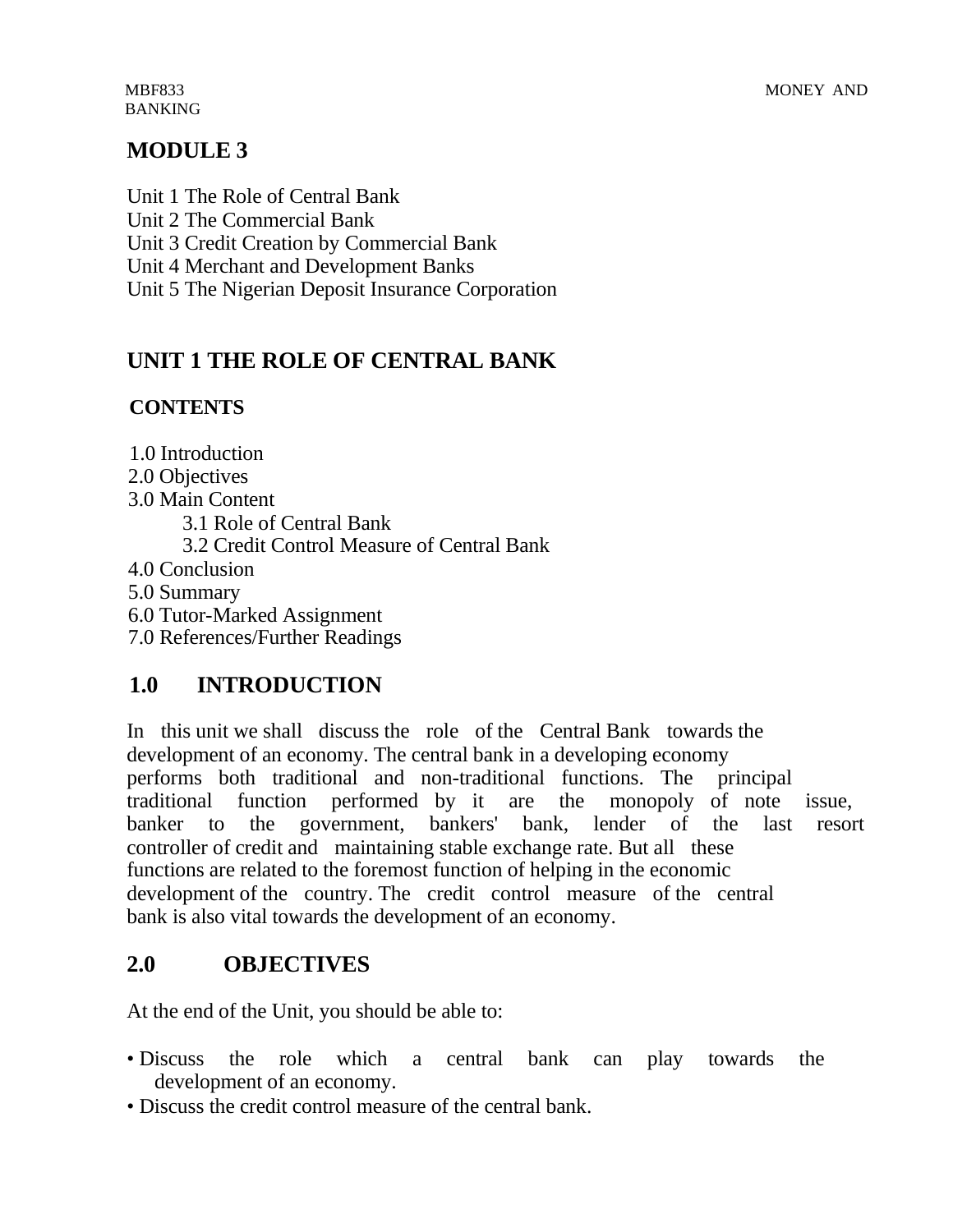## **3.0 MAIN CONTENT**

## **3.1 Role of Central Bank (In a Developing Economy)**

The central bank in a developing" country aims at the promotion and maintenance of a rising level of production, employment and readme in the country. The central banks in the majority of underdeveloped countries have bee given wide powers to promote the growth of such economies. They, therefore, perform the following functions towards this end.

#### **Creation and Expansion of Financial Institutions: One of the aims of**

a central bank in an underdeveloped country is to improve its currency and credit system. More banks and financial institutions are required to be set up to provide larger credit facilities and to divert solumearinto productive channels. Financial institutions are localized in big cities in underdeveloped countries and provide credit facilities to estates, plantations, big industrial and commercial houses. In order to remedy this, the central bank should extend branch banking to rural areas to make credit available to peasants, small businessmen and traders. In underdeveloped countries, the commercial banks provide only short-term loans. Credit facilities in rural areas are mostly nonexistent. The only source is the village moneylender who **exarbitant** interest rates. The hold of the village moneylender in rural areas can be slackened if new institutional arrangements are made by the central bank in providing short-term, medium term and long-term credit at lower interest rates to the cultivators. A network of **operative credit** societies with apex banks financed b the central bank can help solve the problem. Similarly, it can help the establishment of lead banks and through them regional rural banks for providing credit facilities to marginal farmers, landless agricultural workers and other weaker sections. With the vast resources at its command, the central bank can also help in establishing industrial banks and financial corporations in order to finance large and small industries.

**Proper Adjustment between Demands for and Supply of Money:**  The central bank plays an important role in bringing about a proposiument between demand for and supply of money. An imbalance between the two is reflected in the price level. A shortage of money supply will inhibit growth while an excess of it will lead to inflation. As the economy develops, the demand for money is likely to go up due to gradual monetization of the non-monetized sector and the increase in agricultural and industrial production and prices. The demand for money for transactions and speculative motives will also rise. So the increase in money supply will have to be more than proportionate to the increase in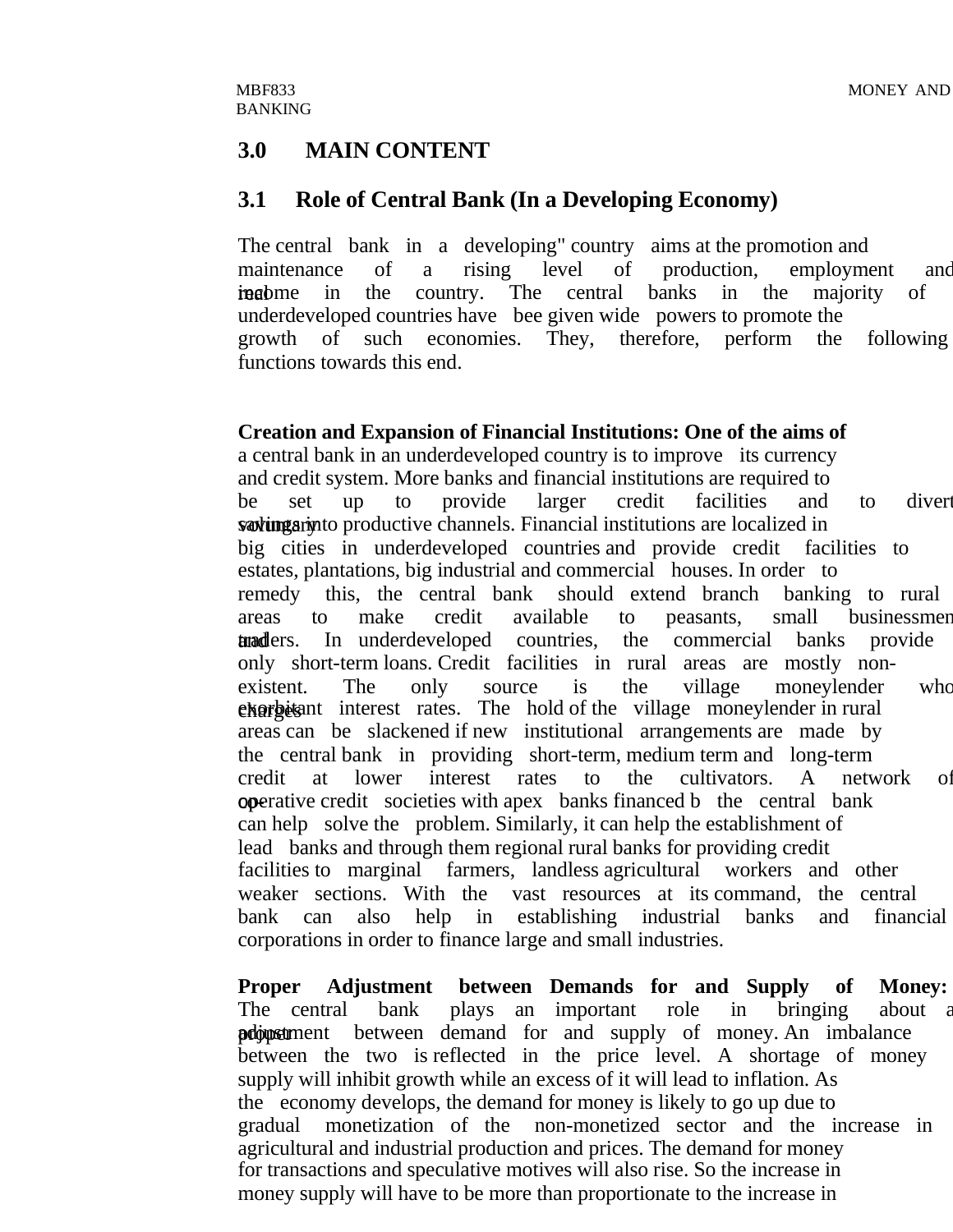the demand for money in order to avoid inflation. There is, however, the likelihood of increased money supply being used for speculative purpose, thereby inhibiting growth and causing inflation. The central bank controls the uses of money and credit by an appropriate monetary policy. Thus in an underdeveloped economy, the central bank should control the supply of money in such a way that the price level is prevented from rising without affecting investment and production adversely.

**A Suitable Interest Rate Policy: In an underdeveloped country the**  interest rate structure stands at a very high level. There are also vast disparities between long-term and short-term interest rates and between interest rates in different sectors of the economy. The existence of high interest rates acts as an obstacle to the growth of both private and public investment, in an underdeveloped economy. A low interest rate is, therefore, essential for encouraging private investment in agriculture and industry. Since in an underdeveloped country businessmen have little savings cut of undistributed profiles, they have to borrow from the banks or from the capital market for purposes of investment and they would borrow only if the interest rate is low A low interest rate policy is also essential for encouraging public investment. A low interest rate policy a cheap money policy. It make public borrowing cheap, keeps the cost of serving public debt low, and thus helps in financing economic development.

In order to discourage the flow of resources into speculative borrowing and investment, the central bank should follow a policy of discriminatory interest rates, charging high rates for non-essential and unproductive loans and low rates for productive loans. But this does not imply that savings are interest-elastic in an underdeveloped economy. Since the level of income is low in such economies, a high rate of interest is not likely to raise the propensity to save. In the context of economic growth, as the economy develops, a progressive rise in the price level is inevitable. The value of money falls and the propensity to save declines further. Money conditions become tight and there is a tendency for the rate of interest to rise automatically. This would result in inflation. In such a situation any effort to control inflation by raising the rate of interest would be disastrous. A stable price level is, therefore, essential for the success of a low interest rate policy which can be maintained by following a judicious monetary policy by the central bank.

#### **Debt Management: Debt management is on of the important functions**

of the central bank in an underdeveloped country. It should aim at proper timing and issuing of government bonds, stabilizing their prices and minimizing the cost of servicing public debt. It is the central bank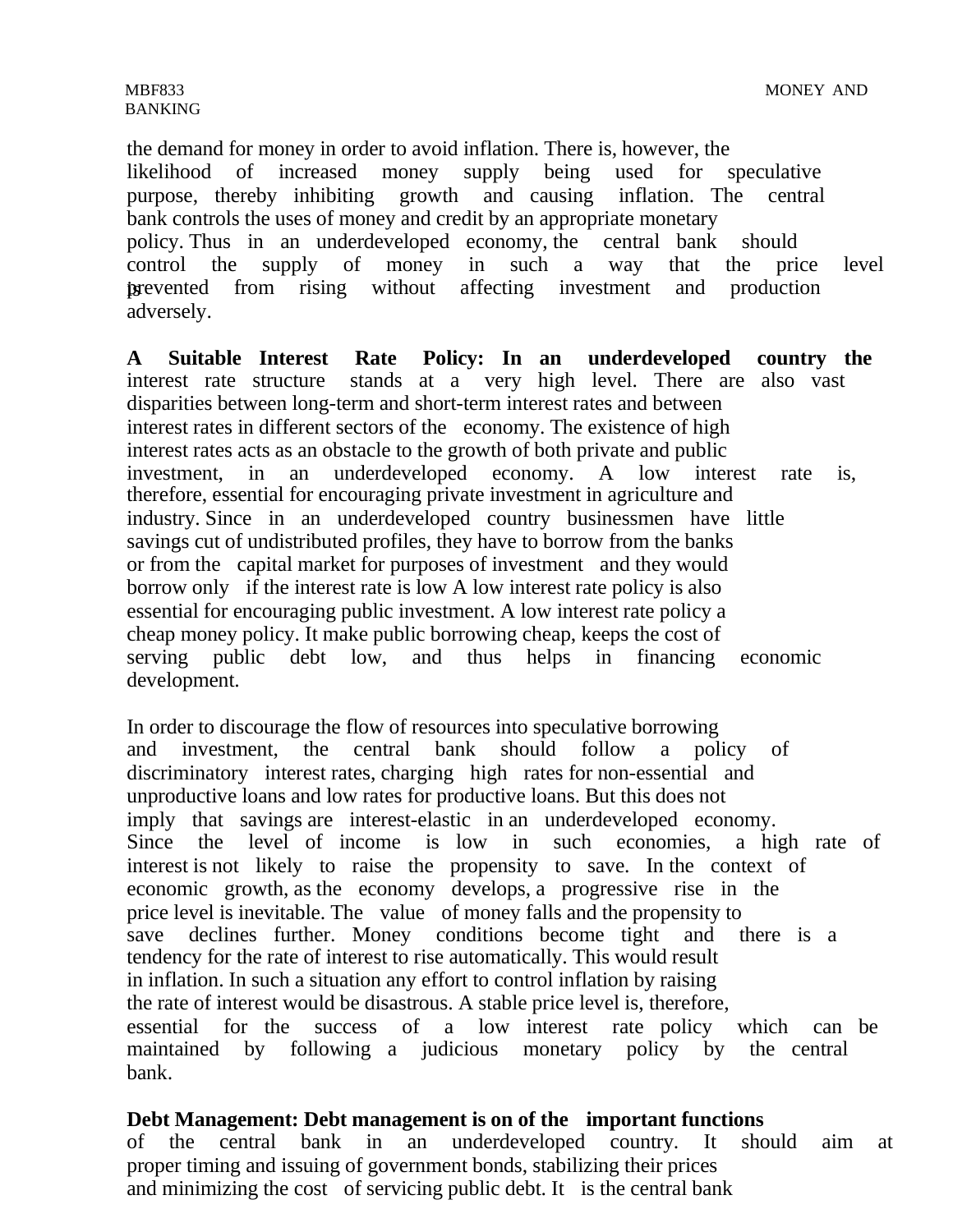# BANKING

which undertakes the selling and buying of government bonds **ana** king timely changes in the structure and composition of public debt In order to strengthen and stabilize the market for government bonds, the policy of low interest rates is essential. For, a low rate of interest raises the price of government bonds, thereby making them **attractive to the public and giving an impetus to the public borrowing** programmes of the government. The maintenance of structure of low interest rates is" also called for minimizing the cost of servicing the national debt. Further, it encourages funding of debt by private firms. However, the success of debt management would depend upon the existence of well-developed money and capital markets in which wide range of securities exist both for short and long periods. It is the central bank which can help in the development of these markets.

**Credit Control: Central Bank should also aim at controlling credit in**  order to influence the patterns of investment and production in developing economy. Its main objective is to control inflationary pressures arising in the process of development. This requires the use of both quantitative and qualitative methods of credit control

Open market operations are not successful in controlling inflation in underdeveloped countries because the bill market is small and undeveloped. Commercial banks keep an elastic cash-deposit ratio because the central bank's control over them is not complete. They are also reluctant to invest in government securities due to their relatively low interest rates. Moreover, instead of investing in government securities, they prefer to keep their reserves in liquid form such as gold, foreign exchange and cash. Commercial banks are also not in the habit of rediscounting or borrowing form the central bank.

The bank rate policy is also not so effective in controlling credit in Less Developed Countries due to:

- a) The lack of bills of discount;
- b) The narrow size of the bill market;
- c) A large non-monetised sector where barter transactions take place.
- d) The existence of a large unorganized money market;
- e) The existence of indigenous banks which do not discount bills with the central bank; and
- f) The habit of commercial banks to keep large cash reserves.

The use of variable reserve ratio as method of credit control is more effective than open market operations and bank rate policy in LDCs. Since the market for securities is very small, open market operations are not successful. But a rise or fall in the reserve ratio by the central bank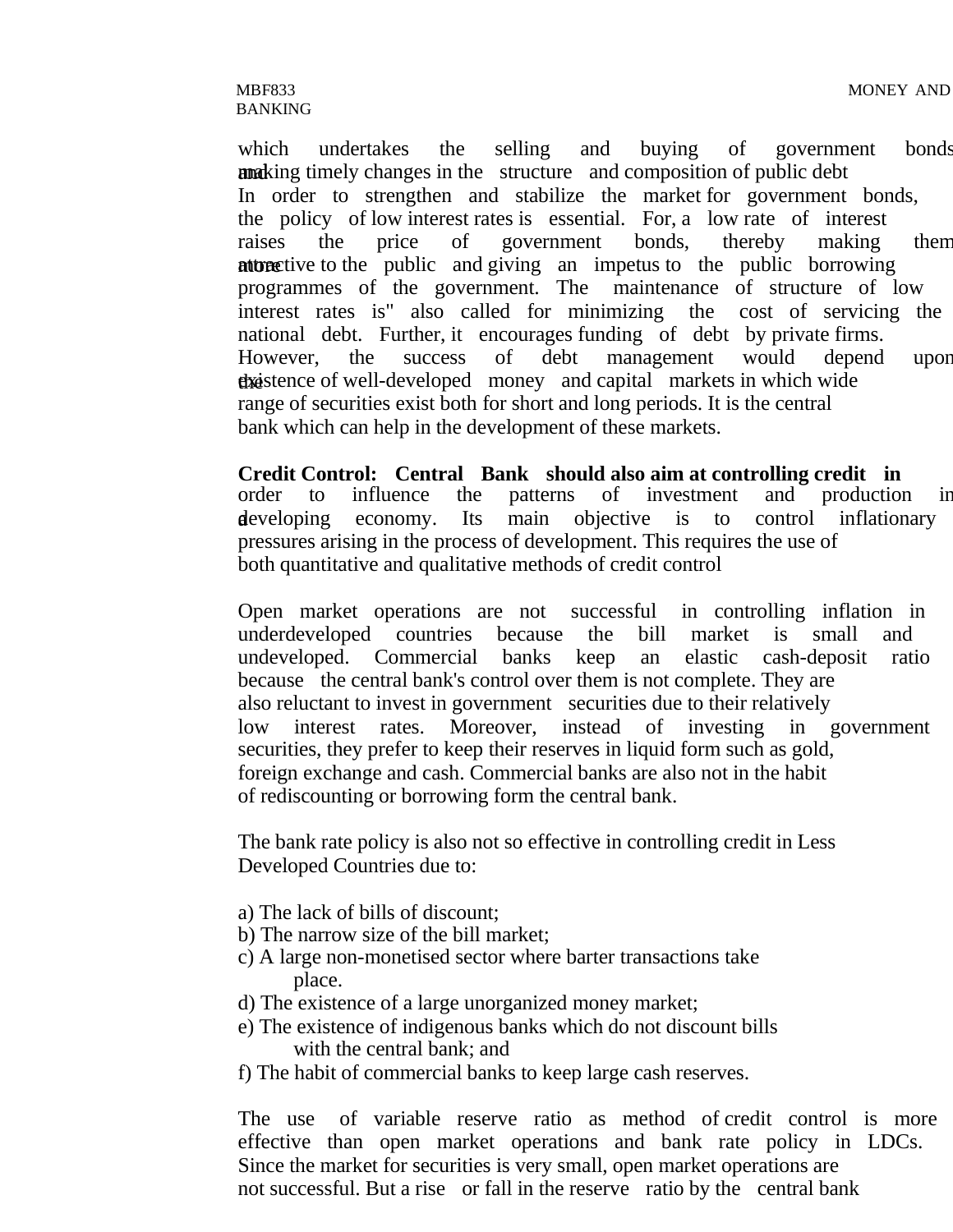reduces or increases the cash available with the commercial banks without affecting adversely the prices of securities. Again, the commercial banks keep large cash reserves which cannot be reduced by a raise in the bank rate or sale of securities by the central bank. But raising then cash-reserve ratio reduces liquidity with the banks. However, the use of variable reserve ratio has certain limitations in LDCs. First, the non-banking financial intermediaries do not keep deposits with the central bank so they are not affected by it. Second, banks which do not maintain excess liquidity are not affected than those who maintain it.

The qualitative credit control measures are, however, more effective than the quantitative measurers in influencing the allocation of credit, and thereby the pattern of investment. In underdeveloped countries, there is a strong tendency to invest in gold, inventories, real estate, etc., instead of in alternative productive channels available in agriculture, mining, plantations and industry. The selective credit controls are more appropriate for controlling and limiting credit facilitates for such unproductive purposes. They are beneficial in controlling speculative activities in food grains and raw materials. They prove more useful in controlling 'sectional inflations' in the economy. They curtail the demand for imports by making it obligatory on importers to deposit in advance an amount equal to the value of foreign currency. This has also the affect of reducing the reserves of the banks in so far as their deposits are transferred to the central banks in the process. The selective credit control measures may take the form of changing the margin requirements against certain types of collateral, the regulation of consumer credit and the rationing of credit.

#### **Solving the Balance of Payments Problem: The central bank should**

also aim at preventing and solving the balance of payments problem in a developing economy. Such economies face serious balance of payments difficulties to fulfill the targets of development plans. An imbalance is created between imports and exports which continue to widen with development. The central bank manages and controls the foreign exchange of the country and also acts as the technical adviser to the government on foreign exchange policy. It is the function of the central bank to avoid fluctuations in the foreign exchange rates and to maintain stability. It does so through exchange controls and variations in the bank rate. For instance, if the value of the national currency continues to fall, it may raise the bank rate and thus encourage the inflow of foreign currencies.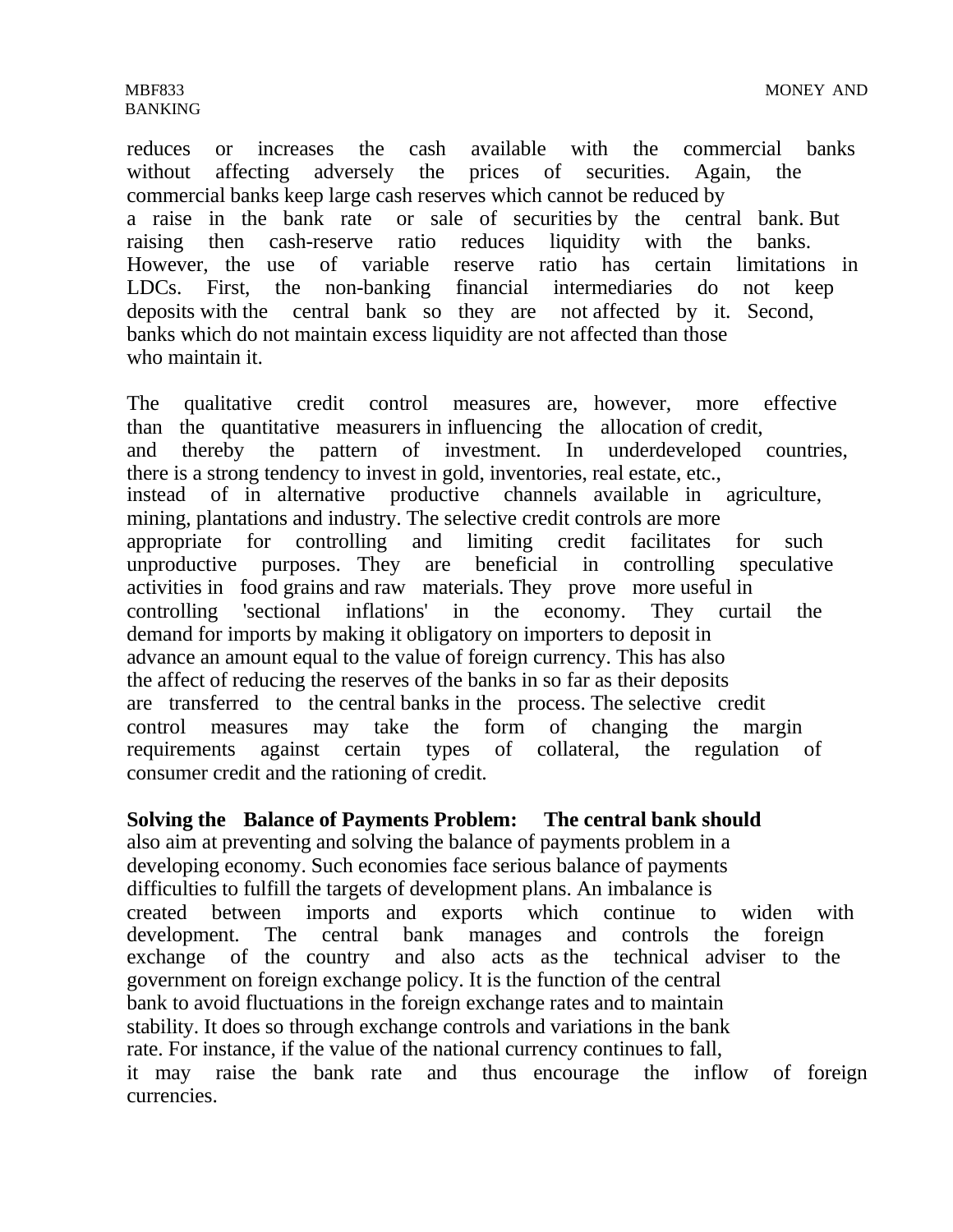## **3.2 Credit Control**

Credit control is the regulation of credit by the central bank for achieving some definite objectives. Modern economy is a credit economy because credit has come to play a major in setting kinds of monetary and business transactions in the modern economic system. Changes in the volume of credit influence the level of business activity and the price level in the economy. Unrestricted credit creation by the commercial banks, by causing wide fluctuations in the purchasing power of money, may pose a serious threat to the national economy. Hence, it becomes necessary for the central bank to keep the creation of credit under control in order to maintain stability in the evstrom.ic

## **3.3 Objectives of Credit Control**

The important objectives of credit control are as follows.

**i. Price stability. Violent price fluctuations cause disturbances and** 

poor adjustment in the economic system and have serious social consequences. Hence, price stability is an important objective of credit control policy. The central bank, by regulating the supply of credit in accordance with the commercial needs of the people, can bring about price stability in the country.<br> **nomic** stability. Operation of the business

- **ii. Economic stability. Operation of the business circle brings**  instability in a capitalist economy. The objective of the credit control policy of the central bank should be to eliminate cyclical fluctuations and ensure economic stability in the economy.
- **iii. Employment maximization: Unemployment is economically**  wasteful and socially undesirable. Therefore economic stability with full employment and high per capita income has been policy of a been control policy of a been control policy of a country.
- **iv. Economic Growth: The main objective of credit control policy in**  the underdeveloped countries should be the promotion of economy growths within the shortest possible time. These countries generally suffer from the deficiency of financial resources. Hence, the central banks in these countries should the problem of financial scarcity through planned expansion of bank credit.
- **v. Stabilisation of Money Market. Another objective of the central**  bank's credit control policy is the stabilisation of the **market** so as to  $i < i$  duce the fluctuations in the interest rates to the minimum. Credit control should be exercised in such a way that the equilibrium in the demand and supply of money should be achieved at all times.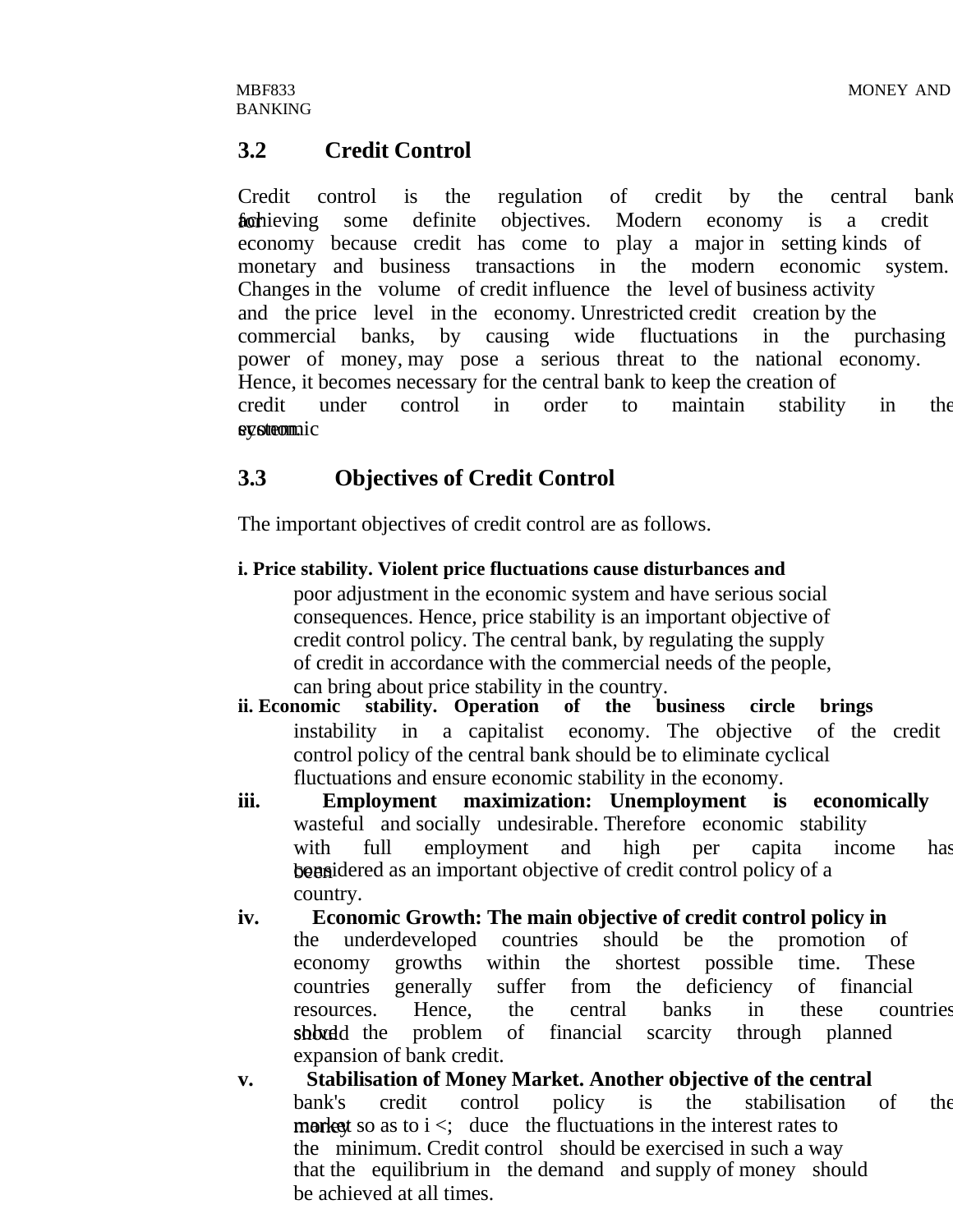**vi. Change rate Stability. Exchange rate stability can also be an**  objective of credit control policy. Instability in the exchange rates is harmful for the foreign trade of the country. Thus, the central bank, in the countries largely dependent upon foreign trade, should attempt to eliminate the fluctuations in the foreign exchange rates through its credit control policy.

## **3.4 Methods of Credit Control**

The various methods or instrument of credit control used by the central bank can broadly be classified into two categories: quantitative or general methods, and qualitative or selective methods.

## **a) Quantitative or General Methods**

The methods used by the central bank to influence the total volume of credit in the banking system, without any regard for the use to which it is put, are called quantitative or general methods of credit control. These methods regulate the lending ability of the financial sector of the whole economy and do not discriminate among the various sectors of the economy. The important quantitative methods of credit control are (a) bank rates (b) open market operations and (c) cash-reserve ratio.

#### **b) Qualitative or Selective Methods**

The methods used by the central bank to regulate the flows of credit into particular directions of the economy are called qualitative or selective methods of credit control. Unlike the quantitative methods, which affect the volume of credit, the qualitative methods affect the types of credit extended by the commercial banks; they affect the composition rather than the size of credit in the economy. The important qualitative or selective methods of credit control are; (a) marginal requirements, (b) regulation of consumer credit (c) control through directives (d) credit rationing (e) moral suasion and publicity and (f) direct action.

#### **SELF-ASSESSMENT EXERCISE**

Outline and discuss the role of central bank towards the economic development of a nation.

## **4.0 CONCLUSION**

Thus the central bank plays an important role in achieving economic growth of a developing country through the various measures discussed above. It promotes; economic growth with stability, helps in attaining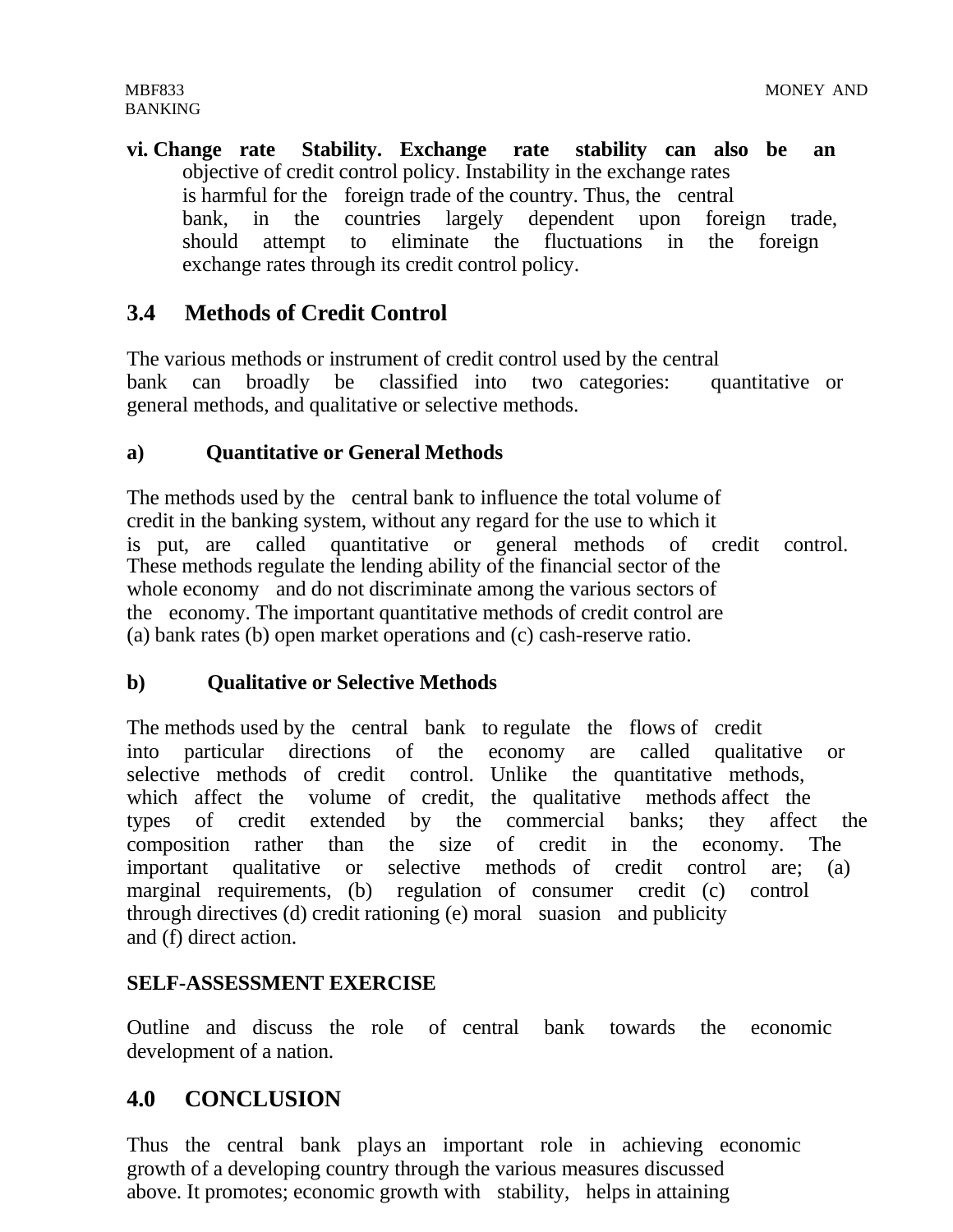full employment of resources, overcomes balance of payments disequilibrium and stabilizes; exchange rates. Credit control is the regulation of credit by the central bank for achieving some definite objectives namely, price stability, economic stability, maximization of employment, economic growth, stabilisation of money market and exchange rate stability. The various methods of credit control used by the central bank are the quantitative or general methods and qualitative or selective methods.

## **5.0 SUMMARY**

In this unit we have discussed the roles of central bank towards the development of an economy. We have also discussed the credit control policy of the central bank, the objectives of credit control and the thods of credit control policy of the central bank.

## **6.0 TUTOR-MARKED ASSIGNMENT**

What are the objectives of credit control?

# **7.0 REFERENCES/FURTHER READINGS**

Jhingan, ML (2004) Money, Banking, International Trade and Public Finance.

Kalyani Publishers New Delhi

Paul, R R (2004) Money, Banking and International Trade. Vrinda Publications (P) Ltd New Delhi India.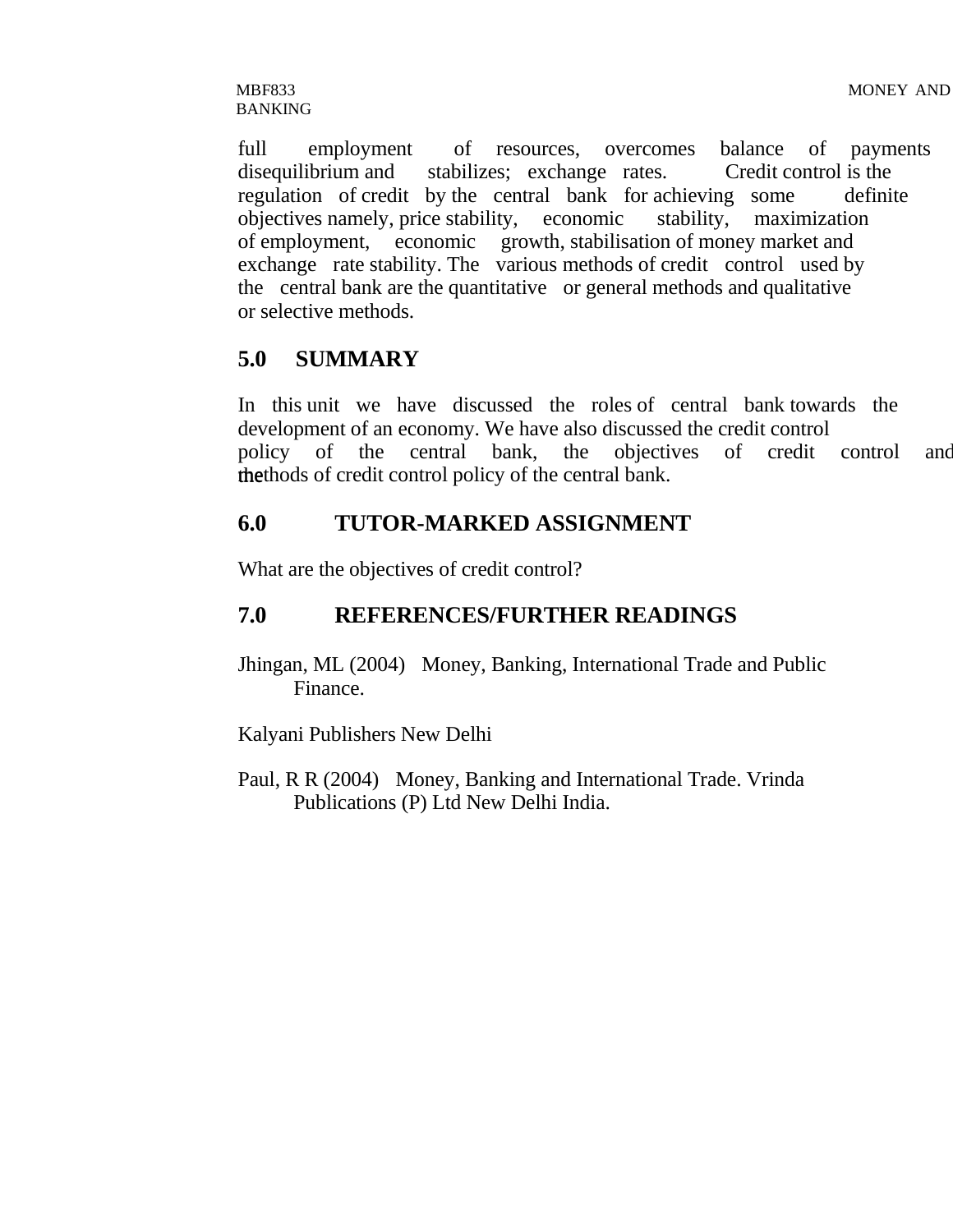# **UNIT 2 THE COMMERCIAL BANKS**

- 1.0 Introduction
- 2.0 Objectives
- 3.0 Main Content
	- 3.1 The Meaning of Commercial Bank
	- 3.2 Functions of Commercial Bank
- 4.0 Conclusion
- 5.0 Summary
- 6.0 Tutor-Marked Assignment
- 7.0 References/Further Readings

# **1.0 INTRODUCTION**

In this unit, we shall explain the meaning of commercial banks and the functions of commercial banks. We shall also explain the roles of commercial banks towards the development of an economy.

# **2.0 OBJECTIVES**

At the end of the unit, you should be able to:

- Explain the meaning of commercial banks.
- Discuss the various functions performed by commercial banks and discuss the roles of commercial banks.

# **3.0 MAIN CONTENT**

# **3.1 Commercial Banks**

Commercial banks are those banks which perform all kinds of banking functions such as accepting deposits, advancing loans, credit creation and agency functions. They are also called joint stock banks because they are organised in the same manner as joint stock companies. They usually advance short-term loans to customers. Of late, they have started giving medium-term and long-term loans also. Nigeria as a result of the re-capitalisation policy of the Central Bank, there are about 20 major commercial banks as at the end of December 31st 2005 deadline of the Central Bank. Some of the commercial banks in Nigeria are: First Bank Nigeria Pic., UBA Pic., GTB Pic. Zenith Bank Pic, Unity Bank Pic., Intercontinental Bank Pic. etc.

# **3.2 Functions of Commercial Banks**

Commercial banks perform a variety of functions which can be divided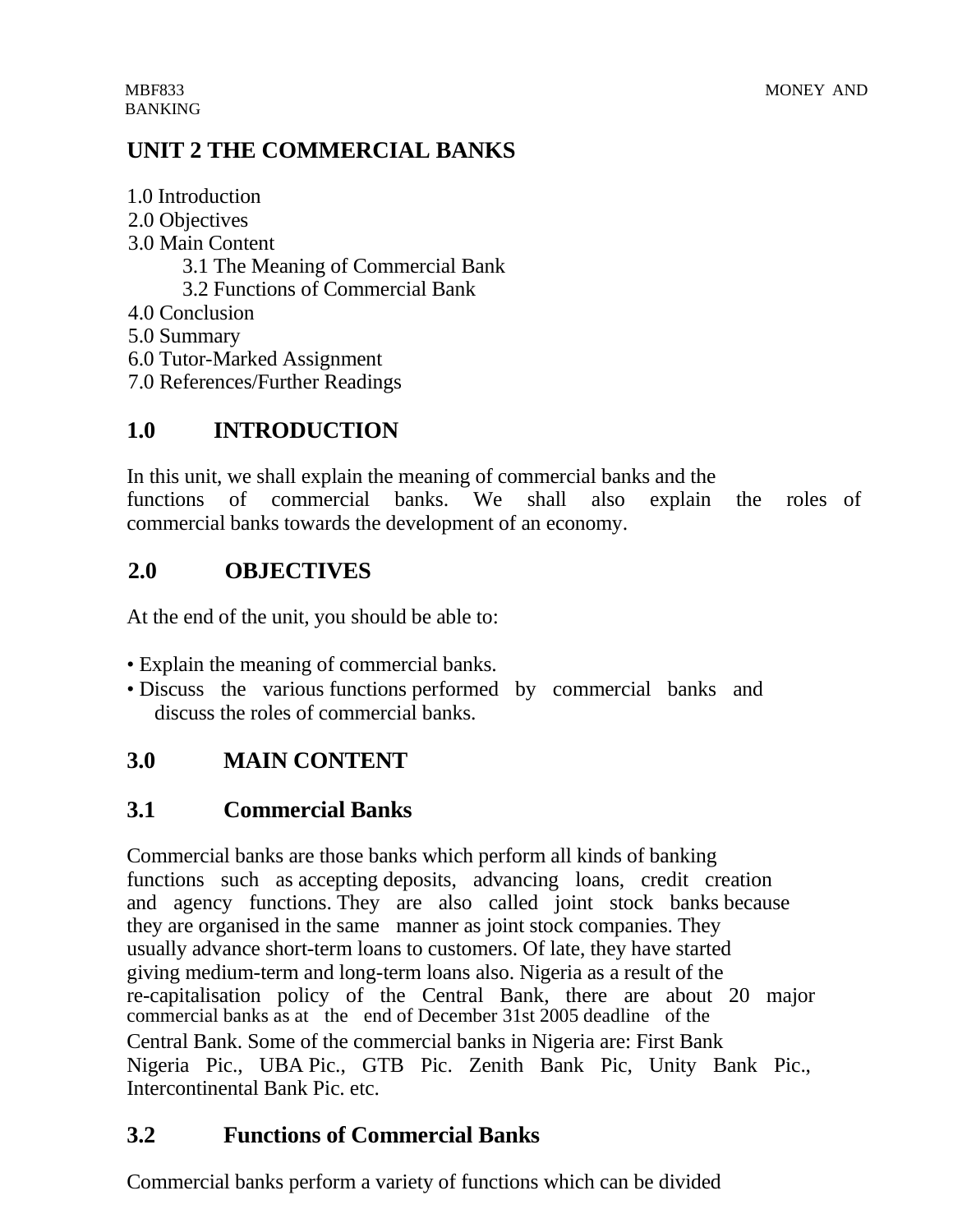as: (1) accepting deposits, (2) advancing loans; (3) credit creation; (4) financing foreign trade; (5) agency services, (6) miscellaneous services to customers. These functions are discussed as follows:

#### **i) Accepting Deposits**

This is the oldest function of a bank. The banker charges commission for money in its custody when banking was developing as **an** institution. Nowadays a bank accepts three kinds of deposits form its customers. The first is the savings deposits on which the bank pays small interest to the depositors who are usually small savers. **The deprosition are allowed to draw their money by cheques up to a limited** amount during a week or year. Businessmen keep their deposits **in** *current accounts. They can withdraw any amount standing to their credit* in current deposits by cheques without notice. The bank does no pay interest on such accounts but instead charges a normal sum for services rendered to its customers. Current accounts are known as deposits. Deposits are also accepted by a bank in fixed or time deposits. Savers who do not need money for a stipulated period from 6 months to longer periods ranging up to 10 years or more are encouraged to keep it in fixed deposit accounts. The bank pays a higher rate of interest on such deposit. But there is always the maximum limit of the interest rate which can be paid.

#### **ii) Advancing Loans**

One of the primary functions of a commercial bank is to advance loans to customers. A bank lends a certain percentage of the cash lying in deposits on a higher interest rate than it pays on such deposits. This is how it earns profits and carries on its business. The bank advances loans in the following ways:

- **a) Cash Credit. The bank advances loans to businessmen against**  certain specified securities. The amount of the loan is credited to the current account of the borrower. In case of a new customer a loan account for the sum is opened the borrower can withdraw money through cheques according to his requirements but pays interest on the full amount.
- **b) Call Loans. These are very short-term loans advanced to**
- **bill** brokers for not more than fifteen days. They are advanced against first calls bill or securities. Such loans can be recalled at a very short notice. In normal times they can also be renewed.
- **c) Overdraft. A bank often permits a businessman to draw cheques**  for a sum greater than the balance lying in his current account. This is done by providing the overdraft facility up to a specific amount to the businessman. But he is charged interest only on the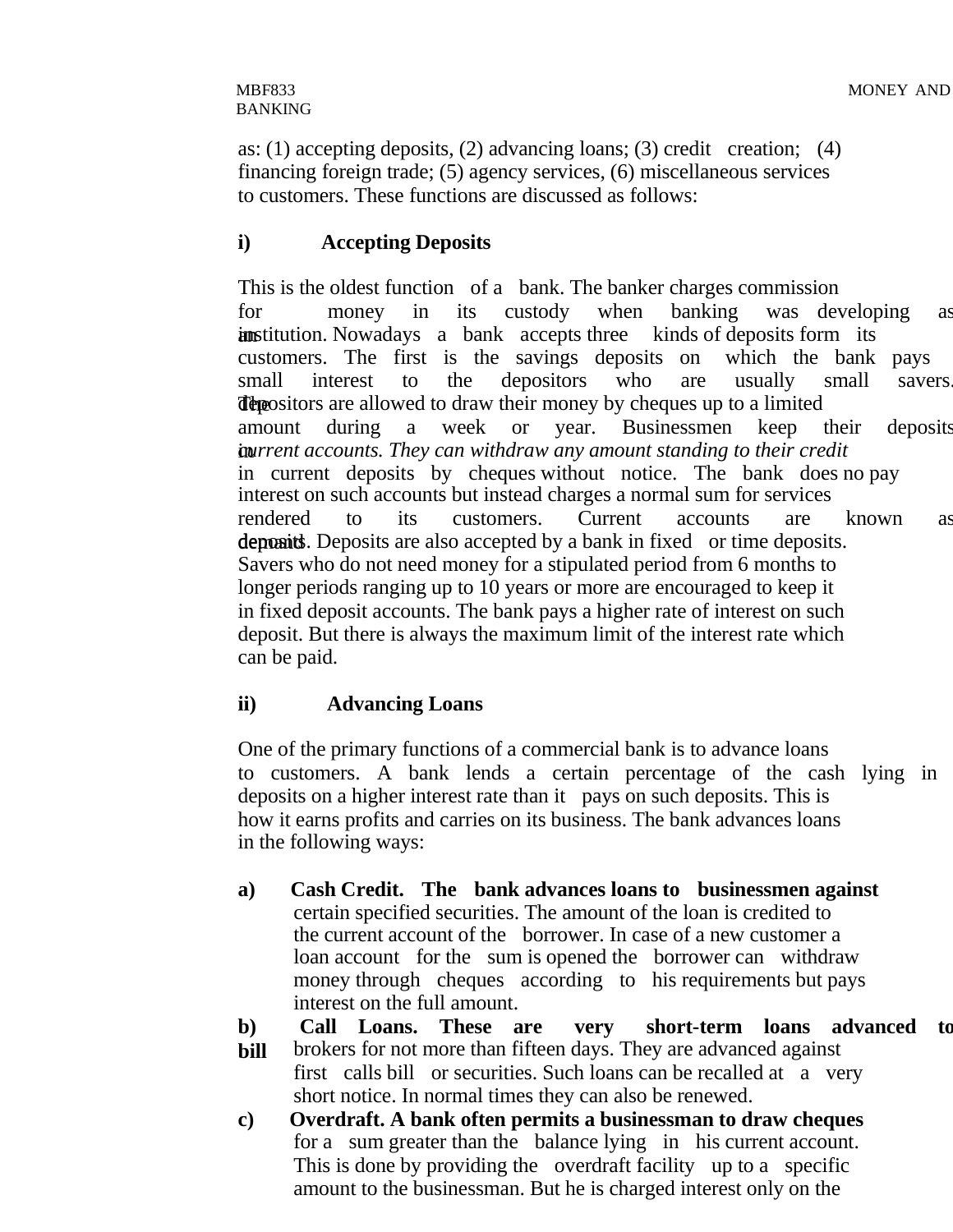amount by which his current account is actually overdrawn and not by the full amount of the overdraft sanctioned to him by the bank.

**d) Discounting bills of Exchange. If a creditor holding a bill of**  exchange wants money immediately, the bank provides him the money by discounting the bill of exchange. It deposits the amount of the bill in the current account of the bill-holder after deducting its rate of interest for the period of the loan which is not more than 90 days. When the bill of exchange matures, the bank gets its payment from the banker of the debtor who accepted the bill.

#### **iii) Credit Creation**

Credit creation is one of the most important functions of the commercial banks. Like other financial institutions, they aim at earning profits. For this purpose, they accept deposits and advance loans by keeping some cash in reserve for day-today transactions. When a bank advances a loan, it opens an account in the name of the customer and does not pay him in cash but allows him to draw the money by cheque according to his needs. By granting a loan, the bank creates credit or deposit.

#### **iv) Financing Foreign Trade**

A commercial bank finances foreign trade of its customers by accepting foreign bills of exchange and collecting them from foreign banks. It also transacts other foreign exchange business and buys and sells foreign currency.

#### **v) Agency Services**

A bank acts as an agent of its customers in collecting and phygings, bills of exchange, drafts, dividends, etc. It also buys and sells shares, securities, debentures, etc. for its customers. Further, it pays subscriptions, insurance premia, rent; electric and water bills, and other similar charges on behalf of its clients. It also acts as a trustee and executor of the property and will of its customers. Moreover, the bank acts as an income tax consultant to its clients. For some of they seeks the bank charges a nominal fee while it renders others free of charge.

#### **vi) Miscellaneous Services**

Besides the above noted services, the commercial bank performs a number of other services. It acts as the custodian of the valuables of its customers by providing them lockers where they can keep their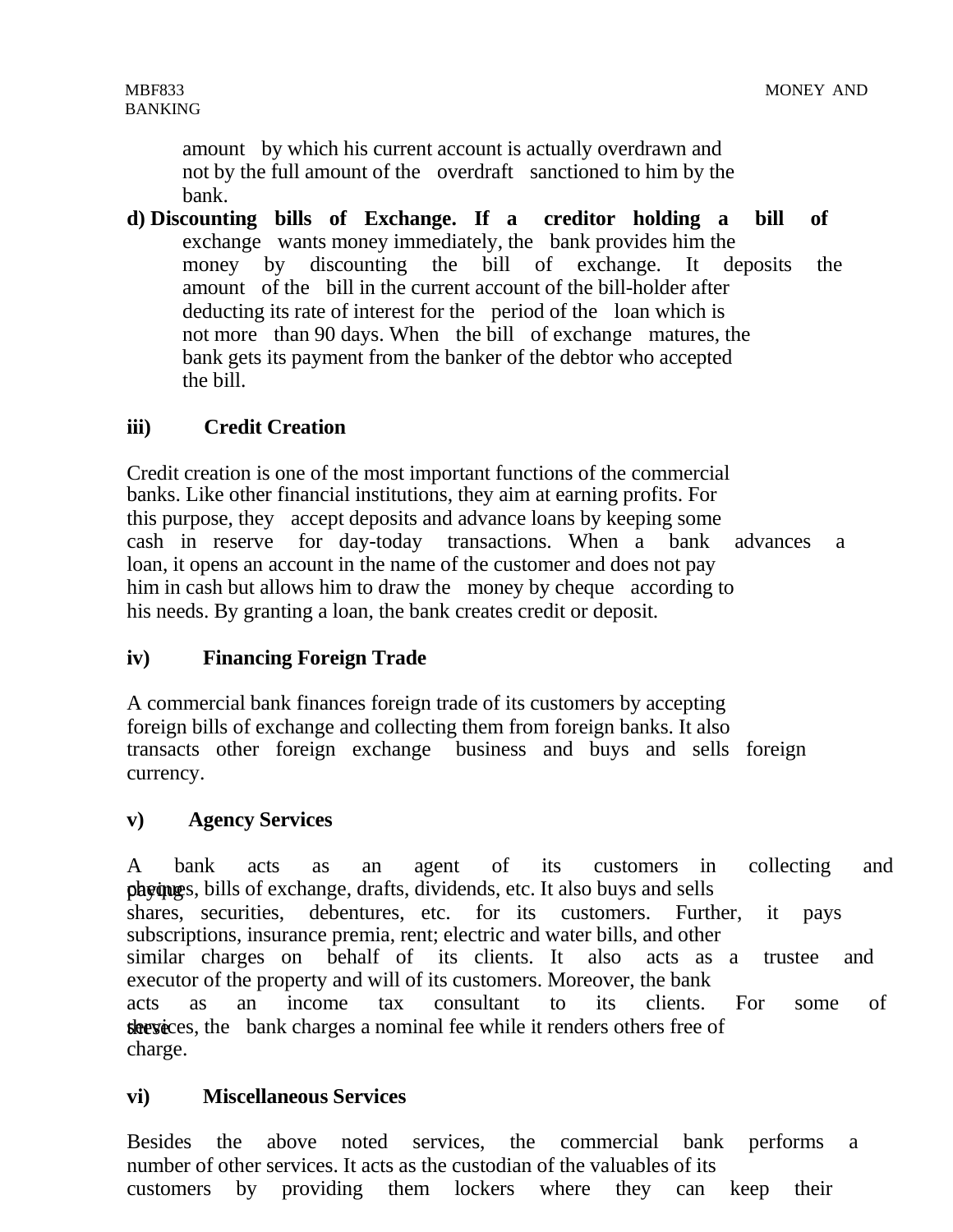jewellery and valuable documents. It issues various forms of **credit instruments,** such as cheques, drafts, travellers' cheques, etc. which facilitate transactions the bank also issues letters of credit and acts as a referee to its clients. It underwrites shares and debentures of companies and helps in the collection of funds from the public. Some commercial banks also publish journals which provide statistical information about the money market and business trends of the economy.

## **3.3 Role of Commercial Banks in a Developing Country**

Besides performing the usual commercial banking functions, banks in developing countries play an effective role in their economic development The majority of people in such countries are poor, unemployed and engaged in traditional agriculture There is acute shortage of capital. People lack initiative and enterprise. Means transport are undeveloped. Industry is depressed. The commercial banks help in overcoming these obstacles and promoting economic development. The role of commercial bank in a developing country is discussed as under.

- **1. Mobilising Savings for Capital Formation: The commercial**  banks help in mobilizing savings through a network of branch banking. People in developing countries have low incomes but the banks induce them to save by introducing variety of deposit schemes to suit the needs of individual depositors. They also mobilize idle savings of the few rich. By mobilizing savings, the banks channelise them into productive investments. Thus they help in the capital formation of a developing country.
- **2. Financing Industry: The commercial banks finance the**  industrial sector in a number of ways. They provide short-term, medium-term and long-term loans to industry in India they provide short-term loans and in some of the Latin American countries like Guatemala they advance medium-term loans for one to three years. But in Korea, the commercial banks also advance long-term and medium-term loans to industry. In India. The commercial banks undertake short-term and medium-term financing of small scale industries, and also provide hirepurchase finance. Besides, they underwrite the shares and debentures of large scale industries. Thus they not only provide finance for industry but also help in developing the **capiket** which is undeveloped in such countries.

#### **3. Financing Trade: The commercial banks help in financing both**

internal and external trade. The banks provide loans to retailers and wholesalers to stock goods in which they deal. They also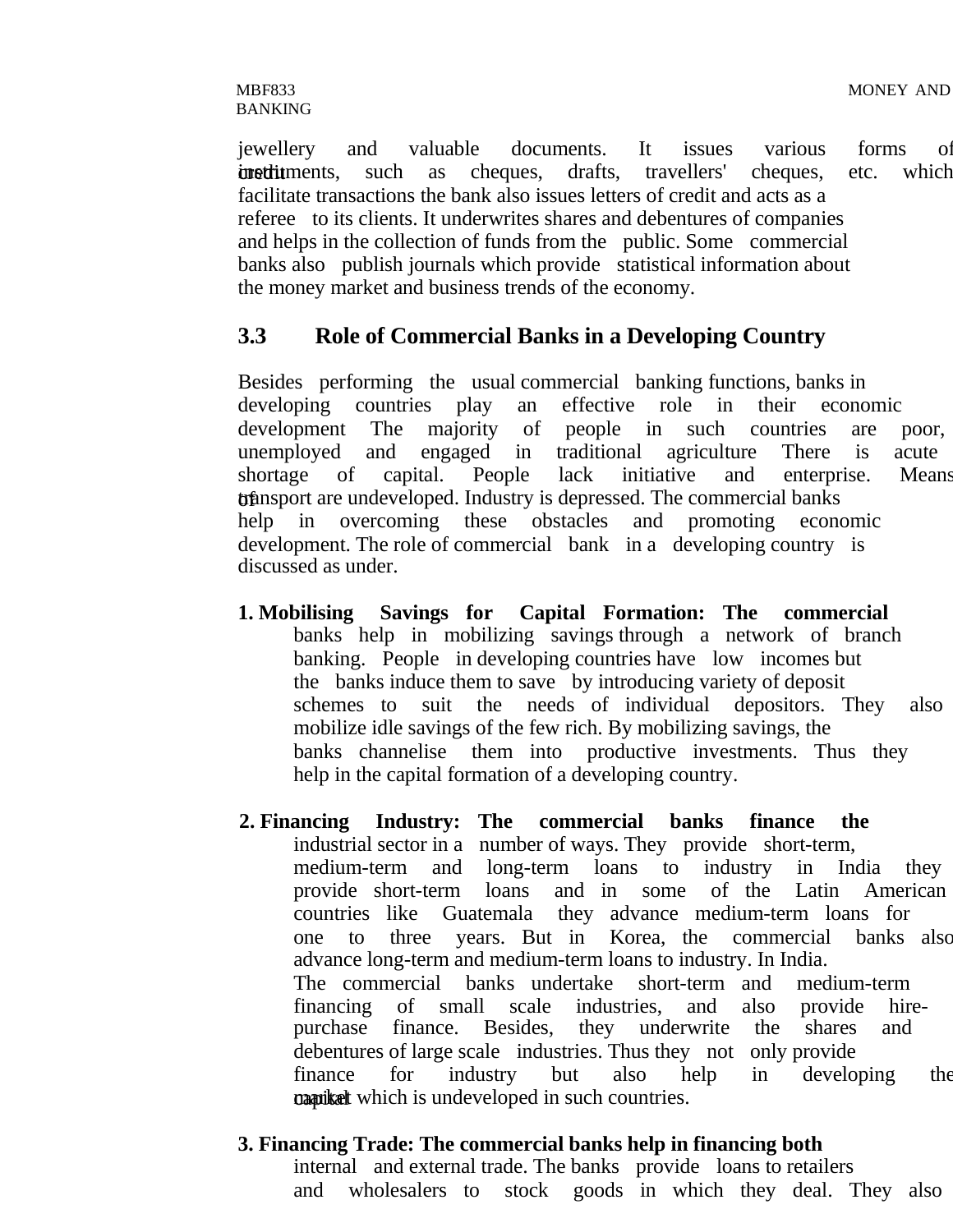help in the movement of goods from one place to another by proving all types of facilities such as discounting and accepting bills of exchange, providing overdraft facilities, issuing drafts etc. Moreover, they finance both exports and imports of developing countries by providing foreign exchange facilities to importers and exporters of goods.

- **4. Financing Agriculture: The commercial banks help the large**  agricultural see, or in developing countries in a number of ways. They provide loans to traders in agricultural commodities. They open a network of branches in rural areas to provide agricultural credit. They provide finance directly to agriculturists for the marketing of their produce, for the modernization and mechanisation of their farms, for providing, irrigation facilities, for developing land, etc. They also finance poultry farming, pisci- culture and horti-culture. The small and marginal farmers and landless agricultural workers, artisans and petty shopkeepers in rural areas are provided financial assistance through the regional rural banks in India. These regional rural banks operate under a commercial bank. Thus the commercial banks meet the credit requirements of all types of rural people.
- **5. Financing Consumer Activities: People in underdeveloped**  countries being poor and having low incomes do not possess sufficient financial resources to buy durable consumer goods. The commercial banks advance loans to consumers for the purchase of such items as house, scooters, fans, refrigerators, etc. In this way, they also help in raising the standard of living of the people in developing countries by providing loans for consumptive activities.
- **6. Financing Employment Generating Activities: The**  commercial banks finance employment generating person studying in engineering, medical and other vocational institutes of higher learning. They advance loans to young entrepreneurs, medical and engineering graduates, and other technically trained persons in establishing their own business. Such loan facilities are being provided by a number of commercial banks in India. Thus the banks not only help in human capital formation but also in increasing entrepreneurial activities in developing countries.
- **7. Help in Monetary Policy: The commercial banks help the**  economic development of a country by faithfully following the monetary policy of the central bank. In fact, the central bank depends upon the commercial banks for the success of its policy of monetary management in keeping with requirements of a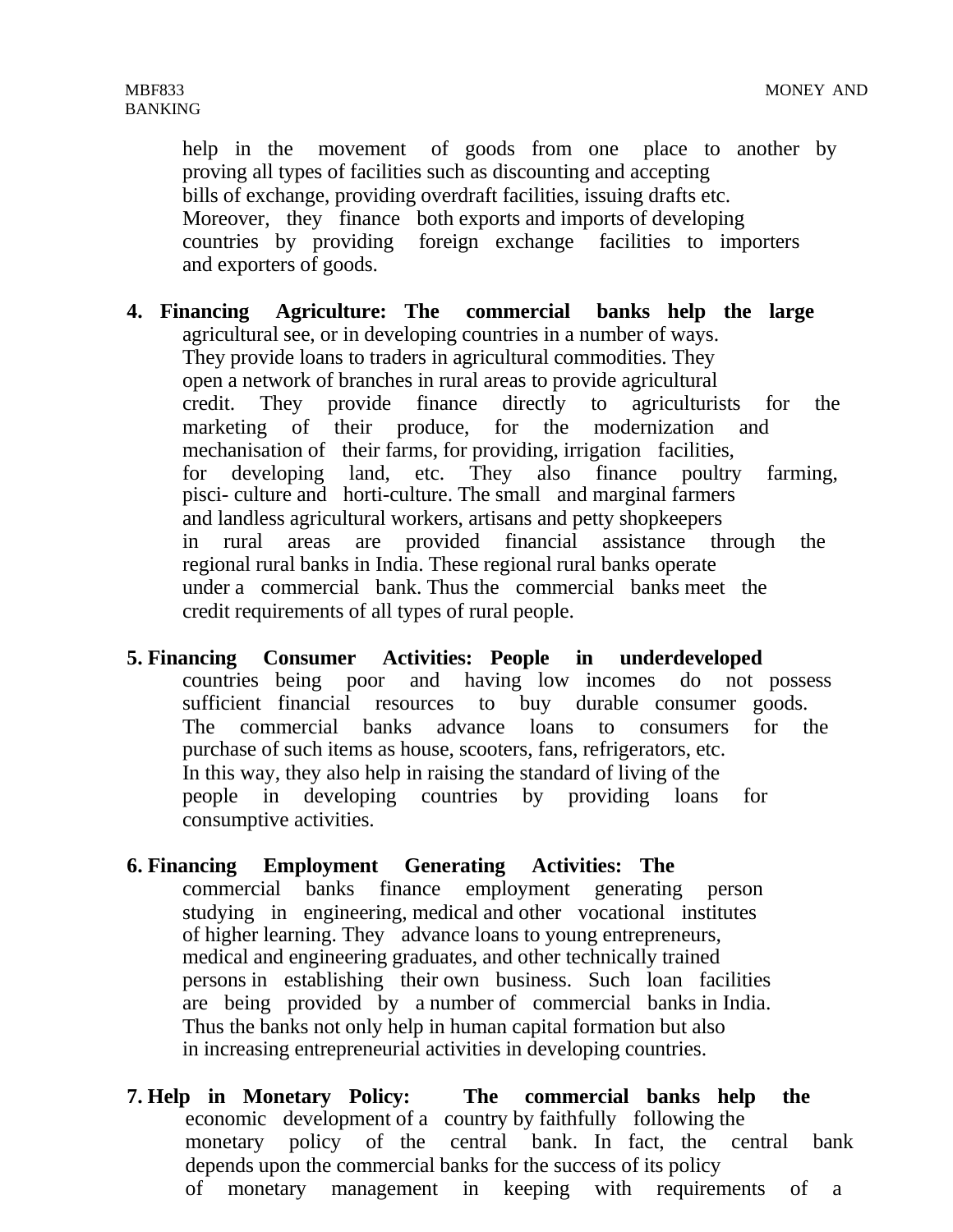developing economy. Thus the commercial banks contribute much to the growth of a developing economy by granting loans to agriculture, trade and industry, by helping in physical human capital formation and by following the monetary policy of the country.

#### **SELF-ASSESSMENT EXERCISE**

- i. Discuss the various functions performed by commercial banks.
- ii. Outline and discuss various roles performed by the Commercial Bank.

### **4.0 CONCLUSION**

We conclude that commercial banks are those banks which perform all kinds of banking functions such as accepting deposits, advancing loans, credit creation and agency functions. Commercial banks perform varieties of function in an economy.

Commercial banks also perform various roles towards the development of an economy.

# **5.0 SUMMARY**

In this unit, we have learnt the meaning and functions of commercial banks. We have also learnt that these banks play so many roles towards the development of an economy.

### **6.0 TUTOR-MARKED ASSIGNMENT**

What is a commercial bank?

### **7.0 REFERENCES/FURTHER READINGS**

- Jhingan, M. L. (2004): Money, Banking, International Trade and Public Finance. Vrinda publications (p) Ltd. New Delhi India.
- Paul , R. R. (2004): Money, Banking and International Trade. Kalyani Publ; hers. New Delhi, India.
- Umole, J A (1985): Monetary and Banking Systems in Nigeria Adi Publishers Ltd. Benin City.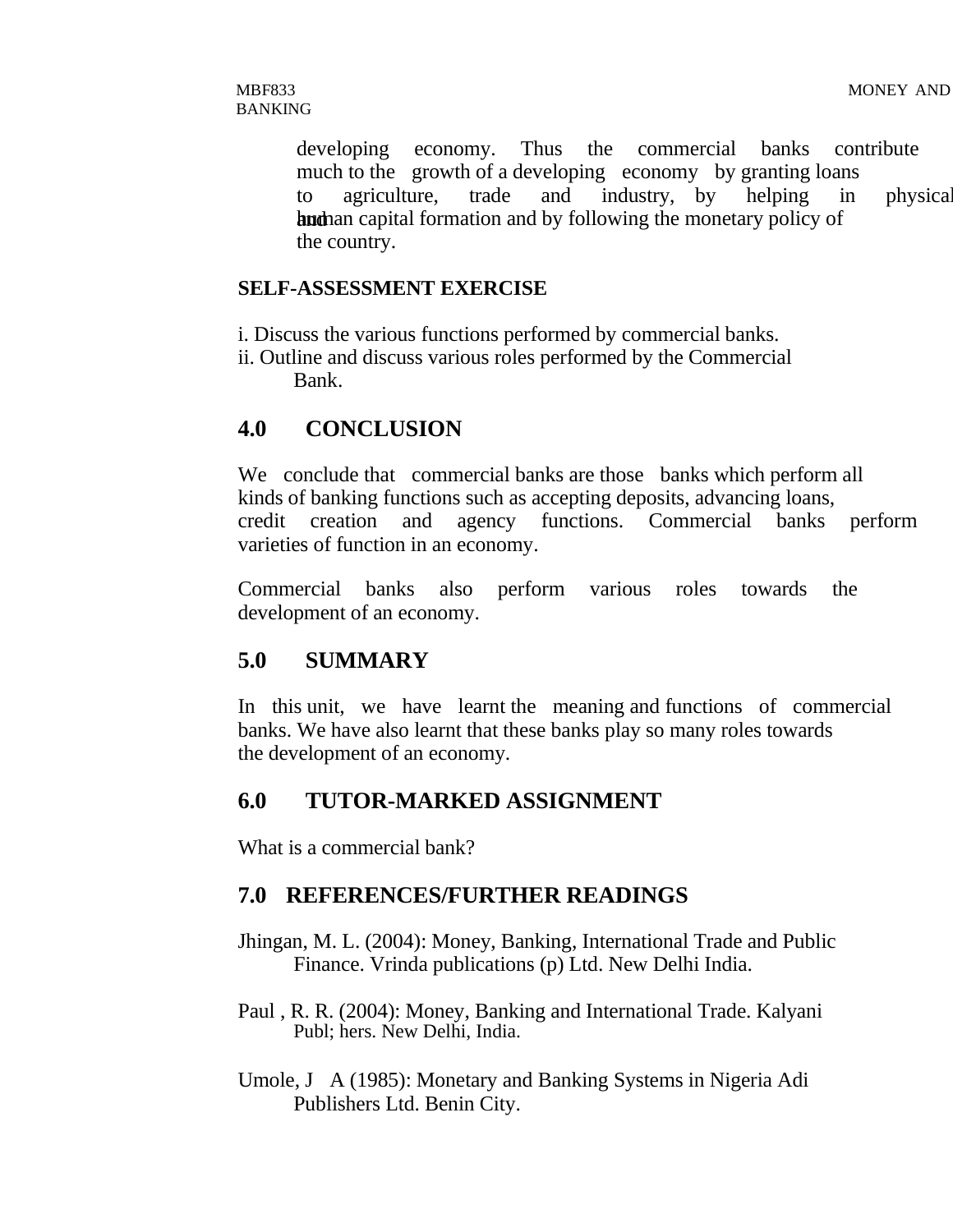BANKING

# **UNIT 3 CREDIT CREATION BY COMMERCIAL BANKS**

#### **CONTENTS**

1.0 Introduction 2.0 Objectives 3.0 Main Content 3.1 Credit Creation by Commercial Banks 3.2 The Process of Credit Creation 3.3 Limitations of Credit Creation by Commercial Banks 4.0 Conclusion 5.0 Summary 6.0 Tutor-Marked Assignment 7.0 References/Further Readings

# **1.0 INTRODUCTION**

In this Unit, we shall look at how commercial banks create money deposits otherwise known as credit creation by commercial banks.

# **2.0 OBJECTIVES**

At the end of the Unit, you should be able to:

• Discuss credit creation otherwise known as money creation by commercial banks,

# **3.0 MAIN CONTENT**

# **3.1 Credit Creation by Commercial Banks**

The creation of credit or deposits is one of the most important functions of commercial banks. Like other corporations, banks aim at earning profits. For this purpose, they accept cash in demand deposits, and advance loans on credit to customers.' When a bank advances a loan, it does not pay the amount in cash. But it opens a current account in his name and allows him to withdraw the required sum by cheques. In this way, the bank creates credit or deposits.

Demand deposits arise in two ways: one, when customers deposit currency with commercial banks, and two, when banks advances loans, discount bills, provide overdraft facilities, and make investment through bonds and securities. The first type of demand deposits is called 'primary deposits'. Banks play a passive role in opening them. The second type of demand deposits are called 'derivative deposits"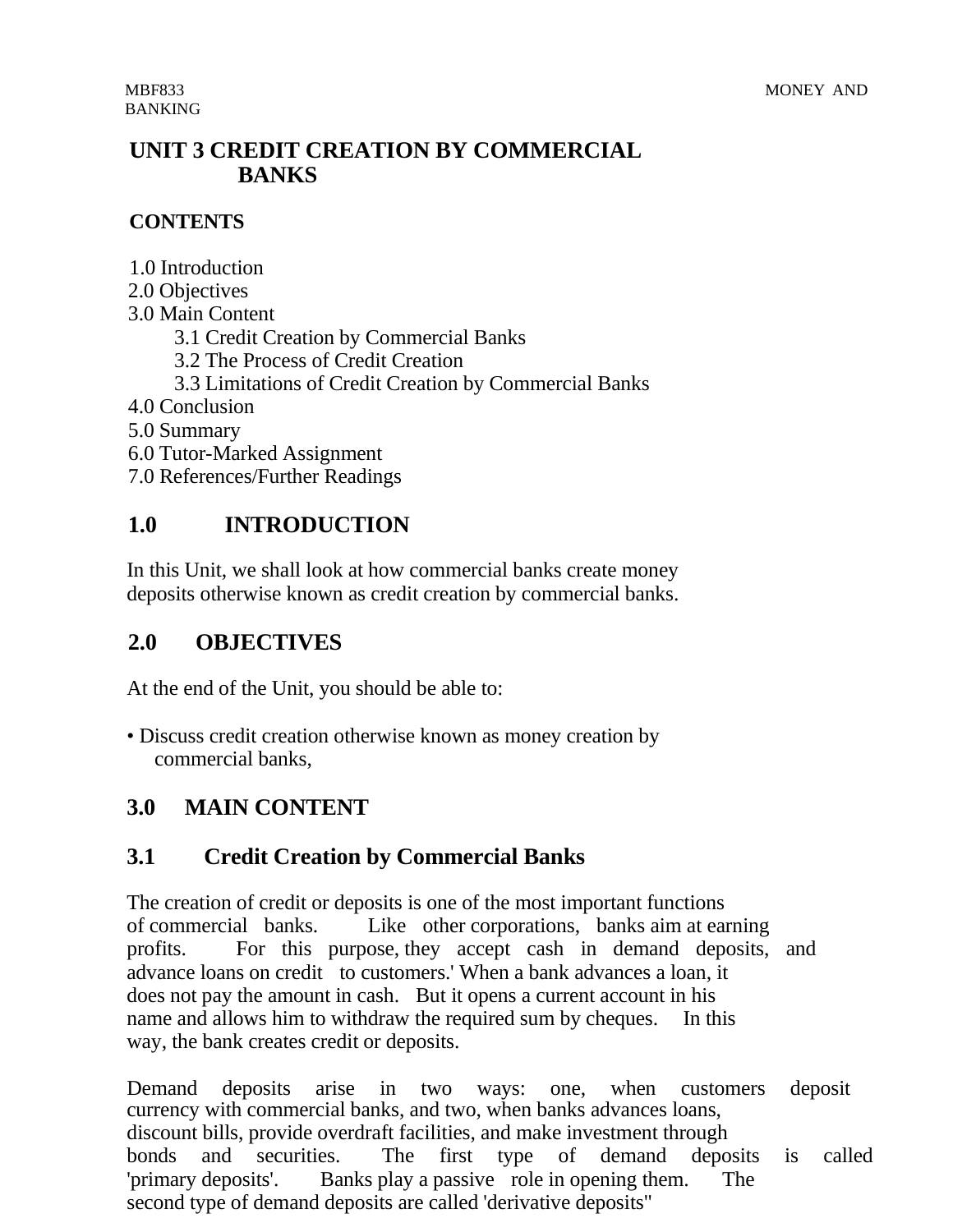Banks actively create such deposits. Do banks really create credit or deposits?

There have been two views on this subject: one held by certain economists like Hartley Withers, and the other held by practical bankers like Walter Leaf.

According to Withers, banks can create credit by opening deposit, time they advance a loan. This is because every time a loan is sanctioned, payment is made through cheques by the customers. All such payments are adjusted through the clearing house. So long as a loan is due, a deposit of that amount remains outstanding in the books of the bank. Thus every loan creates a deposit. But this is an exaggerated and extreme view.

Dr Leaf and practical bankers do not agree with this view. They go to the opposite extreme. They hold that banks cannot create money out of thin air. They can lend only what they have in cash. Therefore, they cannot and do not create money.

This view is also wrong because it is based on arguments relating to a single bank.

As appointed out by Prof. Samuelson, "The banking system as a whole can do what each small bank cannot do: it can expand its loans **an**d investments many times the new reserves of cash created for it, even though each small bank is lending out only a fraction of its deposits.

In fact, a bank is not a cloak room where one can keep currency notes and claim those very notes when one desires. Banks know by experience that all depositors do not withdraw their money simultaneously. Some withdraw while others deposit on the same day. So by keeping a small cash in reserve for day-to-day transactions, the bank is able to advance loans on the basis of excess reserves. When the bank advances a loan it opens an account in the name of the customer. The bank knows by perience that the customer will withdraw money by cheques which will be deposited by his creditors in this bank or some will be deposited by his creditors in this bank or some other **bandom** they have their accounts. Settlements of all such cheques are made in the clearing house. The same procedure is followed in other banks. The banks are able to create credit or deposits by keeping small cash in reserves and lending the remaining amount.

In granting a loan, a bank actively creates a claim against itself and in favour of the borrower "The Claim the banks take from its customers, in exchange for the deposit entered in the books are the bank's assets. The standard assets of a commercial bank are overdrafts and loans, bill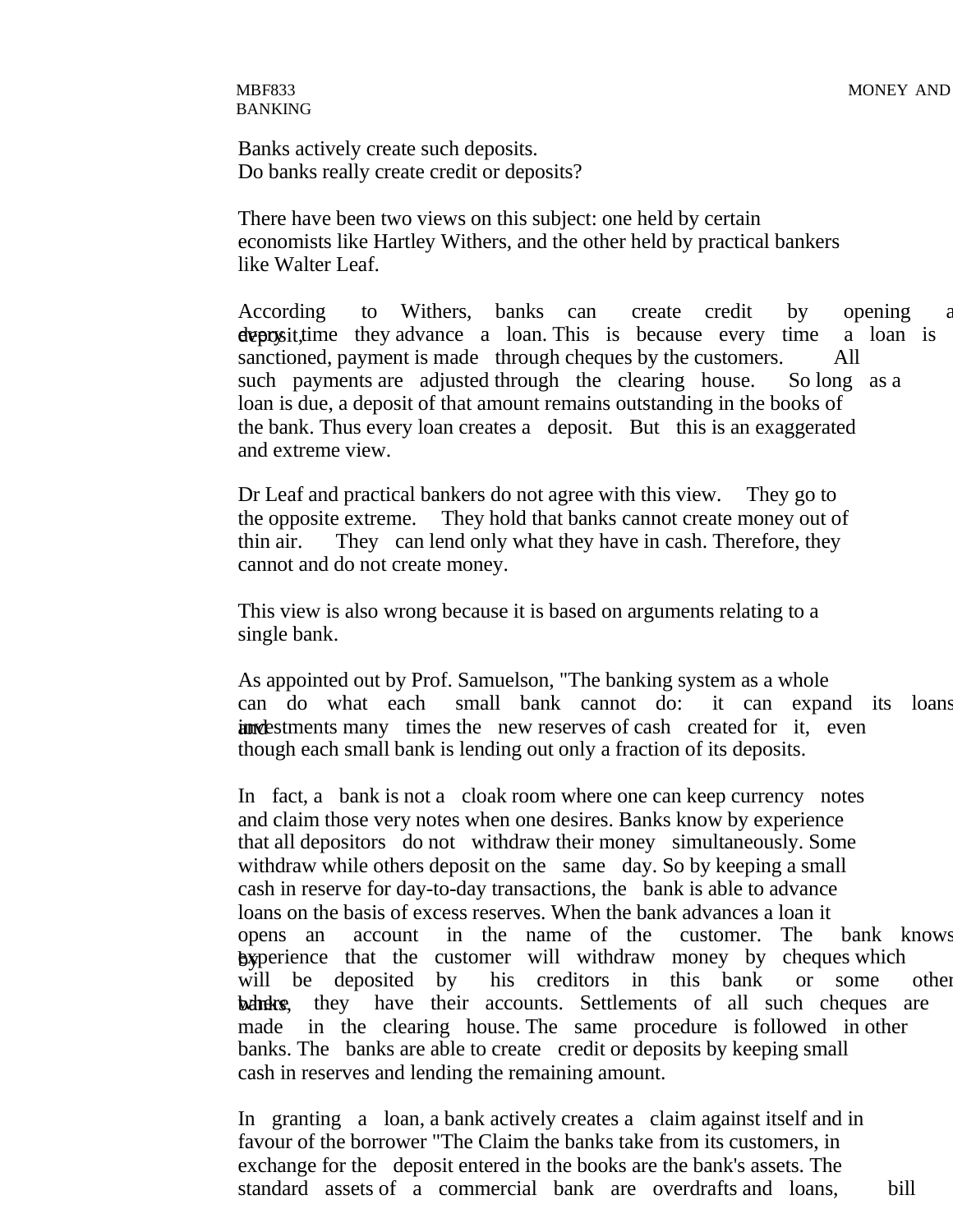discounted, investments and cash".

The bank provides overdraft facility to a customer on the basis of some security. It enters the amount of the overdraft in the existing account of the customer and allows him to draw cheques for the overdraft amount agreed upon. It thus creates a deposit. When a bank discounts a bill of exchange, it in fact, buys the bills from the customer for a short period of 90 days or less. The amount of the bills is credited in the account of the customer who withdraws it through a cheque. Or, it pays the sum through a cheque on itself. In both cases, the bank creates a deposit equal to the amount of the bill of exchange less the discount charged.

A commercial bank also creates a deposit by making investments by buying government bonds and securities. The bank pays for the bonds through a cheque on itself to the central bank. If it buys a bond from the stock exchange, it credits the amount in the account of the seller, if he happens to be its customer. Otherwise, it pays a cheque on itself which is deposited in some other bank. In any case, a deposit is created either in this bank or some other bank. In all such cases, liabilities and assets in the banking system on the whole are increased. Thus loans by banks create deposits. It is in this sense that credit is created by commercial banks.

# **3.2 The Process of Credit Creation**

Let us explain the actual process of credit creation. We have seen above that the ability of banks to create credit depends on the fact that banks need only a small percentage of cash to deposits. If banks keep 100 percent cash against deposits, there would be no credit creation. Modern banks do not keep 100 percent cash reserve. They are legally required to keep a fixed percentage of their deposits in cash, say 10, 15 or 20percent. They lend and/or invest the remaining amount which is called excess reserves. The deposit multiplier depends upon the required reserve ratio which is the basis of credit creation. Symbolically, the required reserve ratio:  $RRr = RR$ D

 $Or RR = RRx D$ 

Where RR are the required cash reserves with banks, RRr is the required reserve ratio and D is the demand deposits of banks. To show that D depends on RR and RRr, divide both sides of the above equation by RRr:

 $RR$  = RRr x D RRr RRr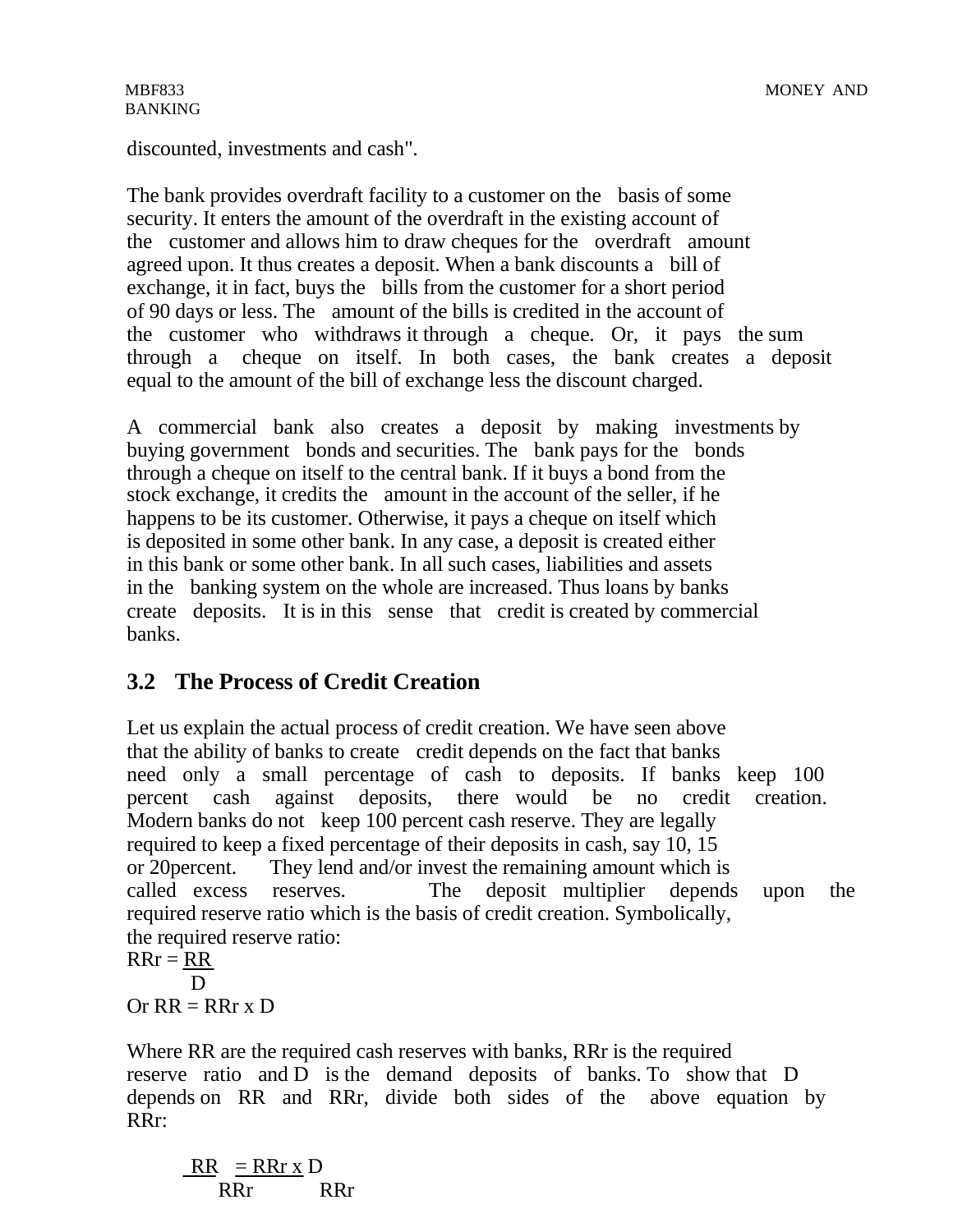BANKING  
\nOr RR = D  
\nRRT  
\nOr 
$$
1\frac{P}{RRr}
$$
  $\frac{D}{RR}$   
\nOr D =  $1\frac{X}{RRr}$  RR

Where 1/RRr, the reciprocal of the percentage reserve ratio, is called the deposit (or credit) expansion multiplier. It determines the limits to the deposit expansion of a bank. The maximum amount of demand deposits which the banking system can support with any given amount of RR is by applying the multiplier to RR. Taking the initial change in the value of deposits  $(D)$  and in cash reserves  $(RR)$ , it follows from any given percentage of RRr that

 $D = RR \times I$ RRr

To understand it, suppose the RRr for the banks is fixed at 10 percent and the initial change in cash reserves is N1000. By applying the above formula the maximum increase in demand deposits will be

 $AD = 1000 x$  1 -  $=N 10000$ 0.10

This is the extent to which the banking system can create credit, equation can also be expressed as follows:

 $D = RR[1 + (1-RRr) + (1-RRr)2 + ... + (1-RRr)n]$ 

The sum of the geometric progression within brackets gives:

$$
\frac{1}{1-(1-RRr)} = \frac{1}{RRr}
$$
  
D = RR x  
RRr<sup>-1</sup>

The deposit expansion multiplier rests on the assumptions that banks lend out all their excess reserves and RRr remains constant. To explain the process of credit creation, we make the following assumptions:

- 1. There are many banks, say, A, B, C, etc in the banking system.
- 2. Each bank has to keep 10 percent of its deposits in reserves. In other words: 10 percent is the required reserve ratio, fixed by Law.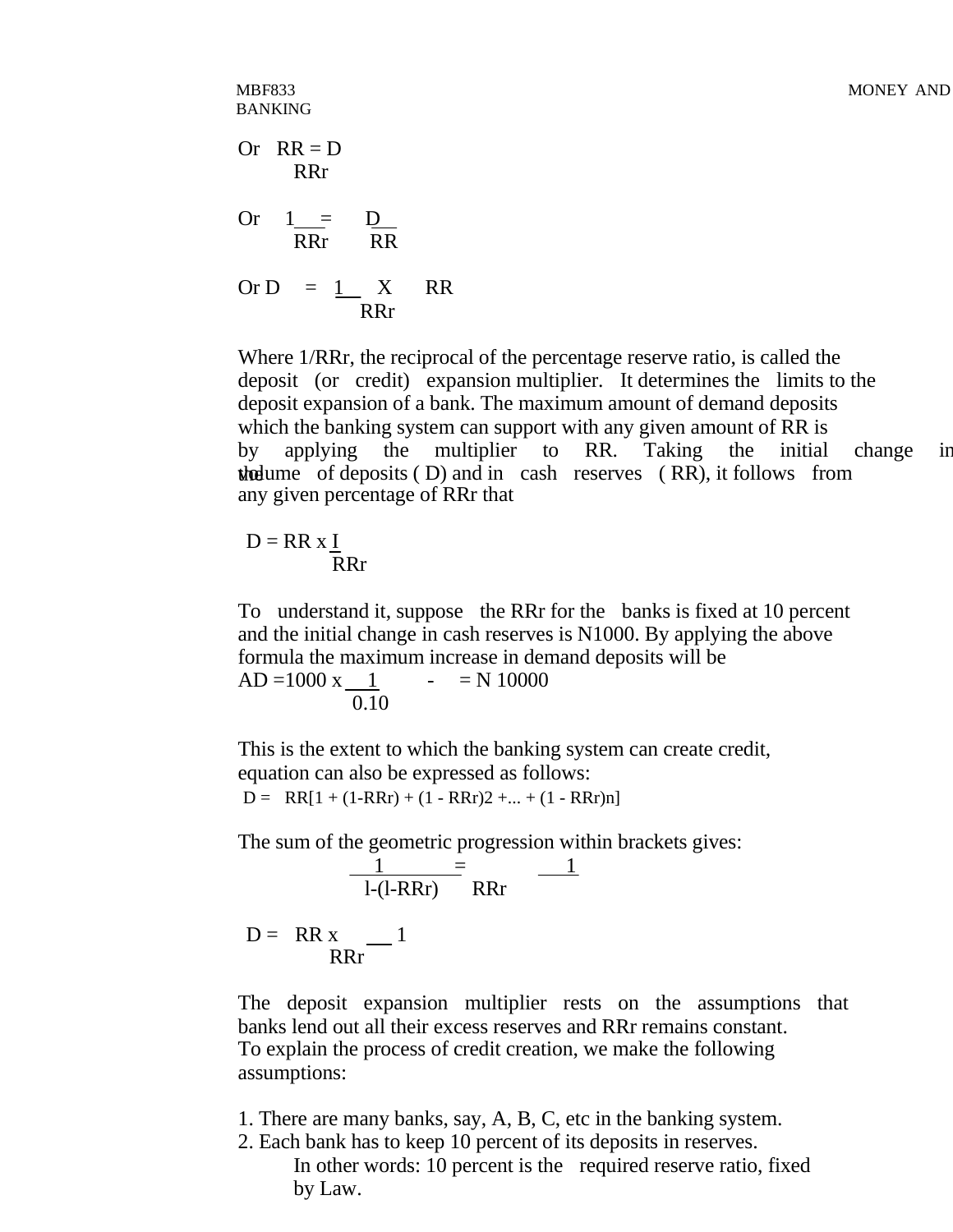- 3. The first bank has N 1000 as deposits.
- 4. The loan amount drawn by the customer of one bank is deposited in full in the second bank, and that of the second bank into the third bank, and so on.
- 5. Each bank starts with the initial deposits deposited by the debtor of the other bank.

Given these assumptions, suppose that Bank A receives a cash deposit of N 1000 to begin with. This is the cash in hand with the bank which is its assets and this amount is also the liability of the bank by way of deposits it holds. Given the reserve ratio of 10 percent, the bank keeps N100 in reserve and lends N 900 to one of its customers who, in turn, gives a cheque to some person from whom he borrows or bys something. The net changes in Bank A's balance sheet  $are + N100$  in reserve  $and + N900$  in loans in the assets side and N1000 in demand deposit on the liabilities side as shown in table 1. Before these changes Bank A had zero excess reserves.

|  |  | <b>Table 1: Balance Sheet of Bank A</b> |
|--|--|-----------------------------------------|
|--|--|-----------------------------------------|

|          | <b>Assets Liabilities</b> |          |             |
|----------|---------------------------|----------|-------------|
| Reserves | N 1000                    | Deposits | N 1000      |
|          | net changes               |          | net changes |
| Reserves | N 100                     | Deposits | N 1000      |
| Loans    | N900                      |          |             |

This loan of N 900 is deposited by the customer in Bank B whose balance sheet is shown in Table II. Bank B starts with a deposit of N900, keep 10 percent of it or N 90 as cash in reserve. Bank B has N810 as excess reserves which it lends thereby creating new deposits.

 **Table 11: Balance Sheet of Bank B**

|          | <b>Assets Liabilities</b> |          |             |
|----------|---------------------------|----------|-------------|
| Reserves | N 900                     | Deposits | N900        |
|          | net changes               |          | net changes |
| Reserves | N90                       | Deposits | N900        |
| Loans    | N810                      |          |             |

This loan of N810 is deposited by the customer of Bank B into Bank C. The balance sheet of Bank C is shown in Table III. Bank C keeps N81 or 10 percent of N810 in cash reserves and lends N. 729.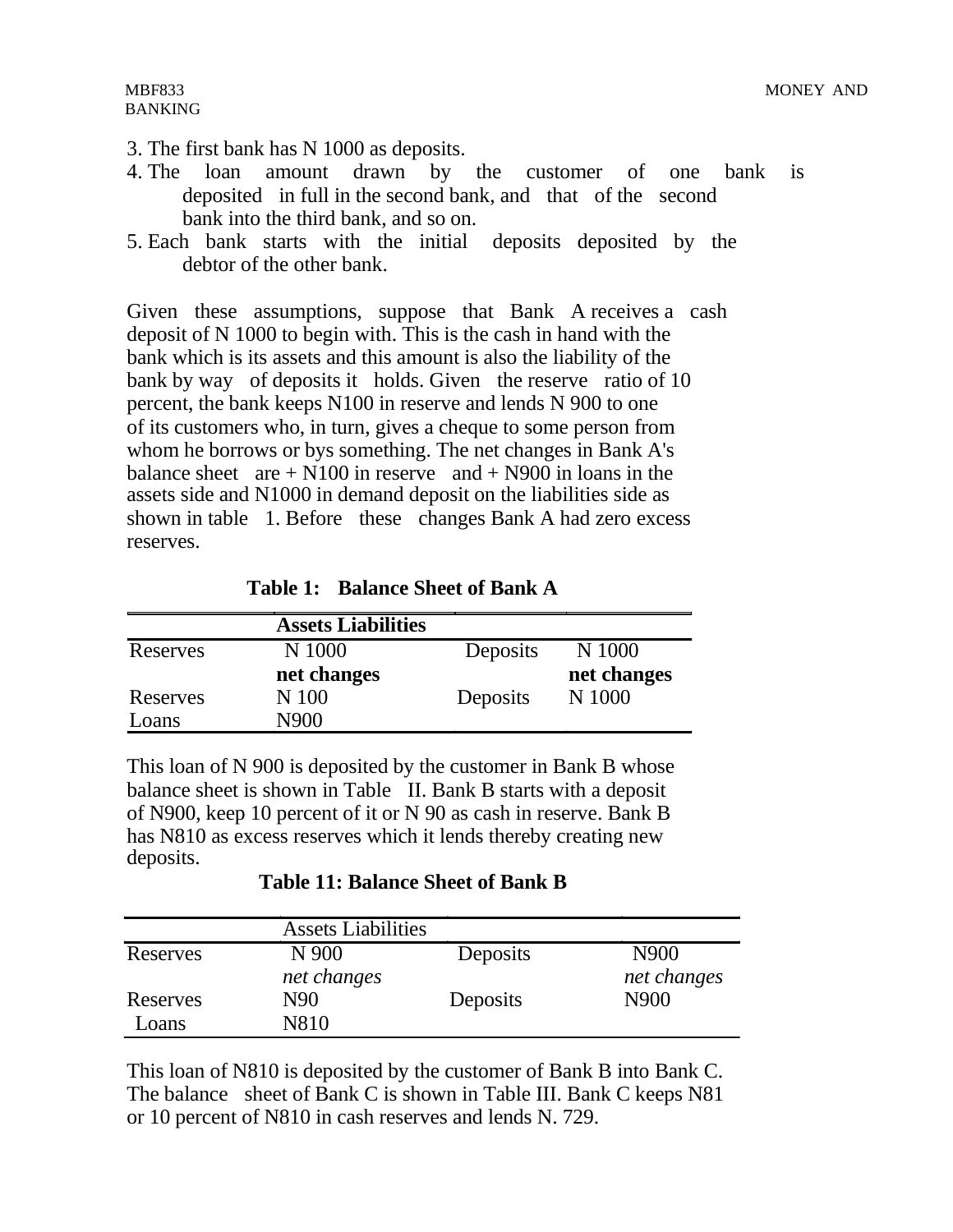|                  | <b>Assets Liabilities</b> |          |                     |  |
|------------------|---------------------------|----------|---------------------|--|
| Reserves         | N810<br>net changes       | Deposits | N810<br>net changes |  |
| Reserves<br>oans | N81<br>N729               | Deposits | N810                |  |

**Table III: Balance Sheet of Bank C**

This process goes on to other banks. Each bank in the sequence gets excess reserves, lends and creates new demand deposits equal to 90% of the preceding banks. In this way, new deposits are created to the tune of N10000 in the banking system, as shown in table IV.

**Table IV: Multiple Credit Creation**

| <b>Banks Required Reserves Net Loans New Deposits</b> |                     |  |
|-------------------------------------------------------|---------------------|--|
|                                                       | N 100 N900 N1000    |  |
| ĪВ                                                    | N90 N810 N900       |  |
|                                                       | N81 N729 N810       |  |
| All other banks N729 N6561 N7290                      |                     |  |
| Total for the banking                                 | N 1000 N9000 N10000 |  |
| system                                                |                     |  |

The multiple credit creation shown in the last column of the above Table can also be worked out algebraically as:

> N 1000  $[1 + (9/10) + (9/10)2 + (9/10)3 + ... + (9/10)n]$  $= N1000 (1/1 - 9/10) = N1000 (1/1/10) = N1000 x 10 = N$ 10000.

### **3.3 Limitations of the Power of Banks to Create Credit**

We have seen above how the banking system as a whole can credite But is does not mean that the banks have unlimited powers to create credit. In fact, they have to function under certain restrictions. The following are the limitations on the power of commercial banks to create credit.

**1. Amount of Cash: The credit creation power of banks depends**  upon the amount of cash they possess. The larger the cash, the larger the amount of credit that can be created by banks. The amount of cash that a bank has in its vault cannot be determined by it. It depends upon the primary deposits with the bank. The bank's power of creating credit is thus limited by the cash itossesses.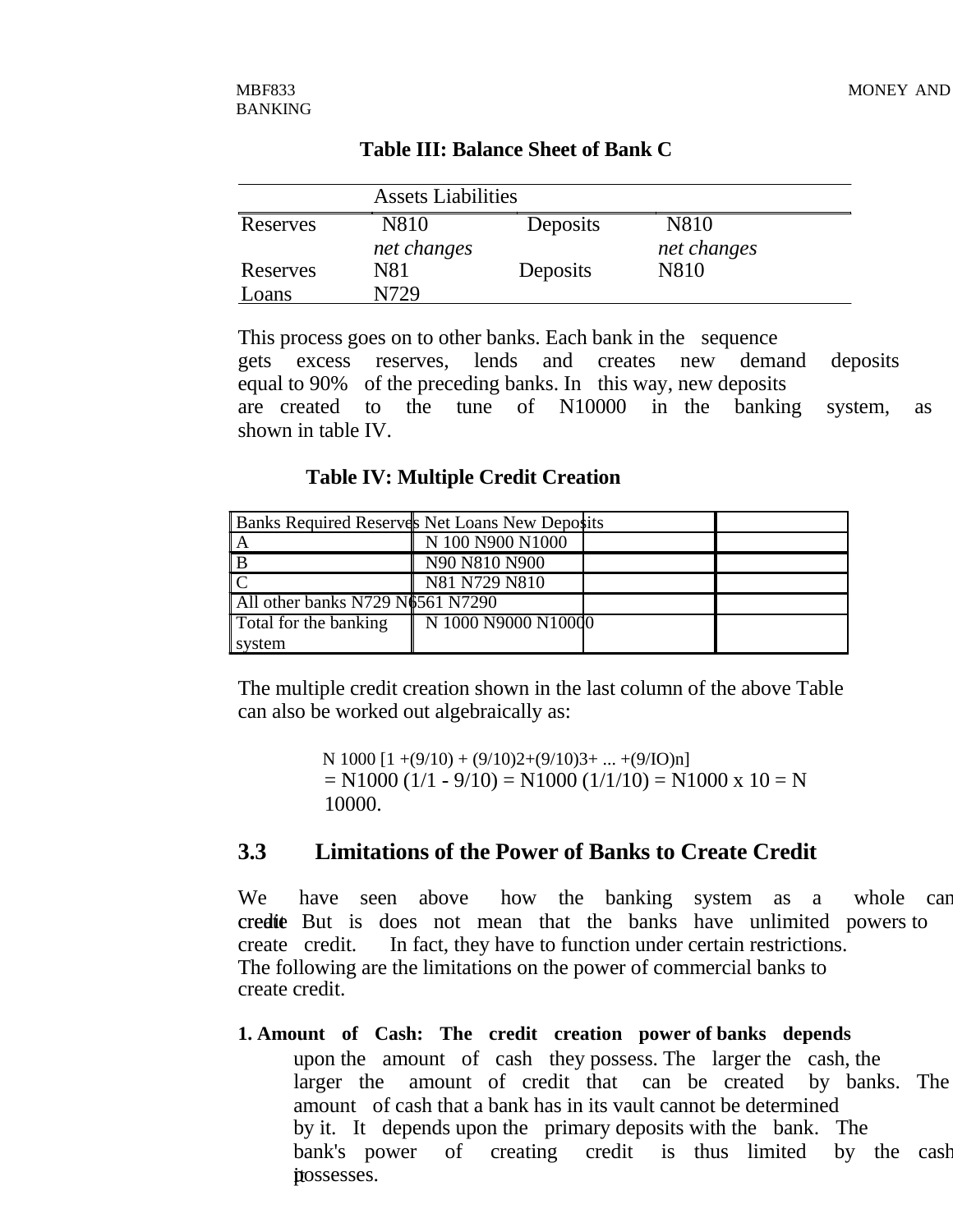#### **2. Proper Securities: An important factor that limits the power of a**

bank to create credit is the availability of adequate securities. A bank advances loans to its customers on the basis of a security, or a bill, or a share, or a stock or a building, or some other types of assets. It turns ill-liquid forms of wealth into liquid wealth and thus creates credit. If proper securities are not available with the public, a bank cannot create credit. As pointed out by Crowther, "Thus the bank does not create money out of thin air it transmutes other forms of wealth into money".

#### **3. Banking habits of the people: The banking habits of the people**

also govern the power of credit creation on the part of the banks. If people are not in the habit of using cheques, the grant of loans will lead to the withdrawal of cash from the credit creation stream of the banking system. This reduces the power of banks to create credit to the desired level.

**4. Minimum Legal Reserve Ratio: The minimum legal reserve**  ratio of cash to deposits fixed by the Central Bank is important factor which determines the power of banks to create credit the higher this ratio (RRr) the lower the power of banks to create credit, and the lower the ratio, the higher the power of banks to create credit.

#### **5. Excess Reserves: The process of credit creation is based on the**

assumption that banks sticks to the required ratio fixed by the central bank. If banks keep more cash in reserve than the legal reserve requirements, their power to create credit is limited to the extent. If Bank A of our example keeps 25 percent of N 1000 instead of 20 percent. It will lend N 750 instead of N800. Consequently, the amount of credit creation will be reduced even if the other banks in the system stick to the legal reserve ratio o 20 percent

#### **6. Leakages: If there are leakages in the credit creation stream of**

the banking system, credit expansion will not reach the required level, given the legal reserve ratio. It is possible that some person who receives cheques does not deposit them in their bank accounts, but withdraw the money in cash for spending or for hoarding at home. The extent to which the amount of cash is withdrawn from the chain of credit expansion, the power of the banking system to create credit is limited.

#### **7. Cheque Clearances: The process of credit expansion is based on**

the assumption that cheques drawn by commercial banks are cleared immediately and reserves of commercial banks expand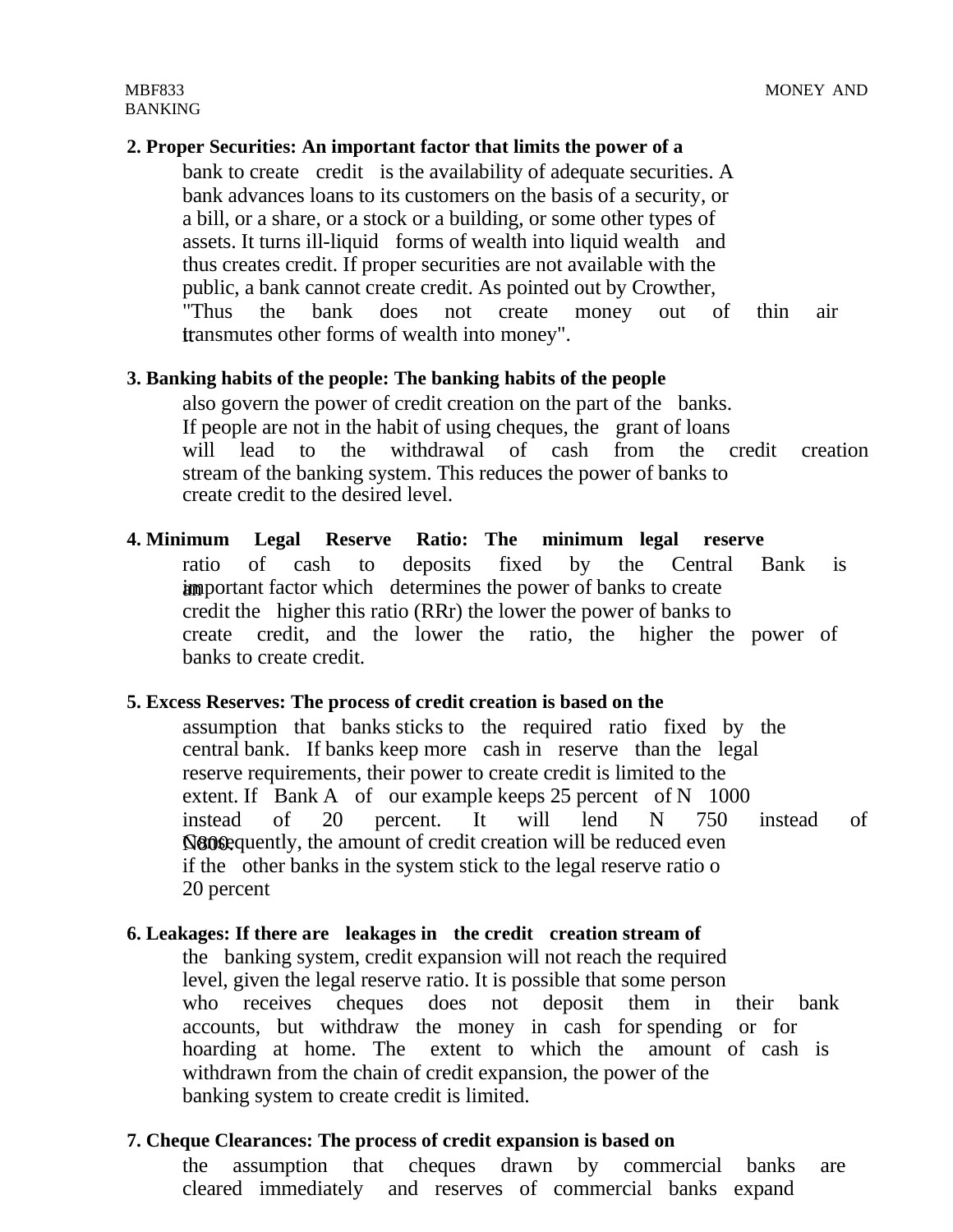and contract uniformly by cheque transactions. But it is not possible for banks to receive and draw cheques of exactly equal amount. Often some banks have their reserves increased and others reduced through cheque clearance. This expands and contracts credit creation on the part of banks. Accordingly, the credit creation stream is disturbed.

- **8 Behaviour of other banks: The power of credit creation is**  further limited by the behaviour of other banks. If some of the banks do not advance loans to the extent required of the banking system, the chain of credit expansion will be broken. Consequently, the banking system will not be 'loaned up'.
- **9. Economic Climate: Banks cannot continue to create credit**  limitlessly. Their power to create credit depends upon the economic climate in the country. If there are boom times there is optimism. Investment opportunities increased and businessmen take more loans from banks. So credit expands. But in depressed times when the business activity is at a low level, banks cannot force the business community to take loans from them. Thus the economic climate in a country determines the power of banks to create credit.
- **10. Credit Control Policy of the Central Bank: The power of** commercial banks to create credit is also limited by the credit control policy of the Central Bank The central bank influences the amount of cash reserve with banks by open market operations, discount rate policy and varying margin requirements. Accordingly, it affects the credit expansion or contraction by commercial banks.
- **11. Contagion Effect. If a bank fails to remain solvent due to huge**  loan losses, a credit panic is created among banks. The fear of failure of a particular bank may lead to a 'run' and **deputed make** huge withdrawals. This may spread to other banks and is called the "Contagion effect" whereby credit creation stops altogether.

#### **SELF-ASSESSMENT EXERCISE**

Discuss how commercial banks can create credit.

# **4.0 CONCLUSION**

We conclude that commercial banks do not possess unlimited powers to create credit.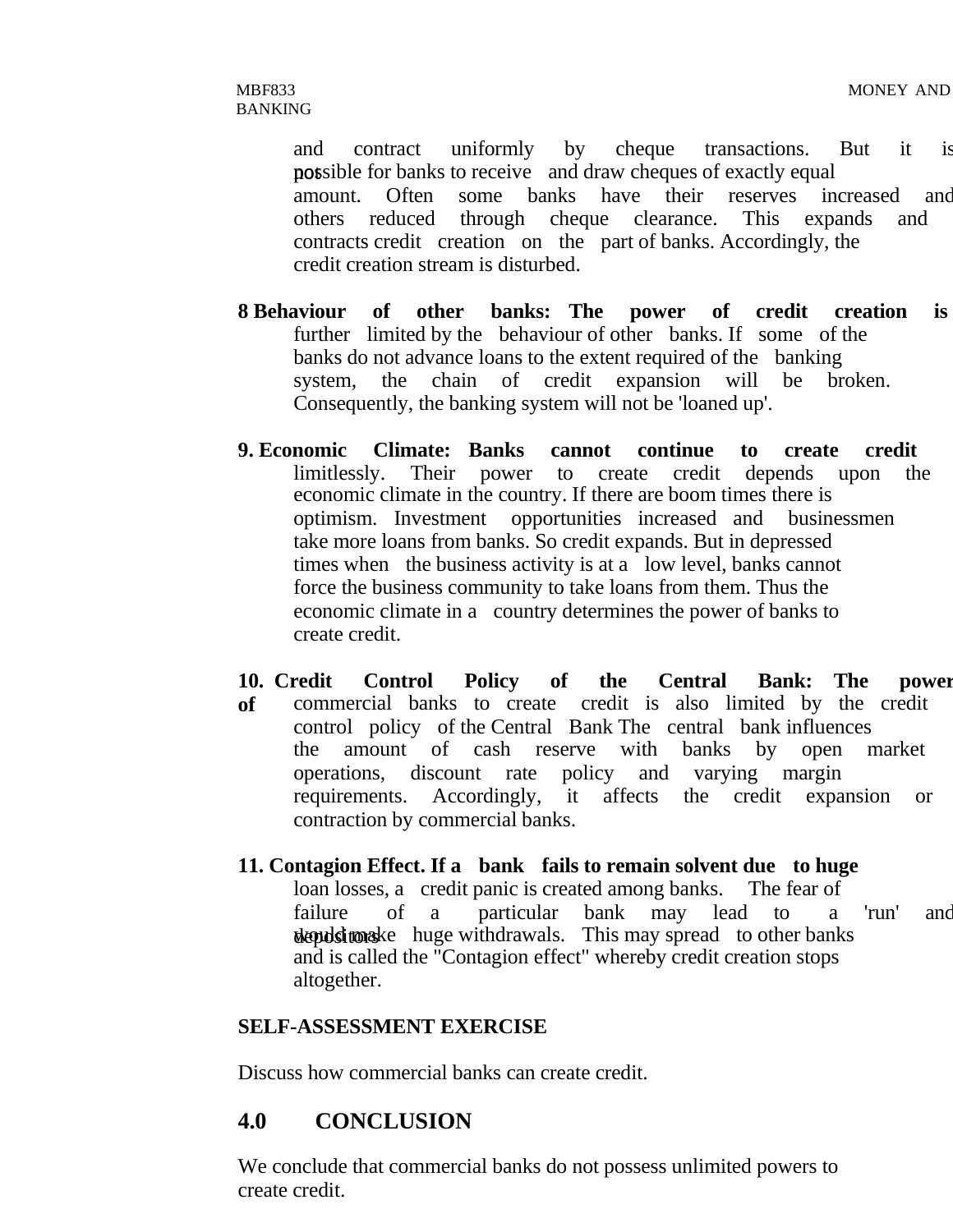# **5.0 SUMMARY**

In this unit, we have learnt how commercial banks create credits, otherwise known as money creation. We have also learnt the limitations of commercial banks to create credit.

# **6.0 TUTOR MARKED ASSIGNMENT**

Outline the limitations of commercial banks to create credit.

# **7.0 REFERENCES/FURTHER READINGS**

Jhingan, M.L (2004): Principles of Economics. Vrinda Publications (P) Ltd New Delhi India.

Paul, R.R (2004): Money, Banking and International Trade. Kalyani Publishers Ltd New Delhi Indai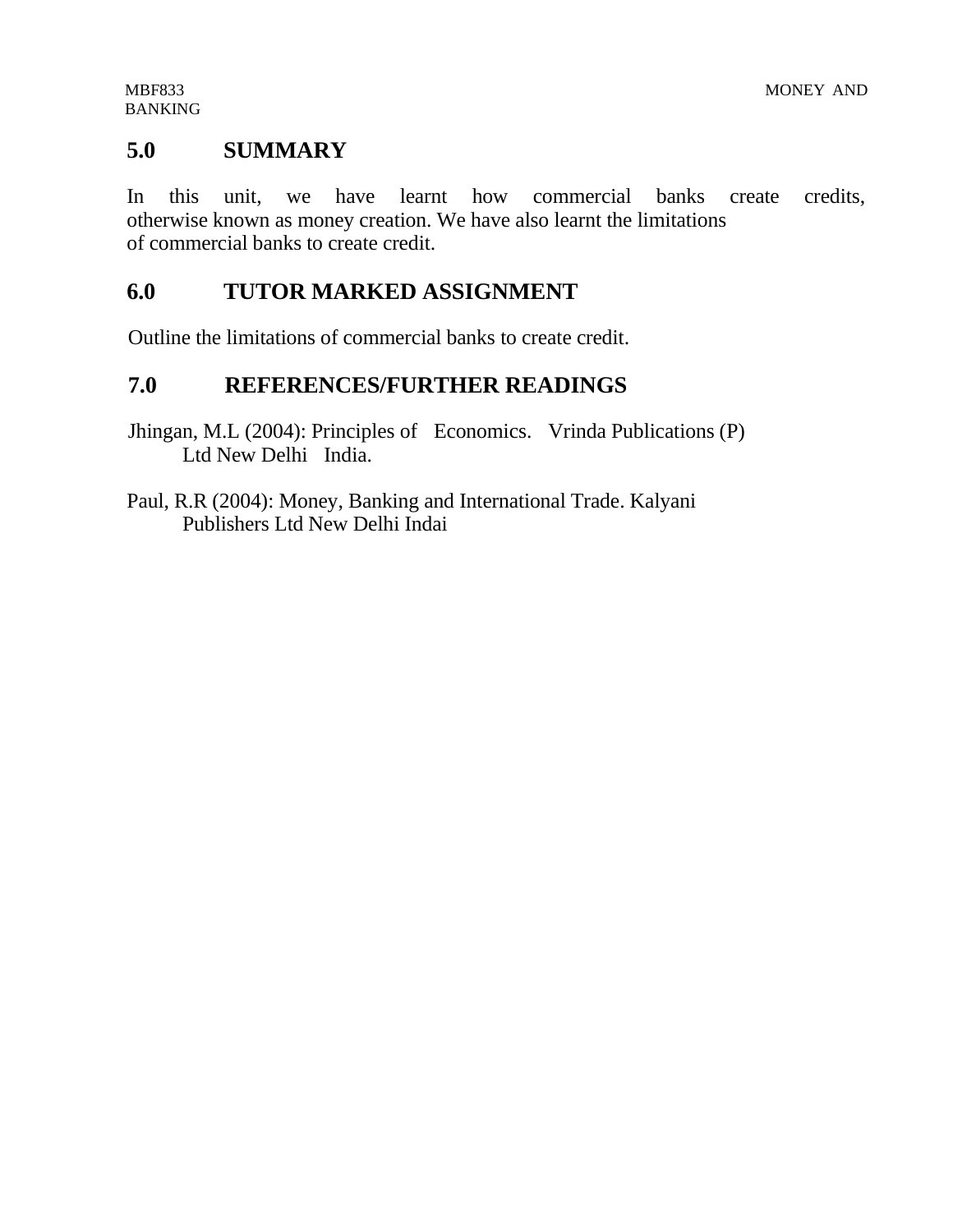# **UNIT 4 MERCHANT AND DEVELOPMENT BANKS**

### **CONTENTS**

- 1.0 Introduction
- 2.0 Objectives
- 3.0 Main Content
	- 3.1 The Merchant Bank
	- 3.2 Functions of Merchant Banks
	- 3.3 Development Banks
	- 3.4 Rationale or Basis for Establishing Development Banks
	- 3.5 The Nigerian Industrial Development Bank (NIDB)
	- 3.6 Nigerian Bank for Commerce and Industry (NBCI)
	- 3.7 Nigerian Agricultural Corporative and Rural Development Bank (NACRDB) Ltd
- 4.0 Conclusion
- 5.0 Summary
- 6.0 Tutor Marked Assignment
- 7.0 References/Further Readings

# **1.0 INTRODUCTION**

In this unit, we shall discuss the merchant banks and their functions We shall also discuss development banks and their functions.

### **2.0 OBJECTIVES**

At the end of the unit, you should be able to:

- Discuss the meaning of merchant banks and their functions.
- Discuss the meaning of development banks in Nigeria

# **3.0 MAIN CONTENT**

### **3.1 The Merchant Bank**

In contrast to a commercial bank which operate on retail **Merchant** Bank is a wholesale Bank, accepting deposits only in large blocks and providing mainly medium and long term loans, with public and private corporations being its customers (Magaji 1995).

Merchant Banks, otherwise known as acceptance Houses or Investment banks, began operation in Nigeria in 1960 when the Philiph Hill (Nig) Ltd and the Nigerian Acceptances Limited (NAL) were registered. These two Banks merged in 1969 to form NAL. In 1974, first National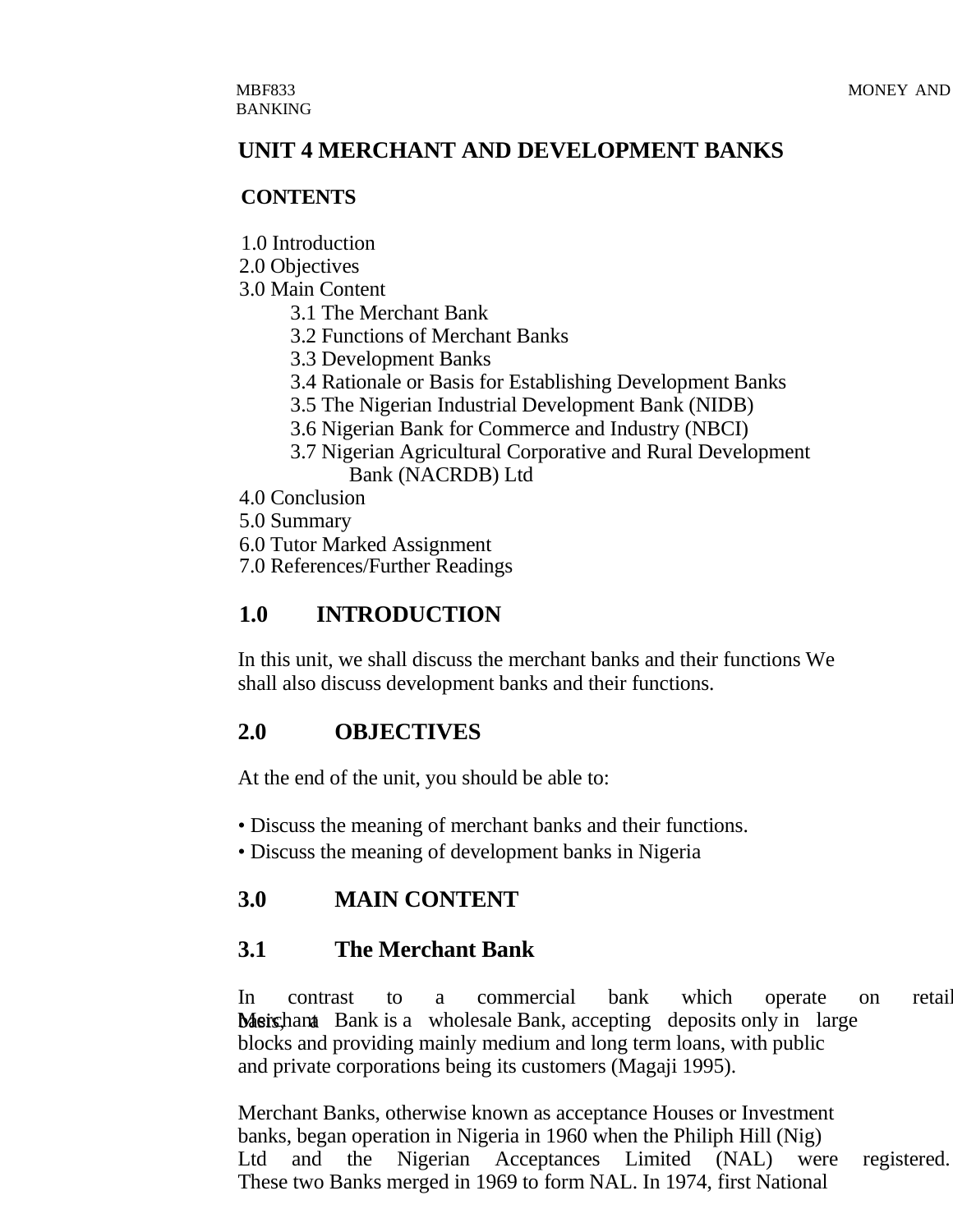Bank of Chicago (Nig) Ltd, first National City Bank of New York (Nig) Ltd, and Chase Merchant Bank Ltd. were established. In 1975, ICON Ltd. Merchant Bankers began operation. The Nigerian American Merchant Bank Ltd was established in 1979, and in 1982 both the Merchant Banking

Corporation Nigeria Ltd and the Indo Nigeria Merchant Bank Ltd were established. Now the number of Merchant Bank is large.

### **3.2 Functions of Merchant Banks**

**a) Corporate Finance Services: These include management of**  public and private equity shares and debt securities issues, company floatation, mergers and reconstruction, financial planning and portfolio management.

#### **i. Issuing House Services: Merchant Banks undertakes the**

sales of shares to their client. They act as issuing Houses in the capital market by, among other things, offering financial services to corporate entities desiring to raise long-term finance for their operations, given advices on type of capital structure, appropriate time of issues, and advise on relevant government regulations. Merchant Banks also gives backing to an issue in the form **underwriting.** 

- **ii. Project Financing: This term is used to describe how**  Merchant Banks in particular finance new project on the agreement that repayment is expected from the revenues or cash flow to be generated by the project.
- **iii. Advisory Services: These include advice on project**  financing and joint ownership, arrangement of mergers and acquisitions, advices on corporate financial structure, etc.
- **b) Banking Services: These services include loans and advances,**  deposits, acceptances, foreign exchange transactions, international trade service and equipment leasing.
	- **i. Loans and Advances: These are provided by Merchant**  Banks mainly to industry and commerce. CBN stipulates the percentage of loans and advances of these type of Banks to be made to various sectors of the economy at the beginning of each financial year. Although Merchant Banks also do lend on short term for working capital requirement, plant expansion, agricultural development, trade finance, etc., but they mainly championed the course of medium and long term loans disbursements.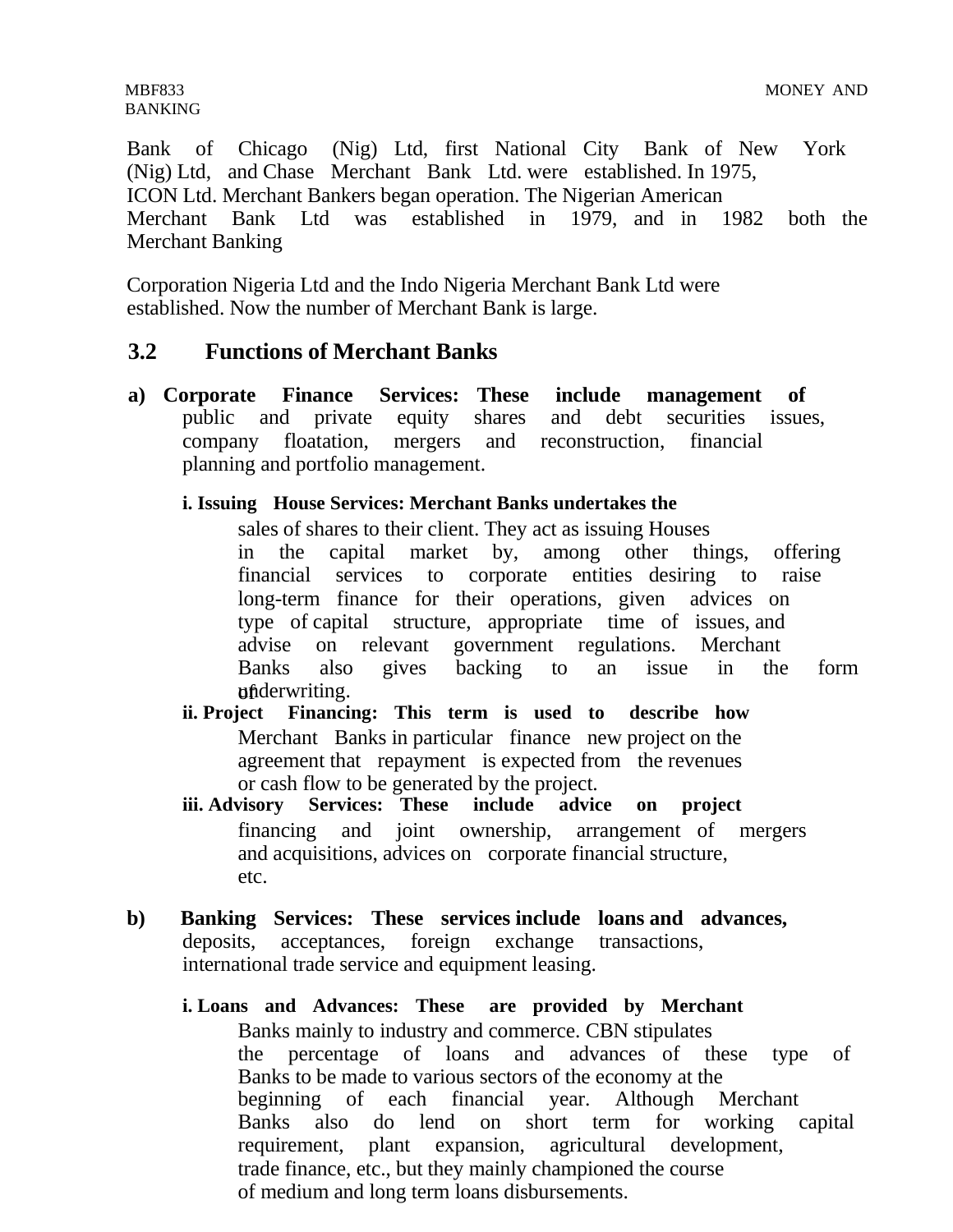#### **ii. Acceptance of Deposit: Deposits in Merchant Banks are**

made in the form of fixed term, usually by corporate and non corporate customers, in large amount,

# **iii. Acceptances: Acceptance business is mainly used for the**

finance of international trade. A customer or client can draw a bill on his merchant Bank. By accepting this bill, his Merchant Bank becomes responsible for its payment at due date.

#### **iv. Foreign Exchange Service: Upon authorization by CBN**

for a Merchant Bank to provide foreign exchange services, the later can act as a correspondent Bank to assist international trade settlement and to act as intermediary between CBN and its clients in obtaining foreign exchange.

#### **(c) Equipment Leasing: Most Merchant Banks are members of**  equipment leasing.

They execute leasing in return for fee. Leasing is the hiring of an asset foe the duration of its economic life or up to a specific time (Adekanye 1986).

#### **(d) Portfolio Management: Merchant Banks manages their clients'**  portfolios through Investment Departments. Portfolio Management includes "arranging purchases and sales of securities and offering advice on when and what to buy and sell, as well as attending to right or bonus issues and registrations" (Adekanye 1986).

**(e) Money Market Services: Merchant Banks mobilises deposits on**  time and call from commercial banks, larger corporations, institutions, etc. at very attractive interest rates. They are also authorised dealers and users of Negotiable Certificates

# **3.3 Development Banks**

This category of banking institutions sprang up in response to the class of specialized financial institutions for the interests of investors in need for medium and long term finance for clearated development of the Nigerian economy. Okigbo (1981:129) recognizes the need to create institutions that could undertake or promote investment where the private sector inspired by private gain, might for the moment be reluctant to go. He finds the answer in the creation of development institutions to provide funds for direct investment on medium and long term basis, or for assisting privative or providing technical assistance and supporting services in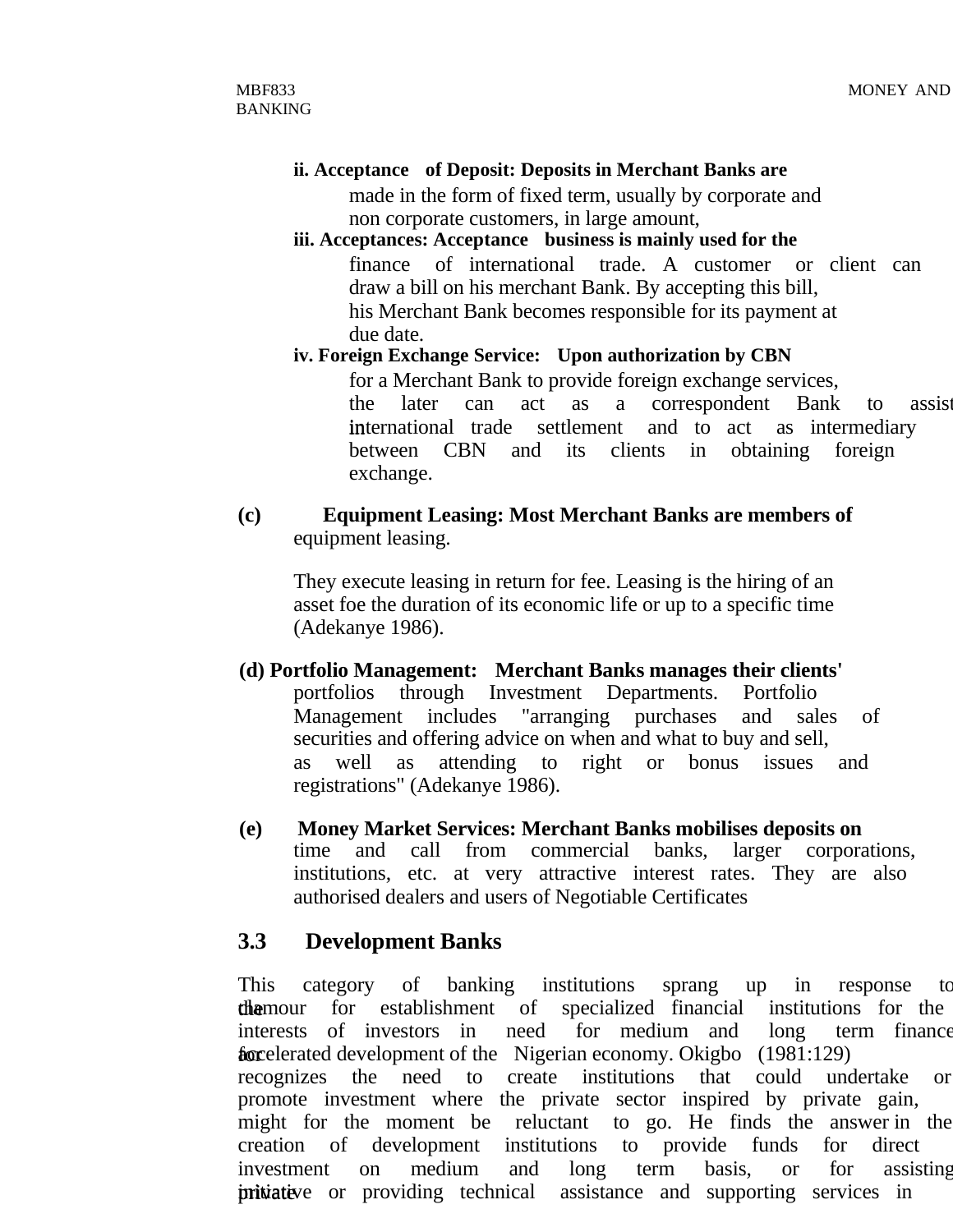any sector of the economy.

In Nigeria, a number of financial institutions have been set up based on these principles. We shall briefly examine some of them, notably NIDB, NBCI, and NACRDB

# **3.4 Rationale or Basis for Establishing Development Banks**

- a) To plug the gaps in the financial system of inadequacy of commercial banks services that rarely concerns with long term capital financing, and the determination or involvement of CBN to bridge this gap through establishment of Development banks.
- b) As a recognition at the domestic level, the importance of International Development banks, such as World Bank and International Development Association. Development Banks at National level are therefore, established to investigate, undertake or finance projects which required more local knowledge and patronage than international finance.
- c) As a catalyst to development by financing small, independent manufacturing and industrial enterprises etc. in order to promote speedy industrial expansion (Nwankwo 1980).

Development Banks are creature of government and do not emerge on their own. They are finance by government through CBN, but also do obtain loans from institutional lenders such as Banks and Insurance companies.

# **3.5 The Nigerian Industrial Development Bank (NIDB)**

NIDB was established in 1964 in place of the investment corporation of Nigeria established since 1959. This Bank is owned by the Federal Government and the Central Bank.

# **FUNCTIONS**

- a) It provides medium and long term finance to industrial establishments both in private and public sectors and to render technical, financial and managerial assistance to industry.
- b) Identifies investment bottlenecks in the economy with a view to determine investment priorities
- c) Promotes project developments.
- d) Provides technical, financial and managerial advices to indigenous enterprises.
- e) Supervises the implementation of projects financed by it through requesting project reports and visiting project sites.
- f) Nominates technical and managerial advisers to industrial organizations.
- g) Fosters the development of capital market in Nigeria by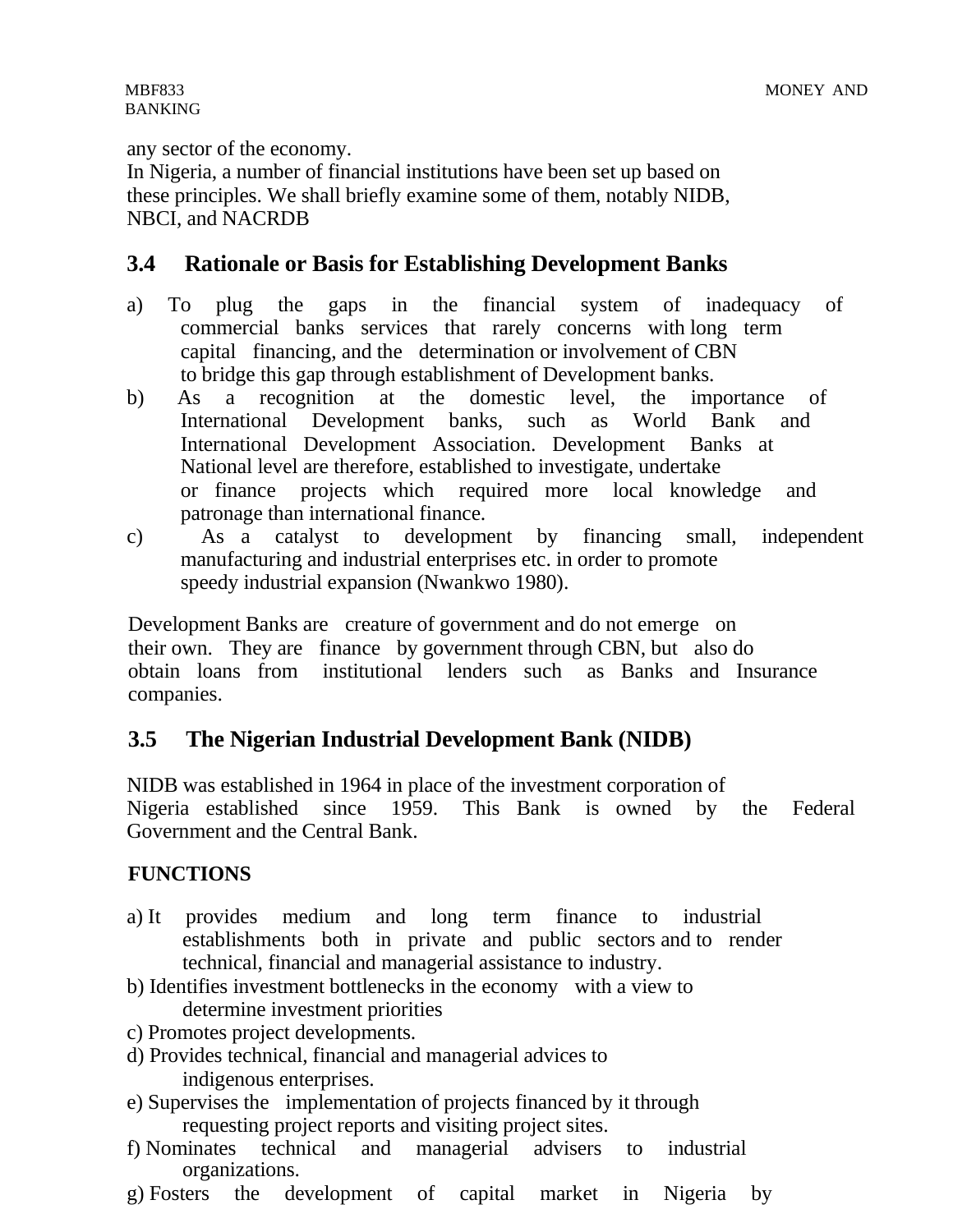encouraging borrowers to list their shares in the stock exchange h) Serves as channel for bringing into Nigeria investible funds from international organizations.

#### **3.6 The Nigerian Bank for Commerce and Industry (NBCI)**

Partly in reaction to the criticism against NIDB for favouring foreign dominated enterprises in its loan policy and partly for cater for needs of the newly indigenised business for medium and long term funds, the NBCI came on board by the decree No 22 of 1973. Unlike the NIDB which started off with foreign and Nigerian equity interests, the NBCI too off as a wholly owned Nigerian public sector organization to attend chiefly to the interests of Nigerian indigenous investors.

The principal functions and powers of the bank as defined by section 2 of the NIDB decree are follows:

- i. To provide equity and funds by way of loans to indigenous persons, organizations, institutions for medium and long term persons, organizations, institutions for medium and long term investment in industry and commerce at such rates and upon such terms as may be determined by the Board in accordance with the policy directed by the Federal Executive Council.
- ii. To engage in all aspects of merchant banking, particularly confirmation of bills and obligation to third parties, acceptance and discounting bills.
- iii. To underwrite stocks, shares and debentures issued in furtherance of the policy of the government.
- iv. To purchase and sell stocks quoted on the Lagos Stock Exchange.
- v. To provide guarantees including letters of credit.
- vi. To accept term deposits from the public, financial institutions, trust funds, post office and other bodies.
- vii. To provide chequing facilities for its customers.

With time, the scope of the bank's functions was widened to take on in addition to those outlined above the provision of venture capital and funds for acquisition and investment in basic development (shopping centres, warehouses, grain silos etc)

As with NIDB, to attract NBCI financing, there must be evidence of viability, sound management, good prospects for profit, among other criteria.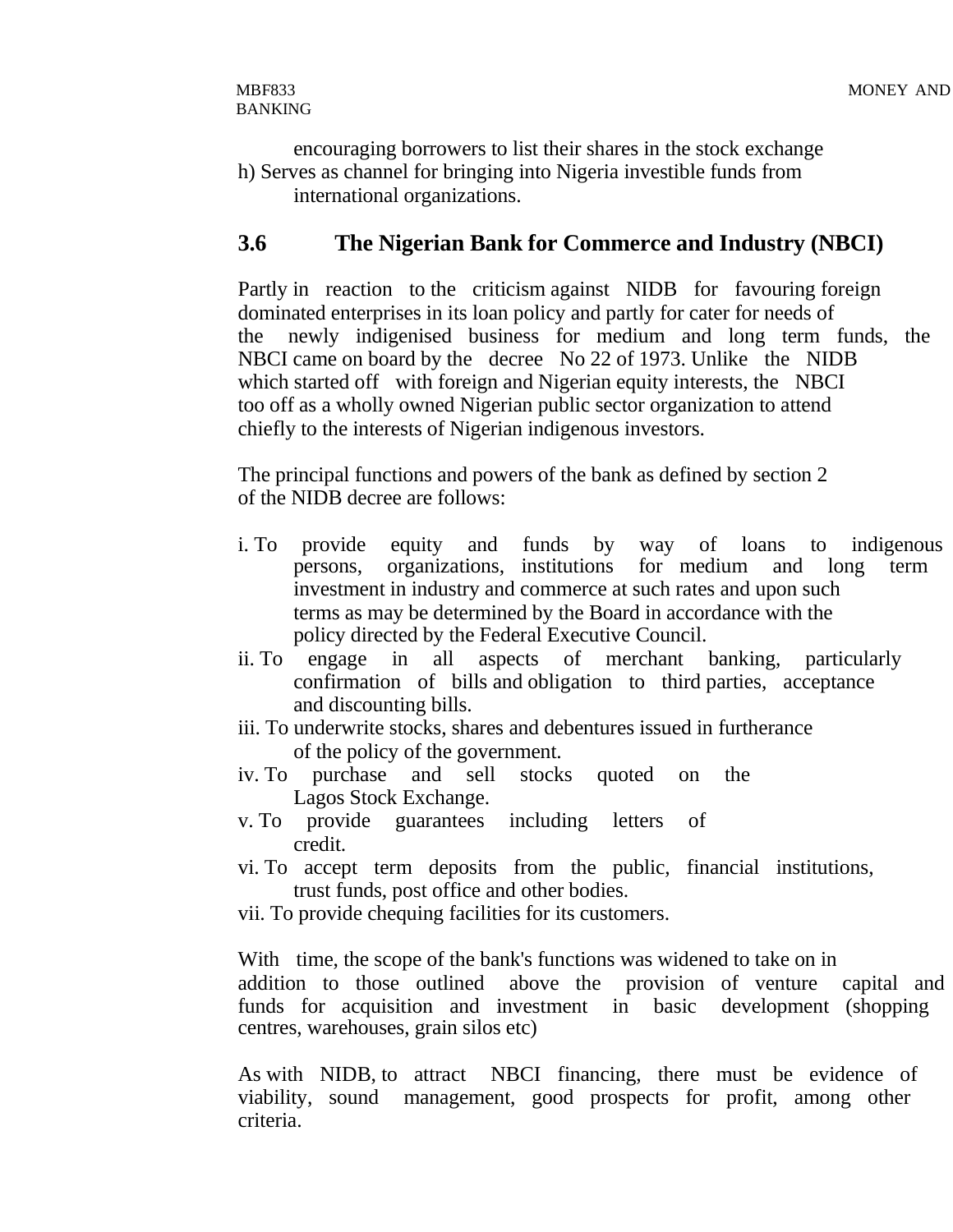# **3.7 The Nigerian Agricultural Cooperative and Rural Development Bank (NACRDB) Ltd**

The birth of the Nigerian Agricultural, Cooperative and Rural Development Bank (NACRDB) Limited as the single largest development finance institution in Nigeria followed the successful merger of the former People's Bank of Nigeria (PBN), the defunct Nigerian Agricultural and Co-operative Bank (NACB) Ltd. and the risk assets of the Family Economic Advancement programme (FEAP) in October, 2000. Thus, NACRDB is dedicated primarily to agricultural financing at both the micro and macro levels, as well as micro financing of small and medium scale enterprises The Bank is a registered limited liability company that is wholly owned by the Government of the Federal Republic of Nigeria with the share capital fully subscribed by the Federal ministry of Finance Incorporated 60% and the Central Bank I of Nigeria 40%. The Bank's broad mandate encompasses savings mobilization and the timely delivery of affordable credit to meet the funding requirements of the teeming Nigerian population in the agricultural sectors of the national economy.

### **FUNCTIONS OF NACRDB**

- Providing all classes of agricultural loans for fanning, livestock, poultry and fisheries etc:
- Developing the economic base of the low income groups through the provision of loans to small scale enterprises, such as bakers, hair dressers, petty traders etc;
- Accepting savings from individuals and co-operative societies and make repayment of such savings together with appropriate interest;
- Encourage the formation of co-operatives;
- Engendering good banking habits amongst Nigerians, especially the target group,
- Encouraging capacity building through the training of beneficiaries on proper loan utilization, repayment, savings and the formulation of strategies for the profitable marketing of products.

### **SELF-ASSESSMENT EXERCISE**

Define the term development bank and discuss the functions of NIDB, NBCI and NACRDB.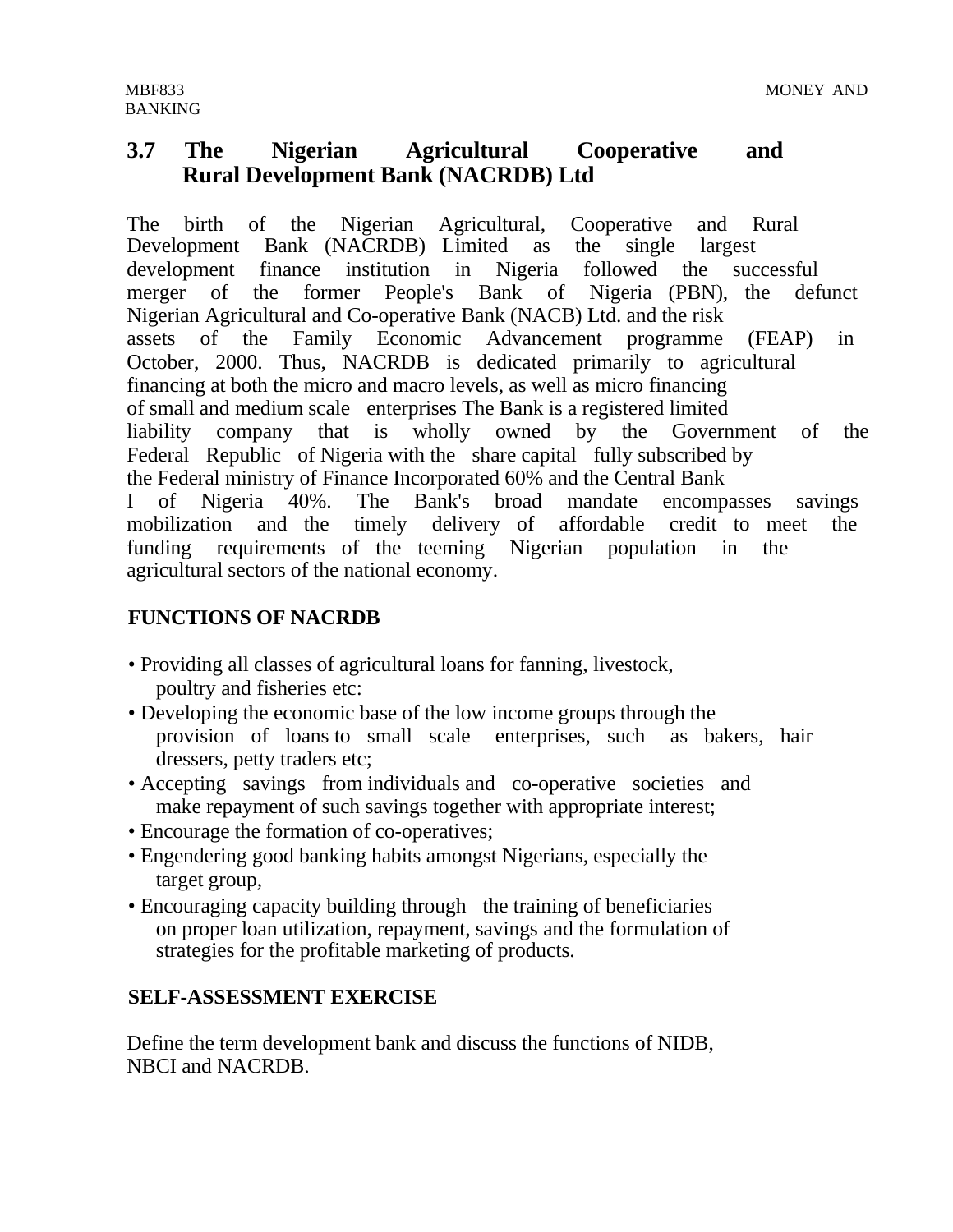### **4.0 CONCLUSION**

We conclude that a merchant bank is a whole sale bank depersiting only in large blocks and providing mainly medium and long term loans with public and private corporations being its **Development** banks are established specifically to aid the development of some specific sectors of the economy such as agriculture, industry etc.

### **5.0 SUMMARY**

In this unit, we have learnt the meaning of merchant and development banks. We have also learnt the functions of merchant banks and also the functions of some development banks in

### **6.0 TUTOR-MARKED ASSIGNMENT**

Define the term merchant bank.

### **7.0 REFERENCES/FURTHER READINGS**

- Femi, A. (1986): "The Elements of Banking in Nigeria" F & A Publishers Ltd Lagos
- Magaji, S. (1995): "Teach your Self the ABCD of Banking" Gargajiya Printers, Kano, Vol. 1
- Nwankwo, G.O. (1972): "Indigenization of Nigerian Banking" Bankers Magazine. July.
- Nigerian Agricultural Corporative and Rural Development Bank Ltd. **Customers Guide**
- Unamka, P.C. and Ewurum, U.J.F (1995): Business Administration. Precision Printers and Publishers Enugu Nigeria.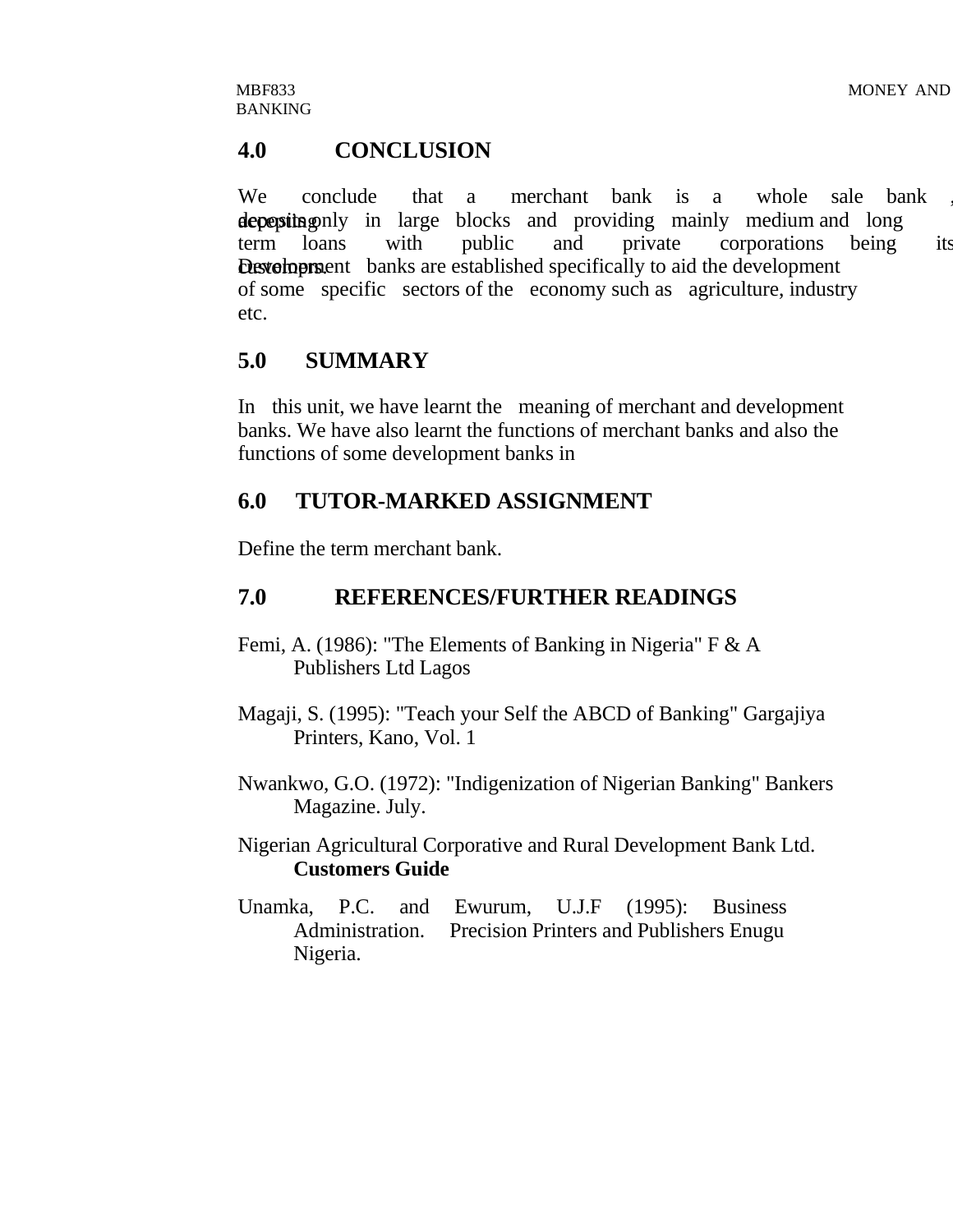BANKING

### **UNIT 5 THE NIGERIAN DEPOSIT INSURANCE CORPORATION**

- 1.0 Introduction
- 2.0 Objectives
- 3.0 Main Content
	- 3.1 The Nigerian Deposit Insurance Corporation (NDIC)
	- 3.2 The Role of NDIC in the Banking Industry
	- 3.3 Functions of NDIC
	- 3.4 Essentials of Banking Regulation
- 4.0 Conclusion
- 5.0 Summary
- 6.0 Tutor Marked Assignment
- 7.0 References/Further Readings

# **1.0 INTRODUCTION**

In this unit, we shall discuss the historical development of the Nigerian Deposit Insurance Corporation (NDIC) and its in the banking industry. We shall also discuss the essentials of banking regulation.

# **2.0 OBJECTIVES**

At the end of unit you should be able to:

- Trace the historical development of the NDIC
- Discuss the roles of NDIC in the banking industry
- Discuss the essentials of banking regulation,

# **3.0 MAIN CONTENT**

# **3.1 The Nigerian Deposit Insurance Corporation (NDIC)**

The modalities for the establishment of an explicit deposit insurance scheme in Nigeria was necessitated by the CBN, having been convinced of the need f.--r the scheme, and after going into necessary consultations with the federal ministry of finance. The federal government gave approval to a memorandum for establishing the scheme in December, 1987, following which Decree 22, establishing the NDIC was promulgated in June, 1988. The NDIC Decree sets forth the rule and procedure guiding its operations. The law specifies eligible financial institutions, average funding, clear and unambiguous procedures for risk assessment and management containment.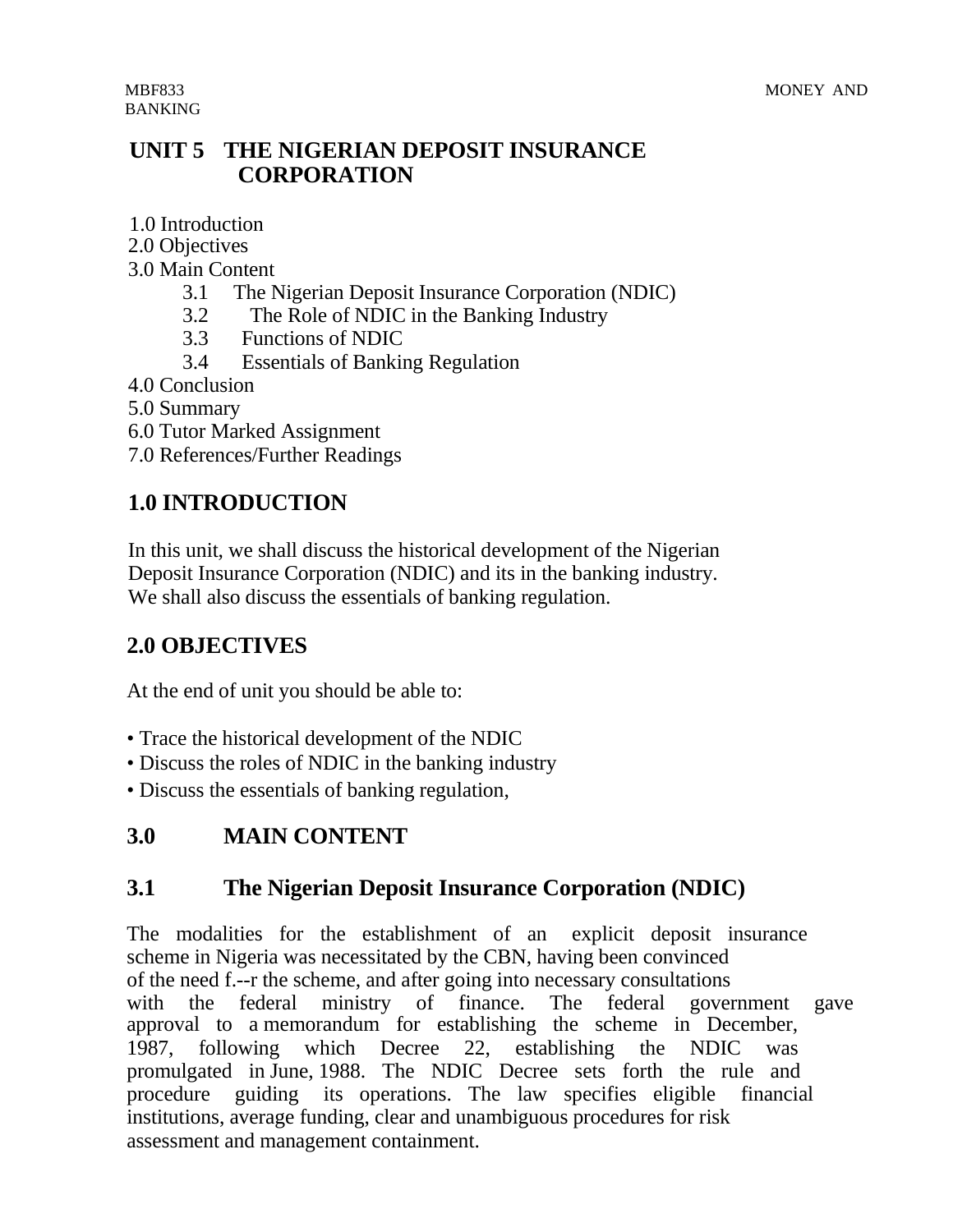The NIDC was an autonomous body which acts as an additivisal supervisory authority over licensed banks. The corporation not only provides financial guarantee to depositors but also ensures that banks comply with regulations and practices that foster safety and soundness in the market place.

The corporation successfully commenced operation in March, 1988after being guided and expertly advised by the United States Federal Deposit Insurance Corporation (FDIC), immediately before and after take off. The FDIC not only offered the corporation attachment training facilitates, but also paid an assessment mission to Nigeria to asses the NDIC would need technical assistance without cost.

Its authorized share capital was One Hundred Million Naira (NIOOm) out of which fifty million naira (N50m) has already been called up and paid up by the subscribers. The CBN and Federal paid up by the subscribers. The CBN and Federal Government their ownership of 60% and 40% respectively.

To further boost the activities of the corporation as well as its independence, the Government in its 1997 budget announced the independence of the NDIC from the CBN To that effect, when independence of the NDIC from the CBN To that effect, where the corporation recommends to the CBN the revocation of a license of a bank and no response is received within thirty (30) days from the date of recommendation the NDIC can liquidate the bank, (section 23c (2) NDIC (amendments) Decree 1997).

However the relationship between the CBN and NDIC still remains that of a principal and its agent.

# **3.2 The Role of NDIC in the Banking Industry**

Section 5.of the NDIC Decree No 22 of 1988 states its functions. These functions therefore, form the core of the role of NDIC and its activities in the Nigerian Financial System.

The major concerns of the NDIC are protection of depositors and the safety of the banking system. These derive from its core function of "insuring all deposit liabilities of licensed banks and such other financial institutions operating in Nigeria" The other functions of NDIC include "guaranteeing payment to depositors in case of imminent or auspension of payments by insured banks or financial institutions fl up to the maximum amount of N50, 000 as provided in the Act" and "assisting monetary authorities in the formulation and implementation of banking policy so as to ensure sound banking practice and fair competition among banks in the country".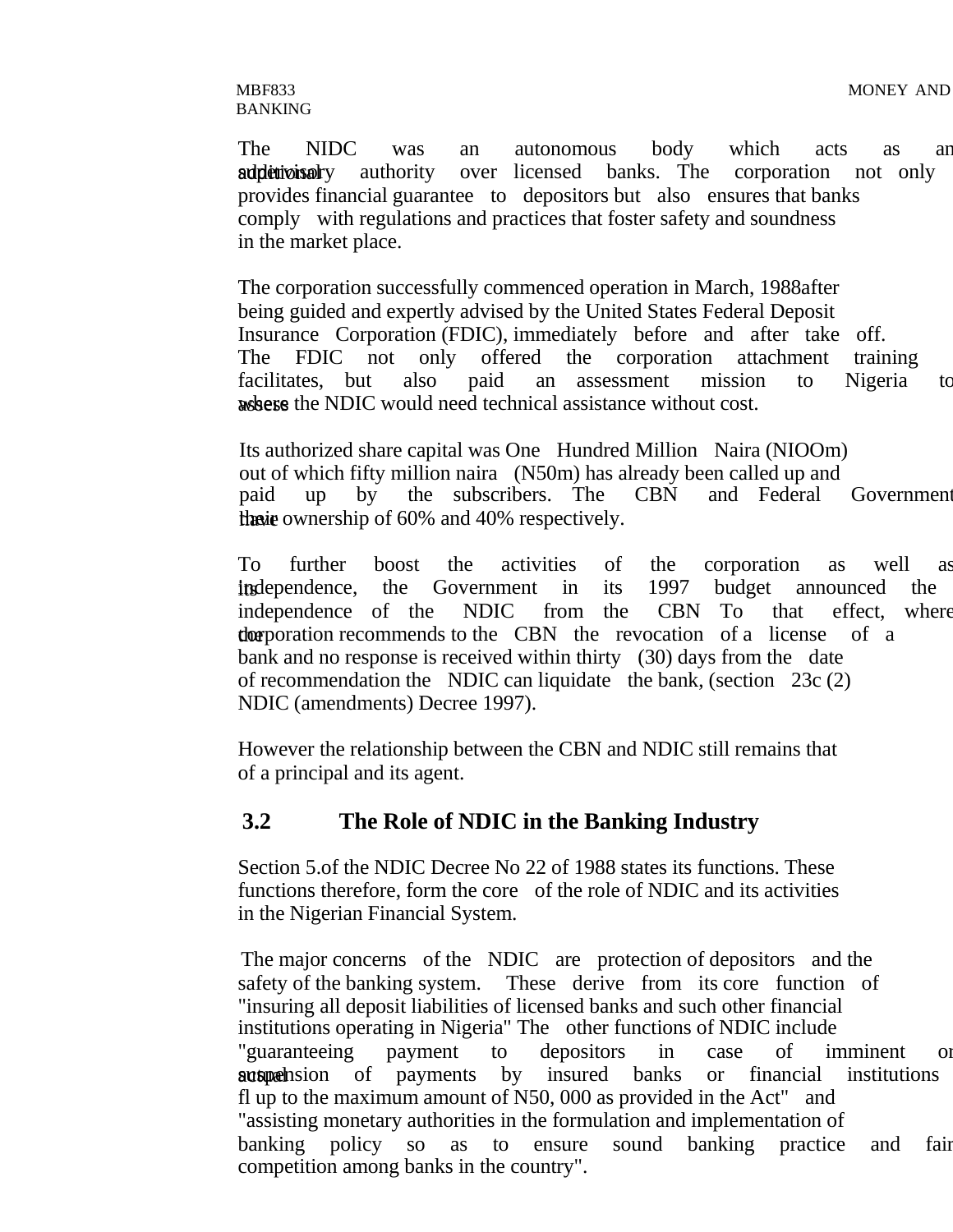It is important to observe that although the NDIC interacts with banks in one form or the other, it is difficult to state in strict terms that it is involved in the direct regulation of banks. Indeed, Umoh (1996:6) admits that "as an insurer, the administrator of a deposit insurance scheme necessarily become a supervisor but not a regulator as it does not directly stipulate rules guiding the operations of insured institutions."

# **3.3 Functions of NDIC**

In the exercise of its functions, the NDIC implements the following against banks in accordance with statutory provisions.

- **i Insurance of Deposit Liabilities of all Licensed Banks in Nigeria. In return for this insurance, all insured banks pay**  mandatory annual premium which is calculated as 15/16 of 1% of a bank's total deposit liabilities excluding, insider deposits, counter claims from persons who maintain both deposits as may be specified from time to time by the board of the NDIC.
- **ii. Financial and Technical Assistance to Insured Banks: The**  corporation is expected to render assistance in the interest of depositors of banks faced with actual financial difficulties, as liquidity deficiencies and accumulated loss, which has nearly or completely eroded the shareholders funds, may approach the NDIC for assistance. So NDIC can render any or all of the following as assistance to a failing bank,
	- a) Grant Loans
	- b) Give guarantee for loans taken by the bank
	- c) Subject to the approval of the CBN, take over the management of a bank until its financial position improves or
	- d) Arrange merger with other banks etc.

### **iii. Guaranteeing Payment to Depositors. It is the job of the NDIC**

to play the role of undertaker when a bank fails. Incidental to this job is the payment of insured amount up to a maximum of N50, 000 to depositors. In any circumstance where the corporation is liable to make payment, it will require proof of claims from all depositors by the courts of competent jurisdiction before making any payment of such claims. If the corporation fined it advisable in the interest of the depositors or the public, it shall appoint another insured bank to assume the insured deposits of the failed bank not later than three months after failure.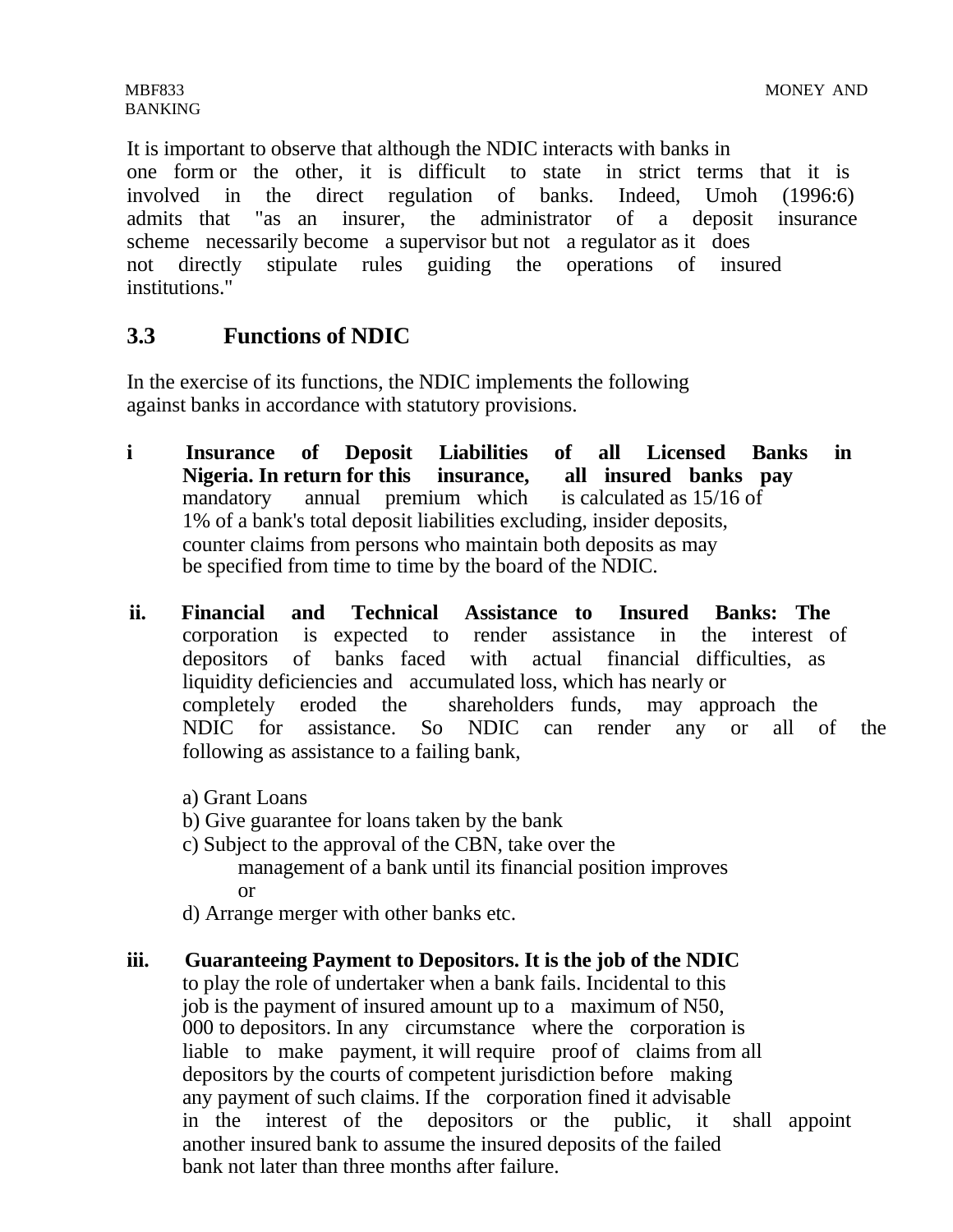- **iv. Assisting Monetary Authorities: This function is demonstrated**  through assisting monetary authorities in formulation and implementation of banking policies so as to ensure safe and banking practices and fair competition. In this respect, NDIC is required to ensure that the insured banks comply with the provisions of all banking laws and regulations.
- **v. Bank Supervisory Activities: Supervision of insured banks**  remains an integral part of the mechanism of reinsuring safe and sound banking practice. In this regard, the corporation carries out off-site surveillance and on-site examination both of which are mutually re-inforcing. The on-site supervision or examination provides opportunity for the organization to appreciate the financial health of, and inherent risks it has undertaken in insuring a particular bank or the entire banking system. This is ascertained through an analysis and evaluation of the banks' finances under such international parameters as, the capital adequacy, asset quality, management, earnings and liquidity (CAMEL). Indeed, it is through on site examinations that the NDIC verifies the authenticity of data it received via rendered by banks. The off-site supervision also monitors the soundness (i.e. financial condition and performance of a bank through statutory and prudential returns rendered to the NDIC from time to time. Using the returns, the NDIC may be able to discover areas of potential problems and thus take immediate steps to cause the bank to remedy the situation. Both on site and off-site supervision examinations are geared towards ensuring banks' compliance with regulations and laws.
- **vi. Bank Receivership and Liquidation: In 1994 and 1995, comporation, under the appointment of the CBN, liquidated five** (5) distress banks. The corporation also successfully undertook the closing of the twenty six (26) distressed banks pursuant to its appointment as a provisional liquidator by the Central Bank of Nigeria in 1998. This brings the total number of banks liquidated to 31.
- **vii. Claims Settlement and Administration: This involves the**  processing, verification and settlement of claims filed by the proven depositors of the failed banks. This function also involve payment of liquidation dividends to uninjured depositor as well as the creditors of the closed banks consistent with the provision of the NDIC Decree 22 of 1988 (as amended), the corporation only provides funds for the payment of insured depositors from the insurance fund while the liquidation dividend is paid from the sales of fixed (net proceeds) assets of the failed banks.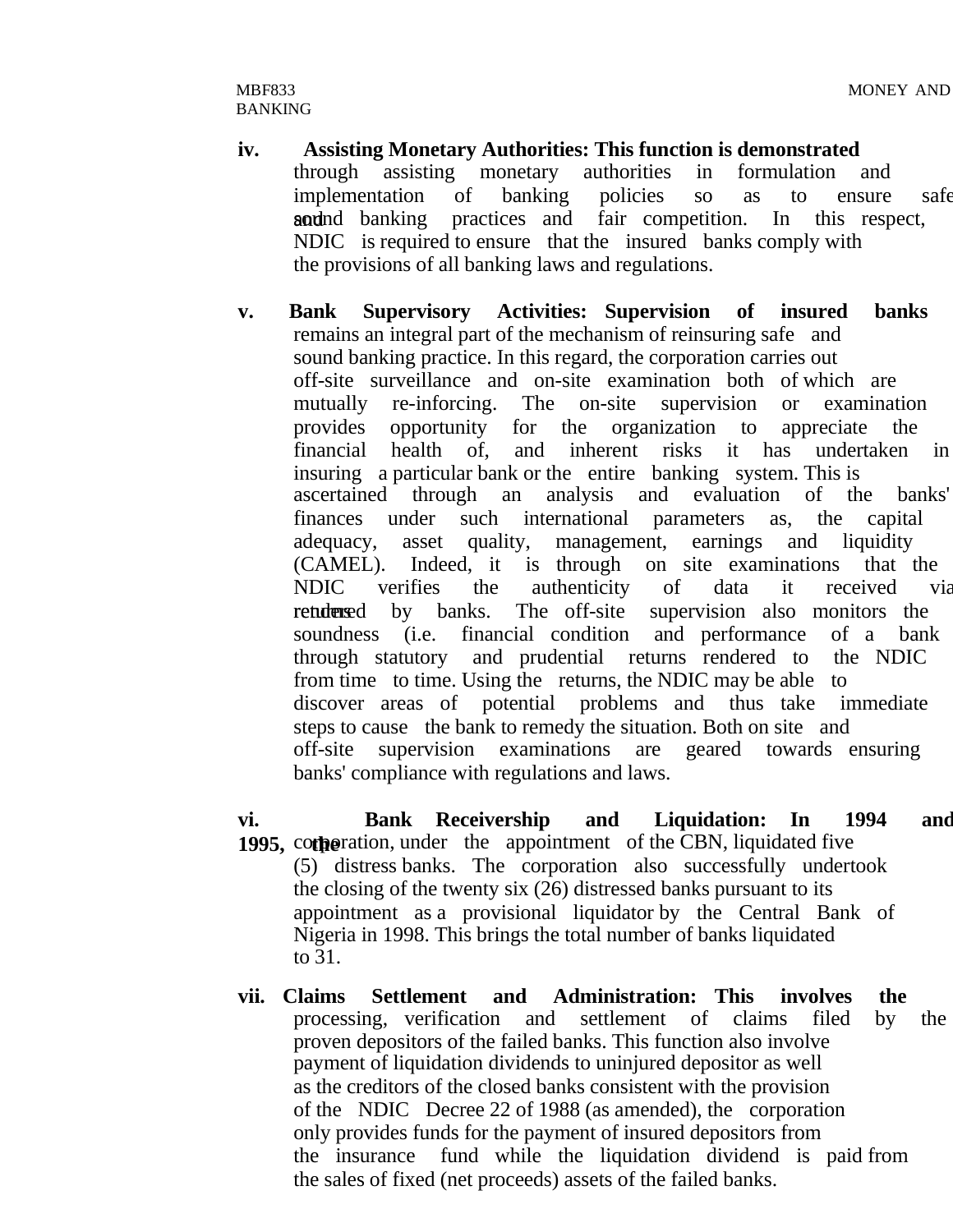# **3.4 Essentials of Banking Regulation**

In virtually all countries of the world, the banking industry is regulated than any other sector. Banking is regulated from the cradle to the grave; indeed from pre-cradle since regulation commence with the processing of application precedent to licensing. Why is this so? What makes banking different from other activities?

One explanation is the uniqueness of banking. A bank is a financial institution that differs from other financial institutions in two crucial product areas. It offers demand or transaction deposits with commercial lending rates. It is central to a nation's payments system and savings / investment process. This centrally in the economic system singles banking out for much heavier regulation than any other activity (Johnson and Johnson 1987)

In performing their traditional functions, banks are expected to ensure prudent management of assets and guarantee the safety of depositors' fund. They are expected to adhere strictly to safe and sound banking practices to prevent incidence of fraud, forgeries and other financial malpractices to ensure stability and public confidence in the system. Here lies the concern of the regulatory bodies and hence the need for bank regulation by the regulatory and supervisory authorities. In brief, regulation of banking evolved to serve many goals which include the following:

### **i. PROTECTION OF DEPOSITORS**

The most basic reason for bank regulation is depositors' protection. Bank depositors have difficulties in protecting their interest when compared to bank creditors or investors. Given the increased number of banks in the system, the shift in government bank support policy and the bitter experience of prior bank failures in the country, the need for regulation to protect depositor becomes rather imperative.

### **ii. MONETARY STABILITY**

Bank regulation promotes financial stability by encouraging a flexible banking system that can always meet the public's transaction needs and by discouraging banking practice that stability could lessen or prevent the occurrence of banking panics and their disruptive effects on the economy and thus be linked with goals of depositor protection.